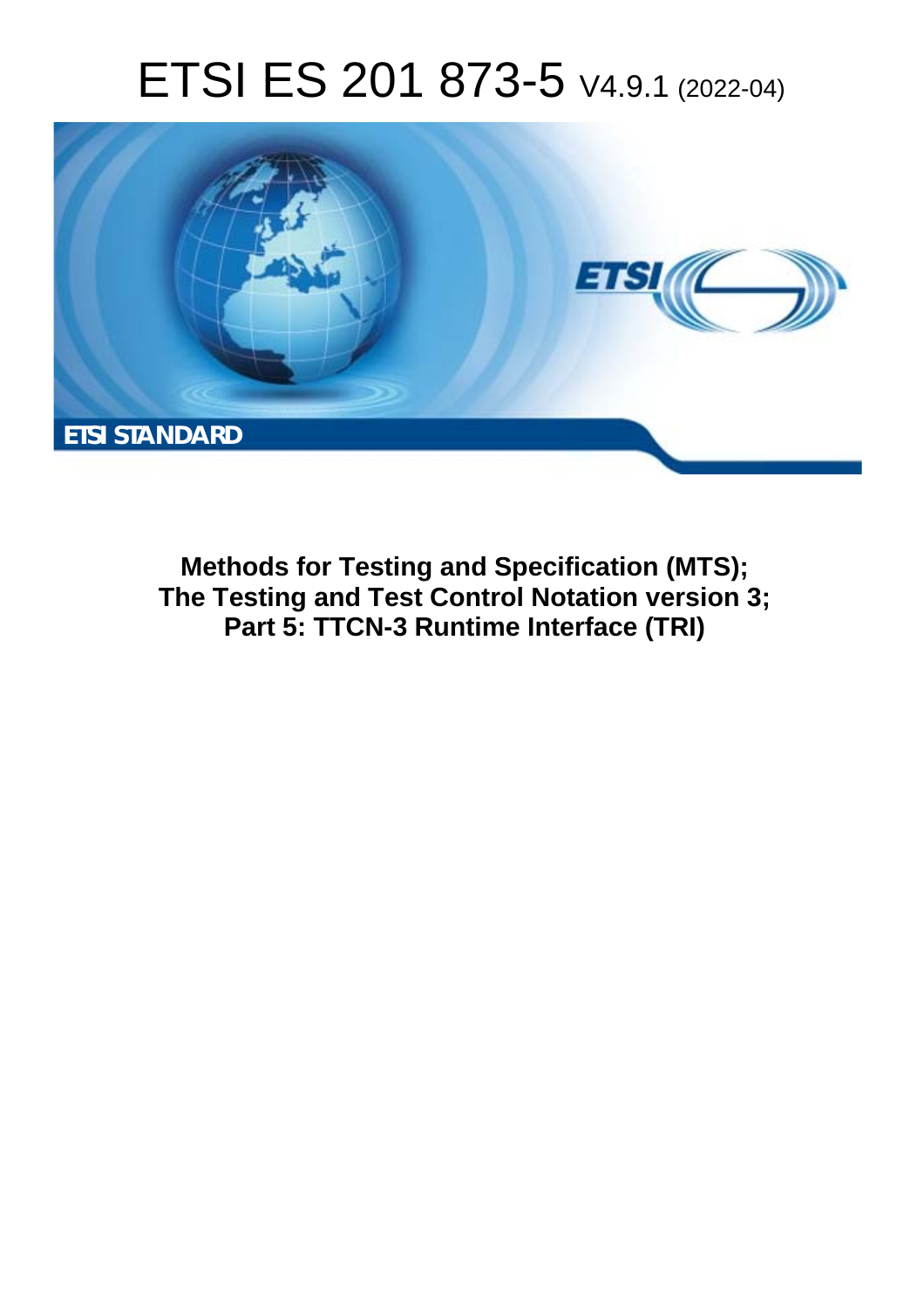Reference RES/MTS-201873-5 T3ed491

Keywords

interface, methodology, runtime, testing, TRI, TTCN-3

*ETSI* 

650 Route des Lucioles F-06921 Sophia Antipolis Cedex - FRANCE

Tel.: +33 4 92 94 42 00 Fax: +33 4 93 65 47 16

Siret N° 348 623 562 00017 - APE 7112B Association à but non lucratif enregistrée à la Sous-Préfecture de Grasse (06) N° w061004871

#### *Important notice*

The present document can be downloaded from: <http://www.etsi.org/standards-search>

The present document may be made available in electronic versions and/or in print. The content of any electronic and/or print versions of the present document shall not be modified without the prior written authorization of ETSI. In case of any existing or perceived difference in contents between such versions and/or in print, the prevailing version of an ETSI deliverable is the one made publicly available in PDF format at [www.etsi.org/deliver.](http://www.etsi.org/deliver)

Users of the present document should be aware that the document may be subject to revision or change of status. Information on the current status of this and other ETSI documents is available at <https://portal.etsi.org/TB/ETSIDeliverableStatus.aspx>

If you find errors in the present document, please send your comment to one of the following services: <https://portal.etsi.org/People/CommiteeSupportStaff.aspx>

If you find a security vulnerability in the present document, please report it through our Coordinated Vulnerability Disclosure Program: <https://www.etsi.org/standards/coordinated-vulnerability-disclosure>

#### *Notice of disclaimer & limitation of liability*

The information provided in the present deliverable is directed solely to professionals who have the appropriate degree of experience to understand and interpret its content in accordance with generally accepted engineering or other professional standard and applicable regulations.

No recommendation as to products and services or vendors is made or should be implied.

No representation or warranty is made that this deliverable is technically accurate or sufficient or conforms to any law and/or governmental rule and/or regulation and further, no representation or warranty is made of merchantability or fitness for any particular purpose or against infringement of intellectual property rights.

In no event shall ETSI be held liable for loss of profits or any other incidental or consequential damages.

Any software contained in this deliverable is provided "AS IS" with no warranties, express or implied, including but not limited to, the warranties of merchantability, fitness for a particular purpose and non-infringement of intellectual property rights and ETSI shall not be held liable in any event for any damages whatsoever (including, without limitation, damages for loss of profits, business interruption, loss of information, or any other pecuniary loss) arising out of or related to the use of or inability to use the software.

#### *Copyright Notification*

No part may be reproduced or utilized in any form or by any means, electronic or mechanical, including photocopying and microfilm except as authorized by written permission of ETSI.

> The content of the PDF version shall not be modified without the written authorization of ETSI. The copyright and the foregoing restriction extend to reproduction in all media.

> > © ETSI 2022. All rights reserved.

> > > *ETSI*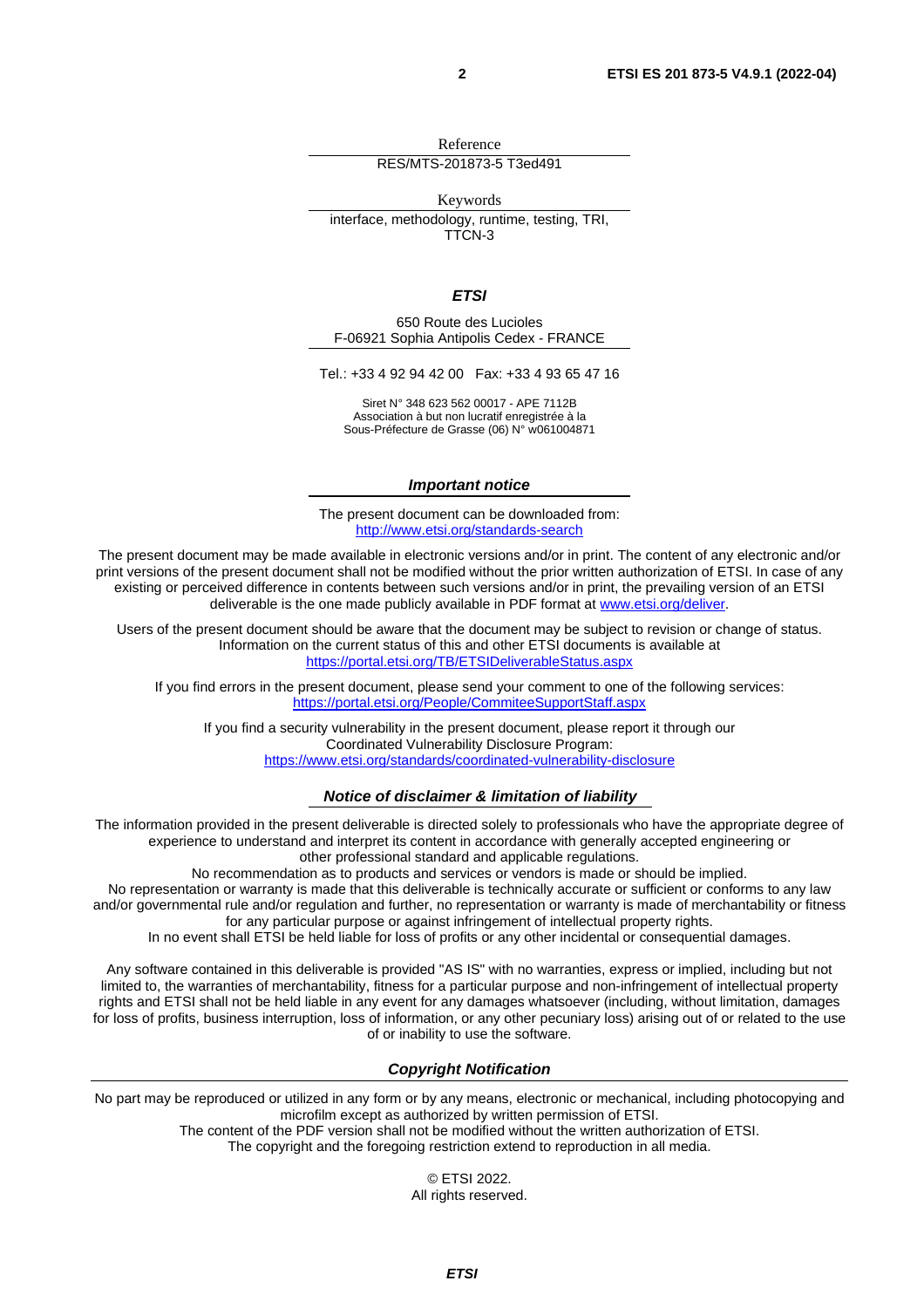# Contents

| 1                |  |  |
|------------------|--|--|
| 1.1              |  |  |
| 1.2              |  |  |
| 2                |  |  |
| 2.1              |  |  |
| 2.2              |  |  |
| 3                |  |  |
| 3.1              |  |  |
| 3.2              |  |  |
| 3.3              |  |  |
|                  |  |  |
| 4                |  |  |
| 4.1              |  |  |
| 4.1.0            |  |  |
| 4.1.1<br>4.1.1.0 |  |  |
| 4.1.1.1          |  |  |
| 4.1.1.2          |  |  |
| 4.1.1.3          |  |  |
| 4.1.1.4          |  |  |
| 4.1.2            |  |  |
| 4.1.2.0          |  |  |
| 4.1.2.1          |  |  |
| 4.1.2.2          |  |  |
| 4.1.2.3          |  |  |
| 4.1.2.4          |  |  |
| 4.1.3            |  |  |
| 4.1.4<br>4.2     |  |  |
| 4.3              |  |  |
|                  |  |  |
| 5                |  |  |
| 5.1              |  |  |
| 5.1.0<br>5.1.1   |  |  |
| 5.1.2            |  |  |
| 5.1.3            |  |  |
| 5.2              |  |  |
| 5.2.0            |  |  |
| 5.2.1            |  |  |
| 5.2.2            |  |  |
| 5.3              |  |  |
| 5.3.0            |  |  |
| 5.3.1            |  |  |
| 5.3.2            |  |  |
| 5.3.3            |  |  |
| 5.3.4            |  |  |
| 5.4<br>5.5       |  |  |
| 5.5.1            |  |  |
| 5.5.2            |  |  |
|                  |  |  |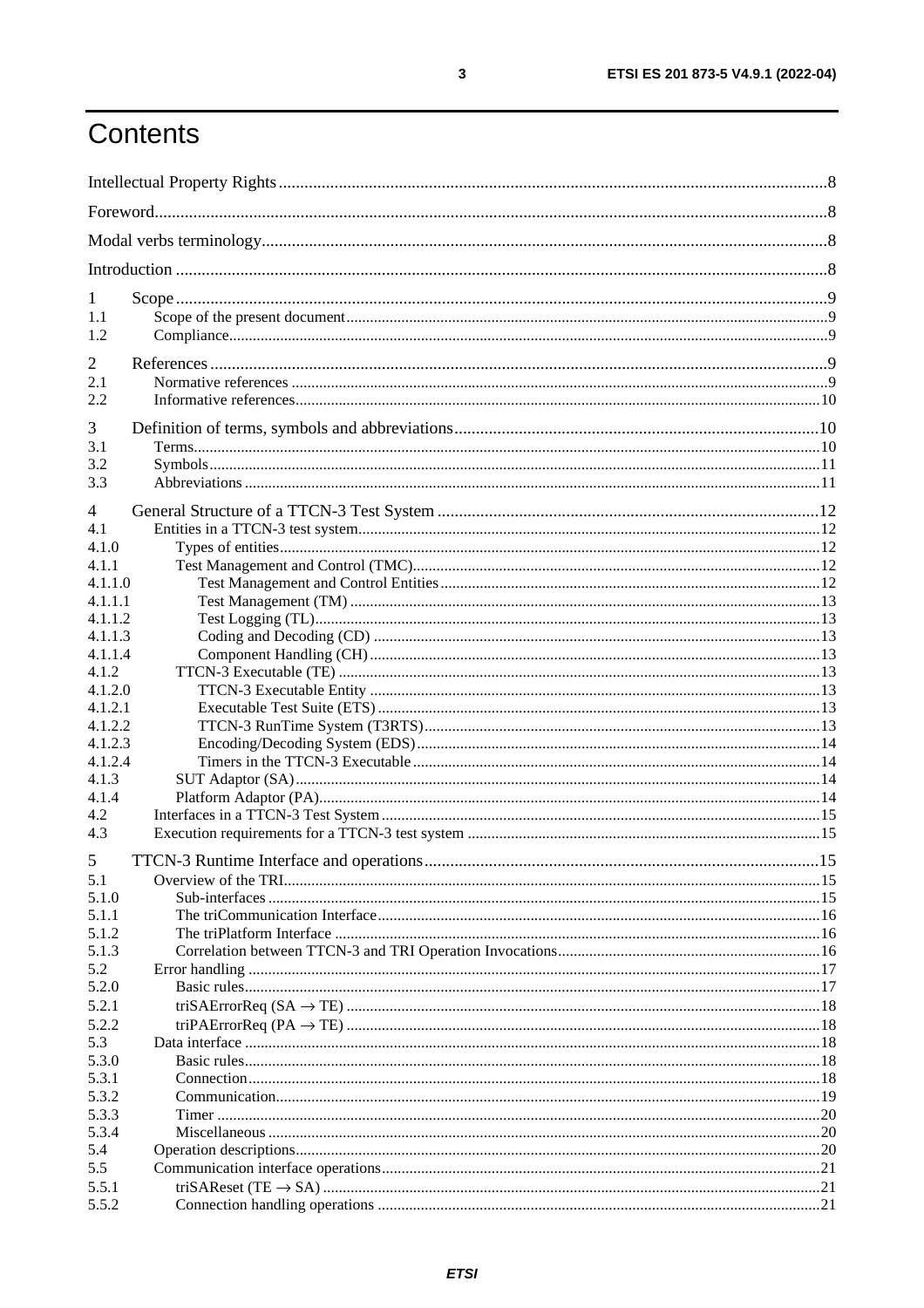| 5.5.2.1  |  |
|----------|--|
| 5.5.2.2  |  |
| 5.5.2.3  |  |
| 5.5.2.4  |  |
| 5.5.2.5  |  |
| 5.5.2.6  |  |
| 5.5.3    |  |
| 5.5.3.1  |  |
| 5.5.3.2  |  |
| 5.5.3.3  |  |
| 5.5.3.4  |  |
| 5.5.4    |  |
|          |  |
| 5.5.4.1  |  |
| 5.5.4.2  |  |
| 5.5.4.3  |  |
| 5.5.4.4  |  |
| 5.5.4.5  |  |
| 5.5.4.6  |  |
| 5.5.4.7  |  |
| 5.5.4.8  |  |
| 5.5.4.9  |  |
| 5.5.4.10 |  |
| 5.5.4.11 |  |
| 5.5.4.12 |  |
| 5.5.5    |  |
| 5.5.5.1  |  |
| 5.5.5.2  |  |
| 5.6      |  |
| 5.6.1    |  |
| 5.6.2    |  |
| 5.6.2.1  |  |
| 5.6.2.2  |  |
|          |  |
| 5.6.2.3  |  |
| 5.6.2.4  |  |
| 5.6.2.5  |  |
| 5.6.3    |  |
| 5.6.3.1  |  |
| 5.6.3.2  |  |
| 5.6.3.3  |  |
| 6        |  |
| 6.1      |  |
| 6.2      |  |
| 6.2.1    |  |
| 6.2.2    |  |
| 6.3      |  |
| 6.3.1    |  |
| 6.3.1.0  |  |
| 6.3.1.1  |  |
| 6.3.1.2  |  |
| 6.3.2    |  |
| 6.3.2.0  |  |
| 6.3.2.1  |  |
| 6.3.2.2  |  |
| 6.3.2.3  |  |
| 6.3.2.4  |  |
| 6.3.2.5  |  |
| 6.3.2.6  |  |
| 6.3.2.7  |  |
| 6.3.2.8  |  |
|          |  |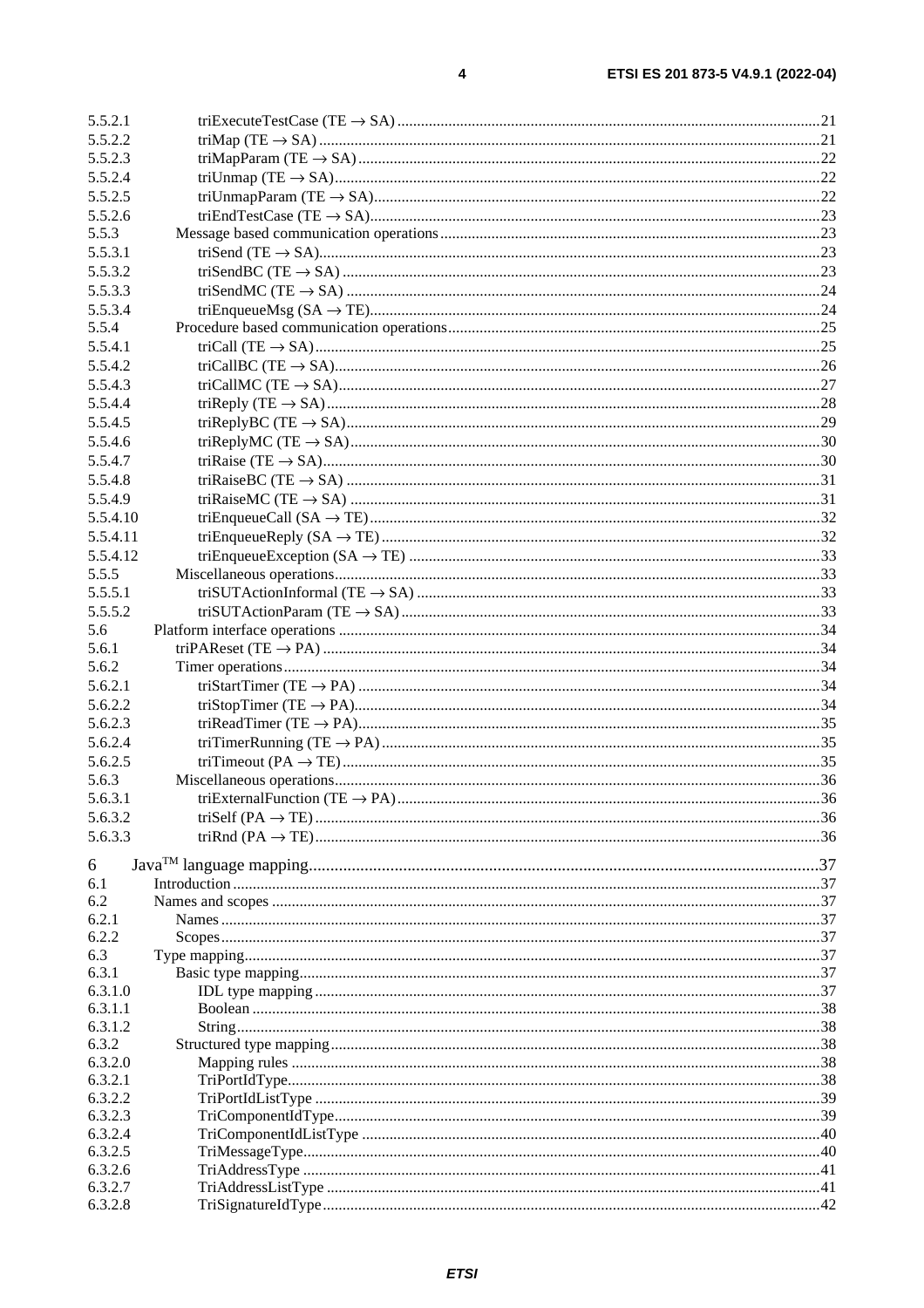| 6.3.2.9              |  |
|----------------------|--|
| 6.3.2.10             |  |
| 6.3.2.11             |  |
| 6.3.2.12             |  |
| 6.3.2.13             |  |
| 6.3.2.14             |  |
| 6.3.2.15             |  |
| 6.3.2.16             |  |
| 6.3.2.17             |  |
| 6.3.2.18             |  |
| 6.4                  |  |
| 6.5                  |  |
| 6.5.0<br>6.5.1       |  |
| 6.5.2                |  |
| 6.5.2.0              |  |
| 6.5.2.1              |  |
| 6.5.2.2              |  |
| 6.5.3                |  |
| 6.5.3.0              |  |
| 6.5.3.1              |  |
| 6.5.3.2              |  |
| 6.6                  |  |
| 6.7                  |  |
|                      |  |
| 7                    |  |
| 7.1                  |  |
| 7.2                  |  |
| 7.2.0                |  |
| 7.2.1                |  |
| 7.2.2                |  |
| 7.2.3                |  |
| 7.2.4                |  |
| 7.3                  |  |
| 8                    |  |
| 8.1                  |  |
| 8.2                  |  |
| 8.3                  |  |
| 8.4                  |  |
| 8.5                  |  |
| 8.5.0                |  |
| 8.5.1                |  |
| 8.5.2                |  |
| 8.5.2.1              |  |
| 8.5.2.2              |  |
| 8.5.2.3              |  |
| 8.5.2.4              |  |
| 8.5.2.5              |  |
| 8.5.2.6              |  |
| 8.5.2.7              |  |
| 8.5.2.8              |  |
| 8.5.2.9              |  |
| 8.5.2.10             |  |
| 8.5.2.11             |  |
| 8.5.2.12             |  |
| 8.5.2.13<br>8.5.2.14 |  |
| 8.5.2.15             |  |
| 8.5.2.16             |  |
| 8.5.2.17             |  |
| 8.5.2.18             |  |
|                      |  |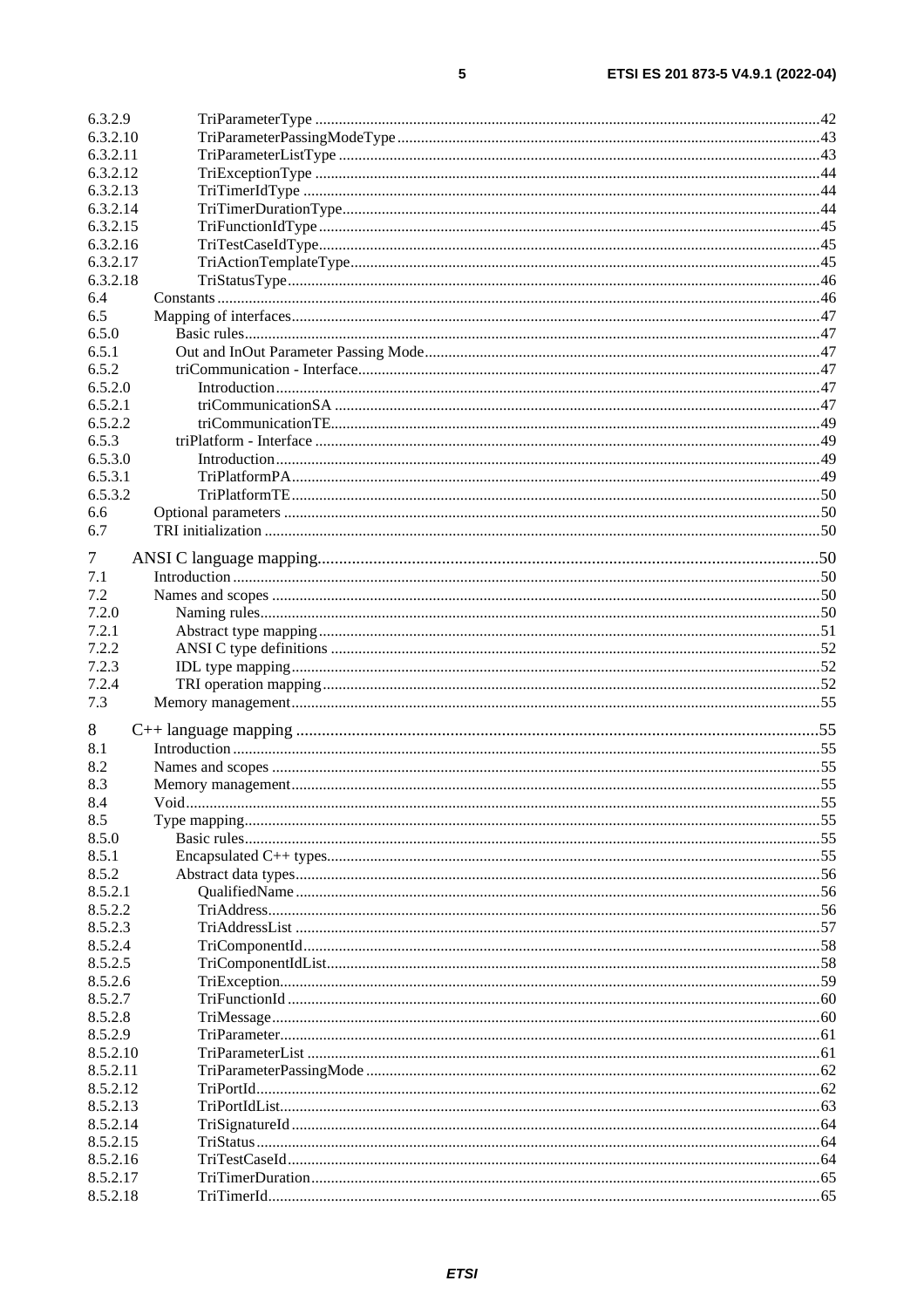| 8.6                  |                               |  |
|----------------------|-------------------------------|--|
| 8.6.1                |                               |  |
| 8.6.2                |                               |  |
| 8.6.3                |                               |  |
| 8.6.4                |                               |  |
| 9                    |                               |  |
| 9.1                  |                               |  |
| 9.2                  |                               |  |
| 9.2.1                |                               |  |
| 9.2.2                |                               |  |
| 9.3                  |                               |  |
| 9.4                  |                               |  |
| 9.4.1                |                               |  |
| 9.4.1.0              |                               |  |
| 9.4.1.1              |                               |  |
| 9.4.1.2              |                               |  |
| 9.4.2<br>9.4.2.0     |                               |  |
| 9.4.2.1              |                               |  |
| 9.4.2.2              |                               |  |
| 9.4.2.3              |                               |  |
| 9.4.2.4              |                               |  |
| 9.4.2.5              |                               |  |
| 9.4.2.6              |                               |  |
| 9.4.2.7              |                               |  |
| 9.4.2.8              |                               |  |
| 9.4.2.9              |                               |  |
| 9.4.2.10             |                               |  |
| 9.4.2.11             |                               |  |
| 9.4.2.12             |                               |  |
| 9.4.2.13<br>9.4.2.14 |                               |  |
| 9.4.2.15             |                               |  |
| 9.4.2.16             |                               |  |
| 9.4.2.17             |                               |  |
| 9.4.2.18             |                               |  |
| 9.5                  |                               |  |
| 9.5.0                |                               |  |
| 9.5.1                |                               |  |
| 9.5.2                |                               |  |
| 9.5.2.0              |                               |  |
| 9.5.2.1              |                               |  |
| 9.5.2.2              |                               |  |
| 9.5.2.3<br>9.5.2.4   |                               |  |
| 9.6                  |                               |  |
|                      |                               |  |
|                      | <b>Annex A (normative):</b>   |  |
|                      | <b>Annex B</b> (informative): |  |
|                      |                               |  |
| B.0                  |                               |  |
| B.1                  |                               |  |
| B.1.0                |                               |  |
| B.1.1                |                               |  |
| B.1.2                |                               |  |
|                      |                               |  |
| B.2                  |                               |  |
| B.2.0                |                               |  |
| B.2.1                |                               |  |
| <b>B.2.2</b>         |                               |  |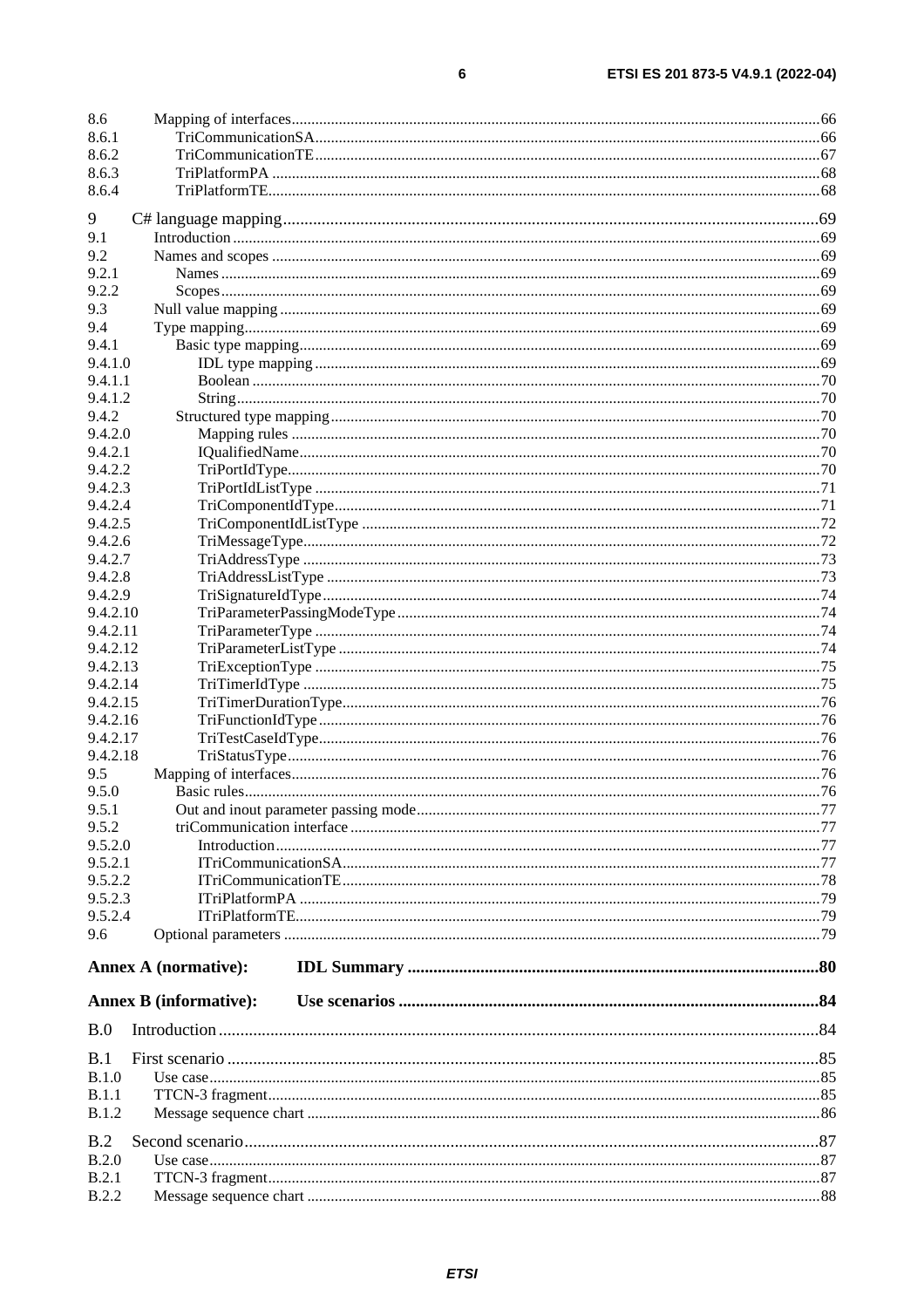| B.3.0 |  |  |  |
|-------|--|--|--|
|       |  |  |  |
| B.3.2 |  |  |  |
|       |  |  |  |
|       |  |  |  |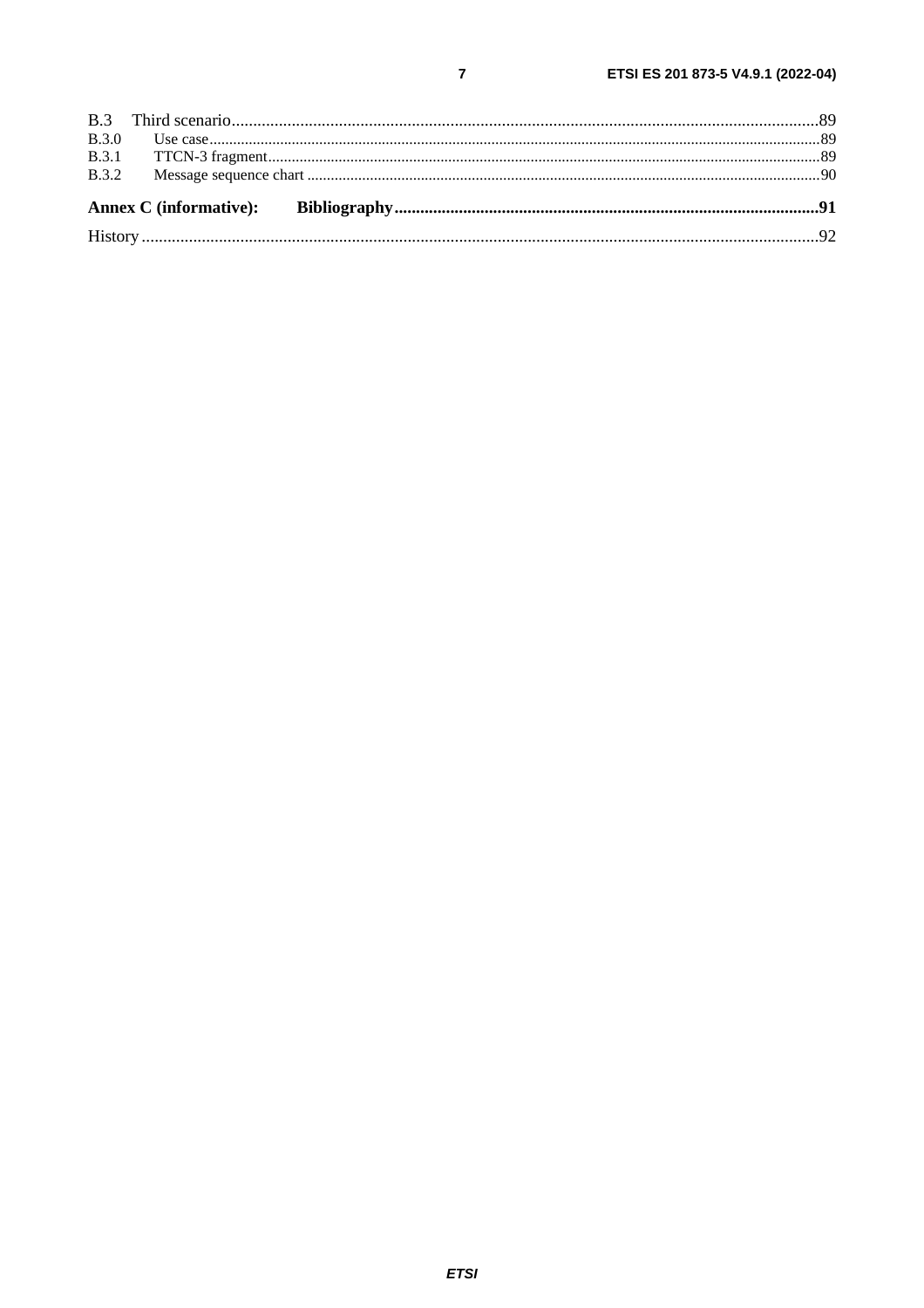# <span id="page-7-0"></span>Intellectual Property Rights

#### Essential patents

IPRs essential or potentially essential to normative deliverables may have been declared to ETSI. The declarations pertaining to these essential IPRs, if any, are publicly available for **ETSI members and non-members**, and can be found in ETSI SR 000 314: *"Intellectual Property Rights (IPRs); Essential, or potentially Essential, IPRs notified to ETSI in respect of ETSI standards"*, which is available from the ETSI Secretariat. Latest updates are available on the ETSI Web server ([https://ipr.etsi.org/\)](https://ipr.etsi.org/).

Pursuant to the ETSI Directives including the ETSI IPR Policy, no investigation regarding the essentiality of IPRs, including IPR searches, has been carried out by ETSI. No guarantee can be given as to the existence of other IPRs not referenced in ETSI SR 000 314 (or the updates on the ETSI Web server) which are, or may be, or may become, essential to the present document.

#### **Trademarks**

The present document may include trademarks and/or tradenames which are asserted and/or registered by their owners. ETSI claims no ownership of these except for any which are indicated as being the property of ETSI, and conveys no right to use or reproduce any trademark and/or tradename. Mention of those trademarks in the present document does not constitute an endorsement by ETSI of products, services or organizations associated with those trademarks.

**DECT™**, **PLUGTESTS™**, **UMTS™** and the ETSI logo are trademarks of ETSI registered for the benefit of its Members. **3GPP™** and **LTE™** are trademarks of ETSI registered for the benefit of its Members and of the 3GPP Organizational Partners. **oneM2M™** logo is a trademark of ETSI registered for the benefit of its Members and of the oneM2M Partners. **GSM**® and the GSM logo are trademarks registered and owned by the GSM Association.

# Foreword

This ETSI Standard (ES) has been produced by ETSI Technical Committee Methods for Testing and Specification (MTS).

The present document is part 5 of a multi-part deliverable. Full details of the entire series can be found in part 1 [\[2](#page-8-0)].

# Modal verbs terminology

In the present document "**shall**", "**shall not**", "**should**", "**should not**", "**may**", "**need not**", "**will**", "**will not**", "**can**" and "**cannot**" are to be interpreted as described in clause 3.2 of the [ETSI Drafting Rules](https://portal.etsi.org/Services/editHelp!/Howtostart/ETSIDraftingRules.aspx) (Verbal forms for the expression of provisions).

"**must**" and "**must not**" are **NOT** allowed in ETSI deliverables except when used in direct citation.

### Introduction

The present document consists of two distinct parts, the first part describing the structure of a TTCN-3 test system implementation and the second part presenting the TTCN-3 Runtime Interface specification.

The first part introduces the decomposition of a TTCN-3 test system into four main entities: Test Management (TM), TTCN-3 Executable (TE), SUT Adaptor (SA), and Platform Adaptor (PA). In addition, the interaction between these entities, i.e. the corresponding interfaces, is defined.

The second part of the present document specifies the TTCN-3 Runtime Interface (TRI). The interface is defined in terms of operations, which are implemented as part of one entity and called by other entities of the test system. For each operation, the interface specification defines associated data structures, the intended effect on the test system and any constraints on the usage of the operation. Note that this interface specification only defines interactions between the TSI and the SUT as well as timer operations.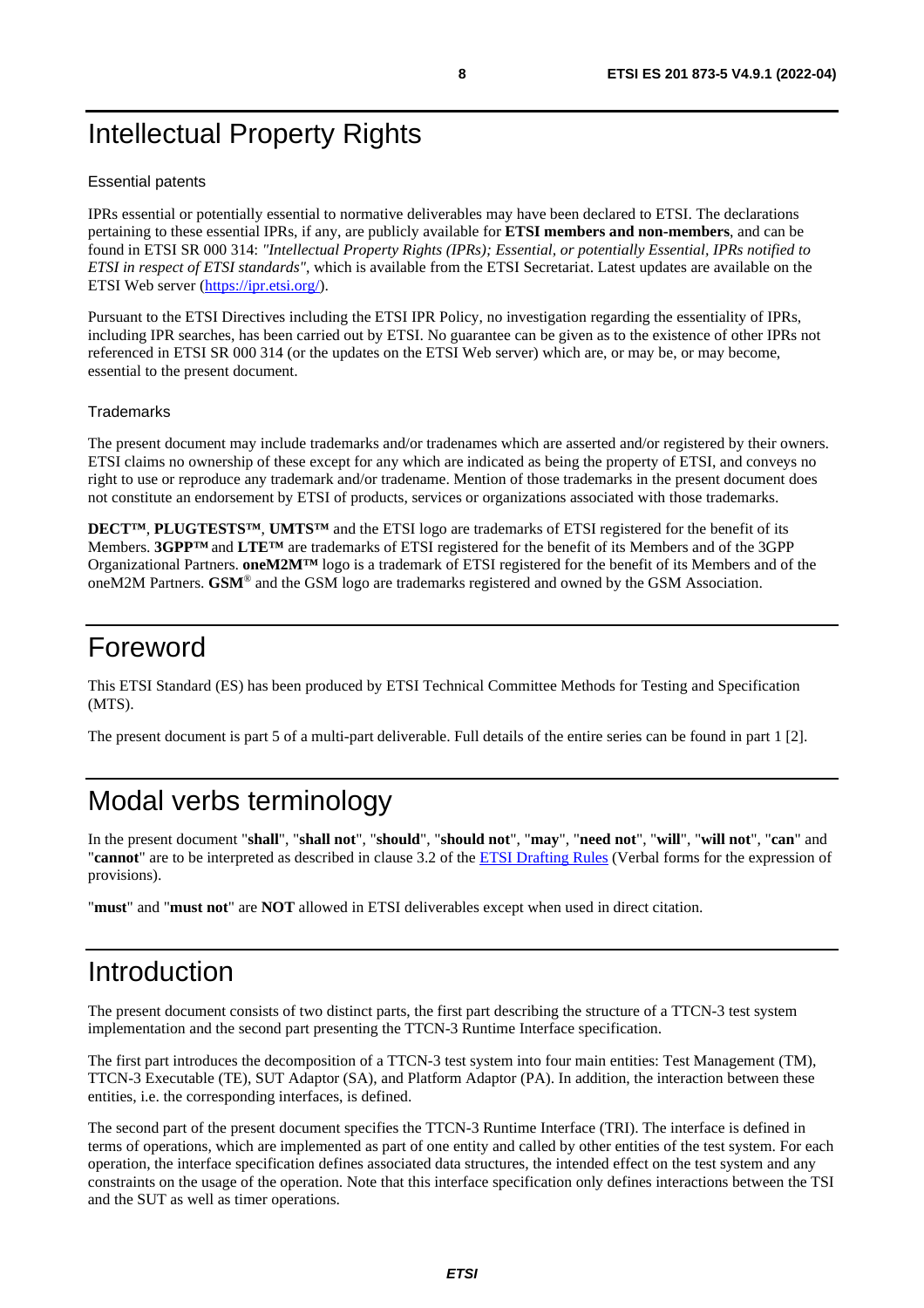### <span id="page-8-0"></span>1 Scope

### 1.1 Scope of the present document

The present document provides the specification of the runtime interface for TTCN-3 test system implementations. The TTCN-3 Runtime Interface provides a standardized adaptation for timing and communication of a test system to a particular processing platform and the system under test, respectively. The present document defines the interface as a set of operations independent of target language.

The interface is defined to be compatible with the TTCN-3 standard (see ETSI ES 201 873-1 [2]). The present document uses the CORBA Interface Definition Language (IDL) to specify the TRI completely. Clauses 6, 7 and 8 present language mappings for this abstract specification to the target languages Java<sup>TM</sup>, ANSI C, and C++. A summary of the IDL based interface specification is provided in annex A.

NOTE: Java<sup>TM</sup> is the trade name of a programming language developed by Oracle Corporation. This information is given for the convenience of users of the present document and does not constitute an endorsement by ETSI of the programming language named. Equivalent programming languages may be used if they can be shown to lead to the same results.

### 1.2 Compliance

The requirement for a TTCN-3 test system to be TRI compliant is to adhere to the interface specification stated in the present document as well as to one of the target language mappings included.

EXAMPLE: If a vendor supports  $Java^{TM}$ , the TRI operation calls and implementations, which are part of the TTCN-3 executable, have to comply with the IDL to Java<sup>TM</sup> mapping specified in the present document.

# 2 References

#### 2.1 Normative references

References are either specific (identified by date of publication and/or edition number or version number) or non-specific. For specific references, only the cited version applies. For non-specific references, the latest version of the referenced document (including any amendments) applies.

Referenced documents which are not found to be publicly available in the expected location might be found at <https://docbox.etsi.org/Reference/>.

NOTE: While any hyperlinks included in this clause were valid at the time of publication, ETSI cannot guarantee their long term validity.

The following referenced documents are necessary for the application of the present document.

| $\lceil 1 \rceil$ | Recommendation ITU-T X.290: "OSI conformance testing methodology and framework for<br>protocol Recommendations for ITU-T applications - General concepts".                                    |
|-------------------|-----------------------------------------------------------------------------------------------------------------------------------------------------------------------------------------------|
| NOTE:             | The corresponding ISO/IEC standard is ISO/IEC 9646-1: "Information technology -- Open Systems<br>Interconnection -- Conformance testing methodology and framework; Part 1: General concepts". |
| $\lceil 2 \rceil$ | ETSI ES 201 873-1: "Methods for Testing and Specification (MTS); The Testing and Test Control<br>Notation version 3; Part 1: TTCN-3 Core Language".                                           |
| $\lceil 3 \rceil$ | ETSI ES 201 873-4: "Methods for Testing and Specification (MTS); The Testing and Test Control<br>Notation version 3; Part 4: TTCN-3 Operational Semantics".                                   |
| [4]               | CORBA 3.0: "The Common Object Request Broker: Architecture and Specification", OMG<br>Formal Document (specifies IDL).                                                                        |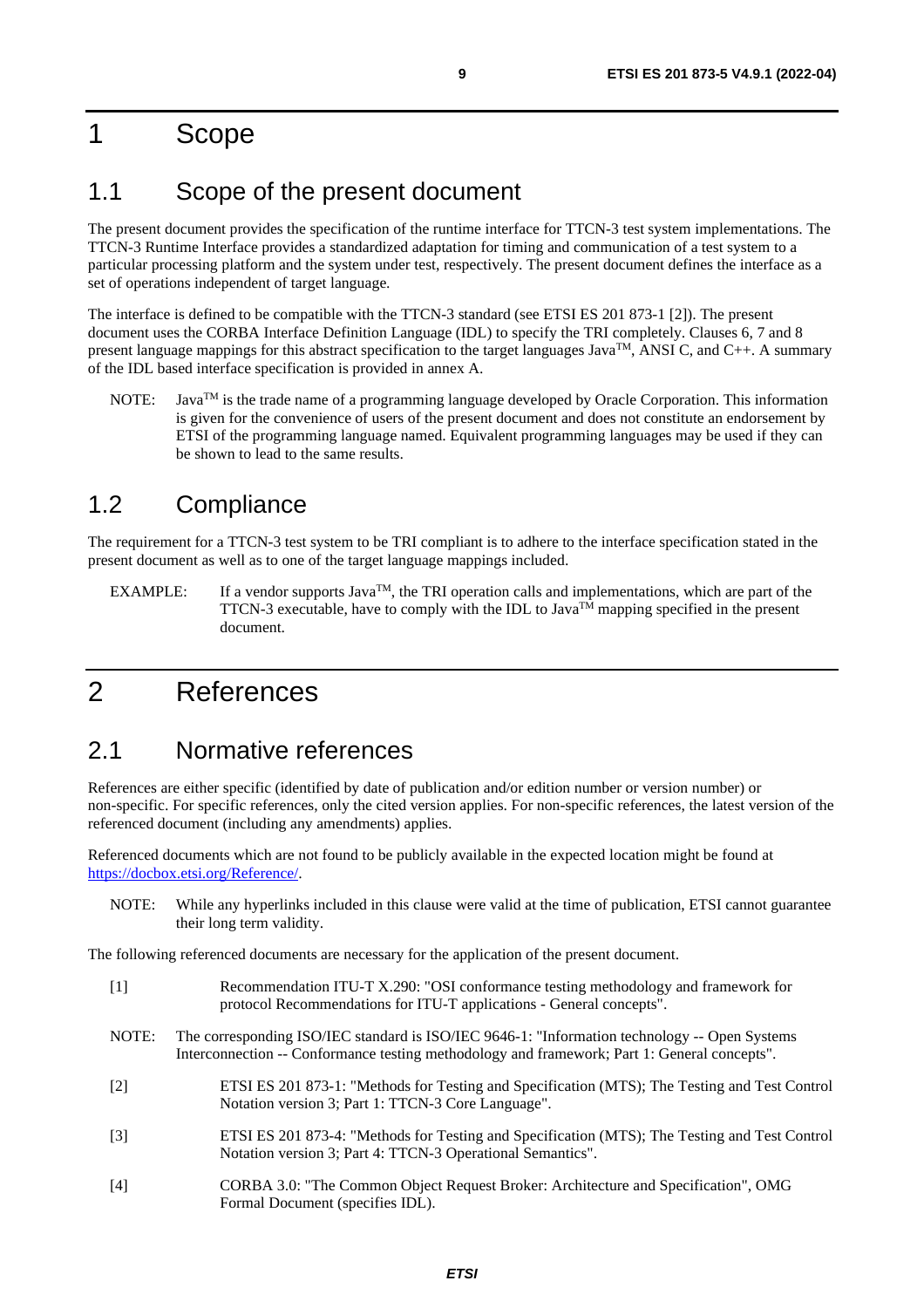<span id="page-9-0"></span>[5] Sun Microsystems: "Java™ Language Specification".

- NOTE: See at [http://java.sun.com/docs/books/jls/third\\_edition/html/j3TOC.html](http://java.sun.com/docs/books/jls/third_edition/html/j3TOC.html).
- [6] ISO/IEC 9899: "Information technology -- Programming Languages -- C".
- [7] ISO/IEC 14882: "Information technology -- Programming Languages -- C++".
- [8] ECMA-334: "C# Language Specification".

NOTE: See at <http://www.ecma-international.org/publications/standards/Ecma-334.htm>.

#### 2.2 Informative references

References are either specific (identified by date of publication and/or edition number or version number) or non-specific. For specific references, only the cited version applies. For non-specific references, the latest version of the referenced document (including any amendments) applies.

NOTE: While any hyperlinks included in this clause were valid at the time of publication, ETSI cannot guarantee their long term validity.

The following referenced documents are not necessary for the application of the present document but they assist the user with regard to a particular subject area.

Not applicable.

### 3 Definition of terms, symbols and abbreviations

#### 3.1 Terms

For the purposes of the present document, the terms given in ETSI ES 201 873-1 [\[2](#page-8-0)] and the following apply:

**Abstract Test Suite (ATS):** See Recommendation ITU-T X.290 [[1](#page-8-0)].

**communication port:** abstract mechanism facilitating communication between test components

NOTE: A communication port is modelled as a FIFO queue in the receiving direction. Ports can be message-based, procedure-based or a mixture of the two.

**Executable Test Suite (ETS):** See Recommendation ITU-T X.290 [[1\]](#page-8-0).

**explicit timer:** timer that is declared in a TTCN-3 ATS and that can be accessed through TTCN-3 timer operations

**Implementation eXtra Information for Testing (IXIT):** See Recommendation ITU-T X.290 [[1\]](#page-8-0).

**implicit timer:** system timer that is created by the TTCN-3 Executable to guard a TTCN-3 call or execute operation

NOTE: Implicit timers are not accessible to the TTCN-3 user.

**Platform Adaptor (PA):** entity that adapts the TTCN-3 Executable to a particular execution platform

NOTE: The Platform Adaptor creates a single notion of time for a TTCN-3 test system, and implements external functions as well as explicit and implicit timers.

**SUT Adaptor (SA):** entity that adapts the TTCN-3 communication operations with the SUT based on an abstract test system interface and implements the real test system interface

**System Under Test (SUT):** See Recommendation ITU-T X.290 [\[1](#page-8-0)].

NOTE: All types are known at compile time, i.e. are statically bound.

**test case:** See Recommendation ITU-T X.290 [[1\]](#page-8-0).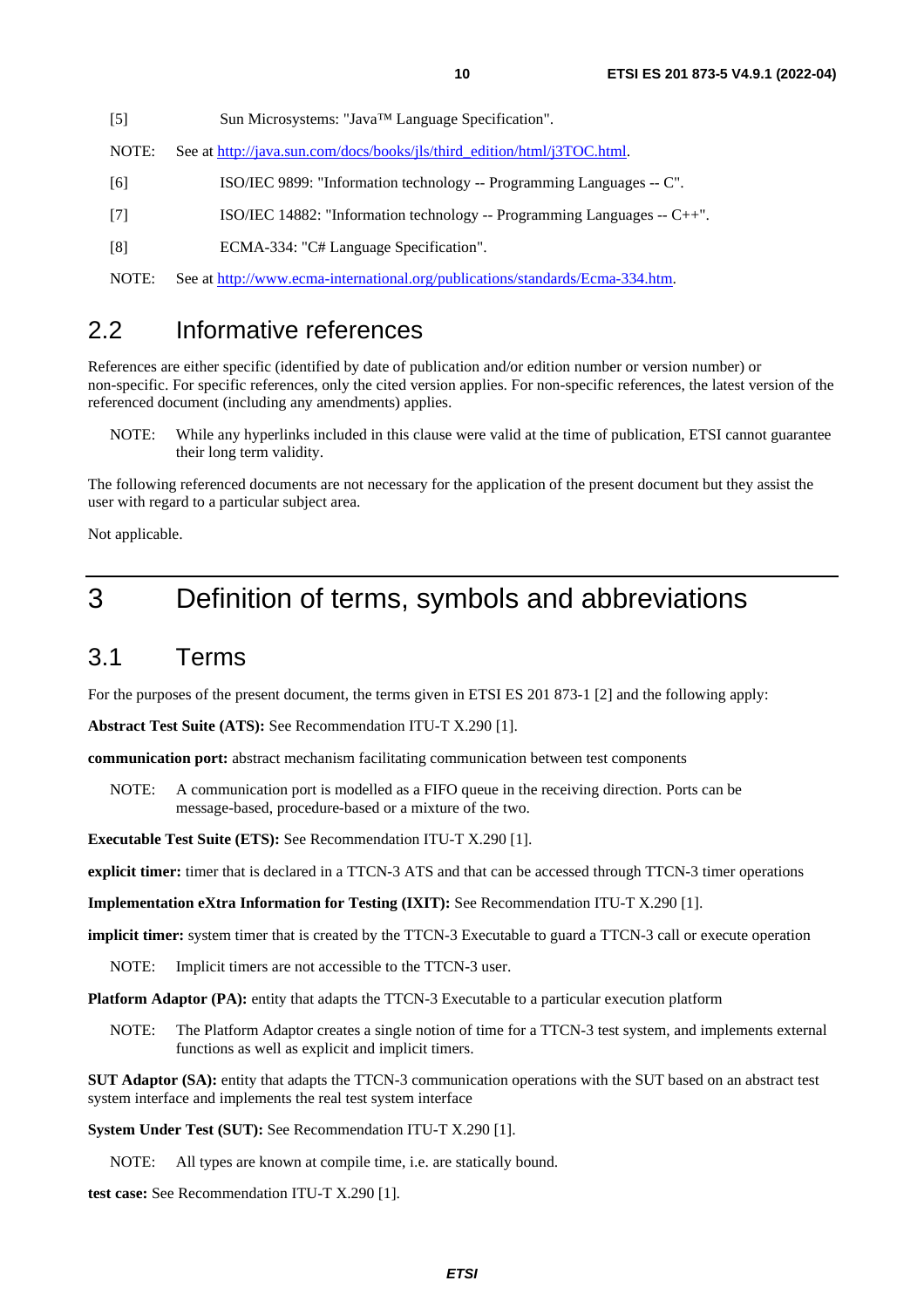<span id="page-10-0"></span>**test event:** either sent or received test data (message or procedure call) on a communication port that is part of the test system interface

Test Management (TM): entity that provides a user interface and administers the TTCN-3 test system

**test system:** See Recommendation ITU-T X.290 [\[1](#page-8-0)].

**Test System Interface (TSI):** test component that provides a mapping of the ports available in the (abstract) TTCN-3 test system to those offered by a real test system

**Timer IDentification (TID):** unique identification for explicit or implicit timer instances that is generated by the TTCN-3 Executable

**TTCN-3 Control Interface (TCI):** four interfaces that define the interaction of the TTCN-3 Executable with the test management, the coding and decoding, the test component handling, and the logging in a test system

**TTCN-3 Executable (TE):** part of a test system that deals with interpretation or execution of a TTCN-3 ETS

**TTCN-3 Runtime Interface (TRI):** two interfaces that define the interaction of the TTCN-3 Executable between the SUT and the Platform Adapter (PA) and the System Adapter (SA) in a test system

### 3.2 Symbols

Void.

### 3.3 Abbreviations

For the purposes of the present document, the following abbreviations apply:

| <b>ADT</b>   | <b>Abstract Data Type</b>                    |
|--------------|----------------------------------------------|
| ANSI         | American National Standards Institute        |
| ASN.1        | <b>Abstract Syntax Notation One</b>          |
| <b>ATS</b>   | <b>Abstract Test Suite</b>                   |
| CD           | (External) Coding/Decoding                   |
| <b>CH</b>    | <b>Component Handling</b>                    |
| <b>CORBA</b> | Common Object Request Broker Architecture    |
| <b>EDS</b>   | (Internal) Encoding/Decoding System          |
| <b>ETS</b>   | <b>Executable Test Suite</b>                 |
| <b>FIFO</b>  | First-In-First-Out (Scheduling Discipline)   |
| IDL          | <b>Interface Definition Language</b>         |
| <b>IXIT</b>  | Implementation eXtra Information for Testing |
| MSC          | Message Sequence Chart                       |
| MTC          | Main Test Component                          |
| <b>OMG</b>   | <b>Object Management Group</b>               |
| PA           | Platform Adaptor                             |
| <b>SA</b>    | <b>SUT Adaptor</b>                           |
| <b>STL</b>   | Standard Template Library of C++             |
| <b>SUT</b>   | <b>System Under Test</b>                     |
| T3RTS        | TTCN-3 RunTime System                        |
| TCI          | <b>TTCN-3 Control Interface</b>              |
| TE           | <b>TTCN-3 Executable</b>                     |
| TID          | <b>Timer IDentification</b>                  |
| TL           | <b>Test Logging</b>                          |
| TM           | <b>Test Management</b>                       |
| <b>TMC</b>   | <b>Test Management and Control</b>           |
| <b>TRI</b>   | <b>TTCN-3 Runtime Interface</b>              |
| <b>TSI</b>   | <b>Test System Interface</b>                 |
| <b>TTCN</b>  | <b>Testing and Test Control Notation</b>     |
| TTCN-3       | Tree and Tabular Combined Notation version 3 |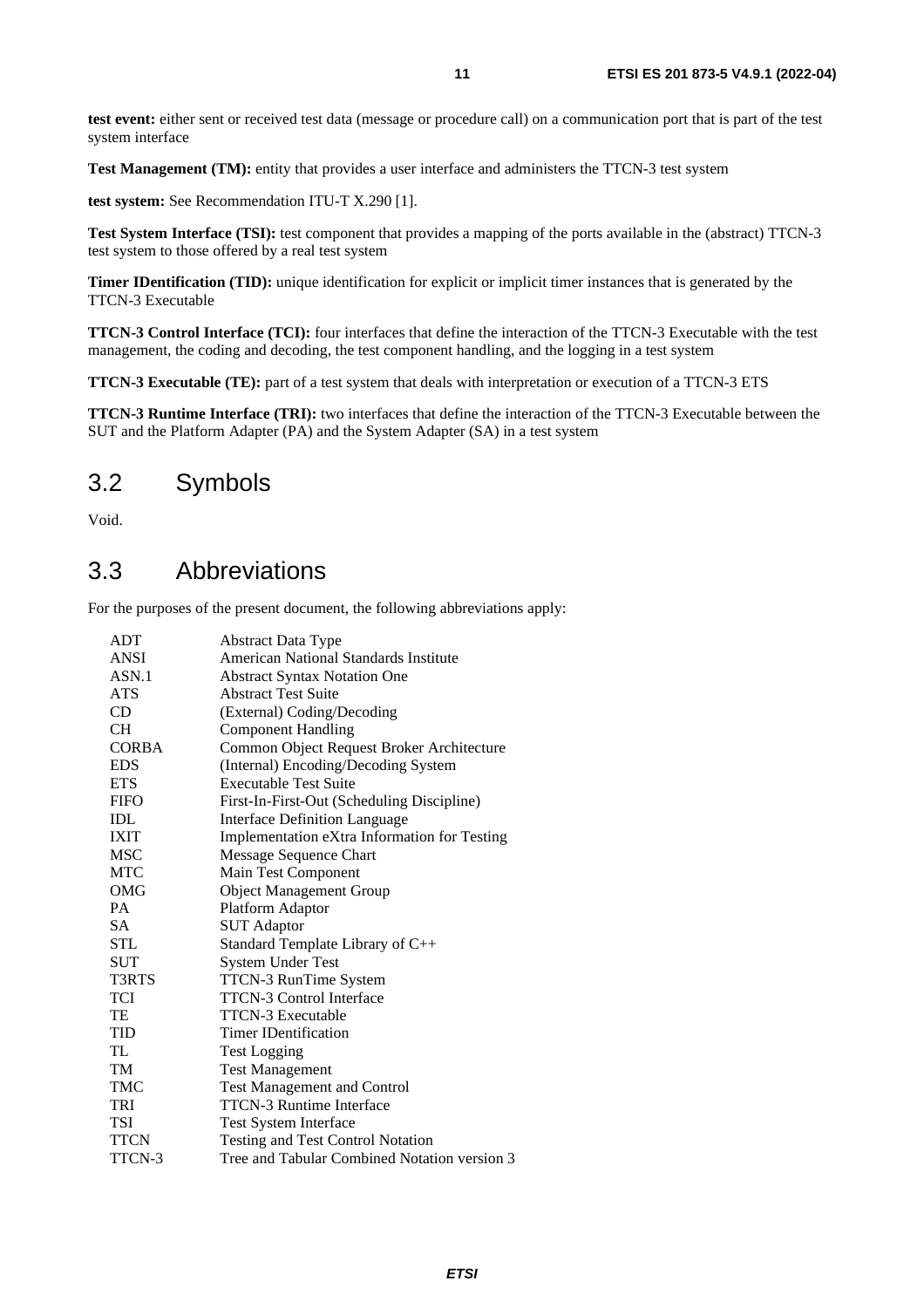# <span id="page-11-0"></span>4 General Structure of a TTCN-3 Test System

### 4.1 Entities in a TTCN-3 test system

#### 4.1.0 Types of entities

A TTCN-3 test system can be thought of conceptually as a set of interacting entities where each entity corresponds to a particular aspect of functionality in a test system implementation. These entities manage test execution, interpreting or executing compiled TTCN-3 code, realize proper communication with the SUT, implement external functions, and handle timer operations.



**Figure 1: General Structure of a TTCN-3 Test System** 

The structure of a TTCN-3 test system implementation is illustrated in figure 1. It should be noted that the further refinement of TM into smaller entities, as shown in figure 1 and used in the following clauses of the present document, is purely an aid to define TTCN-3 test system interfaces.

The part of the test system that deals with interpretation and execution of TTCN-3 modules, i.e. the Executable Test Suite (ETS), is part of the TTCN-3 Executable (TE). This corresponds either to the executable code produced by a TTCN-3 compiler or a TTCN-3 interpreter in a test system implementation. It is assumed that a test system implementation includes the ETS as derived from a TTCN-3 ATS.

The remaining part of the TTCN-3 test system, which deals with any aspects that cannot be concluded from information being present in the original ATS alone, can be decomposed into Test Management (TM), SUT Adaptor (SA), and Platform Adaptor (PA) entities. In general, these entities cover a test system user interface, test execution control, test event logging, as well as communication with the SUT and timer implementation.

#### 4.1.1 Test Management and Control (TMC)

#### 4.1.1.0 Test Management and Control Entities

The TMC entity includes functionality related to management of:

- test execution:
- components;
- encoding and decoding; and
- logging.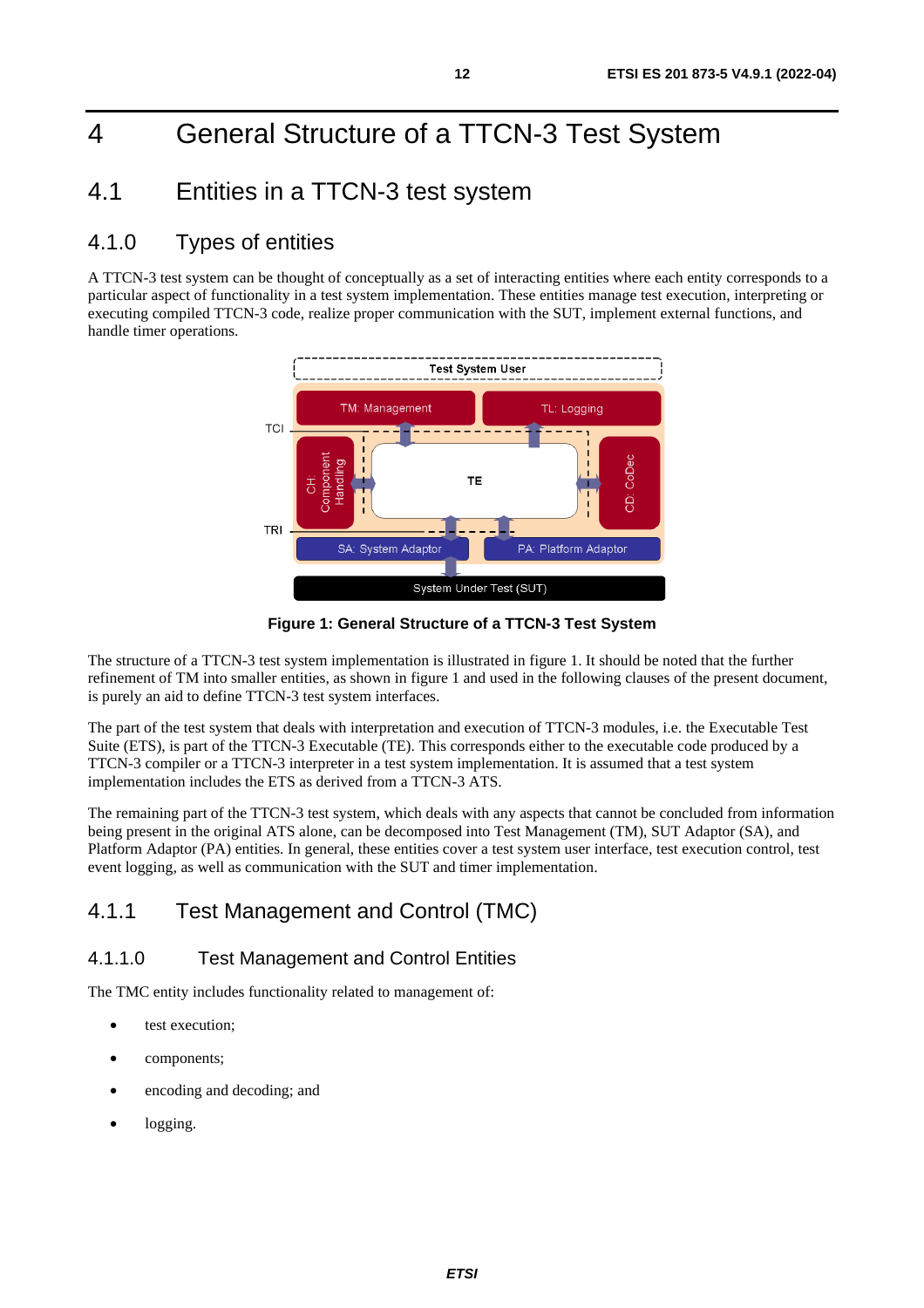#### <span id="page-12-0"></span>4.1.1.1 Test Management (TM)

The TM entity is responsible for overall management of the test system. After the test system has been initialized, test execution starts within the TM entity. The entity is responsible for the proper invocation of TTCN-3 modules, i.e. propagating module parameters and/or IXIT information to the TE if necessary. Typically, this entity would also implement a test system user interface.

#### 4.1.1.2 Test Logging (TL)

The TL entity is responsible for maintaining the test log. It is explicitly notified to log test events by the TE. The TL entity has a unidirectional interface where any entity part of the TE may post a logging request to the TL entity. A TM internal interface may also be used to record test management information generated by the TE.

#### 4.1.1.3 Coding and Decoding (CD)

The CD entity is optionally responsible for the external encoding and decoding data associated with message based or procedure based communication within the TE. The external codecs can be used in parallel with, or instead of, the built-in codecs associated with the TE. Unlike the built-in codecs the external codecs have a standardized interface which makes them portable between different TTCN-3 systems and tools.

#### 4.1.1.4 Component Handling (CH)

The CH entity is responsible for distributing parallel test components. This distribution might be across one or many physical systems. The CH entity allows the test management to create and control distributed test systems in a manner which is transparent and independent from the TE.

#### 4.1.2 TTCN-3 Executable (TE)

#### 4.1.2.0 TTCN-3 Executable Entity

The TE entity is responsible for the interpretation or execution of the TTCN-3 ATS. Conceptually, the TE can be decomposed into three interacting entities: an ETS, TTCN-3 RunTime System (T3RTS), and an optional internal Encoding/Decoding System (EDS) entity. Note that this refinement of the TE into smaller entities is purely a conceptual aid to define TTCN-3 test system interfaces - there is no requirement for this distinction to be reflected in TRI implementations.

The following clauses define the responsibilities of each entity and also discuss the handling of timers in the TRI.

#### 4.1.2.1 Executable Test Suite (ETS)

The ETS entity handles the execution or interpretation of test cases, the sequencing and matching of test events, as defined in the corresponding TTCN-3 modules ETSI ES 201 873-1 [\[2](#page-8-0)]. It interacts with the T3RTS entity to send, attempt to receive (or match), and log test events during test case execution, to create and remove TTCN-3 test components, as well as to handle external function calls, action operations, and timers. Note that the ETS entity does not directly interact with the SA via the TRI.

#### 4.1.2.2 TTCN-3 RunTime System (T3RTS)

The T3RTS entity interacts with the TM, SA and PA entities via TCI and TRI, and manages ETS and EDS entities. The T3RTS initializes adaptors as well as ETS and EDS entities. This entity performs all the actions necessary to properly start the execution of a test case or function with parameters in the ETS entity. It queries the TM entity for module parameter values required by the ETS and sends logging information to it. It also collects and resolves associated verdicts returned by the ETS entity as defined in ETSI ES 201 873-1 [\[2](#page-8-0)].

The T3RTS entity implements the creation and removal of TTCN-3 test components, as well as the TTCN-3 semantics of message and procedure based communication, external function calls, action operations and timers. This includes notifying the SUT Adaptor (SA) which message or procedure call is to be sent to the SUT, or the Platform Adaptor (PA) which external function is to be executed or which timers are to be started, stopped, queried, or read. Similarly, the T3RTS notifies the ETS entity of incoming messages or procedure calls from the SUT as well as timeout events.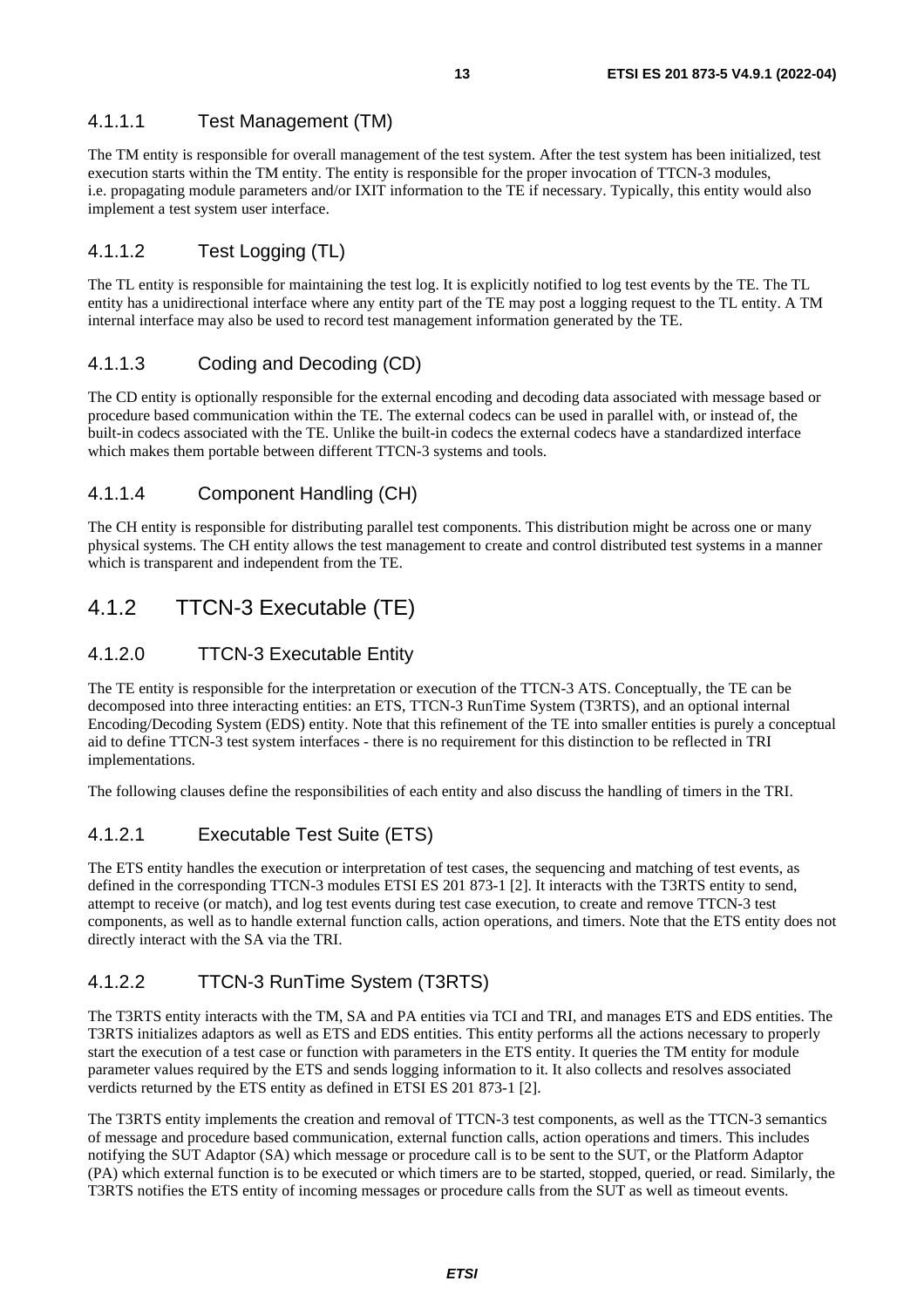<span id="page-13-0"></span>Prior to sending or receiving messages and procedure calls to or from the SA, or handling function calls and action operations in the PA for the ETS entity, the T3RTS invokes the EDS entity for their encoding or decoding. The T3RTS entity should implement all message and procedure based communication operations between test components, but only the TTCN-3 semantics of procedure based communication with the SUT, i.e. the possible blocking and unblocking of test component execution, guarding with implicit timers, and handling of timeout exceptions as a result of such communication operations. All procedure based communication operations with the SUT are to be realized and identified (in the case of a receiving operation) in the SA as they are most efficiently implemented in a platform specific manner. Note that the timing of any procedure call operation, i.e. implicit timers, is implemented in the Platform Adaptor (PA).

The TTCN-3 Executable is required to maintain its own port queues (distinct from those which may be available in the SA or PA) for input test events to perform snapshots for receiving operations as defined in ETSI ES 201 873-1 [\[2](#page-8-0)]. Timeout events, which are generated by TTCN-3 timer, call timer, or test case timer implementations, are to be kept in a timeout list as defined in ETSI ES 201 873-1 [\[2](#page-8-0)]. In figure B.1, all of this functionality has been assigned to the T3RTS entity. It is responsible to store events that the SA or PA has notified the TE entity of, but which have yet to be processed.

#### 4.1.2.3 Encoding/Decoding System (EDS)

The EDS entity is responsible for the internal encoding and decoding of test data, which includes data used in communication operations with the SUT, as specified in the executing TTCN-3 module. If no encoding has been specified for a TTCN-3 module the encoding of data values is tool specific. This entity is invoked by and returns to the T3RTS entity. Note that the EDS entity does not directly interact with the SA via the TRI.

#### 4.1.2.4 Timers in the TTCN-3 Executable

Timers that have been declared and named in the TTCN-3 ATS can be conceptually classified as explicit in the TE. Timers that are created by the TE for guarding TTCN-3 procedure calls or execute operations are known in the TE as implicit timers. Explicit as well as implicit timers are both created within the TE but implemented by the Platform Adaptor (PA). This is achieved by generating a unique Timer IDentification (TID) for any timer created in the TE. This unique TID should enable the TE to differentiate between different timers. The TID is to be used by the TE to interact with corresponding timer implementation in the PA.

Note that it is the responsibility of the TE to implement the different TTCN-3 semantics for explicit and implicit timers correctly as defined in ETSI ES 201 873-1 [\[2](#page-8-0)], e.g. the use of keywords any and all with timers only applies to explicit timers. In the PA all timers, i.e. implicit and explicit, are treated in the same manner.

#### 4.1.3 SUT Adaptor (SA)

The SA adapts message and procedure based communication of the TTCN-3 test system with the SUT to the particular execution platform of the test system. It is aware of the mapping of the TTCN-3 test component communication ports to test system interface ports and implements the real test system interface as defined in ETSI ES 201 873-1 [\[2](#page-8-0)]. It is responsible to propagate send requests and SUT action operations from the TTCN-3 Executable (TE) to the SUT, and to notify the TE of any received test events by appending them to the port queues of the TE.

Procedure based communication operations with the SUT are implemented in the SA. The SA is responsible for distinguishing between the different messages within procedure-based communication (i.e. call, reply, and exception) and to propagate them in the appropriate manner either to the SUT or the TE. TTCN-3 procedure based communication semantics, i.e. the effect of such operation on TTCN-3 test component execution, are to be handled in the TE.

The SA has an interface with the TE, which is used to send SUT messages (issued in TTCN-3 SUT action operations) to the SA and to exchange encoded test data between the two entities in communication operations with the SUT.

#### 4.1.4 Platform Adaptor (PA)

The PA implements TTCN-3 external functions and provides a TTCN-3 test system with a single notion of time. In this entity, external functions are to be implemented as well as all timers. Notice that timer instances are created in the TE. A timer in the PA can only be distinguished by its Timer IDentification (TID). Therefore, the PA treats both explicit and implicit timers in the same manner.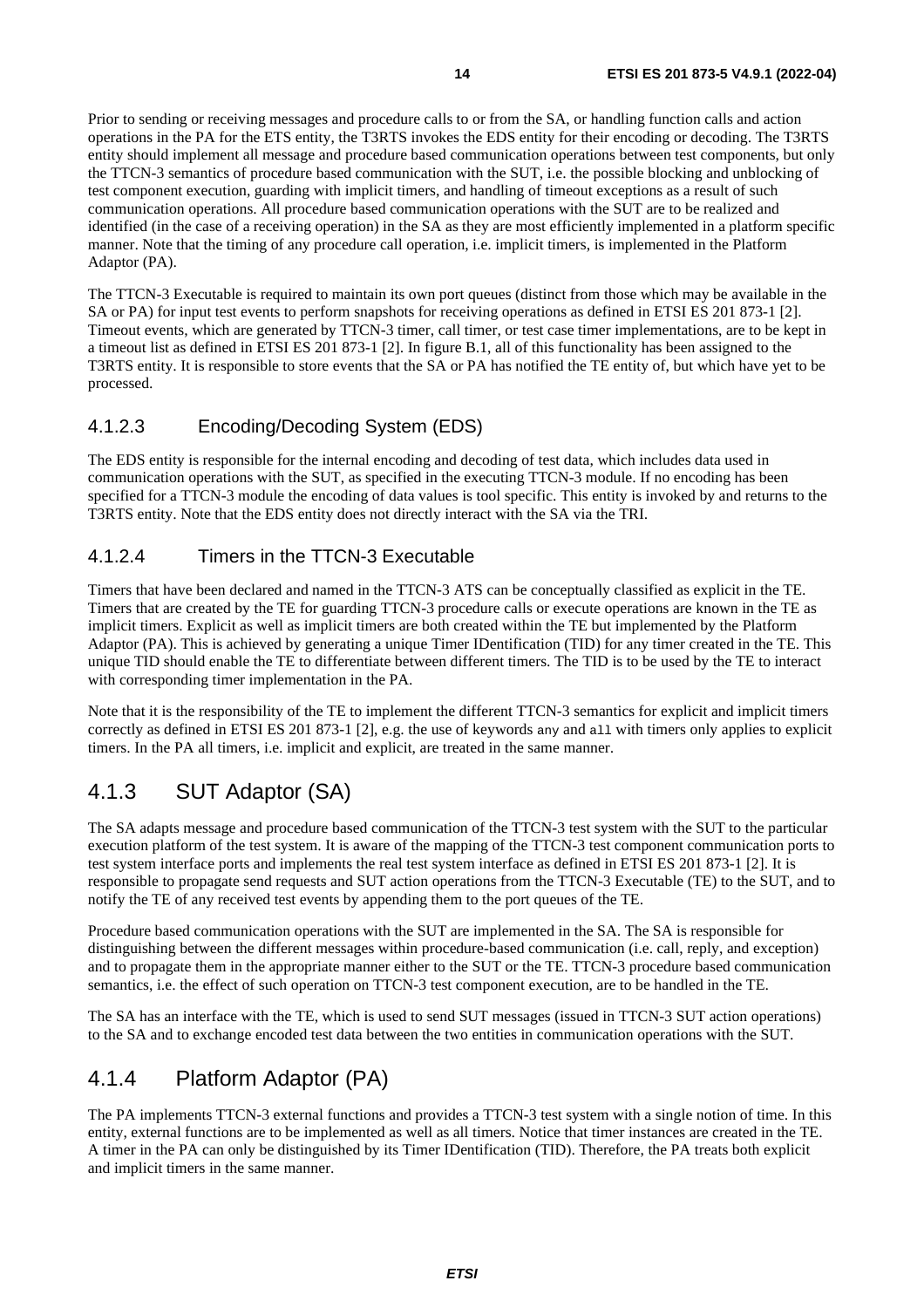<span id="page-14-0"></span>The interface with the TE enables the invocation of external functions and the starting, reading, and stopping of timers as well as the inquiring of the status of timers using their timer ID. The PA notifies the TE of expired timers.

### 4.2 Interfaces in a TTCN-3 Test System

As previously depicted in figure 1, a TTCN-3 test system has two interface sets, the TTCN-3 Control Interface (TCI) and the TTCN-3 Runtime Interface (TRI), which specify the interface between Test Management (TM), Test Logging (TL), Component Handling (CH), Encoding/Decoding (CD) and TTCN-3 Executable (TE) entities, and the TE, SUT Adaptor (SA) and Platform Adaptor (PA) entities, respectively.

The present document defines the TRI. The interaction of the TE with SA and PA are defined in terms of TRI operations.

### 4.3 Execution requirements for a TTCN-3 test system

Each TRI operation call shall be treated as an atomic operation in the calling entity. The called entity, which implements a TRI operation, shall return control to the calling entity as soon as its intended effect has been accomplished or if the operation cannot be completed successfully. The called entity shall not block in the implementation of procedure-based communication. Nevertheless, the called entity shall block after the invocation of an external function implementation and wait for its return value. Notice that depending on the test system implementation failure to return from an external function implementation may result in the infinite blocking of test component execution, the TTCN-3 executable, the Platform Adaptor, or even of the entire test system.

The execution requirements stated above can be realized in a tightly integrated test system implementation. Here, the entire TTCN-3 test system is implemented in a single executable or process where each test system entity is assigned at least one thread of execution. TRI operations can be implemented here as procedure calls.

Note that a looser integration of a test system implementation is still possible, e.g. an implementation of a TTCN-3 test system with multiple SUT Adaptors in a distributed computing environment. In this case only a small part of the SUT Adaptor is tightly integrated with the remainder of the TTCN-3 test system whereas actual SA Adaptors may be realized in separate processes. That small part of SA may then only implement a routing of information provided by TRI operations to the desired SUT Adaptor processes, possibly being executed on remote hosts, and vice versa.

# 5 TTCN-3 Runtime Interface and operations

#### 5.1 Overview of the TRI

#### 5.1.0 Sub-interfaces

The subclauses in clause 5 define TRI operations in terms of when they are to be used and what their effect is intended to be in a TTCN-3 test system implementation. Also a set of abstract data types is defined which is then used for the definition of TRI operations. The definitions also include a more detailed description of the input parameters required for each TRI operation call and its return value.

The TRI defines the interaction between the TTCN-3 Executable (TE), SUT Adaptor (SA), and Platform Adaptor (PA) entities within a TTCN-3 test system implementation. Conceptually, it provides a means for the TE to send test data to the SUT or manipulate timers, and similarly to notify the TE of received test data and timeouts.

The TRI can be considered to consist of two sub-interfaces, a triCommunication and a triPlatform interface. The triCommunication interface addresses the communication of a TTCN-3 ETS with the SUT, which is implemented in the SA. The triPlatform interface represents a set of operations, which adapt an ETS to a particular execution platform.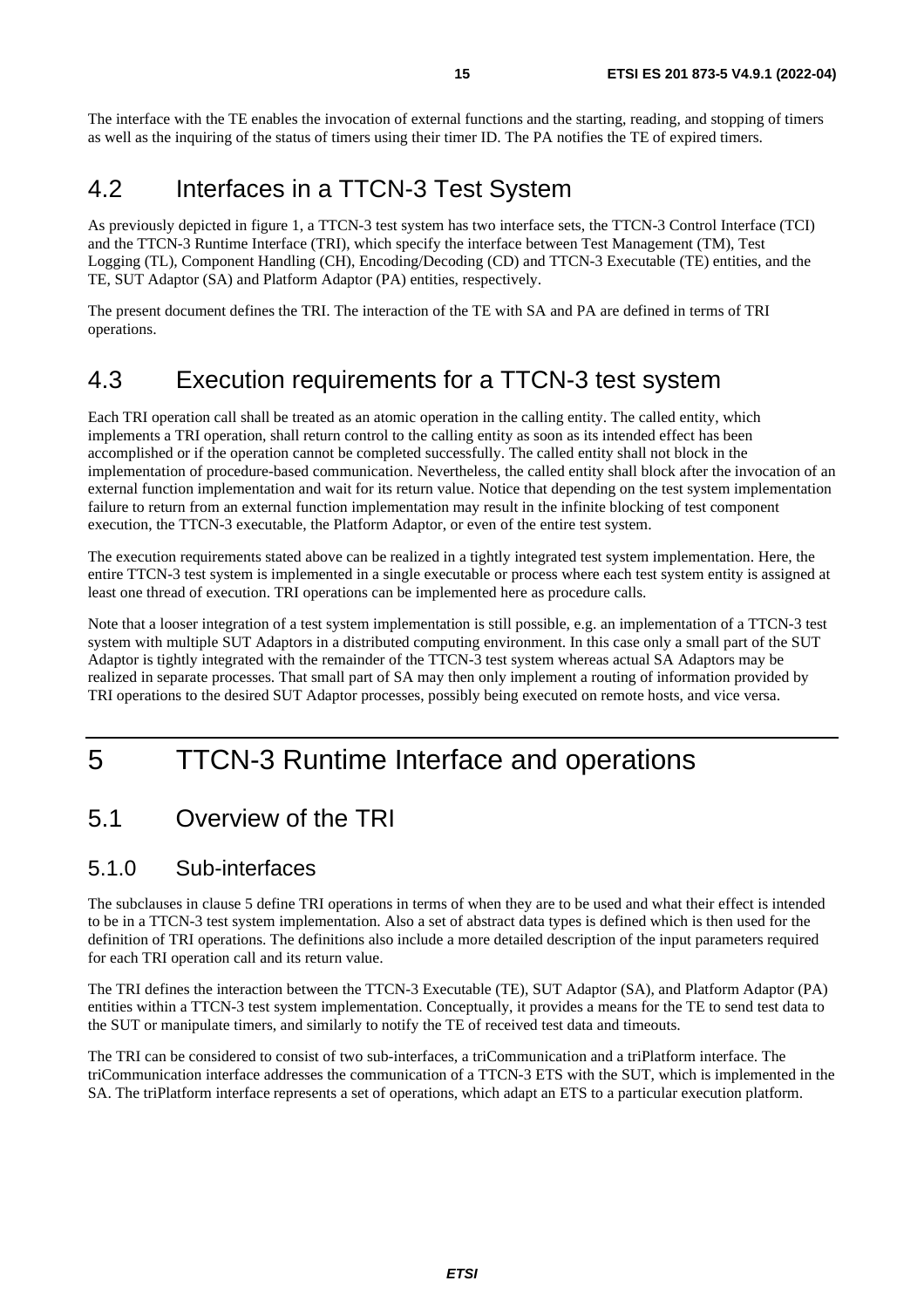| Interface           |                                      | Direction (calling entity $\rightarrow$ called entity) |
|---------------------|--------------------------------------|--------------------------------------------------------|
| <b>Name</b>         | $\mathsf{ITE} \to \mathsf{SA}$ or PA | $ISA$ or PA $\rightarrow$ TE                           |
| triCommunication    | $TE \rightarrow SA$                  | $\mathsf{ISA}\to\mathsf{TE}$                           |
| <b>ItriPlatform</b> | $\mathsf{TE}\to\mathsf{PA}$          | $PA \rightarrow TE$                                    |

**Table 1: Interface Overview** 

<span id="page-15-0"></span>Both interfaces are bi-directional so that calling and called parts reside in the TE, SA, and PA entities of the test system. Table 1 shows in more detail the caller/callee relationship between the respective entities. Notice that this table only shows interactions visible at the TRI. Internal communication between parts of the same entity is not reflected as the internal structure of the TE, SA, or PA may differ in a TTCN-3 test system implementation.

#### 5.1.1 The triCommunication Interface

This interface consists of operations that are necessary to implement the communication of the TTCN-3 ETS with the SUT. It includes operations to initialize the Test System Interface (TSI), establish connections to the SUT, and handle message and procedure based communication with the SUT. In addition, the triCommunication interface offers an operation to reset the SUT Adaptor (SA).

#### 5.1.2 The triPlatform Interface

This interface includes all operations necessary to adapt the TTCN-3 Executable to a particular execution platform. The triPlatform interface offers means to start, stop, read a timer, enquire its status and to add timeout events to the expired timer list. In addition, it offers operations to call TTCN-3 external functions and to reset the Platform Adaptor (PA). Notice that there is no differentiation between explicit and implicit timers required at the triPlatform Interface. Instead each timer shall be addressed uniformly with its Timer IDentifier (TID).

#### 5.1.3 Correlation between TTCN-3 and TRI Operation Invocations

For some TTCN-3 operation invocations there exists a direct correlation to one TRI operation invocation (or possibly two in the case of TTCN-3 execute and call operations), which is shown in table 2. For all other TRI operation invocations there may be no direct correlation.

The shown correlation for TTCN-3 communication operations (i.e. send, call, reply, and raise) only holds if these operations are invoked on a test component port, which is mapped to a TSI port. Nevertheless, this correlation holds for all such operation invocations if no system component has been specified for a test case, i.e. only the MTC test component is created for a test case and no other test components.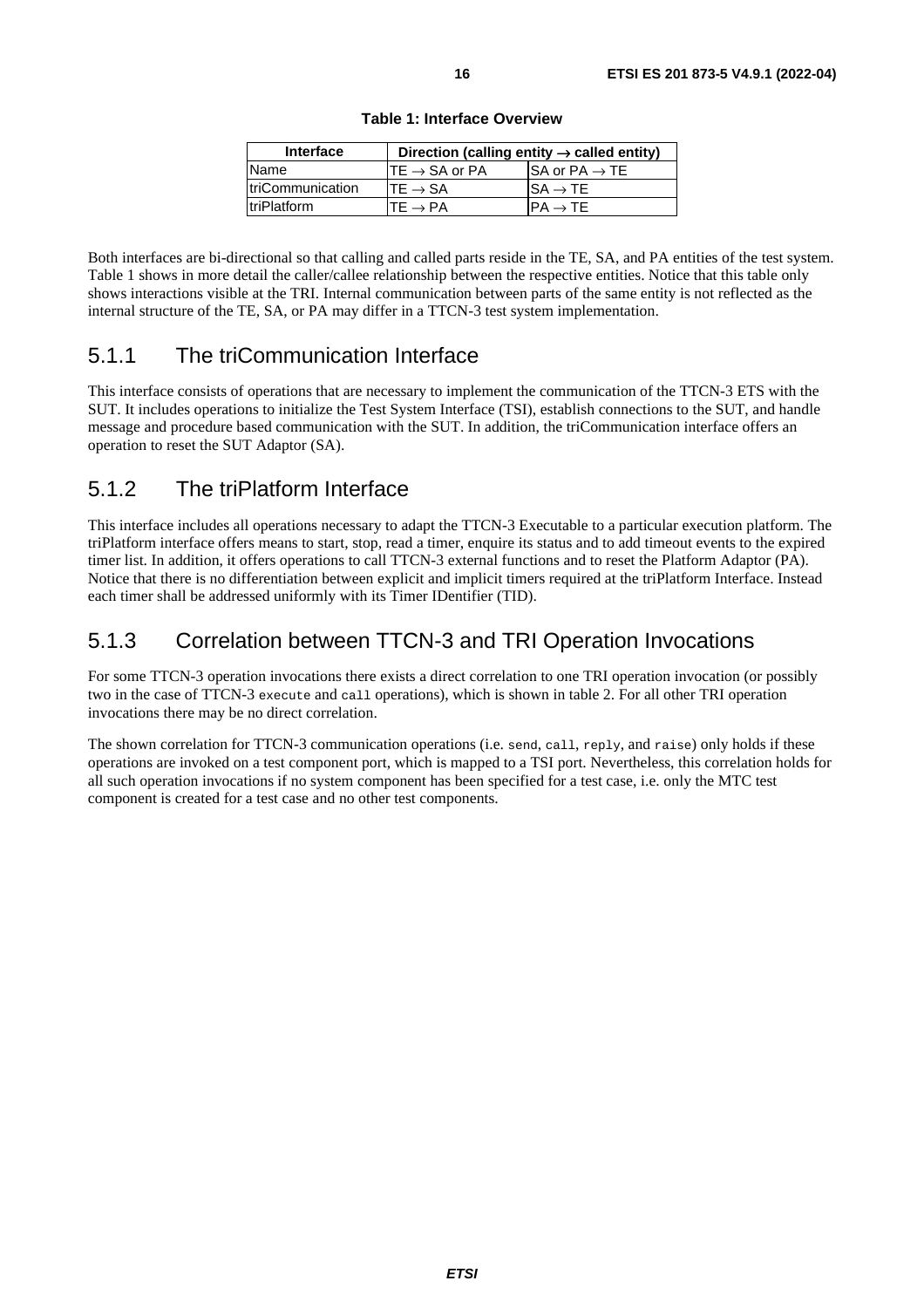| <b>TTCN-3 Operation Name</b>                           | <b>TRI Operation Name</b>  | <b>TRI Interface Name</b> |
|--------------------------------------------------------|----------------------------|---------------------------|
| execute                                                | triExecuteTestCase         | TriCommunication          |
|                                                        | triStartTimer              | TriPlatform               |
|                                                        | triEndTestCase             | TriCommunication          |
| map                                                    | triMap (see note 1)        | TriCommunication          |
|                                                        | triMapParam (see note 2)   |                           |
| unmap                                                  | triUnmap (see note 1)      | TriCommunication          |
|                                                        | triUnmapParam (see note 2) |                           |
| send                                                   | triSend (see note 3)       | TriCommunication          |
|                                                        | triSendBC (see note 4)     |                           |
|                                                        | triSendMC (see note 5)     |                           |
| call                                                   | triCall (see note 3)       | TriCommunication          |
|                                                        | triCallBC (see note 4)     |                           |
|                                                        | triCallMC (see note 5)     |                           |
|                                                        | triStartTimer*             | TriPlatform               |
| reply                                                  | triReply (see note 3)      | TriCommunication          |
|                                                        | triReplyBC (see note 4)    |                           |
|                                                        | triReplyMC (see note 5)    |                           |
| raise                                                  | triRaise (see note 3)      | TriCommunication          |
|                                                        | triRaiseBC (see note 4)    |                           |
|                                                        | triRaiseMC (see note 5)    |                           |
| action                                                 | triSUTactionInformal       | TriCommunication          |
| start (timer)                                          | triStartTimer              | TriPlatform               |
| stop (timer)                                           | triStopTimer               | TriPlatform               |
| read (timer)                                           | triReadTimer               | TriPlatform               |
| running (timer)                                        | triTimerRunning            | TriPlatform               |
| TTCN-3 external function                               | triExternalFunction        | TriPlatform               |
| self                                                   | triSelf                    | TriPlatform               |
| Irnd                                                   | triRnd                     | TriPlatform               |
| NOTE 1: For statement without configuration parameter. |                            |                           |
| NOTE 2: For statement with configuration parameter.    |                            |                           |
| NOTE 3: For unicast communication.                     |                            |                           |
| NOTE 4: For broadcast communication.                   |                            |                           |
| NOTE 5: For multicast communication.                   |                            |                           |

<span id="page-16-0"></span>**Table 2: Correlation between TTCN-3 and TRI Operation Invocations (\* = if applicable)** 

Note that all of the TRI operations listed in table 2 are used by the TE and that the TE may implement the invocation of these operations differently when evaluating a TTCN snapshot within the TTCN-3 ETS.

### 5.2 Error handling

#### 5.2.0 Basic rules

Error handling is specified for TRI operations called by the TTCN-3 Executable (TE): The SA or PA reports the status of a TRI operation in the return value of a TRI operation. The status value can either indicate the local success (*TRI\_OK*) or failure (*TRI\_Error*) of the TRI operation. Therefore, the TE may react to an error that occurred either within the SA or PA and issue, e.g. a test case error.

The SA or PA can in addition provide notifications about unrecoverable error situations by use of the operations triSAErrorReq and triPAErrorReq, respectively.

For TRI operations called by the SA or PA no explicit error handling is required since these operations are implemented in the TE. Here, the TE is in control over the test execution in the case that an error occurs in such a TRI operation.

Notice that specific error codes as well as the detection and handling of errors in any of the test system entities are beyond the scope of the present document.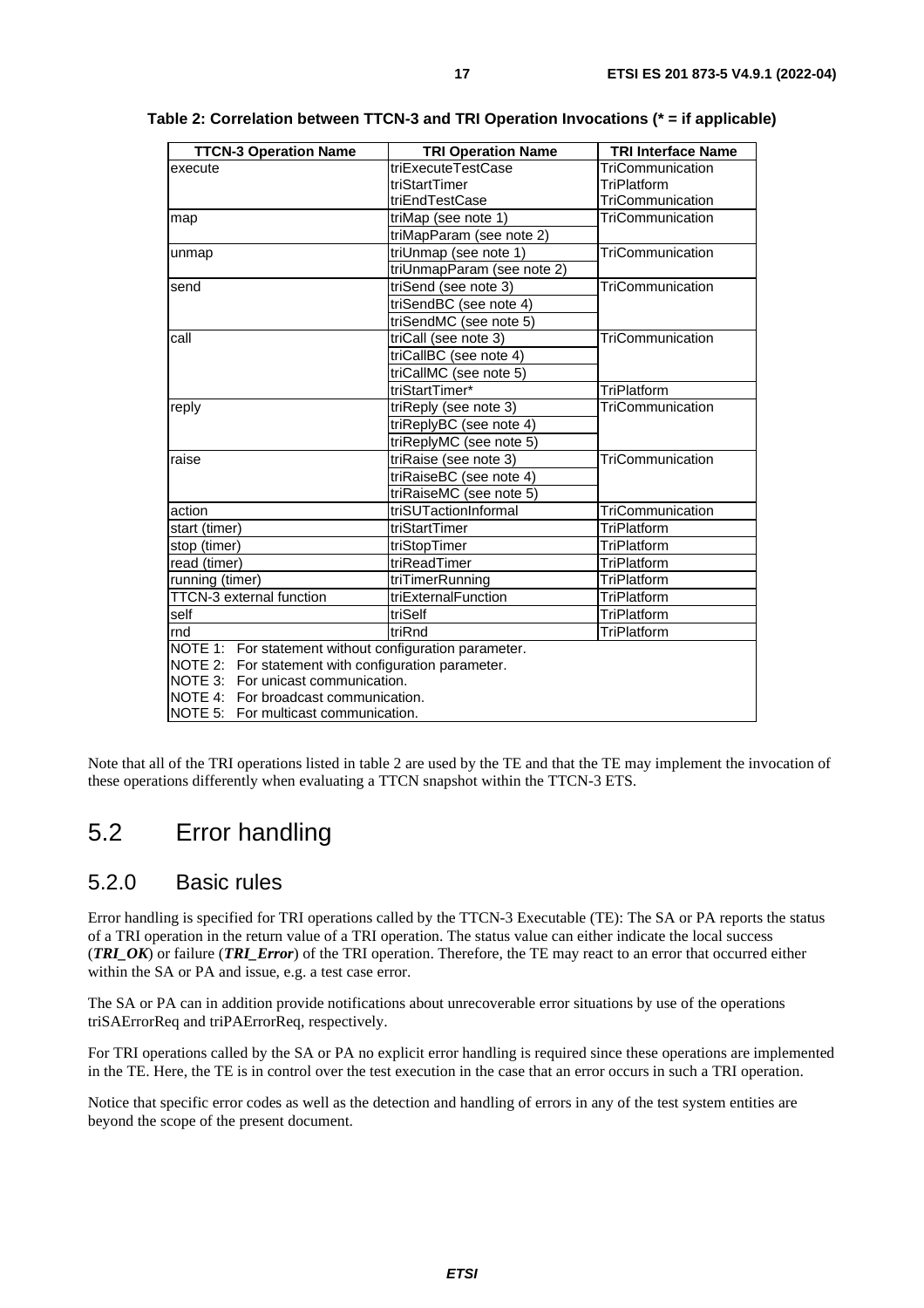| Signature           | void triSAErrorReq(in string message)                                                                                                                                                                            |  |  |
|---------------------|------------------------------------------------------------------------------------------------------------------------------------------------------------------------------------------------------------------|--|--|
| In Parameters       | A string value, i.e. the error phrase describing the problem.<br>message                                                                                                                                         |  |  |
| <b>Return Value</b> | biov                                                                                                                                                                                                             |  |  |
| <b>Constraint</b>   | Shall be called whenever an error situation has occurred in the SA with the exception of errors<br>occurring when processing SA calls initiated by the TE. These errors are reported in the<br>operation return. |  |  |
| <b>Effect</b>       | The TE will be notified about an unrecoverable error situation within the SA and may forward<br>the error indication to the test management.                                                                     |  |  |

#### <span id="page-17-0"></span>5.2.1 triSAErrorReq  $(SA \rightarrow TE)$

### 5.2.2 triPAErrorReq (PA  $\rightarrow$  TE)

| Signature           | void triPAErrorReq(in string message)                                                                                                                                                                            |  |
|---------------------|------------------------------------------------------------------------------------------------------------------------------------------------------------------------------------------------------------------|--|
| In Parameters       | A string value, i.e. the error phrase describing the problem.<br>message                                                                                                                                         |  |
| <b>Return Value</b> | biov                                                                                                                                                                                                             |  |
| <b>Constraint</b>   | Shall be called whenever an error situation has occurred in the PA with the exception of errors<br>occurring when processing PA calls initiated by the TE. These errors are reported in the<br>operation return. |  |
| Effect              | The TE will be notified about an unrecoverable error situation within the PA and may forward<br>the error indication to the test management.                                                                     |  |

### 5.3 Data interface

#### 5.3.0 Basic rules

In the TRI operations only encoded test data shall be passed. The TTCN-3 Executable (TE) is responsible for encoding test data to be sent and decoding received test data in the respective TRI operations since encoding rules can be specified for or within a TTCN-3 module. Notice that the TE is required to encode test data even if no encoding information has been provided in a TTCN-3 ATS. In this case the tool vendor has to define an encoding.

Instead of defining an explicit data interface for TTCN-3 and ASN.1 data types, the TRI standard defines a set of abstract data types. These data types are used in the following definition of TRI operations to indicate which information is to be passed from the calling to the called entity, and vice versa. The concrete representation of these abstract data types as well as the definition of basic data types are defined in the respective language mappings in clauses 6, 7 and 8.

Notice that the values for any identifier data type shall be unique in the test system implementation where uniqueness is defined as being globally distinct at any point in time.

The following abstract data types are defined and used for the definition of TRI operations.

#### 5.3.1 Connection

| TriComponentIdType | A value of type $TricomponentIdType$ includes an identifier, a name and the component                                                                                                                          |
|--------------------|----------------------------------------------------------------------------------------------------------------------------------------------------------------------------------------------------------------|
|                    | type. The distinct value of the latter is the component type name as specified in the                                                                                                                          |
|                    | TTCN-3 ATS. This abstract type is mainly used to resolve TRI communication                                                                                                                                     |
|                    | operations on TSI ports that have mappings to many test component ports. It is also                                                                                                                            |
|                    | used to resolve TCI component handling.                                                                                                                                                                        |
|                    | NOTE 1: For the handling of TCI operations on any or all components, the component type name can also be set to<br>"ANY" or "ALL". In that case, both the identifier and the component name are to be ignored. |
|                    |                                                                                                                                                                                                                |

TriComponentIdListType A value of type TriComponentIdListType is a list of TriComponentIdType. This abstract type is used for multicast communication in TCI.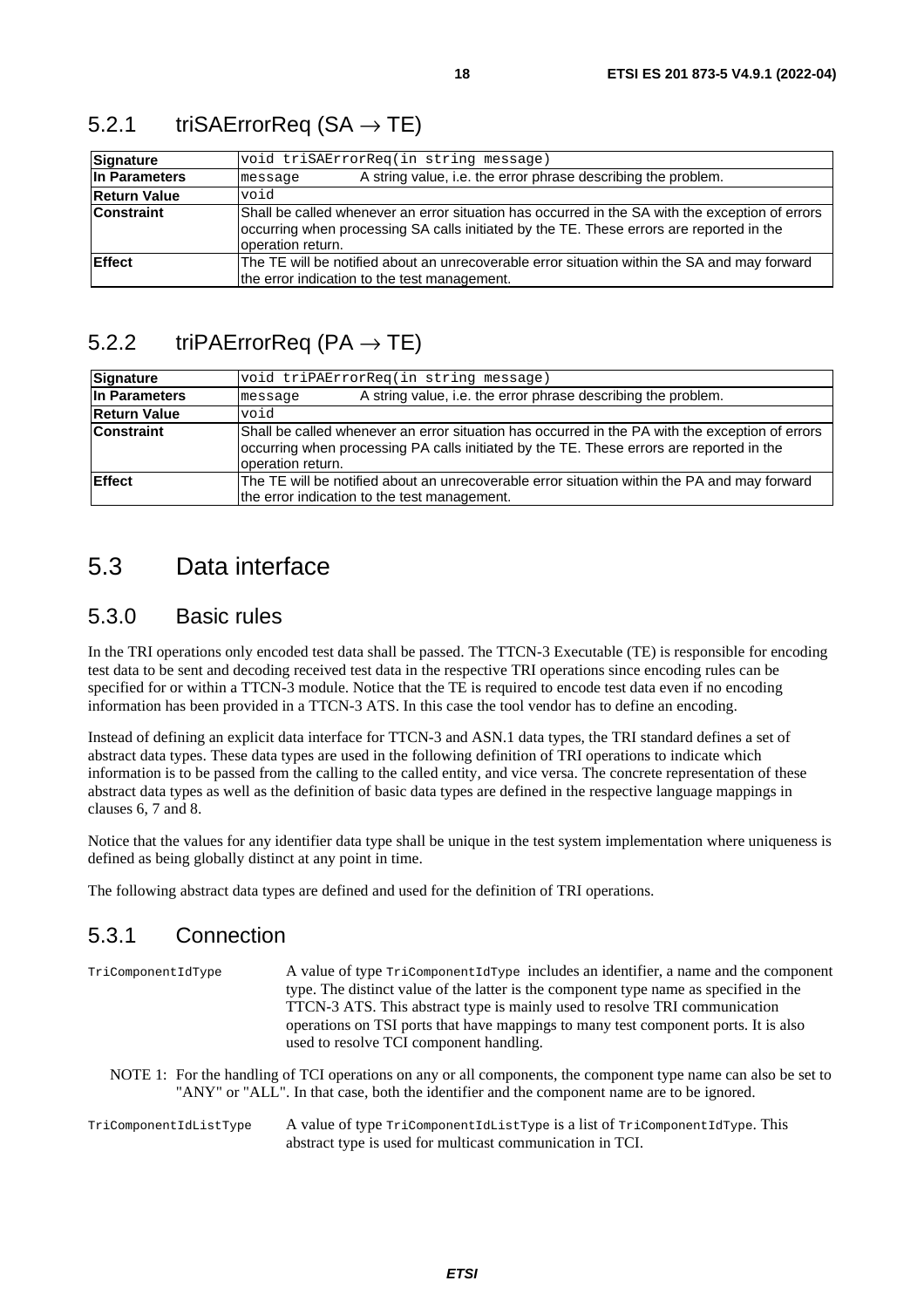- <span id="page-18-0"></span>TriPortIdType A value of type TriPortIdType includes a value of type TriComponentIdType to represent the component to which the port belongs, a port index (if present), and the port and port type name as specified in the TTCN-3 ATS. The TriPortIdType type is mainly required to pass information about the TSI and connections to the TSI from the TE to the SA.
	- NOTE 2: If the port is in an n-dimensional port array of the form "**port** MyPortType myPort[d1]...[dn]", the port index ind of the port  $p[i1]$ ...[in] is computed by the following formula:

ind = (  $\sum_{k=1..n-1} i k \cdot \prod_{1=k+1..n} dl$  ) + in

EXAMPLE:

For a four-dimensional port-array with dimensions  $[10][10][10][10]$ , the port index ind1 of the port at index  $[2][3][4][5]$  is ind1=  $2*(10*10*10) + 3*(10*10) + 4*10 + 5 = 2345$ .

For a three-dimensional port-array with dimensions [2][3][4], the port index ind2 of the port at index [1][2][2] is  $ind2=1*(3*4) + 2*4 + 2 = 22$ .

TriPortIdListType A value of type TriPortIdListType is a list of TriPortIdType. This abstract type is used for initialization purposes after the invocation of a TTCN-3 test case.

#### 5.3.2 Communication

| TriMessageType              | A value of type TriMessageType is encoded test data that either is to be sent to<br>the SUT or has been received from the SUT. The order of bits in a value of type<br>TriMessagetype corresponds to the order of bits according to the encoding. If the<br>encoded message consists of the bits b0 b9, where b0 is the first bit, then the<br>value of type triMessageType contains "b0 b1 b2 b3 b4 b5 b6 b7 b8 b9" in this<br>order. If padding bits are needed then these are added to the right. |
|-----------------------------|------------------------------------------------------------------------------------------------------------------------------------------------------------------------------------------------------------------------------------------------------------------------------------------------------------------------------------------------------------------------------------------------------------------------------------------------------------------------------------------------------|
| TriAddressType              | A value of type TriAddressType indicates a source or destination address within<br>the SUT. This abstract type can be used in TRI communication operations and is<br>an open type, which is opaque to the TE.                                                                                                                                                                                                                                                                                        |
| TriAddressListType          | A value of type TriAddressListType is a list of TriAddressType. This abstract<br>type is used for multicast communication in TRI.                                                                                                                                                                                                                                                                                                                                                                    |
| TriSignatureIdType          | A value of type TriSignatureIdType is the name of a procedure signature as<br>specified in the TTCN-3 ATS. This abstract type is used in procedure based TRI<br>communication operations.                                                                                                                                                                                                                                                                                                            |
| TriParameterType            | A value of type TriParameterType includes an encoded parameter and a value of<br>TriParameterPassingModeType to represent the passing mode specified for the<br>parameter in the TTCN-3 ATS.                                                                                                                                                                                                                                                                                                         |
| TriParameterPassingModeType | A value of type TriParameterPassingModeType is either in, inout, or out. This<br>abstract type is used in procedure based TRI communication operations and for<br>external function calls.                                                                                                                                                                                                                                                                                                           |
| TriParameterListType        | A value of type TriParameterListType is a list of TriParameterType. This<br>abstract type is used in procedure based TRI communication operations and for<br>external function calls.                                                                                                                                                                                                                                                                                                                |
| TriExceptionType            | A value of type TriExceptionType is an encoded type and value of an exception<br>that either is to be sent to the SUT or has been received from the SUT. This<br>abstract type is used in procedure based TRI communication operations.                                                                                                                                                                                                                                                              |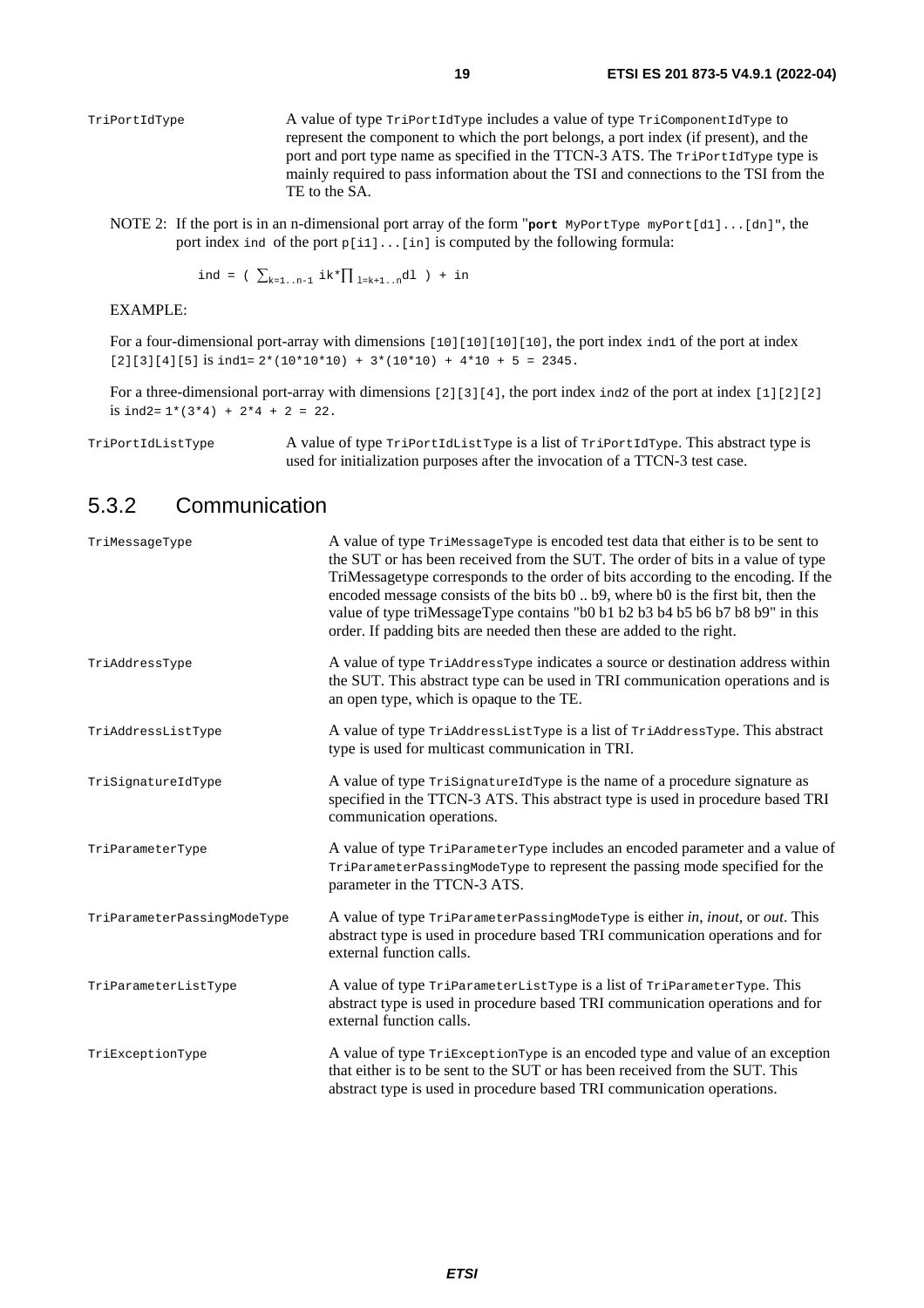<span id="page-19-0"></span>

| TriTimerIdType       | A value of type TriTimerIdType specifies an identifier for a timer. This abstract<br>type is required for all TRI timer operations. |
|----------------------|-------------------------------------------------------------------------------------------------------------------------------------|
| TriTimerDurationType | A value of type TriTimerDurationType specifies the duration for a timer in<br>seconds.                                              |

#### 5.3.4 Miscellaneous

| TriTestCaseIdType | A value of type $\text{Trimets}$ case of $\text{Trim}$ is the name of a test case as specified in the<br>TTCN-3 ATS.                        |
|-------------------|---------------------------------------------------------------------------------------------------------------------------------------------|
| TriFunctionIdType | A value of type $TrifunctionIdType$ is the name of an external function as<br>specified in the TTCN-3 ATS.                                  |
| TriStatusType     | A value of type $\text{TristatusType}$ is either <b>TRI_OK</b> or <b>TRI_Error</b> indicating the<br>success or failure of a TRI operation. |

### 5.4 Operation descriptions

All operation definitions are defined using the Interface Definition Language (IDL). Concrete language mappings are defined in clauses 6, 7 and 8.

For every TRI operation call all *in*, *inout*, and *out* parameters listed in the particular operation definition are mandatory. The value of an *in* parameter is specified by the calling entity. Similarly, the value of an *out* parameter is specified by the called entity. In the case of an *inout* parameter, a value is first specified by the calling entity but may be replaced with a new value by the called entity. Note that although TTCN-3 also uses *in*, *inout*, and *out* for signature definitions the denotations used in TRI IDL specification are not related to those in a TTCN-3 specification.

Operation calls should use a reserved value to indicate the absence of parameters that are defined as optional in the corresponding TRI parameter description. The reserved values for these types are defined in each language mapping and will be subsequently referred to as the null value.

All functions in the interface are described using the following template:

| F.n.m                  | <b>Operation Name</b>                                                                                                                                           | calling entity $\rightarrow$ called entity |
|------------------------|-----------------------------------------------------------------------------------------------------------------------------------------------------------------|--------------------------------------------|
| <b>Signature</b>       | <b>IDL-Signature</b>                                                                                                                                            |                                            |
| In Parameters          | Description of data passed as parameters to the operation from the calling entity to the called<br>entity                                                       |                                            |
| Out Parameters         | Description of data passed as parameters to the operation from the called entity to the calling<br>entity                                                       |                                            |
| <b>InOutParameters</b> | Description of data passed as parameters to the operation from the calling entity to the called<br>entity and from the called entity back to the calling entity |                                            |
| <b>Return Value</b>    | Description of data returned from the operation to the calling entity                                                                                           |                                            |
| <b>Constraints</b>     | Description of any constraints that apply to calling the operation                                                                                              |                                            |
| <b>Effect</b>          | Behaviour required of the called entity before the operation may return                                                                                         |                                            |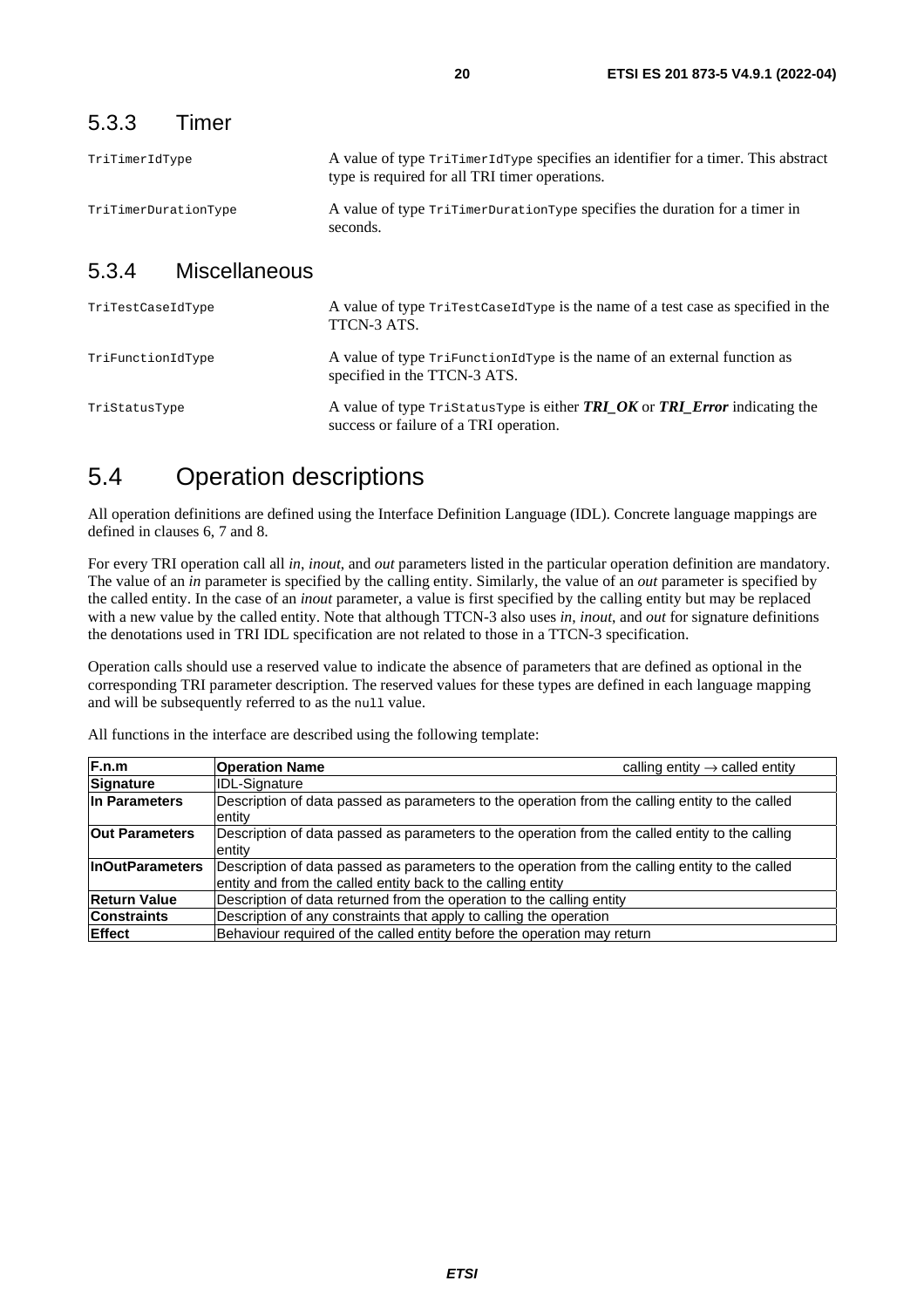### <span id="page-20-0"></span>5.5.1 triSAReset (TE  $\rightarrow$  SA)

| Signature             | TriStatusType triSAReset()                                                                                                                                                                                                                                                                                                           |
|-----------------------|--------------------------------------------------------------------------------------------------------------------------------------------------------------------------------------------------------------------------------------------------------------------------------------------------------------------------------------|
| In Parameters         | n.a.                                                                                                                                                                                                                                                                                                                                 |
| <b>Out Parameters</b> | n.a.                                                                                                                                                                                                                                                                                                                                 |
| <b>Return Value</b>   | The return status of the trisareset operation. The return status indicates the local success                                                                                                                                                                                                                                         |
|                       | (TRI_OK) or failure (TRI_Error) of the operation.                                                                                                                                                                                                                                                                                    |
| <b>Constraints</b>    | This operation can be called by the TE at any time to reset the SA.                                                                                                                                                                                                                                                                  |
| <b>Effect</b>         | The SA shall reset all communication means that it is maintaining, e.g. reset static connections to<br>the SUT, close dynamic connections to the SUT, discard any pending messages or procedure calls.<br>The $triResetSA$ operation returns $TRI$ OK in case the operation has been successfully<br>performed, TRI Error otherwise. |

### 5.5.2 Connection handling operations

#### 5.5.2.1 triExecuteTestCase (TE  $\rightarrow$  SA)

| Signature             | TriStatusType triExecuteTestCase(                                                                      |  |  |
|-----------------------|--------------------------------------------------------------------------------------------------------|--|--|
|                       | in TriTestCaseIdType testCaseId,                                                                       |  |  |
|                       | in TriPortIdListType tsiPortList)                                                                      |  |  |
| In Parameters         | identifier of the test case that is going to be executed<br>testCaseId                                 |  |  |
|                       | a list of test system interface ports defined for the test system<br>tsiPortList                       |  |  |
| <b>Out Parameters</b> | n.a.                                                                                                   |  |  |
| <b>Return Value</b>   | The return status of the triExecuteTestCase operation. The return status indicates the local           |  |  |
|                       | success (TRI_OK) or failure (TRI_Error) of the operation.                                              |  |  |
| <b>Constraints</b>    | This operation is called by the TE immediately before the execution of any test case. The test case    |  |  |
|                       | that is going to be executed is indicated by the testCaseId. tsiPortList contains all ports that       |  |  |
|                       | have been declared in the definition of the system component for the test case, i.e. the TSI ports. If |  |  |
|                       | a system component has not been explicitly defined for the test case in the TTCN-3 ATS then the        |  |  |
|                       | tsiPortList contains all communication ports of the MTC test component. The ports in                   |  |  |
|                       | tsiPortList are ordered as they appear in the respective TTCN-3 component declaration.                 |  |  |
| <b>Effect</b>         | The SA can set up any static connections to the SUT and initialize any communication means for         |  |  |
|                       | TSI ports.                                                                                             |  |  |
|                       | The $\texttt{triksecuterestCase}$ operation returns $\textit{TRI\_OK}$ in case the operation has been  |  |  |
|                       | successfully performed, TRI Error otherwise.                                                           |  |  |

#### 5.5.2.2 triMap (TE  $\rightarrow$  SA)

| <b>Signature</b>      | TriStatusType triMap(in TriPortIdType compPortId,                                                                                                                                                                                                                                      |  |
|-----------------------|----------------------------------------------------------------------------------------------------------------------------------------------------------------------------------------------------------------------------------------------------------------------------------------|--|
|                       | in TriPortIdType tsiPortId)                                                                                                                                                                                                                                                            |  |
| In Parameters         | identifier of the test component port to be mapped<br>compPortId                                                                                                                                                                                                                       |  |
|                       | identifier of the test system interface port to be mapped<br>tsiPortId                                                                                                                                                                                                                 |  |
| <b>Out Parameters</b> | n.a.                                                                                                                                                                                                                                                                                   |  |
| <b>Return Value</b>   | The return status of the $\text{trmap}$ operation. The return status indicates the local success (TRI_OK)<br>or failure (TRI_Error) of the operation.                                                                                                                                  |  |
|                       |                                                                                                                                                                                                                                                                                        |  |
| <b>Constraints</b>    | This operation is called by the TE when it executes a TTCN-3 map operation.                                                                                                                                                                                                            |  |
| <b>IEffect</b>        | The SA can establish a dynamic connection to the SUT for the referenced TSI port.<br>The $\text{trimap}$ operation returns $\textit{TRI}$ Error in case a connection could not be established<br>successfully, TRI_OK otherwise. The operation should return TRI_OK in case no dynamic |  |
|                       |                                                                                                                                                                                                                                                                                        |  |
|                       |                                                                                                                                                                                                                                                                                        |  |
|                       | connection needs to be established by the test system.                                                                                                                                                                                                                                 |  |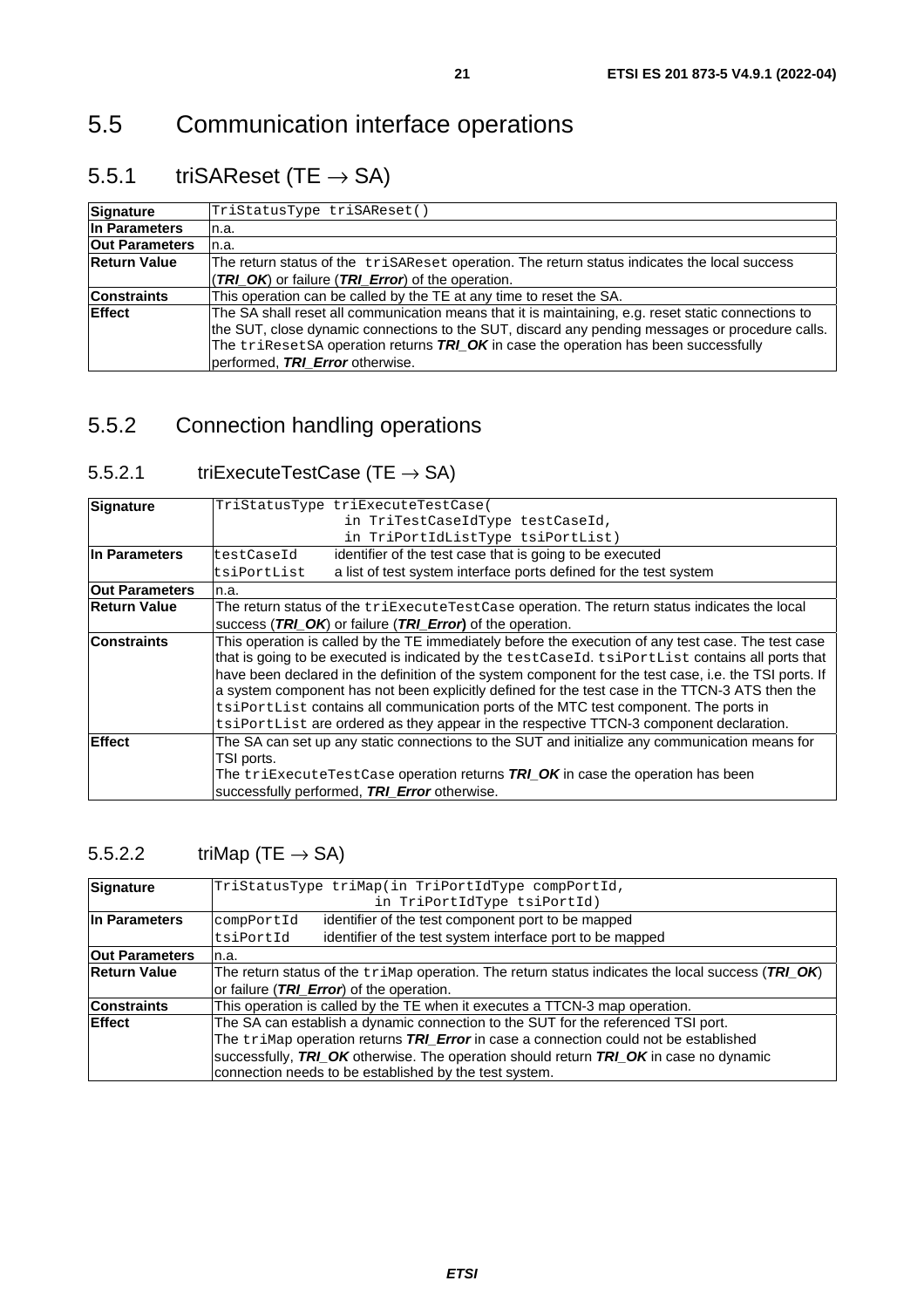| <b>Signature</b>      | TriStatusType triMapParam(in TriPortIdType compPortId,                                                                                                                             |  |  |
|-----------------------|------------------------------------------------------------------------------------------------------------------------------------------------------------------------------------|--|--|
|                       | in TriPortIdType tsiPortId,                                                                                                                                                        |  |  |
|                       | in TriParameterListType paramList)                                                                                                                                                 |  |  |
| In Parameters         | identifier of the test component port to be mapped<br>compPortId                                                                                                                   |  |  |
|                       | identifier of the test system interface port to be mapped<br>tsiPortId                                                                                                             |  |  |
|                       | configuration parameter list<br>paramList                                                                                                                                          |  |  |
| <b>Out Parameters</b> | n.a.                                                                                                                                                                               |  |  |
| <b>Return Value</b>   | The return status of the $\text{trimapParam}$ operation. The return status indicates the local success<br>(TRI OK) or failure (TRI Error) of the operation.                        |  |  |
|                       |                                                                                                                                                                                    |  |  |
| <b>Constraints</b>    | This operation is called by the TE when it executes a TTCN-3 map operation including parameters.                                                                                   |  |  |
| <b>Effect</b>         | The SA can establish a dynamic connection to the SUT for the referenced TSI port.                                                                                                  |  |  |
|                       | The triMapParam operation returns TRI_Error in case a connection could not be established<br>successfully, TRI_OK otherwise. The operation should return TRI_OK in case no dynamic |  |  |
|                       |                                                                                                                                                                                    |  |  |
|                       | connection needs to be established by the test system. The configuration parameter paramList                                                                                       |  |  |
|                       | can be used for setting connection establishment specific parameters.                                                                                                              |  |  |

### <span id="page-21-0"></span>5.5.2.3 triMapParam (TE  $\rightarrow$  SA)

#### 5.5.2.4 triUnmap (TE  $\rightarrow$  SA)

| Signature           |                                                                                                                                                                                                                                                                                                                                                                                         | TriStatusType triUnmap(in TriPortIdType compPortId,                             |  |
|---------------------|-----------------------------------------------------------------------------------------------------------------------------------------------------------------------------------------------------------------------------------------------------------------------------------------------------------------------------------------------------------------------------------------|---------------------------------------------------------------------------------|--|
|                     |                                                                                                                                                                                                                                                                                                                                                                                         | in TriPortIdType tsiPortId)                                                     |  |
| In Parameters       | compPortId                                                                                                                                                                                                                                                                                                                                                                              | identifier of the test component port to be unmapped                            |  |
|                     | tsiPortId                                                                                                                                                                                                                                                                                                                                                                               | identifier of the test system interface port to be unmapped                     |  |
| <b>Out</b>          | n.a.                                                                                                                                                                                                                                                                                                                                                                                    |                                                                                 |  |
| <b>Parameters</b>   |                                                                                                                                                                                                                                                                                                                                                                                         |                                                                                 |  |
| <b>Return Value</b> | The return status of the $\text{trid}$ map operation. The return status indicates the local success                                                                                                                                                                                                                                                                                     |                                                                                 |  |
|                     |                                                                                                                                                                                                                                                                                                                                                                                         | (TRI OK) or failure (TRI Error) of the operation.                               |  |
| <b>Constraints</b>  | This operation is called by the TE when it executes any TTCN-3 unmap operation.                                                                                                                                                                                                                                                                                                         |                                                                                 |  |
| <b>Effect</b>       |                                                                                                                                                                                                                                                                                                                                                                                         | The SA shall close a dynamic connection to the SUT for the referenced TSI port. |  |
|                     | The triUnmap operation returns TRI_Error in case a connection could not be closed successfully                                                                                                                                                                                                                                                                                          |                                                                                 |  |
|                     | or no such connection has been established previously, TRI_OK otherwise. The operation should<br>return TRI_OK in case no dynamic connections have to be closed by the test system.<br>In case the TTCN-3 unmap operation contains a single parameter or all port notation, the<br>triUnmap operation is called once for each affected pair of mapped ports (and might not be called at |                                                                                 |  |
|                     |                                                                                                                                                                                                                                                                                                                                                                                         |                                                                                 |  |
|                     |                                                                                                                                                                                                                                                                                                                                                                                         |                                                                                 |  |
|                     |                                                                                                                                                                                                                                                                                                                                                                                         |                                                                                 |  |
|                     | all if there are no ports to unmap).                                                                                                                                                                                                                                                                                                                                                    |                                                                                 |  |

### 5.5.2.5 triUnmapParam (TE  $\rightarrow$  SA)

| Signature           |                                                                                                                                                                                                                                                                                                                    | TriStatusType triUnmapParam(in TriPortIdType compPortId,                                         |  |
|---------------------|--------------------------------------------------------------------------------------------------------------------------------------------------------------------------------------------------------------------------------------------------------------------------------------------------------------------|--------------------------------------------------------------------------------------------------|--|
|                     |                                                                                                                                                                                                                                                                                                                    | in TriPortIdType tsiPortId,                                                                      |  |
|                     |                                                                                                                                                                                                                                                                                                                    | in TriParameterListType paramList)                                                               |  |
| In Parameters       | identifier of the test component port to be unmapped<br>compPortId                                                                                                                                                                                                                                                 |                                                                                                  |  |
|                     | tsiPortId                                                                                                                                                                                                                                                                                                          | identifier of the test system interface port to be unmapped                                      |  |
|                     | paramList                                                                                                                                                                                                                                                                                                          | configuration parameter list                                                                     |  |
| Out                 | n.a.                                                                                                                                                                                                                                                                                                               |                                                                                                  |  |
| <b>Parameters</b>   |                                                                                                                                                                                                                                                                                                                    |                                                                                                  |  |
| <b>Return Value</b> | The return status of the $\text{trivmmapparam}$ operation. The return status indicates the local success                                                                                                                                                                                                           |                                                                                                  |  |
|                     |                                                                                                                                                                                                                                                                                                                    | (TRI_OK) or failure (TRI_Error) of the operation.                                                |  |
| <b>Constraints</b>  | This operation is called by the TE when it executes any TTCN-3 unmap operation including                                                                                                                                                                                                                           |                                                                                                  |  |
|                     | parameters.                                                                                                                                                                                                                                                                                                        |                                                                                                  |  |
| <b>Effect</b>       | The SA shall close a dynamic connection to the SUT for the referenced TSI port.                                                                                                                                                                                                                                    |                                                                                                  |  |
|                     |                                                                                                                                                                                                                                                                                                                    | The triUnmapParam operation returns TRI_Error in case a connection could not be closed           |  |
|                     | successfully or no such connection has been established previously, TRI OK otherwise. The<br>operation should return TRI OK in case no dynamic connections have to be established by the test<br>system. The configuration parameter paramList can be used for setting connection teardown<br>specific parameters. |                                                                                                  |  |
|                     |                                                                                                                                                                                                                                                                                                                    |                                                                                                  |  |
|                     |                                                                                                                                                                                                                                                                                                                    |                                                                                                  |  |
|                     |                                                                                                                                                                                                                                                                                                                    |                                                                                                  |  |
|                     | In case the TTCN-3 unmap operation contains a single parameter, the triUnmapParam operation is                                                                                                                                                                                                                     |                                                                                                  |  |
|                     |                                                                                                                                                                                                                                                                                                                    | called once for each existing mapping of the referenced system port. The inout parameter values  |  |
|                     | changed during a single call of the triUnmapParam operation are re-used in the subsequent                                                                                                                                                                                                                          |                                                                                                  |  |
|                     |                                                                                                                                                                                                                                                                                                                    | triUnmapParam calls. The final value of the out parameters is the value obtained during the last |  |
|                     | triUnmapParam call.                                                                                                                                                                                                                                                                                                |                                                                                                  |  |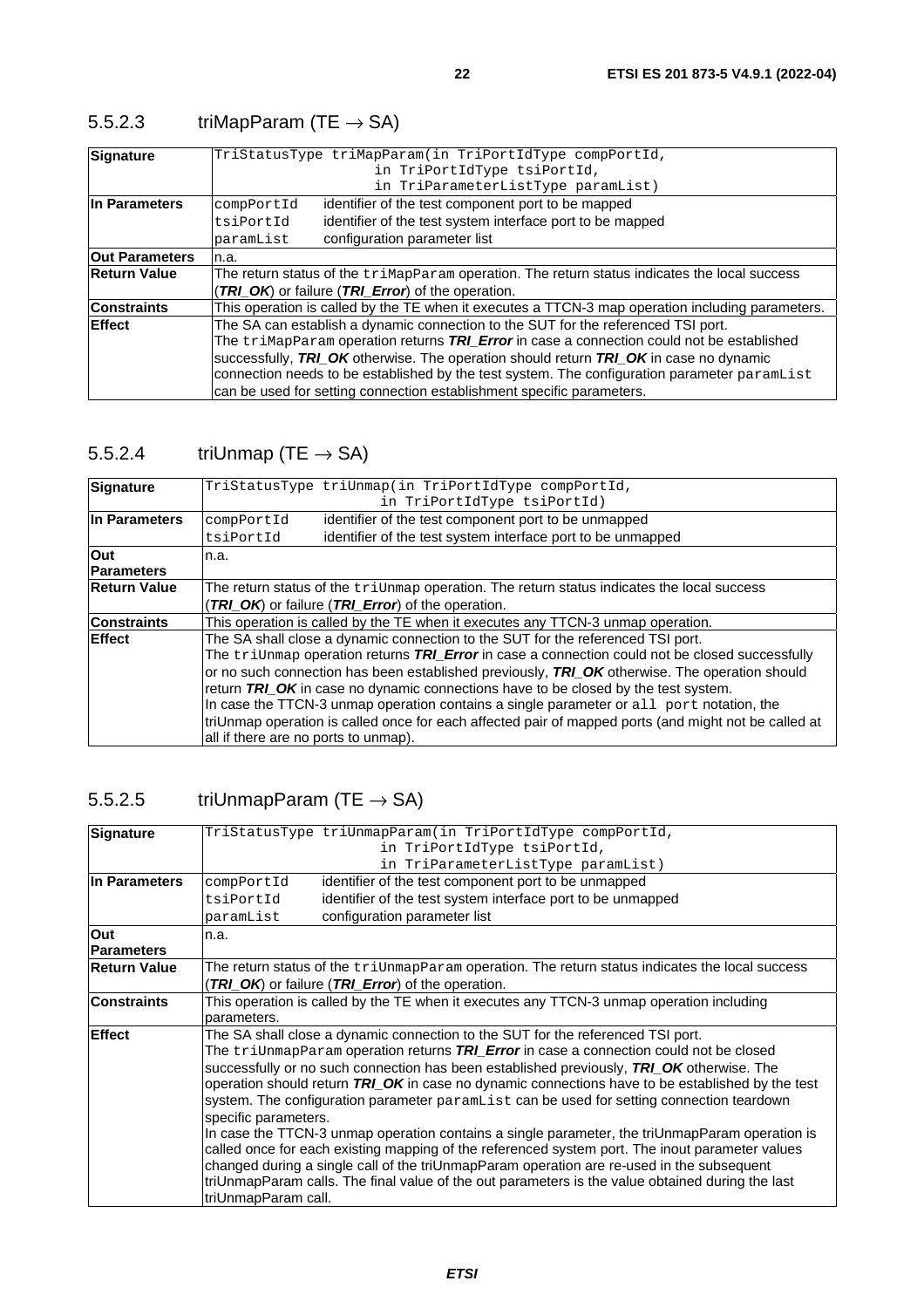| Signature             | TriStatusType triEndTestCase()                                                                              |
|-----------------------|-------------------------------------------------------------------------------------------------------------|
| In Parameters         | n.a.                                                                                                        |
| <b>Out Parameters</b> | n.a.                                                                                                        |
| <b>Return Value</b>   | The return status of the triEndTestCase operation. The return status indicates the local success            |
|                       | (TRI_OK) or failure (TRI_Error) of the operation.                                                           |
| <b>Constraints</b>    | This operation is called by the TE immediately after the execution of any test case.                        |
| <b>Effect</b>         | The SA can free resources, cease communication at system ports and to test components.                      |
|                       | The $\text{trichdTestCase}$ operation returns $\textit{TRI}$ OK in case the operation has been successfully |
|                       | performed, TRI Error otherwise.                                                                             |

### <span id="page-22-0"></span>5.5.2.6 triEndTestCase (TE  $\rightarrow$  SA)

### 5.5.3 Message based communication operations

### 5.5.3.1 triSend (TE  $\rightarrow$  SA)

| Signature           | TriStatusType triSend(in TriComponentIdType componentId,                                                                                                                                    |                                                                                                  |  |
|---------------------|---------------------------------------------------------------------------------------------------------------------------------------------------------------------------------------------|--------------------------------------------------------------------------------------------------|--|
|                     |                                                                                                                                                                                             | in TriPortIdType tsiPortId,                                                                      |  |
|                     |                                                                                                                                                                                             | in TriAddressType SUTaddress,                                                                    |  |
|                     |                                                                                                                                                                                             | in TriMessageType sendMessage)                                                                   |  |
| In Parameters       | componentId                                                                                                                                                                                 | identifier of the sending test component                                                         |  |
|                     | tsiPortId                                                                                                                                                                                   | identifier of the test system interface port via which the message is sent to the                |  |
|                     | <b>SUT</b>                                                                                                                                                                                  | Adaptor                                                                                          |  |
|                     | SUTaddress                                                                                                                                                                                  | (optional) destination address within the SUT                                                    |  |
|                     | sendMessage                                                                                                                                                                                 | the encoded message to be sent                                                                   |  |
| Out                 | n.a.                                                                                                                                                                                        |                                                                                                  |  |
| <b>Parameters</b>   |                                                                                                                                                                                             |                                                                                                  |  |
| <b>Return Value</b> | The return status of the $\text{trisend}$ operation. The return status indicates the local success (TRI_OK)                                                                                 |                                                                                                  |  |
|                     |                                                                                                                                                                                             | or failure (TRI_Error) of the operation.                                                         |  |
| <b>Constraints</b>  | This operation is called by the TE when it executes a TTCN-3 unicast send operation on a<br>component port, which has been mapped to a TSI port. This operation is called by the TE for all |                                                                                                  |  |
|                     |                                                                                                                                                                                             |                                                                                                  |  |
|                     | TTCN-3 send operations if no system component has been specified for a test case, i.e. only a MTC<br>test component is created for a test case.                                             |                                                                                                  |  |
|                     |                                                                                                                                                                                             |                                                                                                  |  |
|                     |                                                                                                                                                                                             | The encoding of sendMessage has to be done in the TE prior to this TRI operation call.           |  |
| <b>Effect</b>       |                                                                                                                                                                                             | The SA can send the message to the SUT.                                                          |  |
|                     | The triSend operation returns TRI_OK in case it has been completed successfully. Otherwise                                                                                                  |                                                                                                  |  |
|                     |                                                                                                                                                                                             | TRI_Error shall be returned. Notice that the return value TRI_OK does not imply that the SUT has |  |
|                     | received send Message.                                                                                                                                                                      |                                                                                                  |  |
|                     |                                                                                                                                                                                             |                                                                                                  |  |

### 5.5.3.2 triSendBC (TE  $\rightarrow$  SA)

| TriStatusType triSendBC(in TriComponentIdType componentId,<br>Signature                                                                                                                                             |                                                                                                                 |                                                                                                                                                 |
|---------------------------------------------------------------------------------------------------------------------------------------------------------------------------------------------------------------------|-----------------------------------------------------------------------------------------------------------------|-------------------------------------------------------------------------------------------------------------------------------------------------|
|                                                                                                                                                                                                                     | in TriPortIdType tsiPortId,                                                                                     |                                                                                                                                                 |
|                                                                                                                                                                                                                     | in TriMessageType sendMessage)                                                                                  |                                                                                                                                                 |
| identifier of the sending test component<br>componentId                                                                                                                                                             |                                                                                                                 |                                                                                                                                                 |
| tsiPortId                                                                                                                                                                                                           | identifier of the test system interface port via which the message is sent to the                               |                                                                                                                                                 |
| SUT                                                                                                                                                                                                                 | Adaptor                                                                                                         |                                                                                                                                                 |
| sendMessage                                                                                                                                                                                                         | the encoded message to be sent                                                                                  |                                                                                                                                                 |
| n.a.                                                                                                                                                                                                                |                                                                                                                 |                                                                                                                                                 |
|                                                                                                                                                                                                                     |                                                                                                                 |                                                                                                                                                 |
| The return status of the trisend BC operation. The return status indicates the local success                                                                                                                        |                                                                                                                 |                                                                                                                                                 |
|                                                                                                                                                                                                                     | (TRI_OK) or failure (TRI_Error) of the operation.                                                               |                                                                                                                                                 |
| <b>Constraints</b><br>This operation is called by the TE when it executes a TTCN-3 broadcast send operation on a<br>component port, which has been mapped to a TSI port. This operation is called by the TE for all |                                                                                                                 |                                                                                                                                                 |
|                                                                                                                                                                                                                     |                                                                                                                 | TTCN-3 send operations if no system component has been specified for a test case, i.e. only a MTC<br>test component is created for a test case. |
|                                                                                                                                                                                                                     | The encoding of send Message has to be done in the TE prior to this TRI operation call.                         |                                                                                                                                                 |
| The SA can broadcast the message to the SUT.                                                                                                                                                                        |                                                                                                                 |                                                                                                                                                 |
|                                                                                                                                                                                                                     | The $\text{trisendBC}$ operation returns $\text{TRI\_OK}$ in case it has been completed successfully. Otherwise |                                                                                                                                                 |
|                                                                                                                                                                                                                     | <b>TRI Error</b> shall be returned. Notice that the return value <b>TRI OK</b> does not imply that the SUT has  |                                                                                                                                                 |
|                                                                                                                                                                                                                     |                                                                                                                 |                                                                                                                                                 |
|                                                                                                                                                                                                                     | received sendMessage.                                                                                           |                                                                                                                                                 |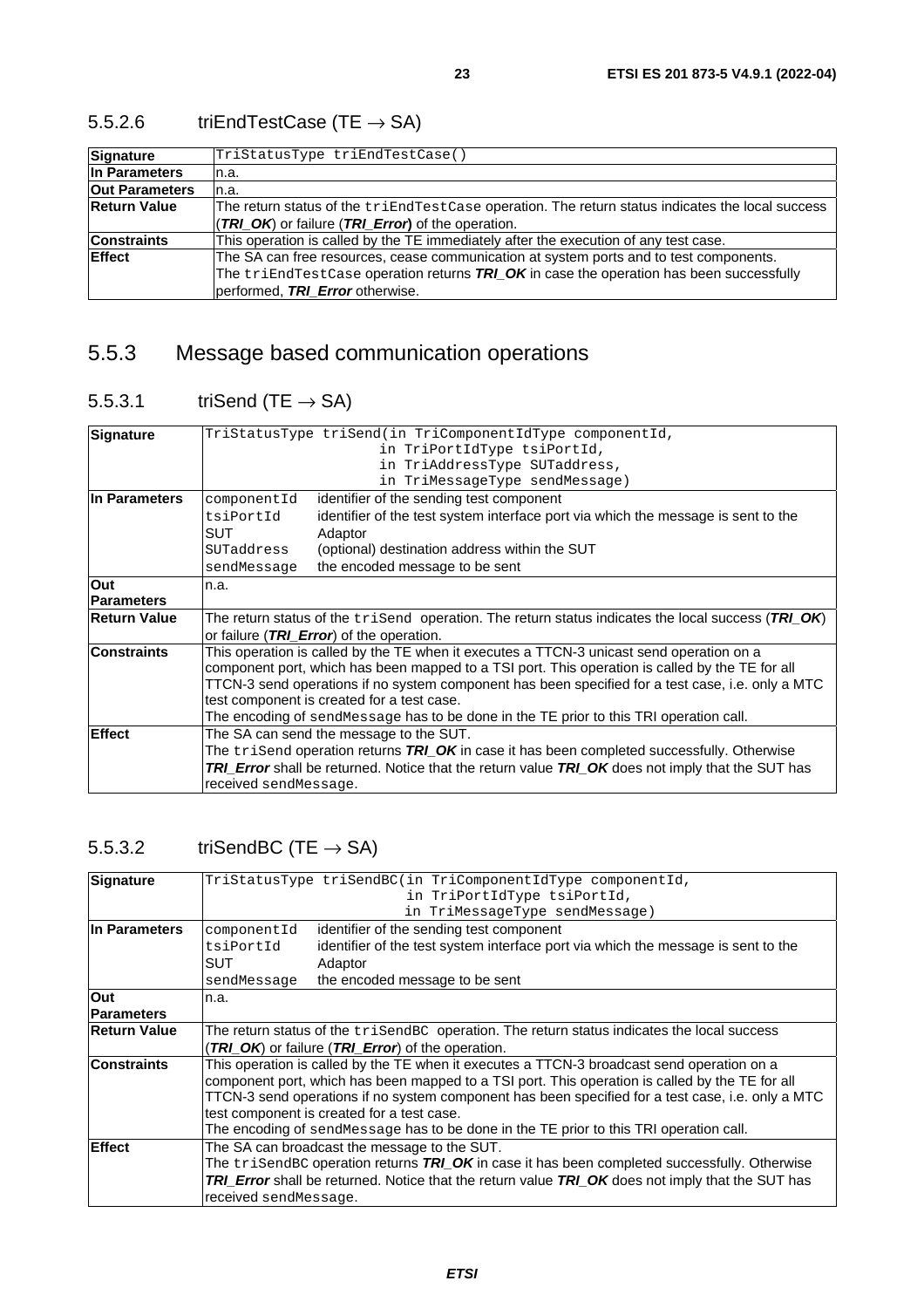| Signature           |                       | TriStatusType triSendMC(in TriComponentIdType componentId,                                                        |
|---------------------|-----------------------|-------------------------------------------------------------------------------------------------------------------|
|                     |                       | in TriPortIdType tsiPortId,                                                                                       |
|                     |                       | in TriAddressListType SUTaddresses,                                                                               |
|                     |                       | in TriMessageType sendMessage)                                                                                    |
| In Parameters       | componentId           | identifier of the sending test component                                                                          |
|                     | tsiPortId             | identifier of the test system interface port via which the message is sent to the                                 |
|                     |                       | <b>SUT Adaptor</b>                                                                                                |
|                     | SUTaddresses          | destination addresses within the SUT                                                                              |
|                     | sendMessage           | the encoded message to be sent                                                                                    |
| Out                 | n.a.                  |                                                                                                                   |
| <b>Parameters</b>   |                       |                                                                                                                   |
| <b>Return Value</b> |                       | The return status of the $tri$ SendMC operation. The return status indicates the local success                    |
|                     |                       | (TRI OK) or failure (TRI Error) of the operation.                                                                 |
| <b>Constraints</b>  |                       | This operation is called by the TE when it executes a TTCN-3 multicast send operation on a                        |
|                     |                       | component port, which has been mapped to a TSI port. This operation is called by the TE for all                   |
|                     |                       | TTCN-3 send operations if no system component has been specified for a test case, i.e. only a MTC                 |
|                     |                       | test component is created for a test case.                                                                        |
|                     |                       | The encoding of sendMessage has to be done in the TE prior to this TRI operation call.                            |
| <b>Effect</b>       |                       | The SA can multicast the message to the SUT.                                                                      |
|                     |                       | The $\text{trisendMC}$ operation returns $\textit{TRI\_OK}$ in case it has been completed successfully. Otherwise |
|                     |                       | <b>TRI_Error</b> shall be returned. Notice that the return value <b>TRI_OK</b> does not imply that the SUT has    |
|                     | received sendMessage. |                                                                                                                   |

### <span id="page-23-0"></span>5.5.3.3 triSendMC (TE  $\rightarrow$  SA)

### 5.5.3.4 triEnqueueMsg  $(SA \rightarrow TE)$

|                     |                               | void triEnqueueMsq(in TriPortIdType tsiPortId,                                                       |
|---------------------|-------------------------------|------------------------------------------------------------------------------------------------------|
| Signature           |                               |                                                                                                      |
|                     |                               | in TriAddressType SUTaddress,                                                                        |
|                     |                               | in TriComponentIdType componentId,                                                                   |
|                     |                               | in TriMessageType receivedMessage)                                                                   |
| In Parameters       | tsiPortId                     | identifier of the test system interface port via which the message is enqueued                       |
|                     |                               | by the SUT Adaptor                                                                                   |
|                     | SUTaddress                    | (optional) source address within the SUT                                                             |
|                     | componentId                   | identifier of the receiving test component                                                           |
|                     | receivedMessage               | the encoded received message                                                                         |
| Out                 | n.a.                          |                                                                                                      |
| <b>Parameters</b>   |                               |                                                                                                      |
| <b>Return Value</b> | void                          |                                                                                                      |
| <b>Constraints</b>  |                               | This operation is called by the SA after it has received a message from the SUT. It can only be used |
|                     |                               | when tsiPortId has been either previously mapped to a port of componentId or has been referenced     |
|                     |                               | in the previous triExecuteTestCase statement.                                                        |
|                     |                               | In the invocation of a triEnqueueMsg operation receivedMessage shall contain an encoded              |
|                     | value.                        |                                                                                                      |
| <b>Effect</b>       |                               | This operation shall pass the message to the TE indicating the component componentld to which the    |
|                     | TSI port tsiPortId is mapped. |                                                                                                      |
|                     |                               | The decoding of receivedMessage has to be done in the TE.                                            |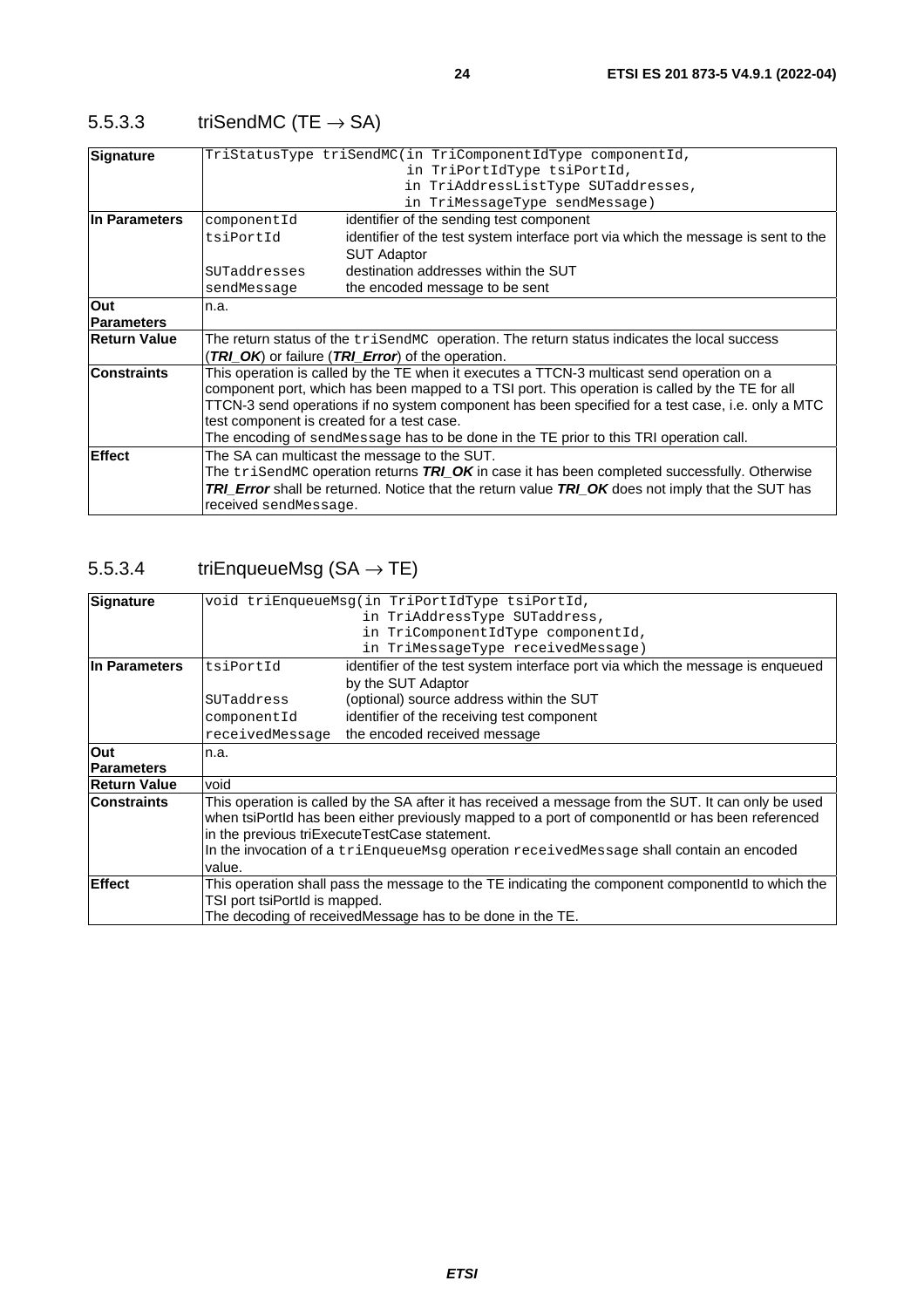## <span id="page-24-0"></span>5.5.4 Procedure based communication operations

## 5.5.4.1 triCall (TE  $\rightarrow$  SA)

| <b>Signature</b>      |                                                                                               | TriStatusType triCall(in TriComponentIdType componentId,                                                |  |
|-----------------------|-----------------------------------------------------------------------------------------------|---------------------------------------------------------------------------------------------------------|--|
|                       |                                                                                               | in TriPortIdType tsiPortId,                                                                             |  |
|                       |                                                                                               | in TriAddressType SUTaddress,                                                                           |  |
|                       |                                                                                               | in TriSignatureIdType signatureId,                                                                      |  |
|                       |                                                                                               | in TriParameterListType parameterList)                                                                  |  |
| In Parameters         | componentId                                                                                   | identifier of the test component issuing the procedure call                                             |  |
|                       | tsiPortId                                                                                     | identifier of the test system interface port via which the procedure call is                            |  |
|                       |                                                                                               | sent to the SUT Adaptor                                                                                 |  |
|                       | SUTaddress                                                                                    | (optional) destination address within the SUT                                                           |  |
|                       | signatureId                                                                                   | identifier of the signature of the procedure call                                                       |  |
|                       | parameterList                                                                                 | a list of encoded parameters which are part of the indicated signature. The                             |  |
|                       |                                                                                               | parameters in parameterList are ordered as they appear in the TTCN-3                                    |  |
|                       |                                                                                               | signature declaration                                                                                   |  |
| <b>Out Parameters</b> | n.a.                                                                                          |                                                                                                         |  |
| <b>Return Value</b>   |                                                                                               | The return status of the tricall operation. The return status indicates the local success               |  |
|                       |                                                                                               | (TRI_OK) or failure (TRI_Error) of the operation.                                                       |  |
| <b>Constraints</b>    | This operation is called by the TE when it executes a TTCN-3 unicast call operation on a      |                                                                                                         |  |
|                       |                                                                                               | component port, which has been mapped to a TSI port. This operation is called by the TE for all         |  |
|                       |                                                                                               | TTCN-3 call operations if no system component has been specified for a test case, i.e. only a MTC       |  |
|                       | test component is created for a test case.                                                    |                                                                                                         |  |
|                       |                                                                                               | All in and inout procedure parameters contain encoded values.                                           |  |
|                       | The procedure parameters are the parameters specified in the TTCN-3 signature template. Their |                                                                                                         |  |
|                       |                                                                                               | encoding has to be done in the TE prior to this TRI operation call.                                     |  |
| <b>Effect</b>         |                                                                                               | On invocation of this operation the SA can initiate the procedure call corresponding to the signature   |  |
|                       |                                                                                               | identifier signatureId and the TSI port tsiPortId.                                                      |  |
|                       |                                                                                               | The triCall operation shall return without waiting for the return of the issued procedure call (see     |  |
|                       |                                                                                               | note). This TRI operation returns TRI_OK on successful initiation of the procedure call, TRI_Error      |  |
|                       |                                                                                               | otherwise. No error shall be indicated by the SA in case the value of any out parameter is non-null.    |  |
|                       |                                                                                               | Notice that the return value of this TRI operation does not make any statement about the success        |  |
|                       | or failure of the procedure call.                                                             |                                                                                                         |  |
|                       |                                                                                               | Note that an optional timeout value, which can be specified in the TTCN-3 ATS for a call operation,     |  |
|                       |                                                                                               | is not included in the tricall operation signature. The TE is responsible to address this issue by      |  |
|                       |                                                                                               | starting a timer for the TTCN-3 call operation in the PA with a separate TRI operation call,            |  |
|                       | i.e. triStartTimer.                                                                           |                                                                                                         |  |
| NOTE:                 |                                                                                               | This might be achieved for example by spawning a new thread or process. This handling of this procedure |  |
|                       | call is, however, dependent on implementation of the TE.                                      |                                                                                                         |  |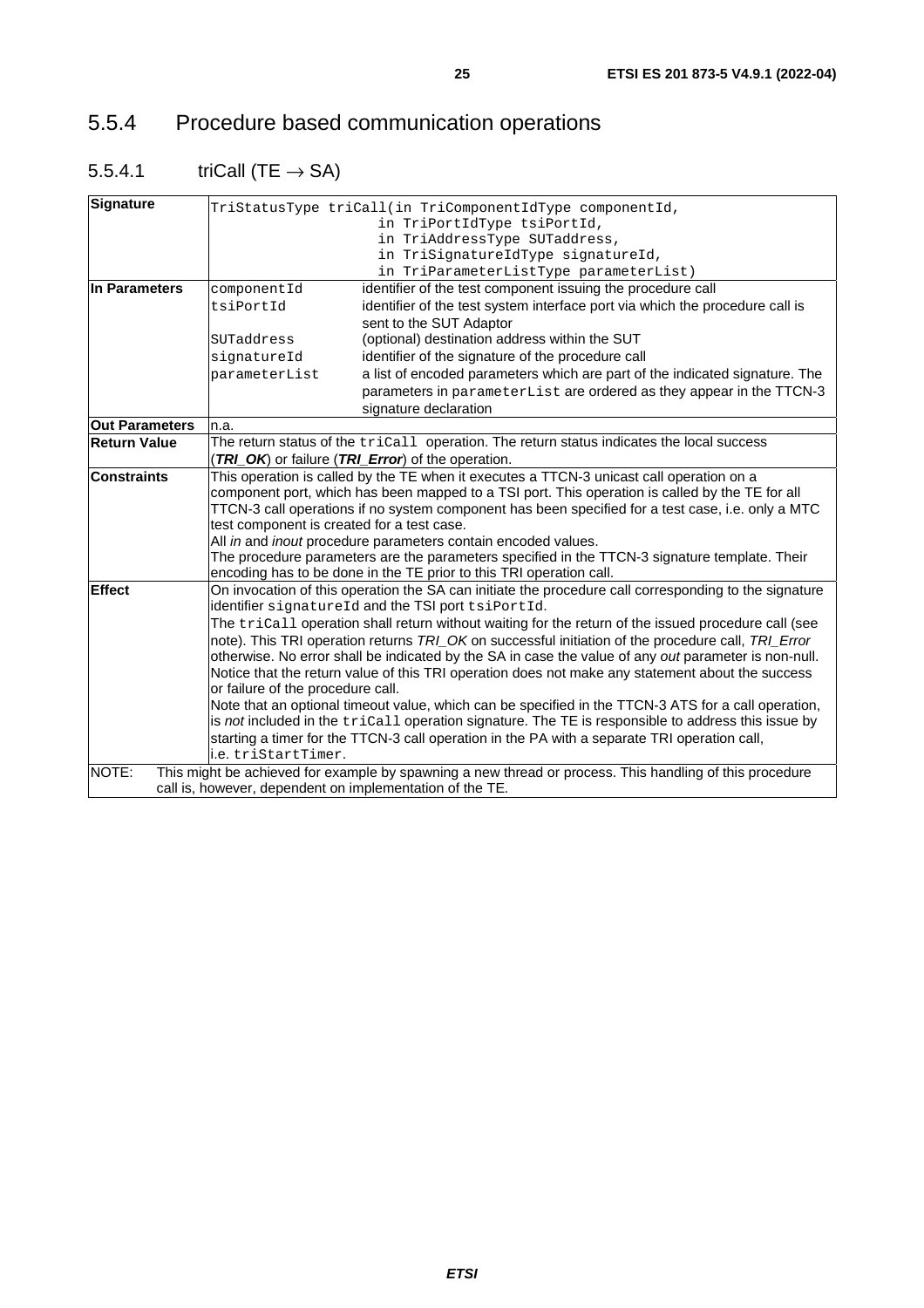<span id="page-25-0"></span>

| 5.5.4.2 | triCallBC (TE $\rightarrow$ SA) |
|---------|---------------------------------|
|         |                                 |

| <b>Signature</b>      |                                                          | TriStatusType triCallBC(in TriComponentIdType componentId,                                                                                                                |
|-----------------------|----------------------------------------------------------|---------------------------------------------------------------------------------------------------------------------------------------------------------------------------|
|                       |                                                          | in TriPortIdType tsiPortId,                                                                                                                                               |
|                       |                                                          | in TriSignatureIdType signatureId,                                                                                                                                        |
|                       |                                                          | in TriParameterListType parameterList)                                                                                                                                    |
| In Parameters         | componentId                                              | identifier of the test component issuing the procedure call                                                                                                               |
|                       | tsiPortId                                                | identifier of the test system interface port via which the procedure call is                                                                                              |
|                       |                                                          | sent to the SUT Adaptor                                                                                                                                                   |
|                       | signatureId                                              | identifier of the signature of the procedure call                                                                                                                         |
|                       | parameterList                                            | a list of encoded parameters which are part of the indicated signature. The                                                                                               |
|                       |                                                          | parameters in parameterList are ordered as they appear in the                                                                                                             |
|                       |                                                          | TTCN-3 signature declaration                                                                                                                                              |
| <b>Out Parameters</b> | n.a.                                                     |                                                                                                                                                                           |
| <b>Return Value</b>   |                                                          | The return status of the tricallBC operation. The return status indicates the local success                                                                               |
|                       | (TRI_OK) or failure (TRI_Error) of the operation.        |                                                                                                                                                                           |
| <b>Constraints</b>    |                                                          | This operation is called by the TE when it executes a TTCN-3 broadcast call operation on a                                                                                |
|                       |                                                          | component port, which has been mapped to a TSI port. This operation is called by the TE for all                                                                           |
|                       |                                                          | TTCN-3 call operations if no system component has been specified for a test case, i.e. only a MTC                                                                         |
|                       | test component is created for a test case.               |                                                                                                                                                                           |
|                       |                                                          | All in and inout procedure parameters contain encoded values.                                                                                                             |
|                       |                                                          | The procedure parameters are the parameters specified in the TTCN-3 signature template. Their                                                                             |
|                       |                                                          | encoding has to be done in the TE prior to this TRI operation call.                                                                                                       |
| <b>Effect</b>         |                                                          | On invocation of this operation the SA can initiate and broadcast the procedure call corresponding<br>to the signature identifier signatureld and the TSI port tsiPortId. |
|                       |                                                          | The tricallBC operation shall return without waiting for the return of the issued procedure call                                                                          |
|                       |                                                          | (see note). This TRI operation returns TRI_OK on successful initiation of the procedure call,                                                                             |
|                       |                                                          | TRI_Error otherwise. No error shall be indicated by the SA in case the value of any out parameter is                                                                      |
|                       |                                                          | non-null. Notice that the return value of this TRI operation does not make any statement about the                                                                        |
|                       | success or failure of the procedure call.                |                                                                                                                                                                           |
|                       |                                                          | Note that an optional timeout value, which can be specified in the TTCN-3 ATS for a call operation,                                                                       |
|                       |                                                          | is not included in the tricallBC operation signature. The TE is responsible to address this issue                                                                         |
|                       |                                                          | by starting a timer for the TTCN-3 call operation in the PA with a separate TRI operation call,                                                                           |
|                       | i.e. triStartTimer.                                      |                                                                                                                                                                           |
| NOTE:                 |                                                          | This might be achieved for example by spawning a new thread or process. This handling of this procedure                                                                   |
|                       | call is, however, dependent on implementation of the TE. |                                                                                                                                                                           |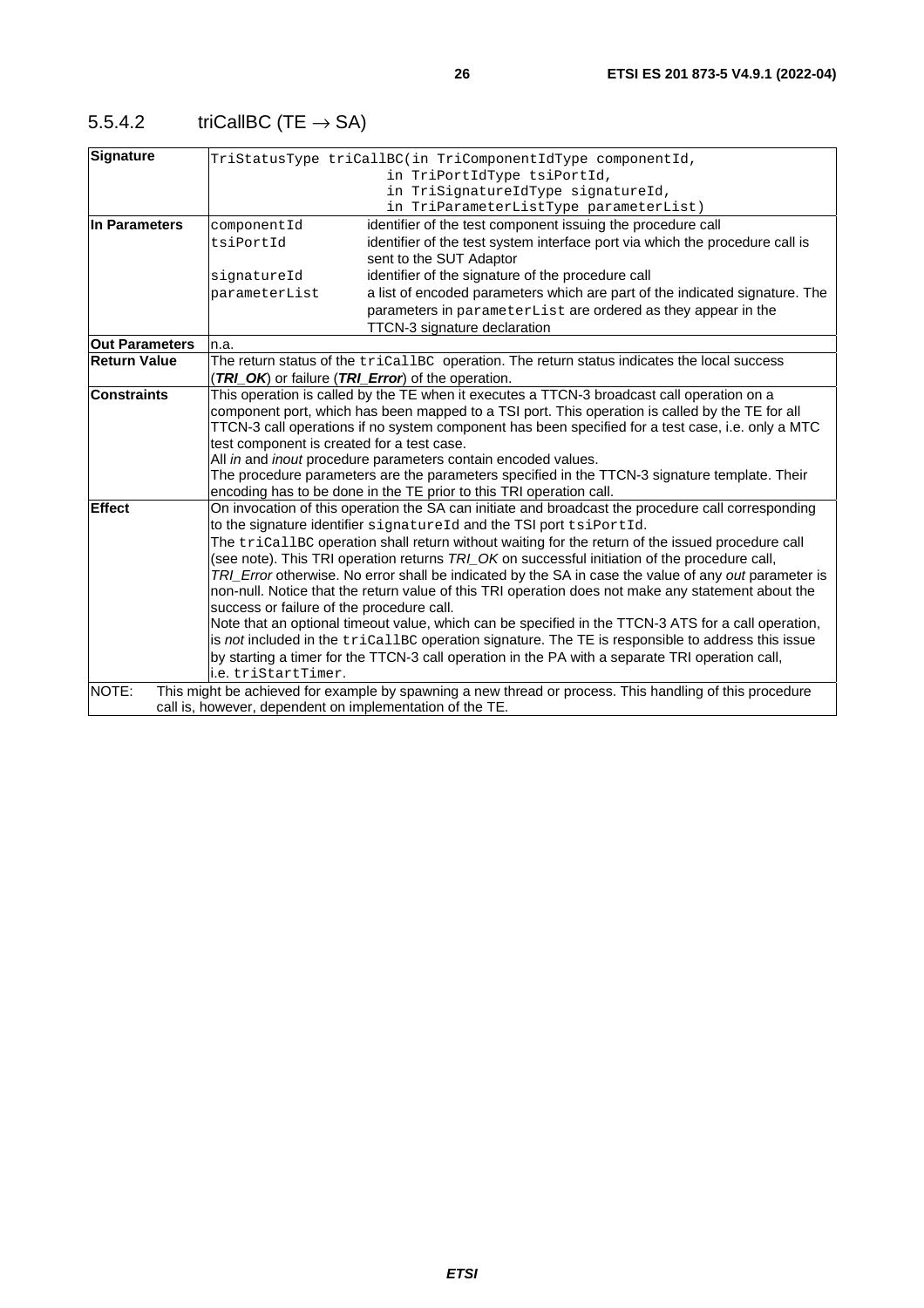<span id="page-26-0"></span>

| triCallMC (TE $\rightarrow$ SA)<br>5.5.4.3 |  |
|--------------------------------------------|--|
|--------------------------------------------|--|

| <b>Signature</b>      |                                                          | TriStatusType triCallMC(in TriComponentIdType componentId,                                              |
|-----------------------|----------------------------------------------------------|---------------------------------------------------------------------------------------------------------|
|                       |                                                          | in TriPortIdType tsiPortId,                                                                             |
|                       |                                                          | in TriAddressListType SUTaddresses,                                                                     |
|                       |                                                          | in TriSignatureIdType signatureId,                                                                      |
|                       |                                                          | in TriParameterListType parameterList)                                                                  |
| In Parameters         | componentId                                              | identifier of the test component issuing the procedure call                                             |
|                       | tsiPortId                                                | identifier of the test system interface port via which the procedure call is                            |
|                       |                                                          | sent to the SUT Adaptor                                                                                 |
|                       | SUTaddresses                                             | destination addresses within the SUT                                                                    |
|                       | signatureId                                              | identifier of the signature of the procedure call                                                       |
|                       | parameterList                                            | a list of encoded parameters which are part of the indicated signature. The                             |
|                       |                                                          | parameters in parameterList are ordered as they appear in the                                           |
|                       |                                                          | TTCN-3 signature declaration                                                                            |
| <b>Out Parameters</b> | n.a.                                                     |                                                                                                         |
| <b>Return Value</b>   |                                                          | The return status of the tricallmc operation. The return status indicates the local success             |
|                       |                                                          | (TRI_OK) or failure (TRI_Error) of the operation.                                                       |
| <b>Constraints</b>    |                                                          | This operation is called by the TE when it executes a TTCN-3 multicast call operation on a              |
|                       |                                                          | component port, which has been mapped to a TSI port. This operation is called by the TE for all         |
|                       |                                                          | TTCN-3 call operations if no system component has been specified for a test case, i.e. only a MTC       |
|                       | test component is created for a test case.               |                                                                                                         |
|                       |                                                          | All in and inout procedure parameters contain encoded values.                                           |
|                       |                                                          | The procedure parameters are the parameters specified in the TTCN-3 signature template. Their           |
|                       |                                                          | encoding has to be done in the TE prior to this TRI operation call.                                     |
| <b>Effect</b>         |                                                          | On invocation of this operation the SA can initiate and multicast the procedure call corresponding to   |
|                       |                                                          | the signature identifier signatureId and the TSI port tsiPortId.                                        |
|                       |                                                          | The tricallMC operation shall return without waiting for the return of the issued procedure call        |
|                       |                                                          | (see note). This TRI operation returns TRI_OK on successful initiation of the procedure call,           |
|                       |                                                          | TRI_Error otherwise. No error shall be indicated by the SA in case the value of any out parameter is    |
|                       |                                                          | non-null. Notice that the return value of this TRI operation does not make any statement about the      |
|                       | success or failure of the procedure call.                |                                                                                                         |
|                       |                                                          | Note that an optional timeout value, which can be specified in the TTCN-3 ATS for a call operation,     |
|                       |                                                          | is not included in the tricallMC operation signature. The TE is responsible to address this issue       |
|                       | i.e. triStartTimer.                                      | by starting a timer for the TTCN-3 call operation in the PA with a separate TRI operation call,         |
|                       |                                                          |                                                                                                         |
| NOTE:                 |                                                          | This might be achieved for example by spawning a new thread or process. This handling of this procedure |
|                       | call is, however, dependent on implementation of the TE. |                                                                                                         |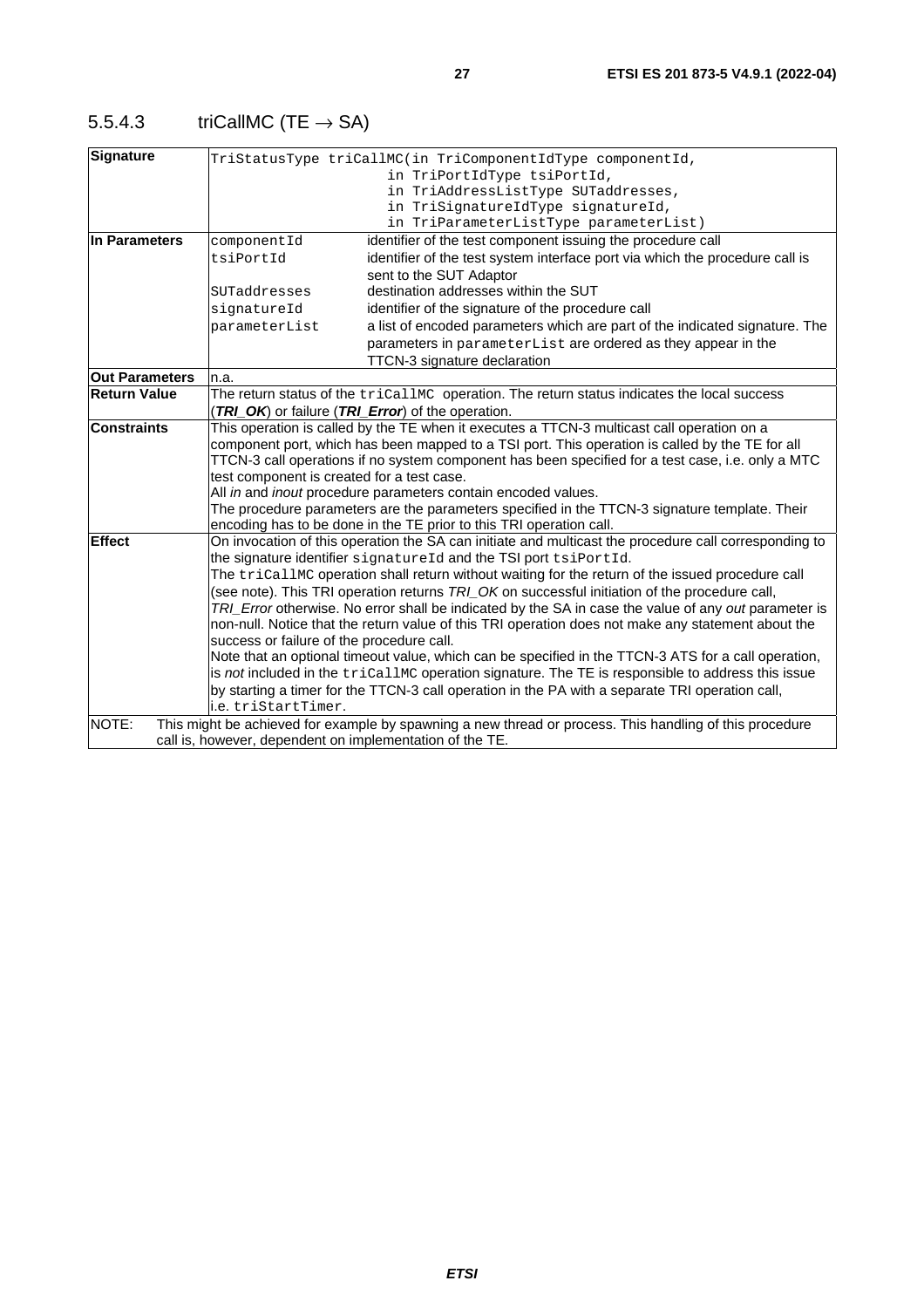| Signature             |                                                | TriStatusType triReply(in TriComponentIdType componentId,<br>in TriPortIdType tsiPortId,<br>in TriAddressType SUTaddress,<br>in TriSignatureIdType signatureId,<br>in TriParameterListType parameterList,                                                                                                                                                                           |
|-----------------------|------------------------------------------------|-------------------------------------------------------------------------------------------------------------------------------------------------------------------------------------------------------------------------------------------------------------------------------------------------------------------------------------------------------------------------------------|
|                       |                                                | in TriParameterType returnValue)                                                                                                                                                                                                                                                                                                                                                    |
| In Parameters         | componentId                                    | identifier of the replying test component                                                                                                                                                                                                                                                                                                                                           |
|                       | tsiPortId                                      | identifier of the test system interface port via which the reply is sent to the<br><b>SUT Adaptor</b>                                                                                                                                                                                                                                                                               |
|                       | SUTaddress                                     | (optional) destination address within the SUT                                                                                                                                                                                                                                                                                                                                       |
|                       | signatureId                                    | identifier of the signature of the procedure call                                                                                                                                                                                                                                                                                                                                   |
|                       | parameterList                                  | a list of encoded parameters which are part of the indicated signature. The                                                                                                                                                                                                                                                                                                         |
|                       |                                                | parameters in parameterList are ordered as they appear in the                                                                                                                                                                                                                                                                                                                       |
|                       |                                                | <b>TTCN-3</b> signature declaration                                                                                                                                                                                                                                                                                                                                                 |
|                       | returnValue                                    | (optional) encoded return value of the procedure call                                                                                                                                                                                                                                                                                                                               |
| <b>Out Parameters</b> | n.a.                                           |                                                                                                                                                                                                                                                                                                                                                                                     |
| Return Value          |                                                | The return status of the $\text{trikeply}$ operation. The return status indicates the local success                                                                                                                                                                                                                                                                                 |
|                       |                                                | (TRI_OK) or failure (TRI_Error) of the operation.                                                                                                                                                                                                                                                                                                                                   |
| <b>Constraints</b>    | MTC test component is created for a test case. | This operation is called by the TE when it executes a TTCN-3 unicast reply operation on a<br>component port that has been mapped to a TSI port. This operation is called by the TE for all<br>TTCN-3 reply operations if no system component has been specified for a test case, i.e. only a<br>All out and inout procedure parameters and the return value contain encoded values. |
|                       |                                                | The parameterList contains procedure call parameters. These parameters are the parameters                                                                                                                                                                                                                                                                                           |
|                       |                                                | specified in the TTCN-3 signature template. Their encoding has to be done in the TE prior to this                                                                                                                                                                                                                                                                                   |
|                       | TRI operation call.                            |                                                                                                                                                                                                                                                                                                                                                                                     |
|                       | null shall be passed for the return value.     | If no return type has been defined for the procedure signature in the TTCN-3 ATS, the distinct value                                                                                                                                                                                                                                                                                |
| <b>Effect</b>         |                                                | On invocation of this operation the SA can issue the reply to a procedure call corresponding to the                                                                                                                                                                                                                                                                                 |
|                       |                                                | signature identifier signatureId and the TSI port tsiPortId.                                                                                                                                                                                                                                                                                                                        |
|                       |                                                | The triReply operation will return TRI_OK on successful execution of this operation, TRI_Error                                                                                                                                                                                                                                                                                      |
|                       |                                                | otherwise. The SA shall indicate no error in case the value of any in parameter or an undefined                                                                                                                                                                                                                                                                                     |

return value is different from null.

### <span id="page-27-0"></span>5.5.4.4 triReply (TE  $\rightarrow$  SA)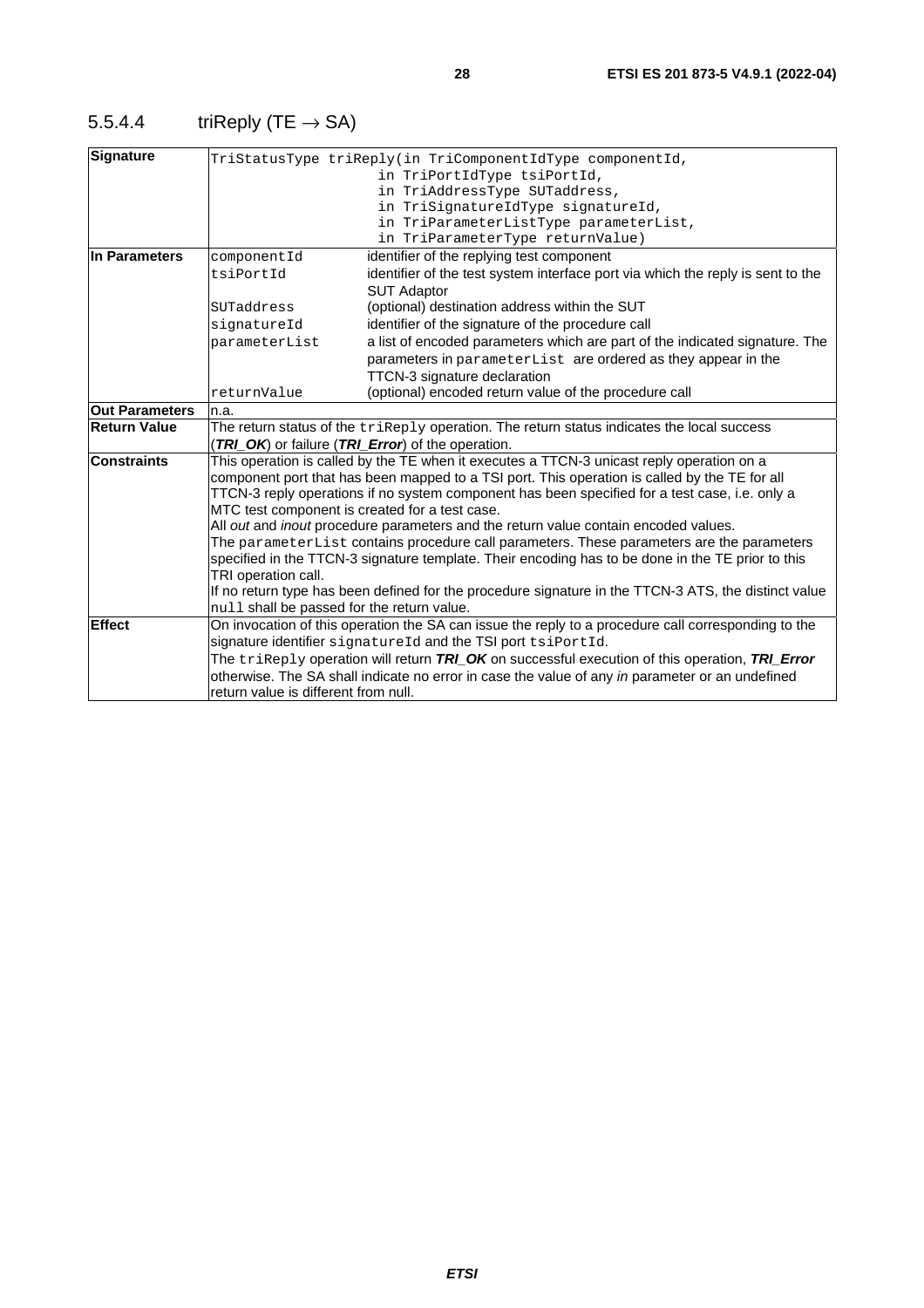<span id="page-28-0"></span>

| 5.5.4.5 | triReplyBC (TE $\rightarrow$ SA) |
|---------|----------------------------------|
|---------|----------------------------------|

| Signature             |                                                                                                   | TriStatusType triReplyBC(in TriComponentIdType componentId,<br>in TriPortIdType tsiPortId,<br>in TriSignatureIdType signatureId,<br>in TriParameterListType parameterList,<br>in TriParameterType returnValue) |  |
|-----------------------|---------------------------------------------------------------------------------------------------|----------------------------------------------------------------------------------------------------------------------------------------------------------------------------------------------------------------|--|
| In Parameters         | componentId                                                                                       | identifier of the replying test component                                                                                                                                                                      |  |
|                       | tsiPortId                                                                                         | identifier of the test system interface port via which the reply is sent to the<br><b>SUT Adaptor</b>                                                                                                          |  |
|                       | signatureId                                                                                       | identifier of the signature of the procedure call                                                                                                                                                              |  |
|                       | parameterList                                                                                     | a list of encoded parameters which are part of the indicated signature. The                                                                                                                                    |  |
|                       |                                                                                                   | parameters in parameterList are ordered as they appear in the                                                                                                                                                  |  |
|                       |                                                                                                   | TTCN-3 signature declaration                                                                                                                                                                                   |  |
|                       | returnValue                                                                                       | (optional) encoded return value of the procedure call                                                                                                                                                          |  |
| <b>Out Parameters</b> | n.a.                                                                                              |                                                                                                                                                                                                                |  |
| <b>Return Value</b>   |                                                                                                   | The return status of the $\text{trikeplyBC}$ operation. The return status indicates the local success                                                                                                          |  |
|                       |                                                                                                   | (TRI_OK) or failure (TRI_Error) of the operation.                                                                                                                                                              |  |
| <b>Constraints</b>    |                                                                                                   | This operation is called by the TE when it executes a TTCN-3 broadcast reply operation on a<br>component port that has been mapped to a TSI port. This operation is called by the TE for all                   |  |
|                       |                                                                                                   |                                                                                                                                                                                                                |  |
|                       |                                                                                                   | TTCN-3 reply operations if no system component has been specified for a test case, i.e. only a<br>MTC test component is created for a test case.                                                               |  |
|                       | All out and inout procedure parameters and the return value contain encoded values.               |                                                                                                                                                                                                                |  |
|                       | The parameterList contains procedure call parameters. These parameters are the parameters         |                                                                                                                                                                                                                |  |
|                       | specified in the TTCN-3 signature template. Their encoding has to be done in the TE prior to this |                                                                                                                                                                                                                |  |
|                       | TRI operation call.                                                                               |                                                                                                                                                                                                                |  |
|                       |                                                                                                   | If no return type has been defined for the procedure signature in the TTCN-3 ATS, the distinct value                                                                                                           |  |
|                       | null shall be passed for the return value.                                                        |                                                                                                                                                                                                                |  |
| <b>Effect</b>         |                                                                                                   | On invocation of this operation the SA can broadcast the reply to procedure calls corresponding to                                                                                                             |  |
|                       | the signature identifier signatureId and the TSI port tsiPortId.                                  |                                                                                                                                                                                                                |  |
|                       |                                                                                                   | The $\text{trikeplyBC}$ operation will return $\textit{TRI\_OK}$ on successful execution of this operation,                                                                                                    |  |
|                       |                                                                                                   | TRI_Error otherwise. The SA shall indicate no error in case the value of any in parameter or an                                                                                                                |  |
|                       | undefined return value is different from null.                                                    |                                                                                                                                                                                                                |  |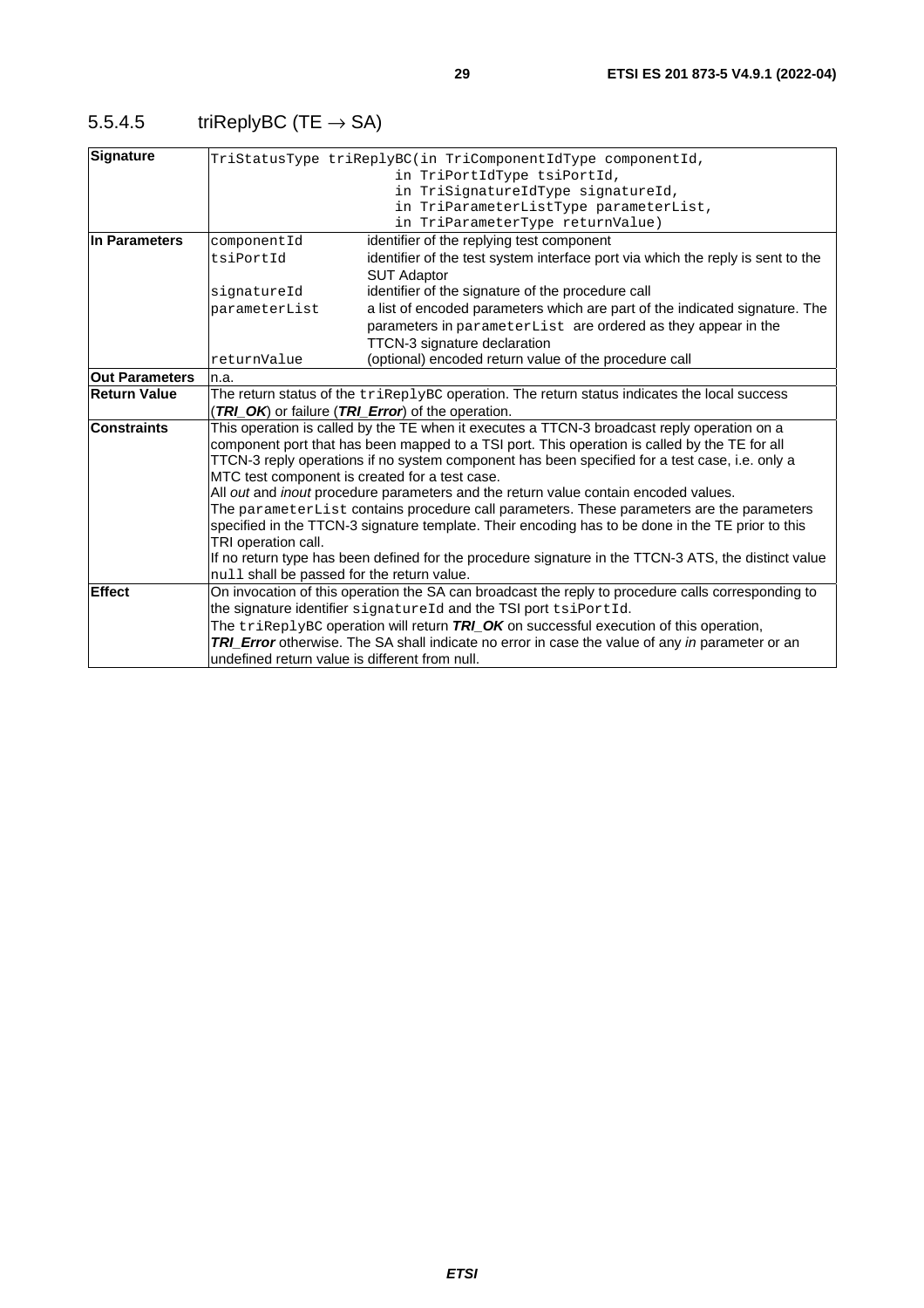<span id="page-29-0"></span>

| triReplyMC (TE $\rightarrow$ SA)<br>5.5.4.6 |
|---------------------------------------------|
|                                             |

| <b>Signature</b>      |                                                                                                                     | TriStatusType triReplyMC(in TriComponentIdType componentId,<br>in TriPortIdType tsiPortId,<br>in TriAddressListType SUTaddresses,<br>in TriSignatureIdType signatureId,<br>in TriParameterListType parameterList,<br>in TriParameterType returnValue)                                                                                                                                                                                                                                                                                                                                                                                                                                           |
|-----------------------|---------------------------------------------------------------------------------------------------------------------|-------------------------------------------------------------------------------------------------------------------------------------------------------------------------------------------------------------------------------------------------------------------------------------------------------------------------------------------------------------------------------------------------------------------------------------------------------------------------------------------------------------------------------------------------------------------------------------------------------------------------------------------------------------------------------------------------|
| In Parameters         | componentId                                                                                                         | identifier of the replying test component                                                                                                                                                                                                                                                                                                                                                                                                                                                                                                                                                                                                                                                       |
|                       | tsiPortId                                                                                                           | identifier of the test system interface port via which the reply is sent to the                                                                                                                                                                                                                                                                                                                                                                                                                                                                                                                                                                                                                 |
|                       |                                                                                                                     | <b>SUT Adaptor</b>                                                                                                                                                                                                                                                                                                                                                                                                                                                                                                                                                                                                                                                                              |
|                       | SUTaddresses                                                                                                        | destination addresses within the SUT                                                                                                                                                                                                                                                                                                                                                                                                                                                                                                                                                                                                                                                            |
|                       | signatureId                                                                                                         | identifier of the signature of the procedure call                                                                                                                                                                                                                                                                                                                                                                                                                                                                                                                                                                                                                                               |
|                       | parameterList                                                                                                       | a list of encoded parameters which are part of the indicated signature. The                                                                                                                                                                                                                                                                                                                                                                                                                                                                                                                                                                                                                     |
|                       |                                                                                                                     | parameters in parameterList are ordered as they appear in the                                                                                                                                                                                                                                                                                                                                                                                                                                                                                                                                                                                                                                   |
|                       |                                                                                                                     | TTCN-3 signature declaration                                                                                                                                                                                                                                                                                                                                                                                                                                                                                                                                                                                                                                                                    |
|                       | returnValue                                                                                                         | (optional) encoded return value of the procedure call                                                                                                                                                                                                                                                                                                                                                                                                                                                                                                                                                                                                                                           |
| <b>Out Parameters</b> | n.a.                                                                                                                |                                                                                                                                                                                                                                                                                                                                                                                                                                                                                                                                                                                                                                                                                                 |
| Return Value          |                                                                                                                     | The return status of the $\text{trikeplyMC}$ operation. The return status indicates the local success<br>(TRI_OK) or failure (TRI_Error) of the operation.                                                                                                                                                                                                                                                                                                                                                                                                                                                                                                                                      |
| <b>Constraints</b>    | MTC test component is created for a test case.<br>TRI operation call.<br>null shall be passed for the return value. | This operation is called by the TE when it executes a TTCN-3 multicast reply operation on a<br>component port that has been mapped to a TSI port. This operation is called by the TE for all<br>TTCN-3 reply operations if no system component has been specified for a test case, i.e. only a<br>All out and inout procedure parameters and the return value contain encoded values.<br>The parameterList contains procedure call parameters. These parameters are the parameters<br>specified in the TTCN-3 signature template. Their encoding has to be done in the TE prior to this<br>If no return type has been defined for the procedure signature in the TTCN-3 ATS, the distinct value |
| <b>Effect</b>         | undefined return value is different from null.                                                                      | On invocation of this operation the SA can multicast the reply to procedure calls corresponding to<br>the signature identifier signatureId and the TSI port tsiPortId.<br>The triReplyMC operation will return TRI_OK on successful execution of this operation,<br>TRI_Error otherwise. The SA shall indicate no error in case the value of any in parameter or an                                                                                                                                                                                                                                                                                                                             |

#### 5.5.4.7 triRaise (TE  $\rightarrow$  SA)

| Signature             |             | TriStatusType triRaise(in TriComponentIdType componentId,<br>in TriPortIdType tsiPortId,<br>in TriAddressType SUTaddress,<br>in TriSignatureIdType signatureId,<br>in TriExceptionType exc) |
|-----------------------|-------------|---------------------------------------------------------------------------------------------------------------------------------------------------------------------------------------------|
| In Parameters         | componentId | identifier of the test component raising the exception                                                                                                                                      |
|                       | tsiPortId   | identifier of the test system interface port via which the exception is sent to                                                                                                             |
|                       |             | the SUT Adaptor                                                                                                                                                                             |
|                       | SUTaddress  | (optional) destination address within the SUT                                                                                                                                               |
|                       | signatureId | identifier of the signature of the procedure call which the exception is                                                                                                                    |
|                       |             | associated with                                                                                                                                                                             |
|                       | exc         | the encoded exception                                                                                                                                                                       |
| <b>Out Parameters</b> | n.a.        |                                                                                                                                                                                             |
| <b>Return Value</b>   |             | The return status of the $\text{trikaise operation}$ . The return status indicates the local success                                                                                        |
|                       |             | <b>TRI OK</b> ) or failure (TRI Error) of the operation.                                                                                                                                    |
| <b>Constraints</b>    |             | This operation is called by the TE when it executes a TTCN-3 unicast raise operation on a                                                                                                   |
|                       |             | component port that has been mapped to a TSI port. This operation is called by the TE for all                                                                                               |
|                       |             | TTCN-3 raise operations if no system component has been specified for a test case, i.e. only a                                                                                              |
|                       |             | MTC test component is created for a test case.                                                                                                                                              |
|                       |             | The encoding of the exception has to be done in the TE prior to this TRI operation call.                                                                                                    |
| <b>Effect</b>         |             | On invocation of this operation the SA can raise an exception to a procedure call corresponding to                                                                                          |
|                       |             | the signature identifier signatureId and the TSI port tsiPortId.                                                                                                                            |
|                       |             | The triRaise operation returns TRI_OK on successful execution of the operation, TRI_Error                                                                                                   |
|                       | otherwise.  |                                                                                                                                                                                             |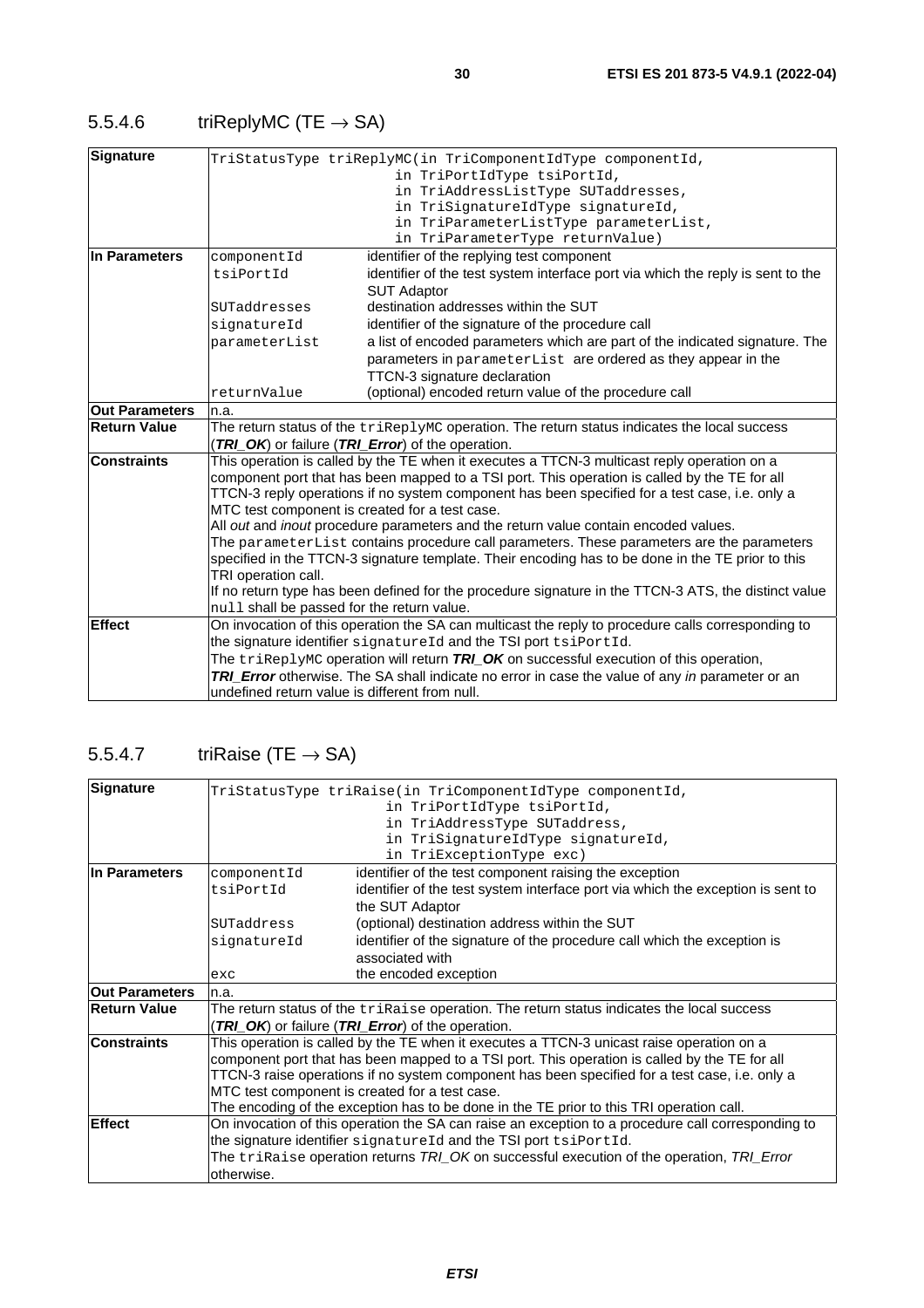### <span id="page-30-0"></span>5.5.4.8 triRaiseBC (TE  $\rightarrow$  SA)

| Signature             |             | TriStatusType triRaiseBC(in TriComponentIdType componentId,                                           |
|-----------------------|-------------|-------------------------------------------------------------------------------------------------------|
|                       |             | in TriPortIdType tsiPortId,                                                                           |
|                       |             | in TriSignatureIdType signatureId,                                                                    |
|                       |             | in TriExceptionType exc)                                                                              |
| IIn Parameters        | componentId | identifier of the test component raising the exception                                                |
|                       | tsiPortId   | identifier of the test system interface port via which the exception is sent to                       |
|                       |             | the SUT Adaptor                                                                                       |
|                       | signatureId | identifier of the signature of the procedure call which the exception is                              |
|                       |             | associated with                                                                                       |
|                       | exc         | the encoded exception                                                                                 |
| <b>Out Parameters</b> | n.a.        |                                                                                                       |
| <b>Return Value</b>   |             | The return status of the $\text{trikaiseBC}$ operation. The return status indicates the local success |
|                       |             | (TRI_OK) or failure (TRI_Error) of the operation.                                                     |
| <b>Constraints</b>    |             | This operation is called by the TE when it executes a TTCN-3 broadcast raise operation on a           |
|                       |             | component port that has been mapped to a TSI port. This operation is called by the TE for all         |
|                       |             | TTCN-3 raise operations if no system component has been specified for a test case, i.e. only a        |
|                       |             | MTC test component is created for a test case.                                                        |
|                       |             | The encoding of the exception has to be done in the TE prior to this TRI operation call.              |
| Effect                |             | On invocation of this operation the SA can raise and broadcast an exception to procedure calls        |
|                       |             | corresponding to the signature identifier signatureId and the TSI port tsiPortId.                     |
|                       |             | The triRaiseBC operation returns TRI_OK on successful execution of the operation, TRI_Error           |
|                       | otherwise.  |                                                                                                       |

### 5.5.4.9 triRaiseMC (TE  $\rightarrow$  SA)

| Signature             |              | TriStatusType triRaiseMC(in TriComponentIdType componentId,                                           |
|-----------------------|--------------|-------------------------------------------------------------------------------------------------------|
|                       |              | in TriPortIdType tsiPortId,                                                                           |
|                       |              | in TriAddressListType SUTaddresses,                                                                   |
|                       |              | in TriSignatureIdType signatureId,                                                                    |
|                       |              | in TriExceptionType exc)                                                                              |
| In Parameters         | componentId  | identifier of the test component raising the exception                                                |
|                       | tsiPortId    | identifier of the test system interface port via which the exception is sent to                       |
|                       |              | the SUT Adaptor                                                                                       |
|                       | SUTaddresses | destination addresses within the SUT                                                                  |
|                       | signatureId  | identifier of the signature of the procedure call which the exception is                              |
|                       |              | associated with                                                                                       |
|                       | exc          | the encoded exception                                                                                 |
| <b>Out Parameters</b> | n.a.         |                                                                                                       |
| <b>Return Value</b>   |              | The return status of the $\text{trikaiseMC}$ operation. The return status indicates the local success |
|                       |              | (TRI_OK) or failure (TRI_Error) of the operation.                                                     |
| <b>Constraints</b>    |              | This operation is called by the TE when it executes a TTCN-3 multicast raise operation on a           |
|                       |              | component port that has been mapped to a TSI port. This operation is called by the TE for all         |
|                       |              | TTCN-3 raise operations if no system component has been specified for a test case, i.e. only a        |
|                       |              | MTC test component is created for a test case.                                                        |
|                       |              | The encoding of the exception has to be done in the TE prior to this TRI operation call.              |
| <b>Effect</b>         |              | On invocation of this operation the SA can raise and multicast an exception to a procedure calls      |
|                       |              | corresponding to the signature identifier signatureId and the TSI port tsiPortId.                     |
|                       |              | The triRaiseMC operation returns TRI_OK on successful execution of the operation, TRI_Error           |
|                       | otherwise.   |                                                                                                       |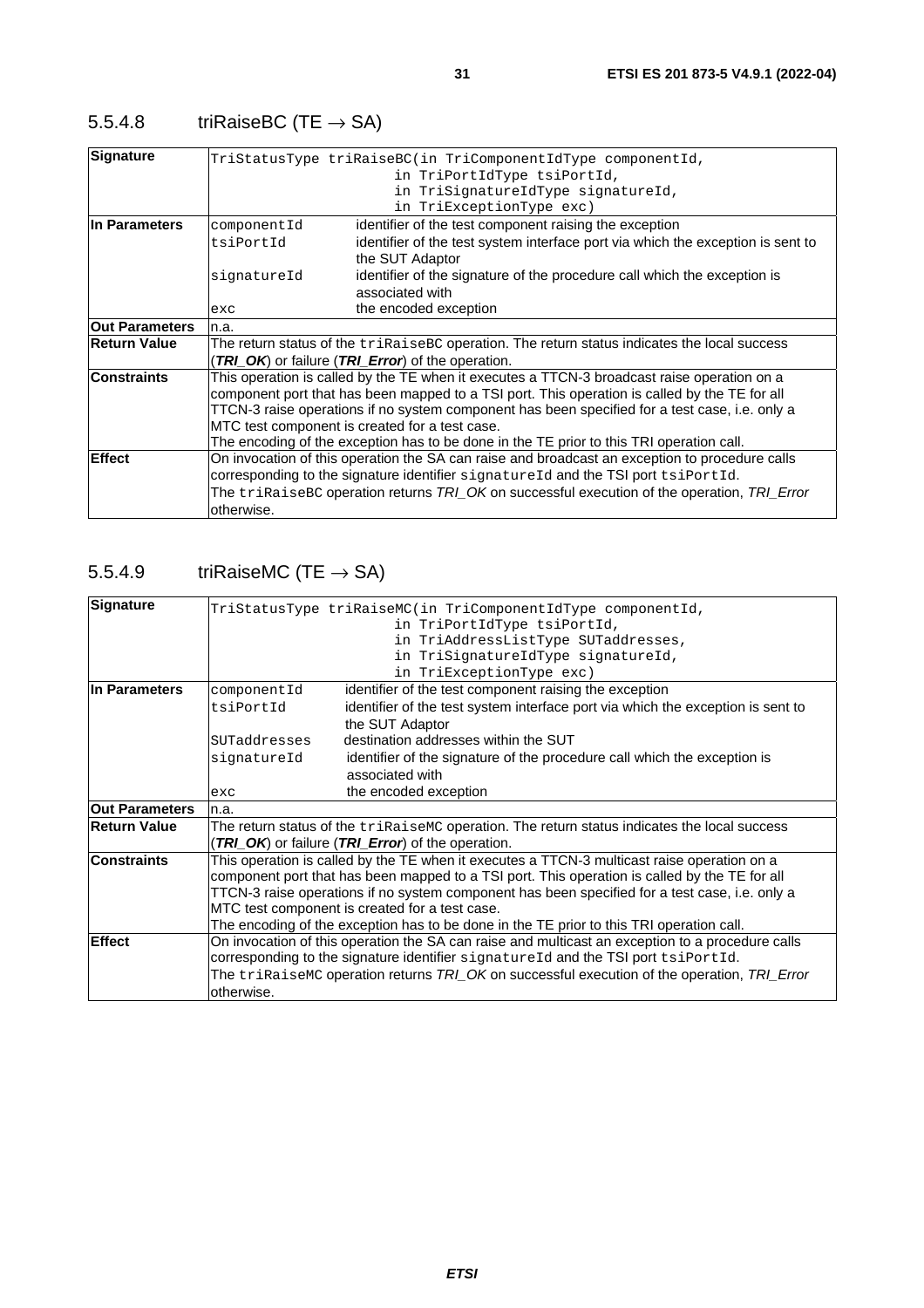### <span id="page-31-0"></span>5.5.4.10  $triEnqueueCall(SA \rightarrow TE)$

| <b>Signature</b>      |                 | void triEnqueueCall(in TriPortIdType tsiPortId,                                                    |
|-----------------------|-----------------|----------------------------------------------------------------------------------------------------|
|                       |                 | in TriAddressType SUTaddress,                                                                      |
|                       |                 | in TriComponentIdType componentId,                                                                 |
|                       |                 | in TriSignatureIdType signatureId,                                                                 |
|                       |                 | in TriParameterListType parameterList)                                                             |
| In Parameters         | tsiPortId       | identifier of the test system interface port via which the procedure call is                       |
|                       |                 | enqueued by the SUT Adaptor                                                                        |
|                       | SUTaddress      | (optional) source address within the SUT                                                           |
|                       | componentId     | identifier of the receiving test component                                                         |
|                       | signatureId     | identifier of the signature of the procedure call                                                  |
|                       | parameterList   | a list of encoded parameters which are part of the indicated signature. The                        |
|                       |                 | parameters in parameterList are ordered as they appear in the TTCN-3                               |
|                       |                 | signature declaration. Description of data passed as parameters to the                             |
|                       |                 | operation from the calling entity to the called entity                                             |
| <b>Out Parameters</b> | n.a.            |                                                                                                    |
| <b>Return Value</b>   | void            |                                                                                                    |
| <b>Constraints</b>    |                 | This operation can be called by the SA after it has received a procedure call from the SUT. It can |
|                       |                 | only be used when tsiPortId has been either previously mapped to a port of componentId or          |
|                       |                 | referenced in the previous triExecuteTestCase statement.                                           |
|                       |                 | In the invocation of a triEnqueueCall operation all in and inout procedure parameters contain      |
|                       | encoded values. |                                                                                                    |
| <b>Effect</b>         |                 | The TE can enqueue this procedure call with the signature identifier signatureId at the port of    |
|                       |                 | the component componentid to which the TSI port tsiPortid is mapped. The decoding of               |
|                       |                 | procedure parameters has to be done in the TE.                                                     |
|                       |                 | The TE shall indicate no error in case the value of any out parameter is different from null.      |

### 5.5.4.11 triEnqueueReply  $(SA \rightarrow TE)$

| Signature             |                                          | void triEnqueueReply(in TriPortIdType tsiPortId,                                                     |  |  |
|-----------------------|------------------------------------------|------------------------------------------------------------------------------------------------------|--|--|
|                       |                                          | in TriAddressType SUTaddress,                                                                        |  |  |
|                       | in TriComponentIdType componentId,       |                                                                                                      |  |  |
|                       | in TriSignatureIdType signatureId,       |                                                                                                      |  |  |
|                       |                                          | in TriParameterListType parameterList,                                                               |  |  |
|                       |                                          | in TriParameterType returnValue)                                                                     |  |  |
| In Parameters         | tsiPortId                                | identifier of the test system interface port via which the reply is enqueued by                      |  |  |
|                       |                                          | the SUT Adaptor                                                                                      |  |  |
|                       | SUTaddress                               | (optional) source address within the SUT                                                             |  |  |
|                       | componentId                              | identifier of the receiving test component                                                           |  |  |
|                       | signatureId                              | identifier of the signature of the procedure call                                                    |  |  |
|                       | parameterList                            | a list of encoded parameters which are part of the indicated signature. The                          |  |  |
|                       |                                          | parameters in parameterList are ordered as they appear in the TTCN-3                                 |  |  |
|                       |                                          | signature declaration                                                                                |  |  |
|                       | returnValue                              | (optional) encoded return value of the procedure call                                                |  |  |
| <b>Out Parameters</b> | n.a.                                     |                                                                                                      |  |  |
| Return Value          | void                                     |                                                                                                      |  |  |
| <b>Constraints</b>    |                                          | This operation can be called by the SA after it has received a reply from the SUT. It can only be    |  |  |
|                       |                                          | used when $tsiportid$ has been either previously mapped to a port of $componentid$ or                |  |  |
|                       |                                          | referenced in the previous triExecuteTestCase statement.                                             |  |  |
|                       |                                          | In the invocation of a triEnqueueReply operation all out and inout procedure parameters and the      |  |  |
|                       | return value contain encoded values.     |                                                                                                      |  |  |
|                       |                                          | If no return type has been defined for the procedure signature in the TTCN-3 ATS, the distinct value |  |  |
|                       | null shall be used for the return value. |                                                                                                      |  |  |
| <b>Effect</b>         |                                          | The TE can enqueue this reply to the procedure call with the signature identifier signatureId        |  |  |
|                       |                                          | at the port of the component componentid to which the TSI port tsiPortid is mapped. The              |  |  |
|                       |                                          | decoding of the procedure parameters has to be done within the TE.                                   |  |  |
|                       |                                          | The TE shall indicate no error in case the value of any in parameter or an undefined return value    |  |  |
|                       | is different from null.                  |                                                                                                      |  |  |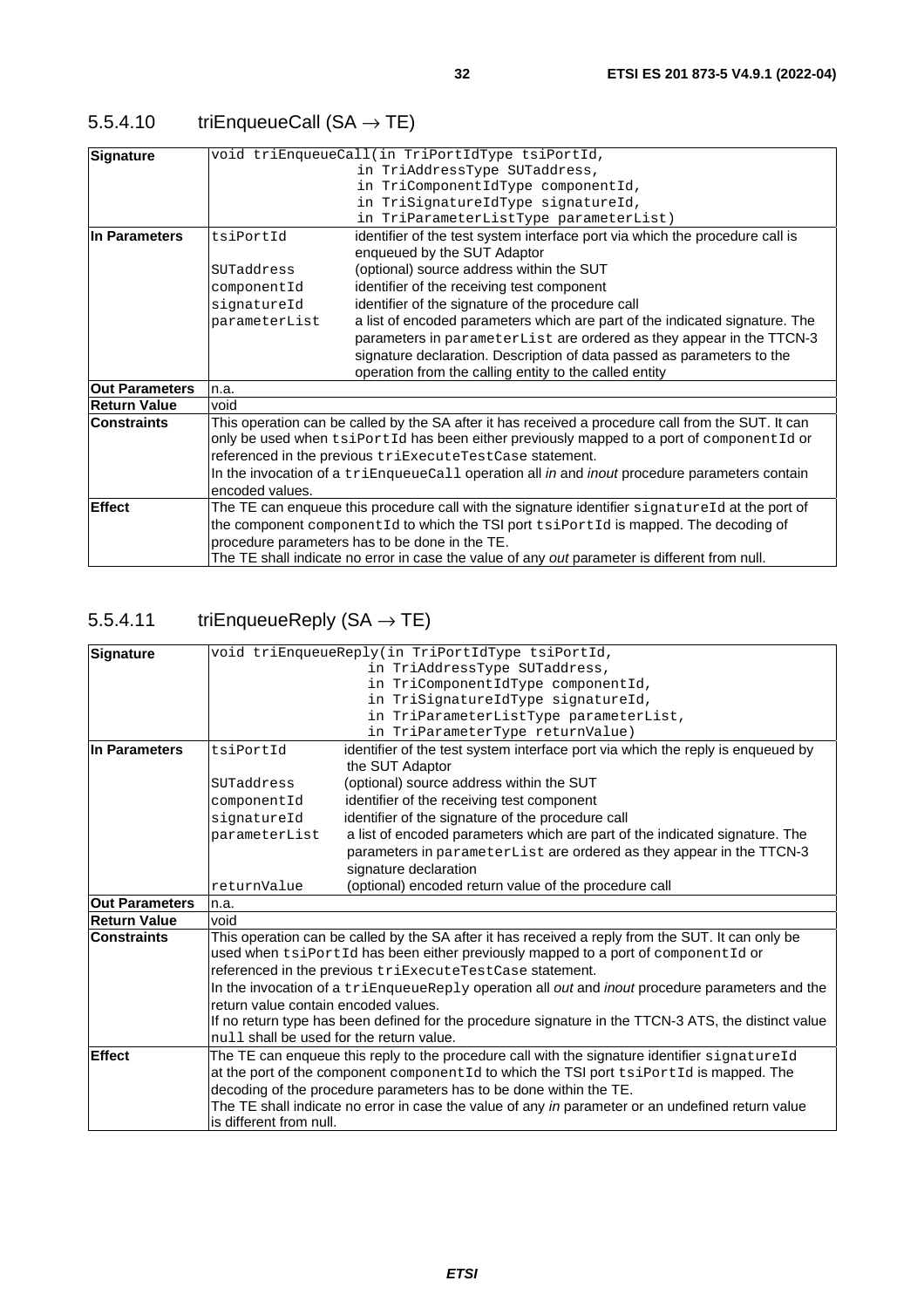#### <span id="page-32-0"></span>5.5.4.12  $triEnqueueException (SA \rightarrow TE)$

| Signature             |             | void triEnqueueException(in TriPortIdType tsiPortId,                                              |
|-----------------------|-------------|---------------------------------------------------------------------------------------------------|
|                       |             | in TriAddressType SUTaddress,                                                                     |
|                       |             | in TriComponentIdType componentId,                                                                |
|                       |             | in TriSignatureIdType signatureId,                                                                |
|                       |             | in TriExceptionType exc)                                                                          |
| In Parameters         | tsiPortId   | identifier for the test system interface port via which the exception is                          |
|                       |             | enqueued by the SUT Adaptor                                                                       |
|                       | SUTaddress  | (optional) source address within the SUT                                                          |
|                       | componentId | identifier of the receiving test component                                                        |
|                       | signatureId | identifier of the signature of the procedure call which the exception                             |
|                       |             | is associated with                                                                                |
|                       | exc         | the encoded exception                                                                             |
| <b>Out Parameters</b> | n.a.        |                                                                                                   |
| <b>Return Value</b>   | void        |                                                                                                   |
| <b>Constraints</b>    |             | This operation can be called by the SA after it has received a reply from the SUT. It can only be |
|                       |             | used when tsiPortId has been either previously mapped to a port of componentId or                 |
|                       |             | referenced in the previous triExecuteTestCase statement.                                          |
|                       |             | In the invocation of a triEnqueueException operation exception shall contain an encoded           |
|                       | value.      |                                                                                                   |
| <b>Effect</b>         |             | The TE can enqueue this exception for the procedure call with the signature identifier            |
|                       |             | signatureId at the port of the component componentId to which the TSI port tsiPortId is           |
|                       | mapped.     |                                                                                                   |
|                       |             | The decoding of the exception has to be done within the TE.                                       |
|                       |             |                                                                                                   |

### 5.5.5 Miscellaneous operations

#### 5.5.5.1 triSUTActionInformal (TE  $\rightarrow$  SA)

| <b>Signature</b>      | TriStatusType triSUTActionInformal(in string description)                                           |
|-----------------------|-----------------------------------------------------------------------------------------------------|
| In Parameters         | an informal description of an action to be taken on the SUT<br>description                          |
| <b>Out Parameters</b> | n.a.                                                                                                |
| <b>Return Value</b>   | The return status of the trisutactionInformal operation. The return status indicates the local      |
|                       | success (TRI_OK) or failure (TRI_Error) of the operation.                                           |
| <b>Constraints</b>    | This operation is called by the TE when it executes a TTCN-3 SUT action operation, which only       |
|                       | contains a single character string literal as an argument.                                          |
| <b>Effect</b>         | On invocation of this operation the SA shall initiate the described actions to be taken on the SUT, |
|                       | e.g. turn on, initialize, or send a message to the SUT.                                             |
|                       | The trisuractionInformal operation returns TRL OK on successful execution of the                    |
|                       | operation, TRI_Error otherwise. Notice that the return value of this TRI operation does not make    |
|                       | any statement about the success or failure of the actions to be taken on the SUT.                   |

#### 5.5.5.2 triSUTActionParam (TE  $\rightarrow$  SA)

| Signature             | TriStatusType triSUTActionParam(in TriParameterListType parameterList)                              |
|-----------------------|-----------------------------------------------------------------------------------------------------|
| In Parameters         | encoded parameters of an action to be taken on the SUT<br>params                                    |
| <b>Out Parameters</b> | n.a.                                                                                                |
| <b>Return Value</b>   | The return status of the triSUTactionParam operation. The return status indicates the local         |
|                       | success (TRI_OK) or failure (TRI_Error) of the operation.                                           |
| <b>Constraints</b>    | This operation is called by the TE when it executes a TTCN-3 SUT action operation, which either     |
|                       | contains multiple arguments or a single argument that is not a character string literal.            |
| <b>Effect</b>         | On invocation of this operation the SA shall initiate the described actions to be taken on the SUT, |
|                       | e.g. turn on, initialize, or send a message to the SUT.                                             |
|                       | The trisUTActionParam operation returns TRI_OK on successful execution of the operation,            |
|                       | TRI_Error otherwise. Notice that the return value of this TRI operation does not make any           |
|                       | statement about the success or failure of the actions to be taken on the SUT.                       |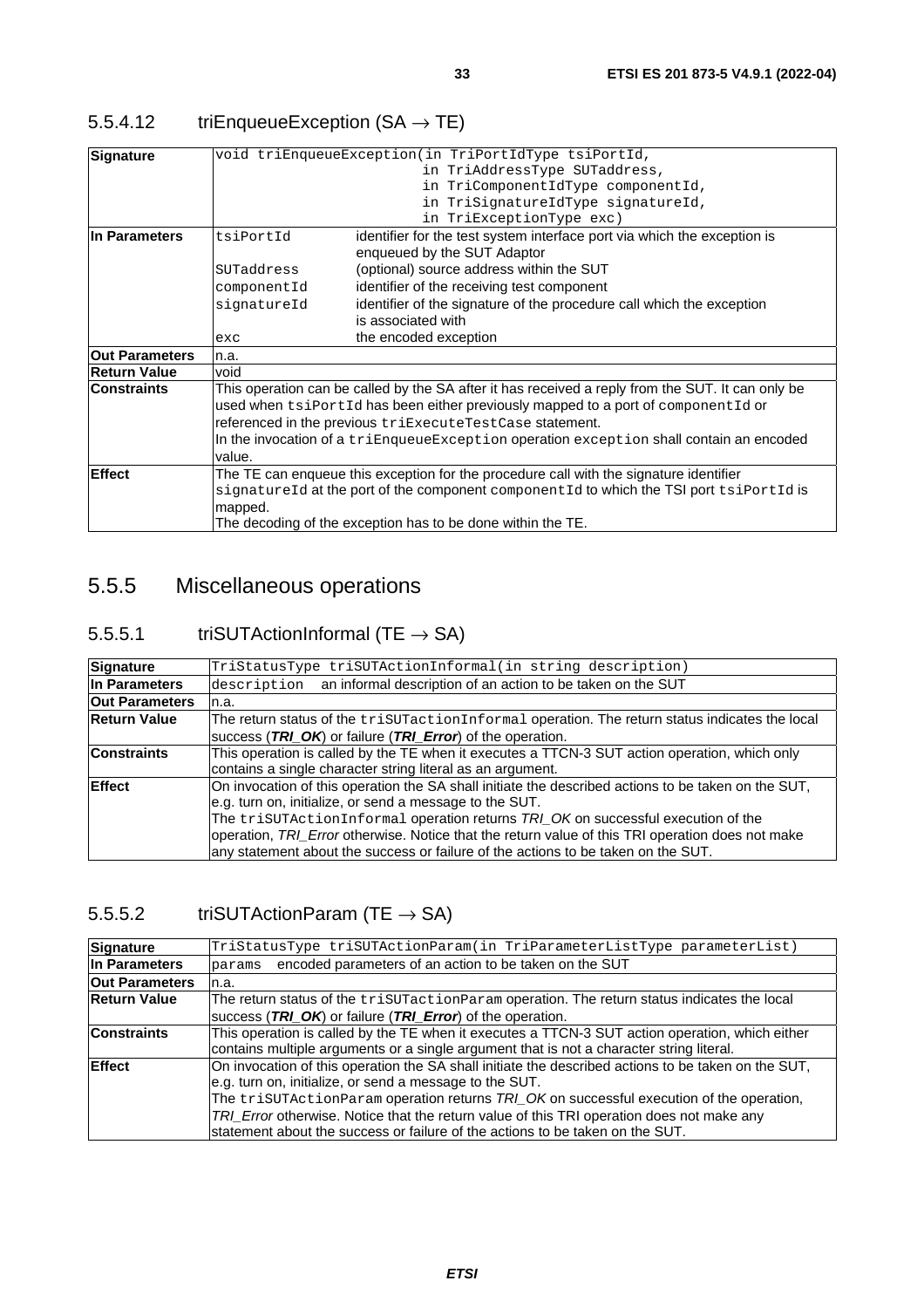# <span id="page-33-0"></span>5.6 Platform interface operations

### 5.6.1 triPAReset (TE  $\rightarrow$  PA)

| Signature             | TriStatusType triPAReset()                                                                                                                                                                                                                      |
|-----------------------|-------------------------------------------------------------------------------------------------------------------------------------------------------------------------------------------------------------------------------------------------|
| In Parameters         | ın.a.                                                                                                                                                                                                                                           |
| <b>Out Parameters</b> | n.a.                                                                                                                                                                                                                                            |
| <b>Return Value</b>   | The return status of the tripareset operation. The return status indicates the local success                                                                                                                                                    |
|                       | <b>TRI_OK</b> ) or failure (TRI_Error) of the operation.                                                                                                                                                                                        |
| <b>Constraints</b>    | This operation can be called by the TE at any time to reset the PA.                                                                                                                                                                             |
| <b>Effect</b>         | The PA shall reset all timing activities which it is currently performing, e.g. stop all running timers,<br>discard any pending timeouts of expired timers.<br>The triPAReset operation returns TRI_OK in case the operation has been performed |
|                       | successfully, TRI_Error otherwise.                                                                                                                                                                                                              |

### 5.6.2 Timer operations

### 5.6.2.1 triStartTimer (TE  $\rightarrow$  PA)

| Signature             | TriStatusType triStartTimer( |                                                                                                           |
|-----------------------|------------------------------|-----------------------------------------------------------------------------------------------------------|
|                       |                              | in TriTimerIdType timerId,                                                                                |
|                       |                              | in TriTimerDurationType timerDuration)                                                                    |
| In Parameters         |                              |                                                                                                           |
|                       | timerId                      | identifier of the timer instance                                                                          |
|                       | timerDuration                | duration of the timer in seconds                                                                          |
| <b>Out Parameters</b> | n.a.                         |                                                                                                           |
| <b>Return Value</b>   |                              | The return status of the $\text{tristartTimer}$ operation. The return status indicates the local success  |
|                       |                              | <b>TRI_OK</b> ) or failure (TRI_Error) of the operation.                                                  |
| <b>Constraints</b>    |                              | This operation is called by the TE when a timer needs to be started.                                      |
| <b>Effect</b>         |                              | On invocation of this operation the PA shall start the indicated timer with the indicated duration. The   |
|                       |                              | timer runs from the value zero (0.0) up to the maximum specified by timerDuration. Should the timer       |
|                       |                              | indicated by timerId already be running it is to be restarted. When the timer expires the PA will         |
|                       |                              | call the triTimeout () operation with timerId.                                                            |
|                       |                              | The $\text{tristartTimer}$ operation returns $\text{TRI\_OK}$ if the timer has been started successfully, |
|                       | TRI Error otherwise.         |                                                                                                           |

#### 5.6.2.2 triStopTimer (TE  $\rightarrow$  PA)

| Signature             | TriStatusType triStopTimer(in TriTimerIdType timerId)                                                                         |
|-----------------------|-------------------------------------------------------------------------------------------------------------------------------|
| In Parameters         | identifier of the timer instance<br>timerId                                                                                   |
| <b>Out Parameters</b> | n.a.                                                                                                                          |
| <b>Return Value</b>   | The return status of the $\text{tristopTimer}$ operation. The return status indicates the local success                       |
|                       | (TRI OK) or failure (TRI Error) of the operation.                                                                             |
| <b>Constraints</b>    | This operation is called by the TE when a timer is to be stopped.                                                             |
| <b>IEffect</b>        | On invocation of this operation the PA shall use the timerId to stop the indicated timer instance.                            |
|                       | The stopping of an inactive timer, i.e. a timer which has not been started or has already expired,<br>Ishould have no effect. |
|                       | The $\text{tristopTime}$ operation returns $\text{TRI}_\text{D}\text{OK}$ if the operation has been performed successfully,   |
|                       | <b>TRI_Error</b> otherwise. Notice that stopping an inactive timer is a valid operation. In this case                         |
|                       | <b>TRI OK</b> shall be returned.                                                                                              |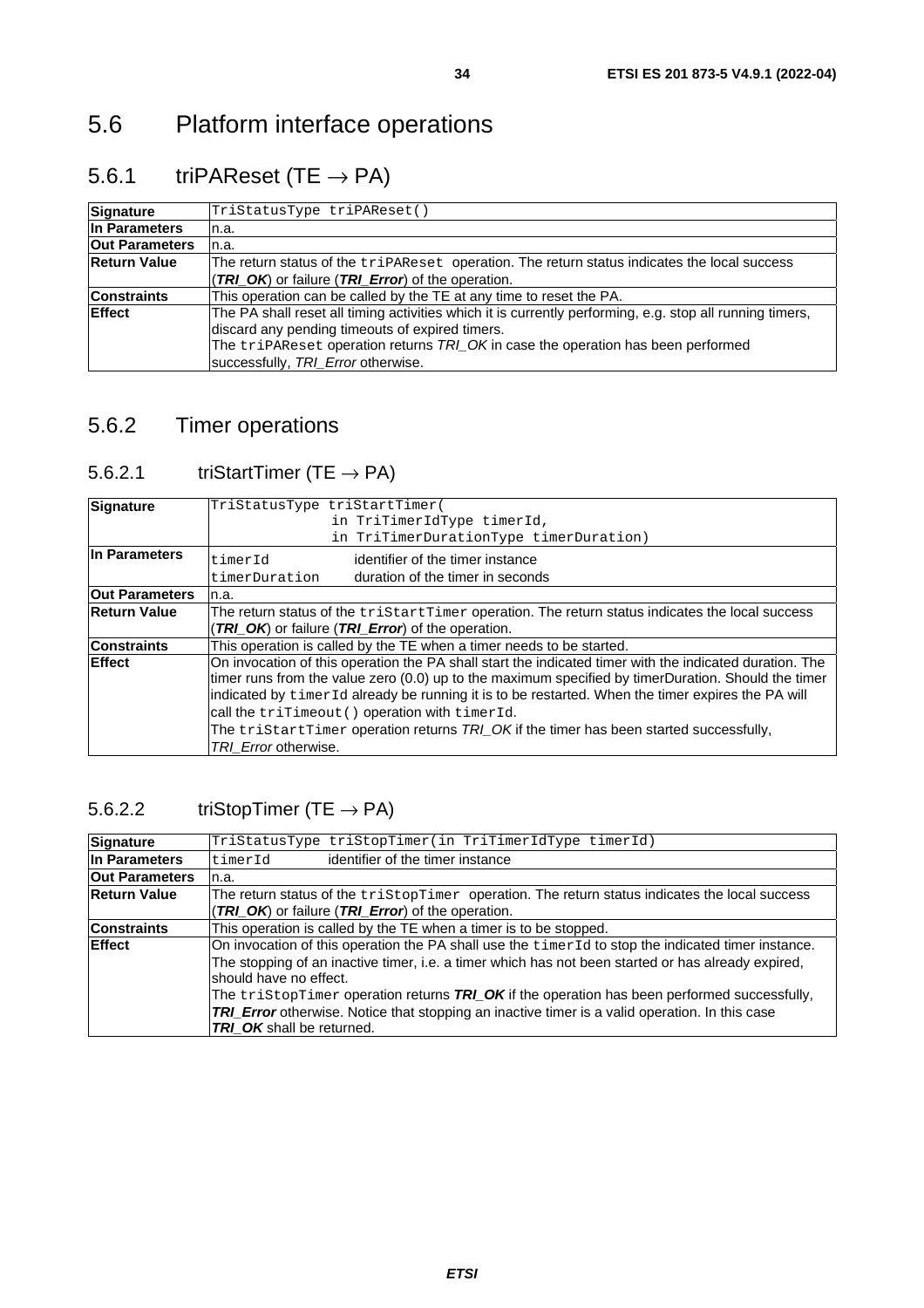### <span id="page-34-0"></span>5.6.2.3 triReadTimer (TE  $\rightarrow$  PA)

| <b>Signature</b>      | TriStatusType triReadTimer(                                                                                     |  |  |  |
|-----------------------|-----------------------------------------------------------------------------------------------------------------|--|--|--|
|                       | in TriTimerIdType timerId,                                                                                      |  |  |  |
|                       | out TriTimerDurationType elapsedTime)                                                                           |  |  |  |
| In Parameters         | identifier of the timer instance<br>timerId                                                                     |  |  |  |
| <b>Out Parameters</b> | value of the time elapsed since the timer has been started in seconds<br>elapsedTime                            |  |  |  |
| <b>Return Value</b>   | The return status of the triReadTimer operation. The return status indicates the local success                  |  |  |  |
|                       | (TRI OK) or failure (TRI Error) of the operation.                                                               |  |  |  |
| <b>Constraints</b>    | This operation may be called by the TE when a TTCN-3 read timer operation is to be executed on                  |  |  |  |
|                       | the indicated timer.                                                                                            |  |  |  |
| <b>Effect</b>         | On invocation of this operation the PA shall use the timerId to access the time that elapsed since              |  |  |  |
|                       | this timer was started. The return value elapsed Time shall be provided in seconds. The reading of              |  |  |  |
|                       | an inactive timer, i.e. a timer which has not been started or already expired, shall return an elapsed          |  |  |  |
|                       | time value of zero.                                                                                             |  |  |  |
|                       | The $\text{trikeadTime}$ operation returns $\textit{TRI\_OK}$ if the operation has been performed successfully, |  |  |  |
|                       | <b>TRI Error</b> otherwise.                                                                                     |  |  |  |

#### 5.6.2.4 triTimerRunning (TE  $\rightarrow$  PA)

| Signature             | TriStatusType triTimerRunning(in TriTimerIdType timerId,                                                                |  |  |  |  |
|-----------------------|-------------------------------------------------------------------------------------------------------------------------|--|--|--|--|
|                       | out boolean running)                                                                                                    |  |  |  |  |
| In Parameters         | identifier of the timer instance<br>timerId                                                                             |  |  |  |  |
| <b>Out Parameters</b> | status of the timer<br>running                                                                                          |  |  |  |  |
| <b>Return Value</b>   | The return status of the triTimerRunning operation. The return status indicates the local                               |  |  |  |  |
|                       | success (TRI_OK) or failure (TRI_Error) of the operation.                                                               |  |  |  |  |
| <b>Constraints</b>    | This operation may be called by the TE when a TTCN-3 running timer operation is to be executed                          |  |  |  |  |
|                       | on the indicated timer.                                                                                                 |  |  |  |  |
| <b>Effect</b>         | On invocation of this operation the PA shall use the $\text{timerid}$ to access the status of the timer. The            |  |  |  |  |
|                       | operation sets running to the boolean value true if and only if the timer is currently running.                         |  |  |  |  |
|                       | The $\text{trilinearRunning operation returns}$ ration $\text{TRI}$ OK if the status of the timer has been successfully |  |  |  |  |
|                       | determined, TRI Error otherwise.                                                                                        |  |  |  |  |

#### 5.6.2.5 triTimeout (PA  $\rightarrow$  TE)

| <b>Signature</b>      | void triTimeout(in TriTimerIdType timerId)                                                                                                                                                                                                                  |  |  |
|-----------------------|-------------------------------------------------------------------------------------------------------------------------------------------------------------------------------------------------------------------------------------------------------------|--|--|
| In Parameters         | identifier of the timer instance<br>timerId                                                                                                                                                                                                                 |  |  |
| <b>Out Parameters</b> | n.a.                                                                                                                                                                                                                                                        |  |  |
| <b>Return Value</b>   | void                                                                                                                                                                                                                                                        |  |  |
| <b>Constraints</b>    | This operation is called by the PA after a timer, which has previously been started using the<br>$tristartTimer operation, has expired, i.e. it has reached its maximum duration value.$                                                                    |  |  |
| <b>Effect</b>         | The timeout with the timerId can be added to the timeout list in the TE. The implementation of<br>this operation in the TE has to be done in such a manner that it addresses the different TTCN-3<br>semantics for timers defined in ETSI ES 201 873-4 [3]. |  |  |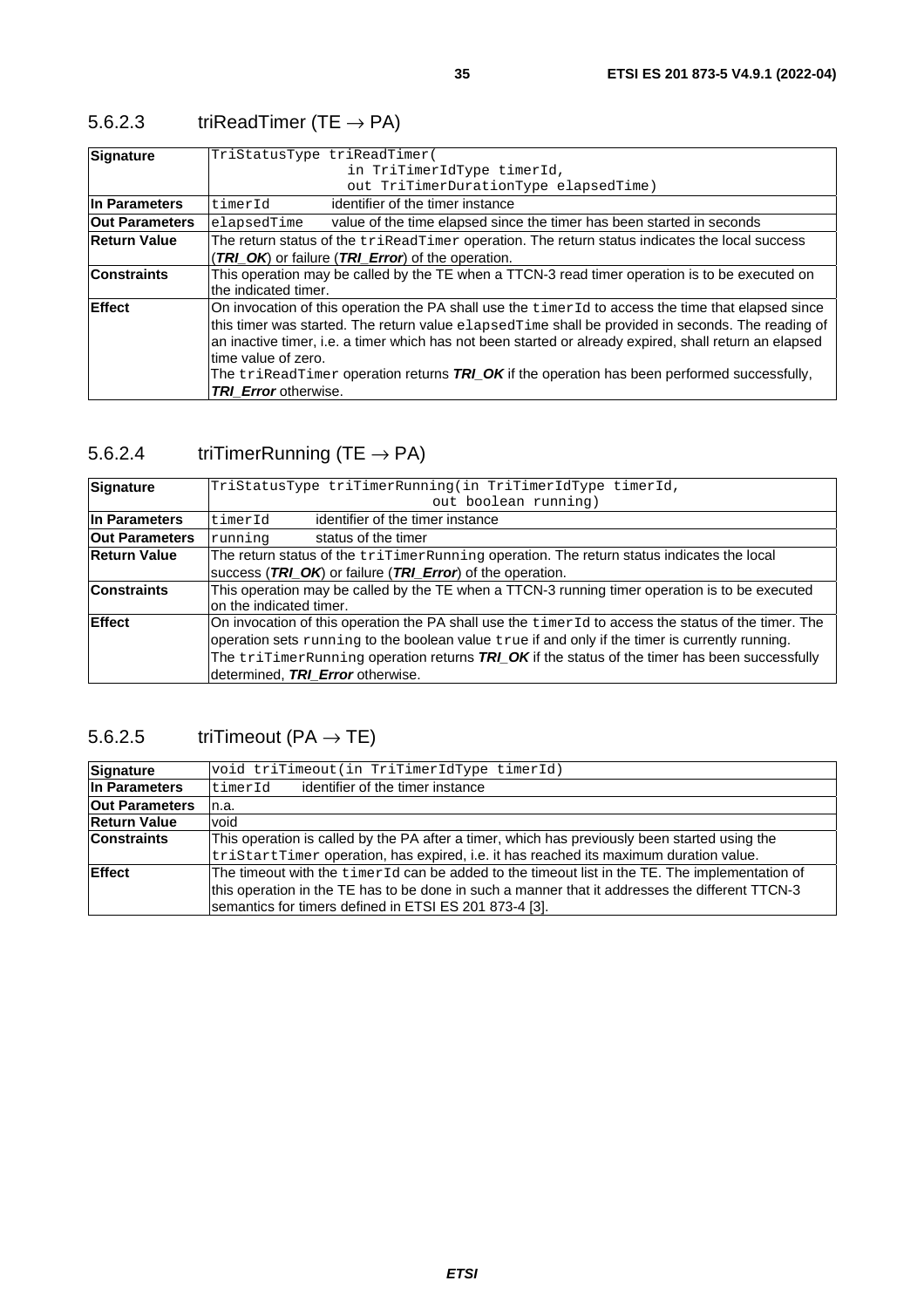### <span id="page-35-0"></span>5.6.3 Miscellaneous operations

### 5.6.3.1 triExternalFunction (TE  $\rightarrow$  PA)

| <b>Signature</b>       | TriStatusType triExternalFunction(                                                                                                                                                               |  |  |  |  |
|------------------------|--------------------------------------------------------------------------------------------------------------------------------------------------------------------------------------------------|--|--|--|--|
|                        | in TriFunctionIdType functionId,                                                                                                                                                                 |  |  |  |  |
|                        | inout TriParameterListType parameterList,                                                                                                                                                        |  |  |  |  |
|                        | out TriParameterType returnValue)                                                                                                                                                                |  |  |  |  |
| In Parameters          | identifier of the external function<br>functionId                                                                                                                                                |  |  |  |  |
| <b>Out Parameters</b>  | returnValue<br>(optional) encoded return value                                                                                                                                                   |  |  |  |  |
| <b>InOutParameters</b> | a list of encoded parameters for the indicated function. The parameters in<br>parameterList                                                                                                      |  |  |  |  |
|                        | parameterList are ordered as they appear in the TTCN-3 function                                                                                                                                  |  |  |  |  |
|                        | declaration.                                                                                                                                                                                     |  |  |  |  |
| <b>Return Value</b>    | The return status of the triExternalFunction operation. The return status indicates the local                                                                                                    |  |  |  |  |
|                        | success (TRI_OK) or failure (TRI_Error) of the operation.                                                                                                                                        |  |  |  |  |
| <b>Constraints</b>     | This operation is called by the TE when it executes a function which is defined to be TTCN-3                                                                                                     |  |  |  |  |
|                        | external (i.e. all non-external functions are implemented within the TE).                                                                                                                        |  |  |  |  |
|                        | In the invocation of a triExternalFunction operation by the TE all in and inout function                                                                                                         |  |  |  |  |
|                        | parameters contain encoded values. No error shall be indicated by the PA in case the value of any                                                                                                |  |  |  |  |
|                        | out parameter is non-null.                                                                                                                                                                       |  |  |  |  |
| <b>Effect</b>          | For each external function specified in the TTCN-3 ATS the PA shall implement the behaviour. On<br>invocation of this operation the PA shall invoke the function indicated by the identifier     |  |  |  |  |
|                        | functionId. It shall access the specified in and inout function parameters in parameterList,                                                                                                     |  |  |  |  |
|                        | evaluate the external function using the values of these parameters, and compute values for inout<br>and out parameters in parameterList. The operation shall then return encoded values for all |  |  |  |  |
|                        | <i>inout</i> and <i>out</i> function parameters and the encoded return value of the external function.                                                                                           |  |  |  |  |
|                        | If no return type has been defined for this external function in the TTCN-3 ATS, the distinct value                                                                                              |  |  |  |  |
|                        | null shall be used for the latter.                                                                                                                                                               |  |  |  |  |
|                        | The triExternalFunction operation returns TRI_OK if the PA completes the evaluation of the                                                                                                       |  |  |  |  |
|                        | external function successfully, TRI_Error otherwise.                                                                                                                                             |  |  |  |  |
|                        | Note that whereas all other TRI operations are considered to be non-blocking, the                                                                                                                |  |  |  |  |
|                        | triExternalFunction operation is considered to be blocking. That means that the operation                                                                                                        |  |  |  |  |
|                        | shall not return before the indicated external function has been fully evaluated. External functions                                                                                             |  |  |  |  |
|                        | have to be implemented carefully as they could cause deadlock of test component execution or                                                                                                     |  |  |  |  |
|                        | even the entire test system implementation.                                                                                                                                                      |  |  |  |  |

#### 5.6.3.2 triSelf  $(PA \rightarrow TE)$

| Signature             | TriComponentId triSelf()                                                                          |  |
|-----------------------|---------------------------------------------------------------------------------------------------|--|
| In Parameters         | In.a.                                                                                             |  |
| <b>Out Parameters</b> | In.a.                                                                                             |  |
| <b>Return Value</b>   | The component id of the calling component.                                                        |  |
| <b>Constraints</b>    | This operation can be called by the PA during the execution of triExternalFunction.               |  |
| <b>Effect</b>         | The TriComponentId identifying the component which issued the external function call is returned. |  |

### 5.6.3.3 triRnd (PA  $\rightarrow$  TE)

| <b>Signature</b>      | TriMessage triRnd(in TriComponentIdType componentId, in TriMessage seed)                                                                                                                                                            |                                                                         |  |
|-----------------------|-------------------------------------------------------------------------------------------------------------------------------------------------------------------------------------------------------------------------------------|-------------------------------------------------------------------------|--|
| In Parameters         | componentId                                                                                                                                                                                                                         | identifier of the component for which to generate the random number     |  |
|                       | seed                                                                                                                                                                                                                                | the encoded seed to be used for generation of the random number or null |  |
| <b>Out Parameters</b> | n.a.                                                                                                                                                                                                                                |                                                                         |  |
| <b>Return Value</b>   | The encoded generated float random number.                                                                                                                                                                                          |                                                                         |  |
| <b>Constraints</b>    | This operation is called by the PA to generate a random number in the context of an external<br>function.                                                                                                                           |                                                                         |  |
| <b>Effect</b>         | A random number is generated in the scope of the component identified by the given componentid<br>using the given seed (if any) according to the specification of the predefined rnd function defined in<br> ETSI ES 201 873-1 [2]. |                                                                         |  |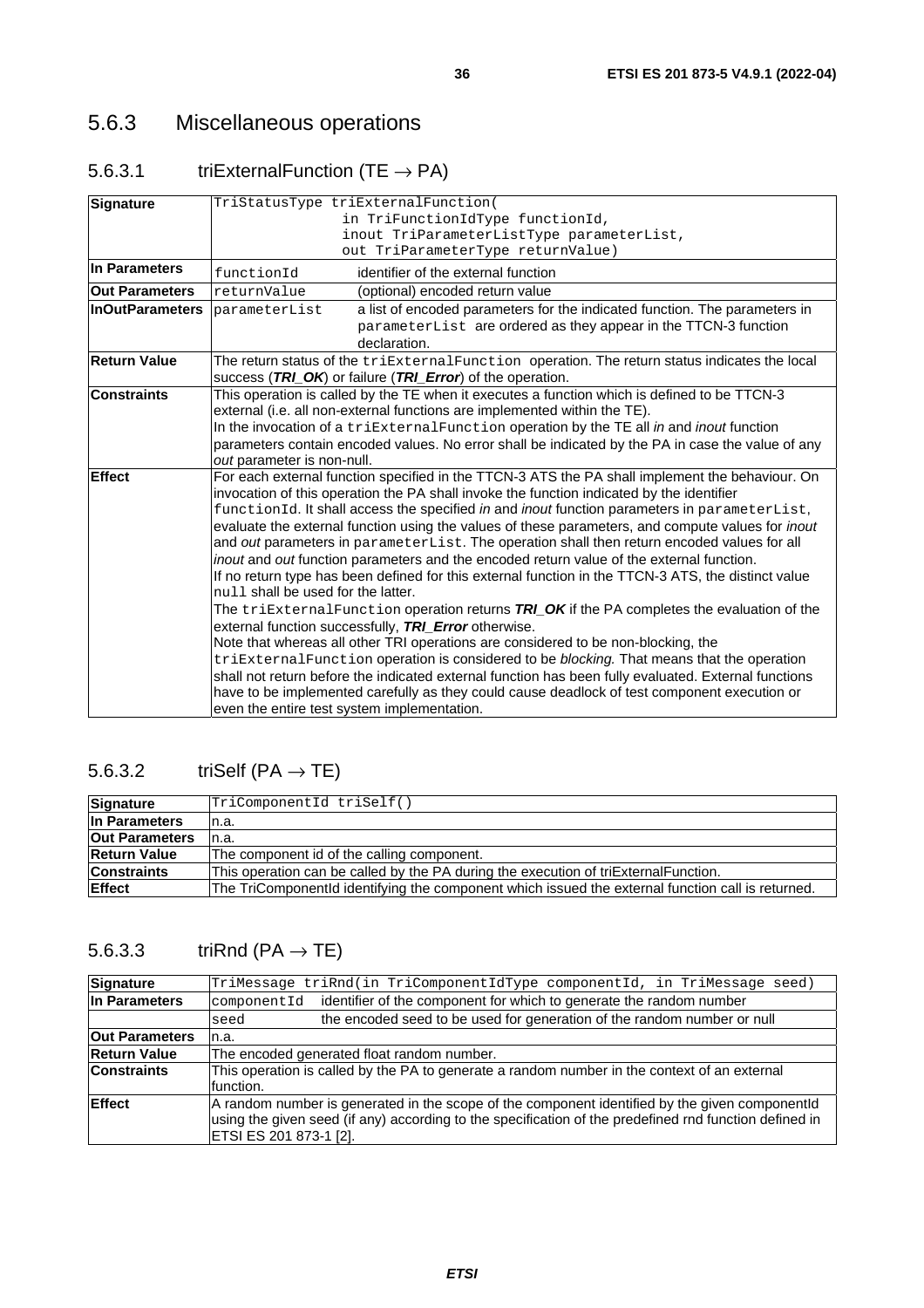# 6 Java<sup>™</sup> language mapping

## 6.1 Introduction

This clause introduces the TRI Java<sup>TM</sup> language mapping. For efficiency reasons a dedicated language mapping is introduced instead of using the OMG IDL [[4\]](#page-8-0) to Java<sup>TM</sup> language [[5\]](#page-9-0).

The Java<sup>TM</sup> language mapping for the TTCN-3 Runtime Interface defines how the IDL definitions described in clause 5 are mapped to the Java<sup>TM</sup> language. The language mapping is independent of the used Java version as only basic Java<sup>TM</sup> language constructs are used.

## 6.2 Names and scopes

### 6.2.1 Names

Although there are no conflicts between identifiers used in the IDL definition and the Java<sup>TM</sup> language some naming translation rules are applied to the IDL identifiers:

- Java parameter identifiers shall start with a lower case letter, and subsequent part building the parameter identifier start with a capital letter. For example the IDL parameter identifier **SUTaddress** maps to sutAddress in Java.
- Java interfaces or class identifiers are omitting the trailing Type used in the IDL definition. For example the IDL type **TriPortIdType** maps to TriPortId in Java.

The resulting mapping conforms to the standard Java coding conventions.

### 6.2.2 Scopes

The IDL module **triInterface** is mapped to the Java<sup>TM</sup> package org.etsi.ttcn3.tri. All IDL type declarations within this module are mapped to Java classes or interface declarations within this package.

## 6.3 Type mapping

### 6.3.1 Basic type mapping

#### 6.3.1.0 IDL type mapping

Table 3 gives an overview on how the used basic IDL types are mapped to the Java types.

#### **Table 3: Basic type mappings**

| <b>IDL Type</b> | Java Type                    |
|-----------------|------------------------------|
| boolean         | org.etsi.ttcn.tri.TriBoolean |
| string          | java.lang.String             |

Other IDL basic types are not used within the IDL definition.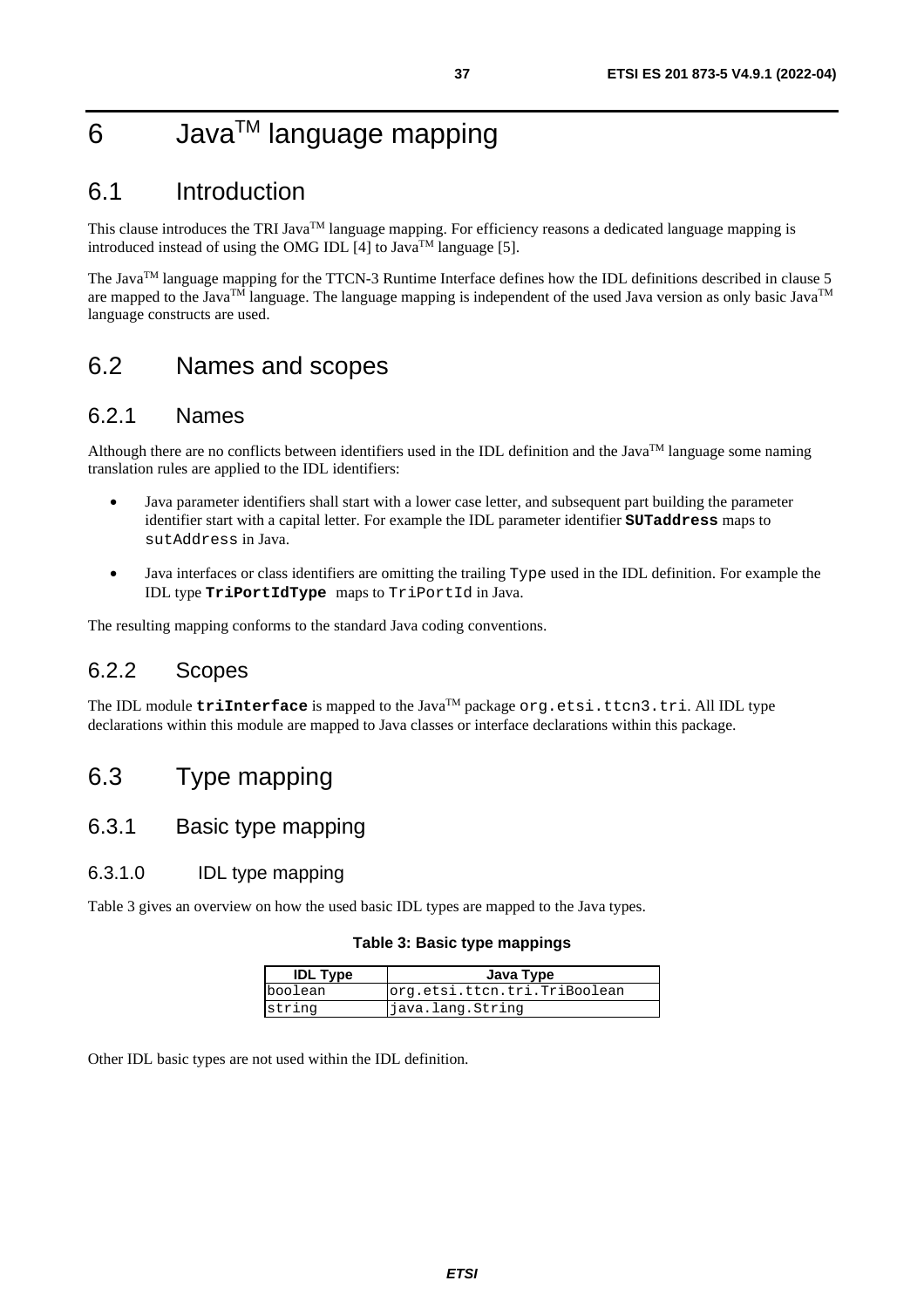#### 6.3.1.1 Boolean

The IDL **boolean** type is mapped to the interface org.etsi.ttcn.tri.TriBoolean, so that objects implementing this interface can act as holder objects.

The following interface is defined for org.etsi.ttcn.tri.TriBoolean:

```
// TriBoolean 
package org.etsi.ttcn.tri; 
public interface TriBoolean { 
     public void setBooleanValue(boolean value); 
     public boolean getBooleanValue(); 
}
```
#### **Methods:**

- setBooleanValue Sets this TriBoolean to the boolean value value.
- getBooleanValue Returns the boolean value represented by this TriBoolean.

### 6.3.1.2 String

The IDL string type is mapped to the java.lang.String class without range checking or bounds for characters in the string. All possible strings defined in TTCN-3 can be converted to java.lang.String.

### 6.3.2 Structured type mapping

#### 6.3.2.0 Mapping rules

The TRI IDL description defines user-defined types as native types. In the Java<sup>TM</sup> language mapping, these types are mapped to Java interfaces. The interfaces define methods and attributes being available for objects implementing this interface.

### 6.3.2.1 TriPortIdType

**TriPortIdType** is mapped to the following interface:

```
// TRI IDL TriPortIdType 
package org.etsi.ttcn.tri;
public interface TriPortId { 
     public String getPortName(); 
     public String getPortTypeName(); 
    public TriComponentId getComponent();
     public boolean isArray(); 
     public int getPortIndex(); 
}
```
- getPortName Returns the port name as defined in the TTCN-3 specification.
- getPortTypeName Returns the port type name as defined in the TTCN-3 specification.
- getComponent Returns the component identifier that this  $TriPortId$  belongs to as defined in the TTCN-3 specification.
- isArray Returns true if this port is part of a port array, false otherwise.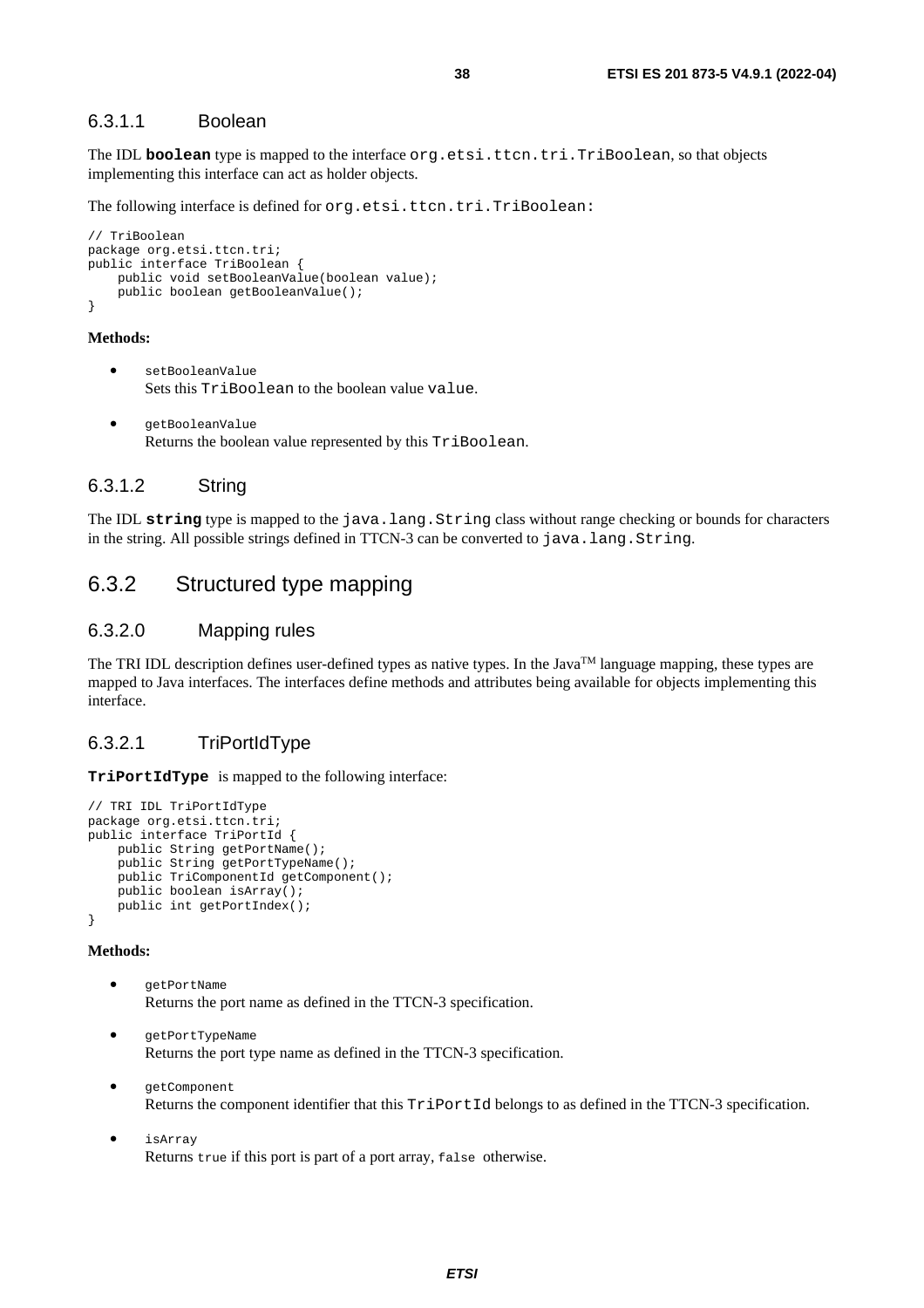• getPortIndex

Returns the port index if this port is part of a port array starting at zero. If the port is not part of a port array, then -1 is returned.

### 6.3.2.2 TriPortIdListType

**TriPortIdListType** is mapped to the following interface:

```
// TRI IDL TriPortIdListType 
package org.etsi.ttcn.tri; 
public interface TriPortIdList { 
     public int size(); 
     public boolean isEmpty(); 
     public java.util.Enumeration getPortIds(); 
     public TriPortId get(int index); 
}
```
#### **Methods:**

- size Returns the number of ports in this list.
- isEmpty Returns true if this list contains no ports.
- getPortIds Returns an Enumeration over the ports in the list. The enumeration provides the ports in the same order as they appear in the list.
- get Returns the TriPortId at the specified position.

### 6.3.2.3 TriComponentIdType

**TriComponentIdType** is mapped to the following interface:

```
// TRI IDL TriComponentIdType 
package org.etsi.ttcn.tri; 
public interface TriComponentId { 
    public String getComponentId();
     public String getComponentName(); 
    public String getComponentTypeName(); 
    public TriPortIdList getPortList();
    public boolean equals(TriComponentId component);
}
```
#### **Methods:**

- getComponentId Returns a representation of this unique component identifier.
- getComponentName Returns the component name as defined in the TTCN-3 specification. If no name is provided, an empty string is returned.
- getComponentTypeName Returns the component type name as defined in the TTCN-3 specification.
- getPortList Returns the component's port list as defined in the TTCN-3 specification.
- equals

Compares component with this TriComponentId for equality. Returns true if and only if both components have the same representation of this unique component identifier, false otherwise.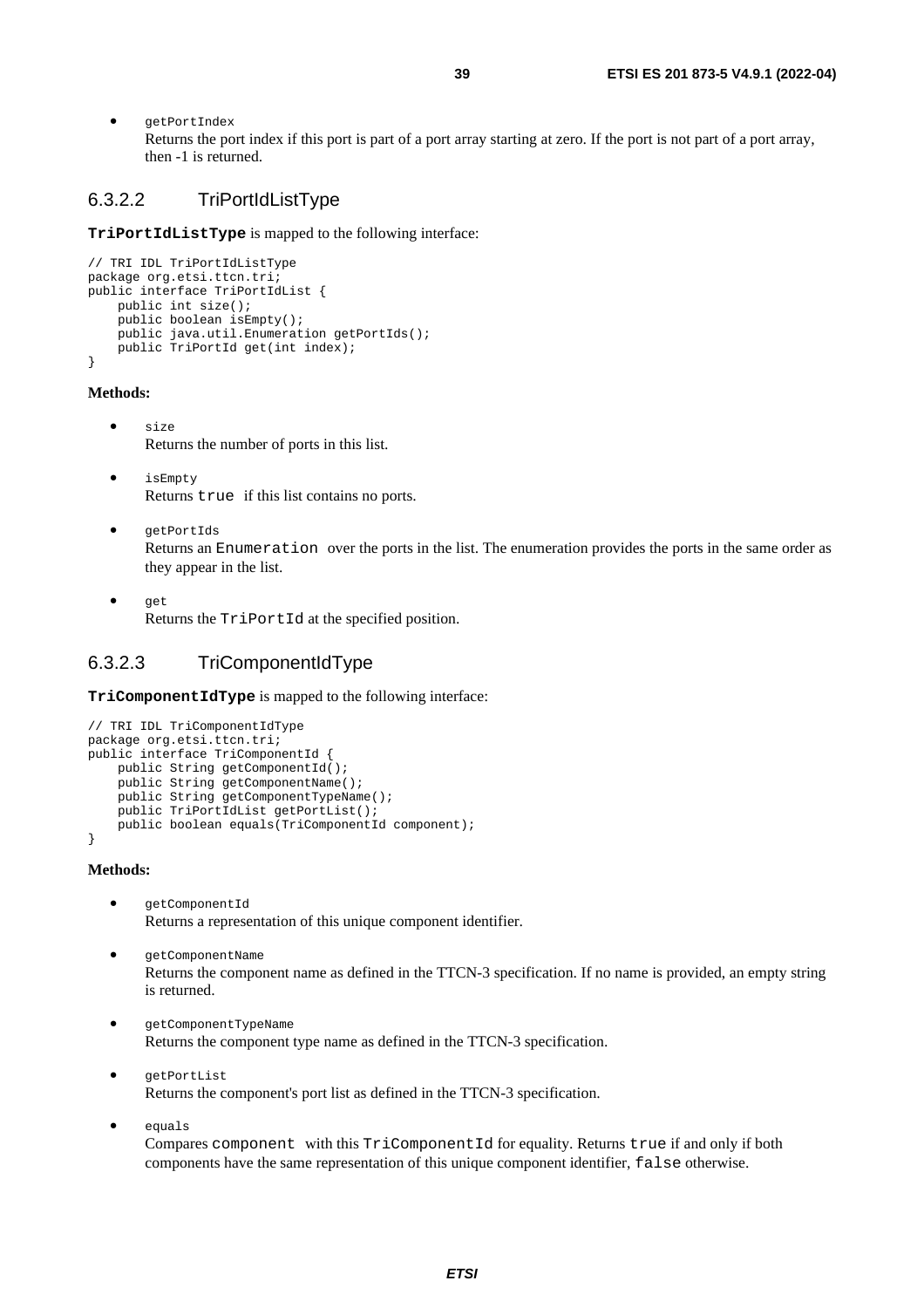**TriComponentIdListType** is mapped to the following interface:

```
// TRI IDL TriComponentIdListType 
package org.etsi.ttcn.tri; 
public interface TriComponentIdListType { 
     public int size(); 
     public boolean isEmpty(); 
     public java.util.Enumeration getComponents(); 
     public TriComponentId get(int index); 
     public void clear(); 
     public void add(TriComponentId comp); 
}
```
#### **Methods:**

- size Returns the number of components in this list.
	- isEmpty Returns true if this list contains no components.
- getComponents Returns an Enumeration over the components in the list. The enumeration provides the components in the same order as they appear in the list.
- get

Returns the TriComponentId at the specified position.

- clear Removes all components from this TriComponentIdList.
- add Adds comp to the end of this TriComponentIdList.

### 6.3.2.5 TriMessageType

**TriMessageType** is mapped to the following interface:

```
// TRI IDL TriMessageType 
package org.etsi.ttcn.tri; 
public interface TriMessage { 
     public byte[] getEncodedMessage(); 
     public void setEncodedMessage(byte[] message); 
   public int getNumberOfBits();
     public void setNumberOfBits(int amount); 
     public boolean equals(TriMessage message); 
}
```
#### **Methods:**

- getEncodedMessage Returns the message encoded according the coding rules defined in the TTCN-3 specification.
- setEncodedMessage Sets the encoded message representation of this TriMessage to message.
- getNumberOfBits Returns the amount of bits of the message.
- setNumberOfBits Sets the amount of bits in the message.
- equals

Compares message with this TriMessage for equality. Returns true if and only if both messages have the same encoded representation, false otherwise.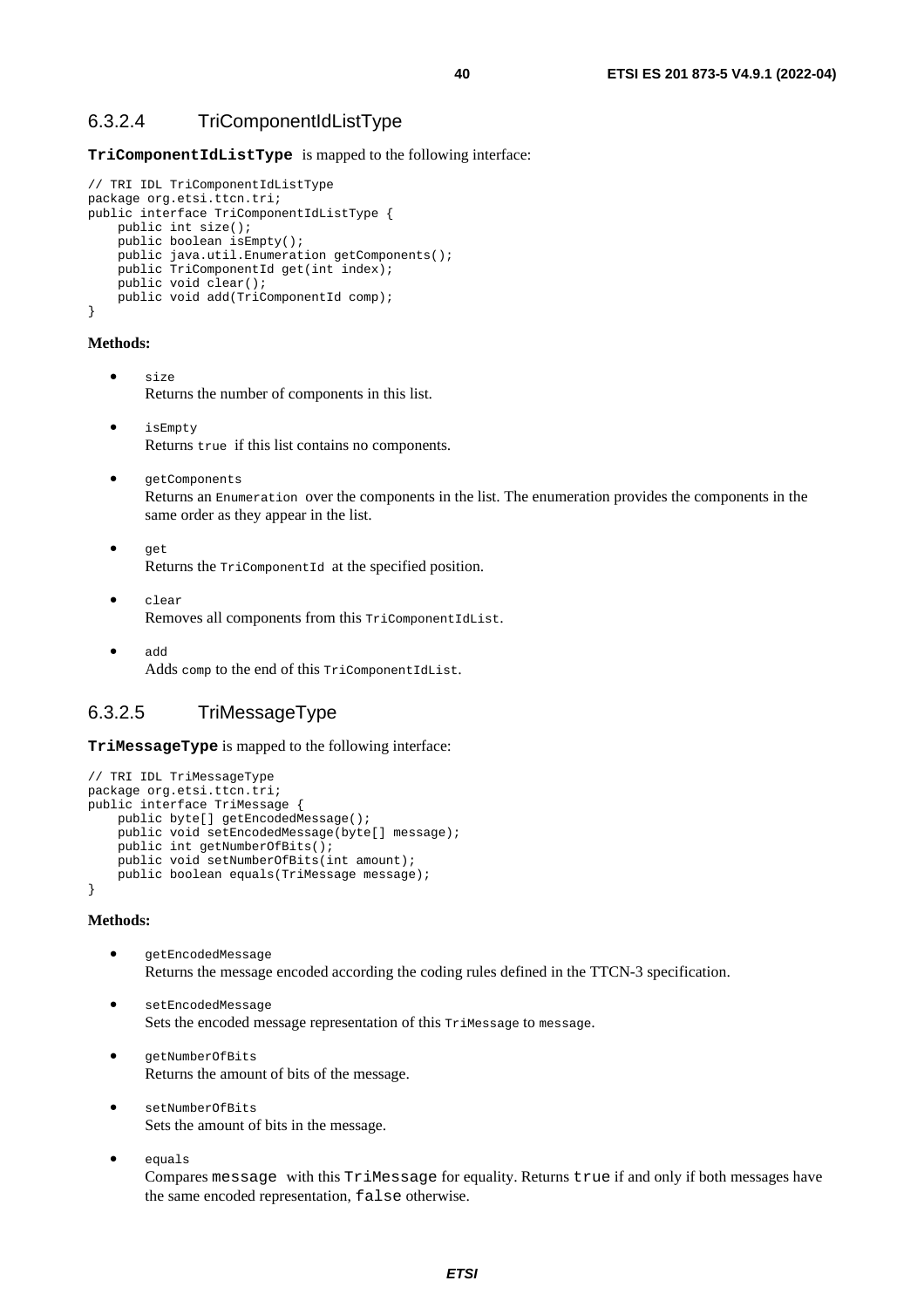**TriAddressType** is mapped to the following interface:

```
// TRI IDL TriAddressType 
package org.etsi.ttcn.tri; 
public interface TriAddress { 
    public byte[] getEncodedAddress();
     public void setEncodedAddress(byte[] address); 
     public int getNumberOfBits(); 
     public void setNumberOfBits(int amount); 
    public boolean equals(TriAddress address);
}
```
#### **Methods:**

- getEncodedAddress Returns the encoded address.
- setEncodedAddress Sets the encoded address of this TriAddress to address.
- getNumberOfBits Returns the amount of bits of the address.
- setNumberOfBits Sets the amount of bits in the address.
- equals

Compares address with this TriAddress for equality. Returns true if and only if both addresses have the same encoded representation, false otherwise.

#### 6.3.2.7 TriAddressListType

**TriAddressListType** is mapped to the following interface:

```
// TRI IDL TriAddressListType 
package org.etsi.ttcn.tri; 
public interface TriAddressListType { 
     public int size(); 
     public boolean isEmpty(); 
    public java.util.Enumeration getAddresses();
     public TriAddress get(int index); 
     public void clear(); 
     public void add(TriAddress addr); 
}
```
- size Returns the number of components in this list.
- isEmpty Returns true if this list contains no components.
- getAddresses Returns an Enumeration over the components in the list. The enumeration provides the addresses in the same order as they appear in the list.
- get Returns the TriAddress at the specified position.
- clear Removes all addresses from this TriAddressList.
- add Adds addr to the end of this TriAddressList.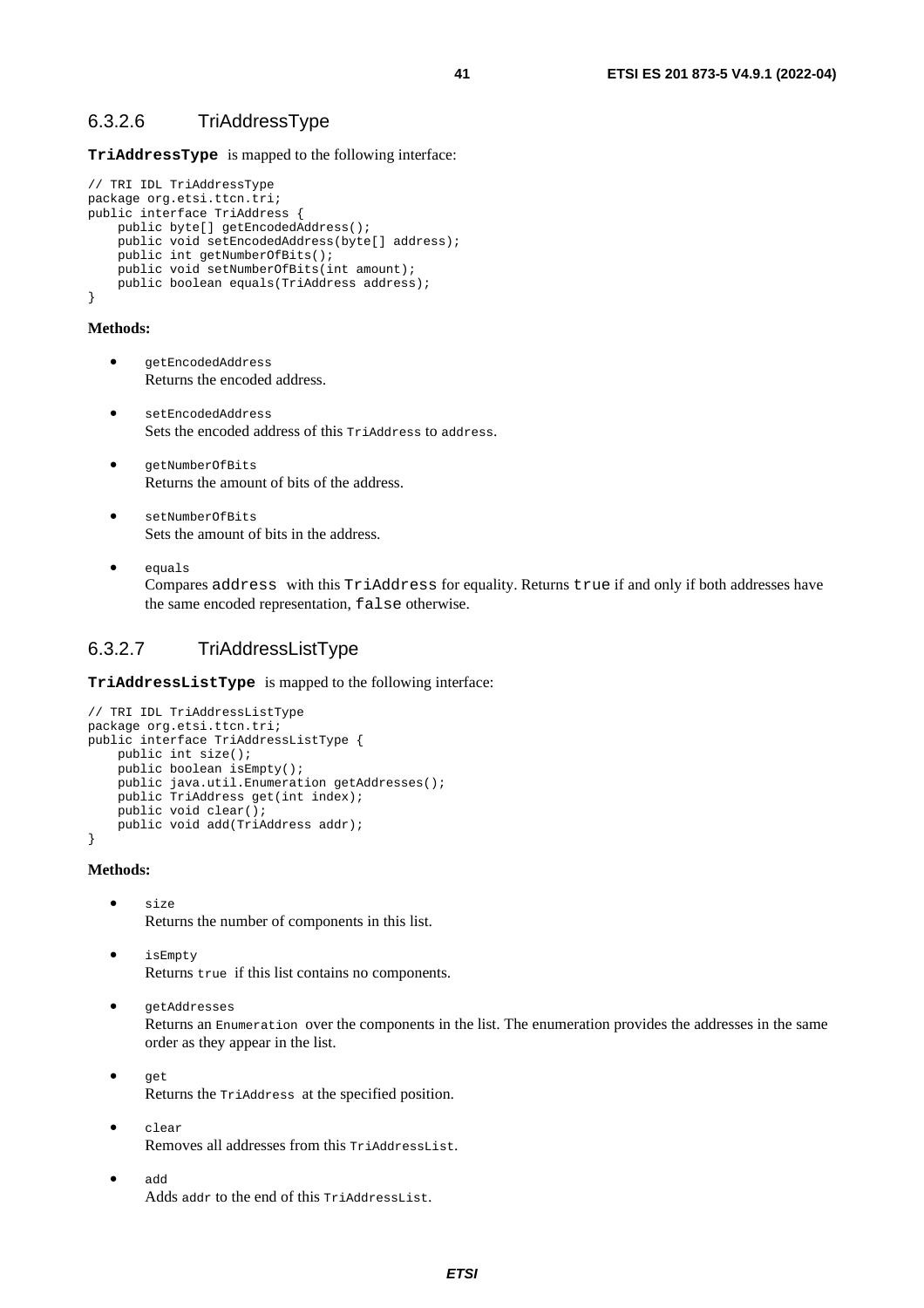**TriSignatureIdType** is mapped to the following interface:

```
// TRI IDL TriSignatureIdType 
package org.etsi.ttcn.tri; 
public interface TriSignatureId { 
     public String getSignatureName(); 
     public void setSignatureName(String sigName); 
     public boolean equals(TriSignatureId sig); 
}
```
#### **Methods:**

- getSignatureName Returns the signature identifier as defined in the TTCN-3 specification.
- setSignatureName Sets the signature identifier of this TriSignatureId to sigName.
- equals

Compares sig with this TriSignatureId for equality. Returns true if and only if both signatures have the same signature identifier, false otherwise.

### 6.3.2.9 TriParameterType

**TriParameterType** is mapped to the following interface:

```
// TRI IDL TriParameterType 
package org.etsi.ttcn.tri;
public interface TriParameter { 
     public String getParameterName(); 
     public void setParameterName(String name); 
    public int getNumberOfBits(); 
     public void setNumberOfBits(int amount); 
     public int getParameterPassingMode(); 
     public void setParameterPassingMode(TriParameterPassingMode mode); 
    public byte[] getEncodedParameter();
     public void setEncodedParameter(byte[] parameter); 
}
```
- getParameterName Returns the parameter name as defined in the TTCN-3 specification.
- setParameterName Sets the name of this TriParameter parameter to name.
- getNumberOfBits Returns the amount of bits of the parameter.
- setNumberOfBits Sets the amount of bits in the parameter.
- getParameterPassingMode Returns the parameter passing mode of this parameter.
- setParameterPassingMode Sets the parameter mode of this TriParameter parameter to mode.
- getEncodedParameter Returns the encoded parameter representation of this TriParameter, or the null object if the parameter contains the distinct value null (see also clause 5.5.4).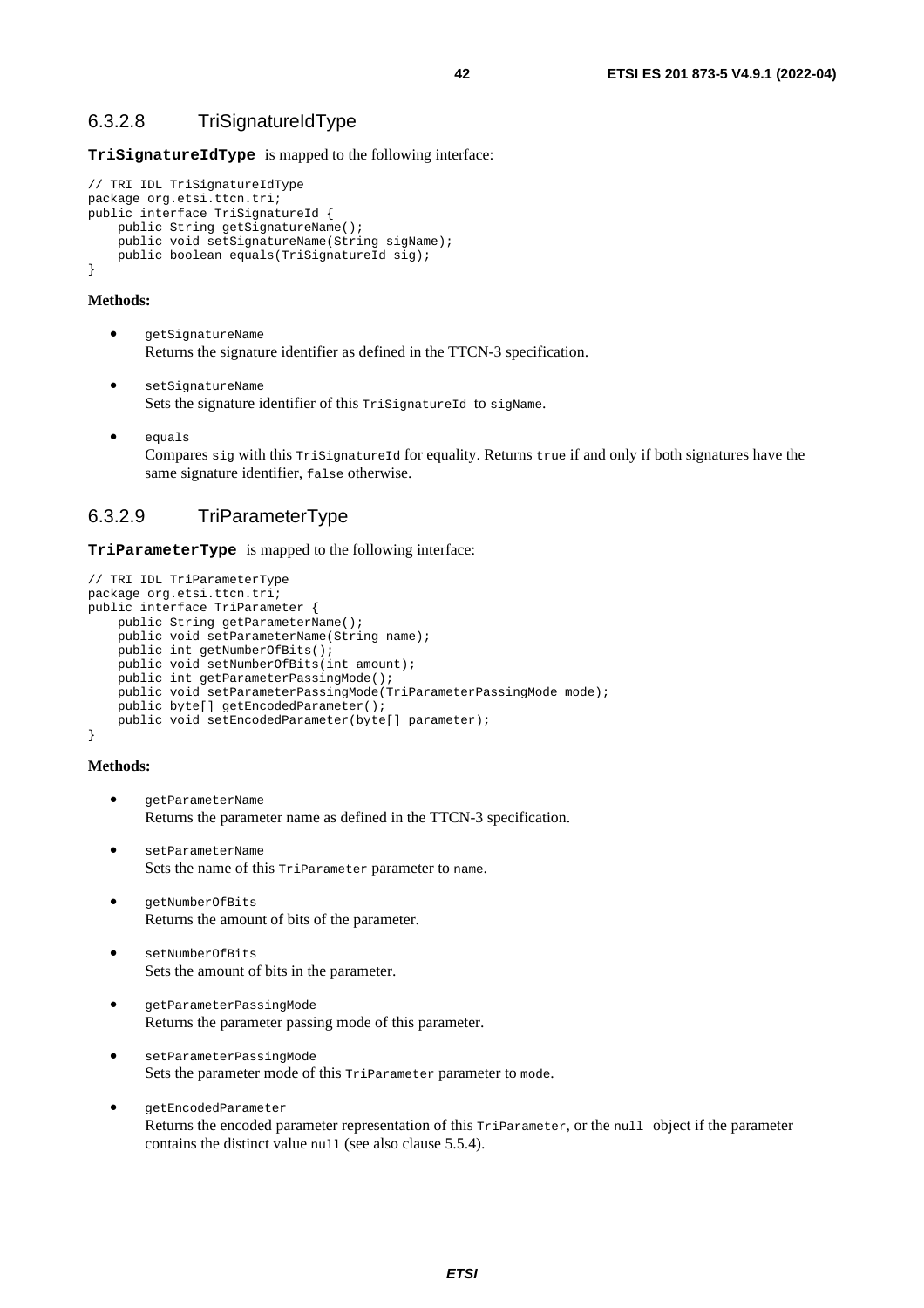• setEncodedParameter

Sets the encoded parameter representation of this TriParameter to parameter. If the distinct value null shall be set to indicate that this parameter holds no value, the Java null shall be passed as parameter (see also clause 5.5.4).

#### 6.3.2.10 TriParameterPassingModeType

**TriParameterPassingModeType** is mapped to the following interface:

```
// TRI IDL TriParameterPassingModeType 
package org.etsi.ttcn.tri; 
public interface TriParameterPassingMode { 
     public final static int TRI_IN = 0; 
     public final static int TRI_INOUT = 1; 
     public final static int TRI_OUT = 2; 
}
```
#### **Methods:**

- TRI\_IN Will be used to indicate that a TriParameter is an in parameter.
- TRI\_INOUT Will be used to indicate that a TriParameter is an inout parameter.
- TRI\_OUT Will be used to indicate that a TriParameter is an out parameter.

#### 6.3.2.11 TriParameterListType

**TriParameterListType** is mapped to the following interface:

```
// TRI IDL TriParameterListType 
package org.etsi.ttcn.tri; 
public interface TriParameterList { 
     public int size(); 
     public boolean isEmpty(); 
     public java.util.Enumeration getParameters(); 
     public TriParameter get(int index); 
     public void clear(); 
     public void add(TriParameter parameter); 
}
```
- size Returns the number of parameters in this list.
- isEmpty Returns true if this list contains no parameters.
- getParameters Returns an Enumeration over the parameters in the list. The enumeration provides the parameters in the same order as they appear in the list.
- get Returns the TriParameter at the specified position.
- clear Removes all parameters from this TriParameterList.
- add Adds parameter to the end of this TriParameterList.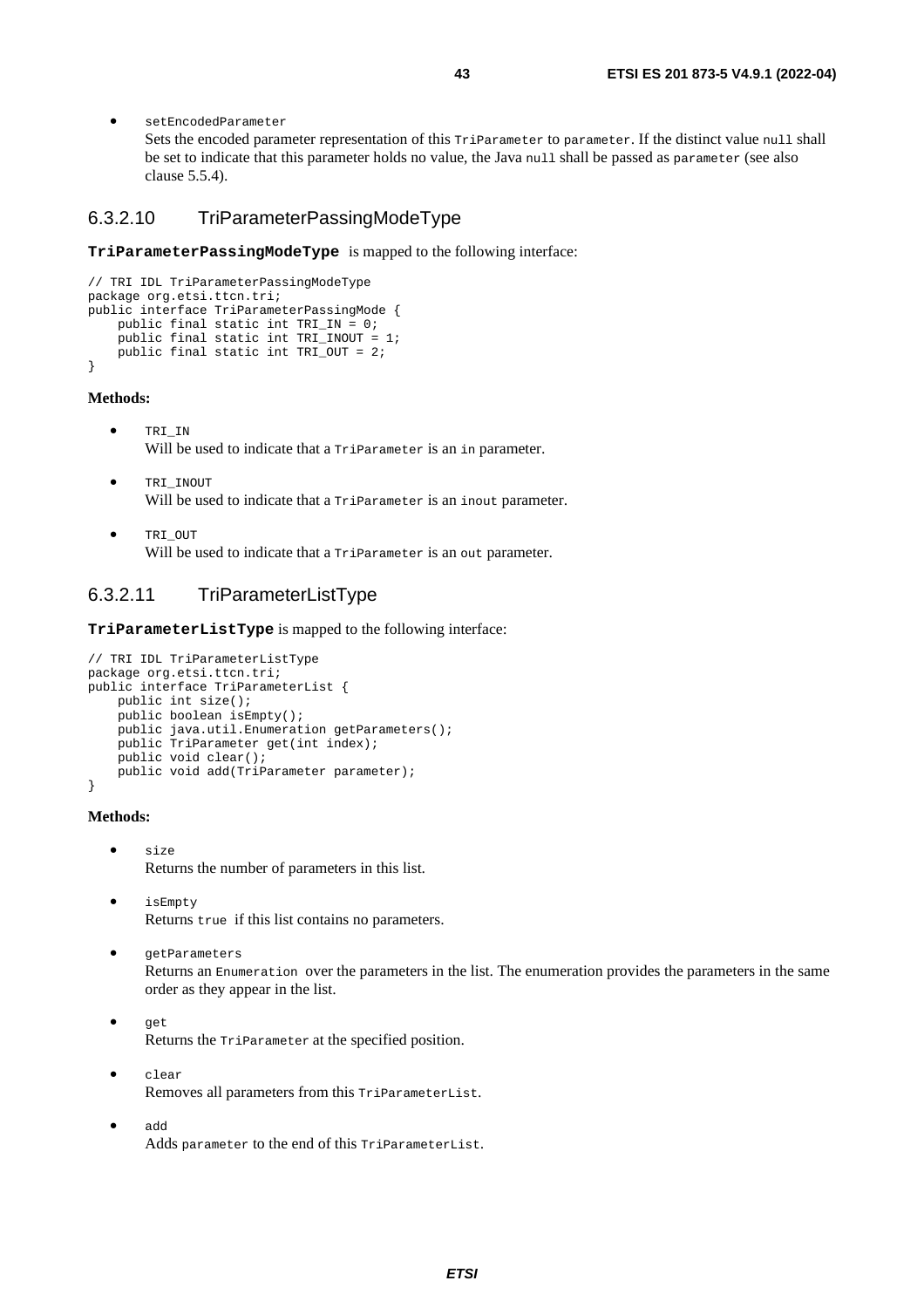**TriExceptionType** is mapped to the following interface:

```
// TRI IDL TriExceptionType 
package org.etsi.ttcn.tri; 
public interface TriException { 
     public byte[] getEncodedException(); 
     public void setEncodedException(byte[] message); 
     public int getNumberOfBits(); 
     public void setNumberOfBits(int amount); 
     public boolean equals(TriException exc); 
}
```
#### **Methods:**

- getEncodedException Returns the exception encoded according to the coding rules defined in the TTCN-3 specification.
- setEncodedException Sets the encoded exception representation of this TriException to exc.
- getNumberOfBits Returns the amount of bits of the exception.
- setNumberOfBits Sets the amount of bits in the exception.
- equals Compares exc with this TriException for equality. Returns true if and only if both exceptions have the same encoded representation, false otherwise.

### 6.3.2.13 TriTimerIdType

**TriTimerIdType** is mapped to the following interface:

```
// TRI IDL TriTimerIdType 
package org.etsi.ttcn.tri; 
public interface TriTimerId { 
     public String getTimerName(); 
     public boolean equals(TriTimerId timer); 
}
```
#### **Methods:**

• getTimerName

Returns the name of this timer identifier as defined in the TTCN-3 specification. In case of implicit timers the result is implementation dependent (see clause 4.1.2.4).

• equals

Compares timer with this TriTimerId for equality. Returns true if and only if both timers identifiers represent the same timer, false otherwise.

### 6.3.2.14 TriTimerDurationType

**TriTimerDurationType** is mapped to the following interface:

```
// TRI IDL TriTimerDurationType 
package org.etsi.ttcn.tri; 
public interface TriTimerDuration { 
     public double getDuration(); 
     public void setDuration(double duration); 
     public boolean equals(TriTimerDuration duration); 
}
```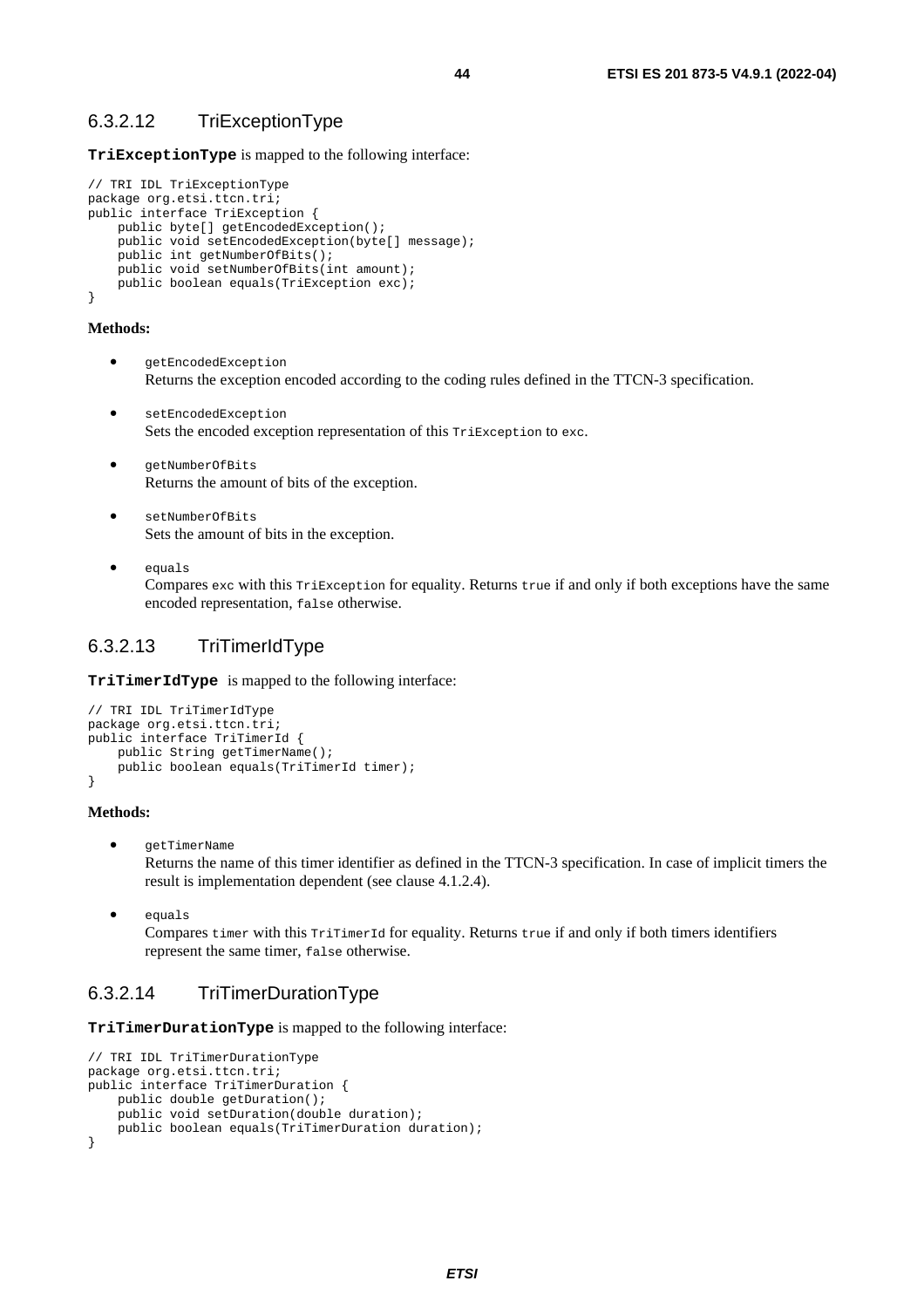#### **Methods:**

- getDuration Returns the duration of a timer as double.
- setDuration Sets the duration of this TriTimerDuration to duration.
- equals

Compares duration with this TriTimerDuration for equality. Returns true if and only if both have the same duration, false otherwise.

### 6.3.2.15 TriFunctionIdType

**TriFunctionIdType** is mapped to the following interface:

```
// TRI IDL TriFunctionIdType 
package org.etsi.ttcn.tri;
public interface TriFunctionId { 
     public String toString(); 
     public String getFunctionName(); 
     public boolean equals(TriFunctionId fun); 
}
```
#### **Methods:**

- toString Returns the string representation of the function as defined in TTCN-3 specification.
- getFunctionName Returns the function identifier as defined in the TTCN-3 specification.
- equals

Compares fun with this TriFunctionId for equality. Returns true if and only if both functions have the same function identifier, false otherwise.

#### 6.3.2.16 TriTestCaseIdType

**TriTestCaseIdType** is mapped to the following interface:

```
// TRI IDL TriTestCaseIdType 
package org.etsi.ttcn.tri; 
public interface TriTestCaseId { 
     public String toString(); 
     public String getTestCaseName(); 
     public boolean equals(TriTestCaseId tc); 
}
```
#### **Methods:**

- toString Returns the string representation of the test case as defined in TTCN-3 specification.
- getTestCaseName Returns the test case identifier as defined in the TTCN-3 specification.
- equals Compares tc with this TriTestCaseId for equality. Returns true if and only if both test cases have the same test case identifier, false otherwise.

### 6.3.2.17 TriActionTemplateType

The content of this clause is obsolete.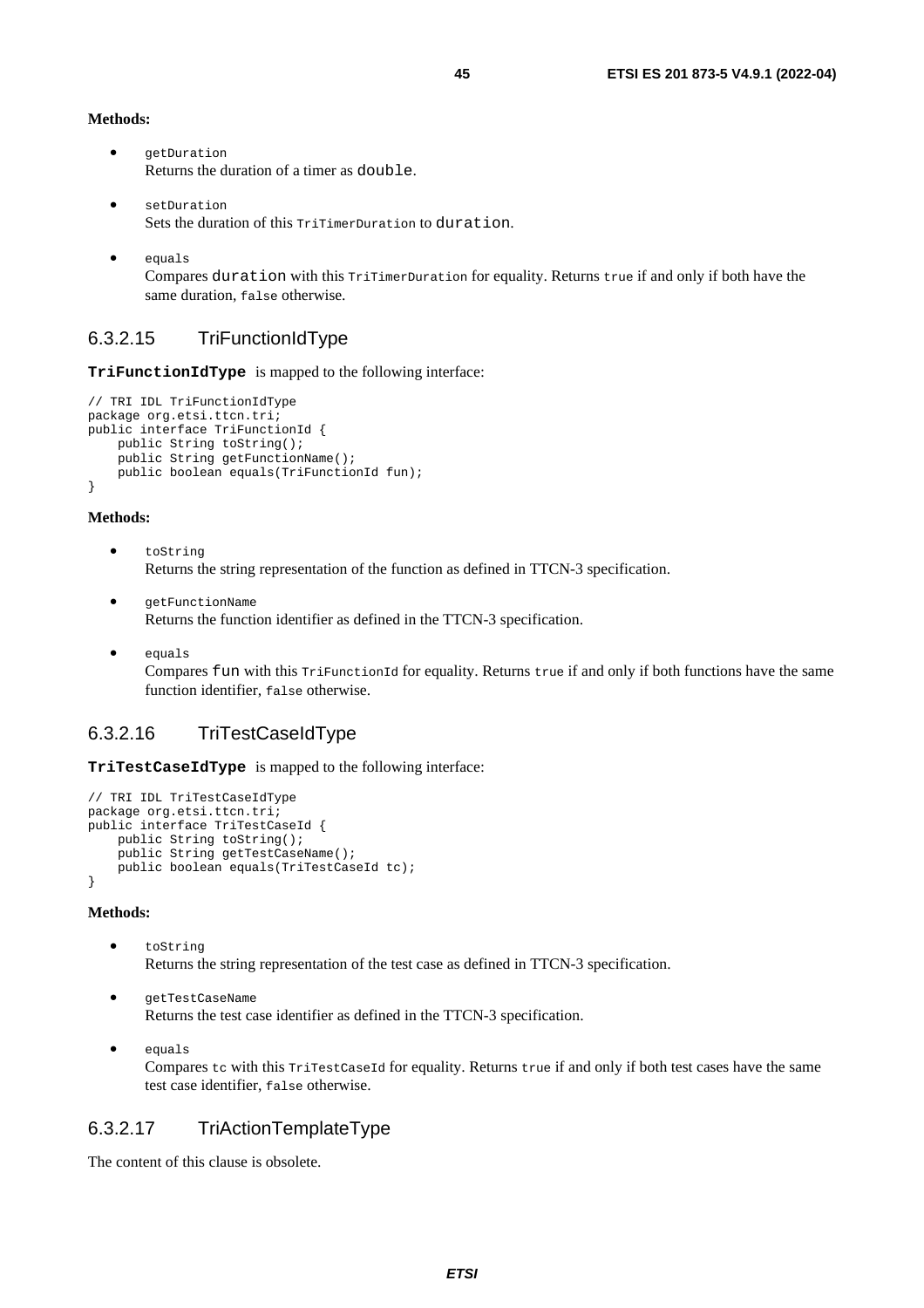### 6.3.2.18 TriStatusType

**TriStatusType** is mapped to the following interface:

```
// TriStatusType 
package org.etsi.ttcn.tri; 
public interface TriStatus { 
    public final static int TRI_OK = 0;
    public final static int TRI ERROR = -1;
    public String toString(); 
     public int getStatus(); 
   public void setStatus(int status);
     public boolean equals(TriStatus status); 
}
```
#### **Methods:**

- toString Returns the string representation of the status.
- getStatus Returns the status of this TriStatus.
- setStatus Sets the status of this TriStatus.
- equals Compares status with this TriStatus for equality. Returns true if and only if they have the same status, false otherwise.

## 6.4 Constants

Within this Java<sup>TM</sup> language mapping constants have been specified. All constants are defined public final static and are accessible from every object from every package. The constants defined within this clause are not defined with the IDL clause (see clause 5 for more details). Instead they result from the specification of the TRI IDL types marked as native.

The following constants can be used to determine the parameter passing mode of TTCN-3 parameters (see also clause 6.3.2.8):

- org.etsi.ttcn.tri.TriParameterPassingMode.TRI\_IN;
- org.etsi.ttcn.tri.TriParameterPassingMode.TRI\_INOUT;
- org.etsi.ttcn.tri.TriParameterPassingMode.TRI\_OUT.

The values of instances of these constants shall reflect the parameter passing mode defined in the TTCN-3 procedure signatures.

For the distinct parameter value null, the encoded parameter value shall be set to Java null.

The following constants shall be used to indicate the local success of a method (see also clause 6.3.2.18):

- org.etsi.ttcn.tri.TriStatus.TRI\_OK;
- org.etsi.ttcn.tri.TriStatus.TRI\_ERROR.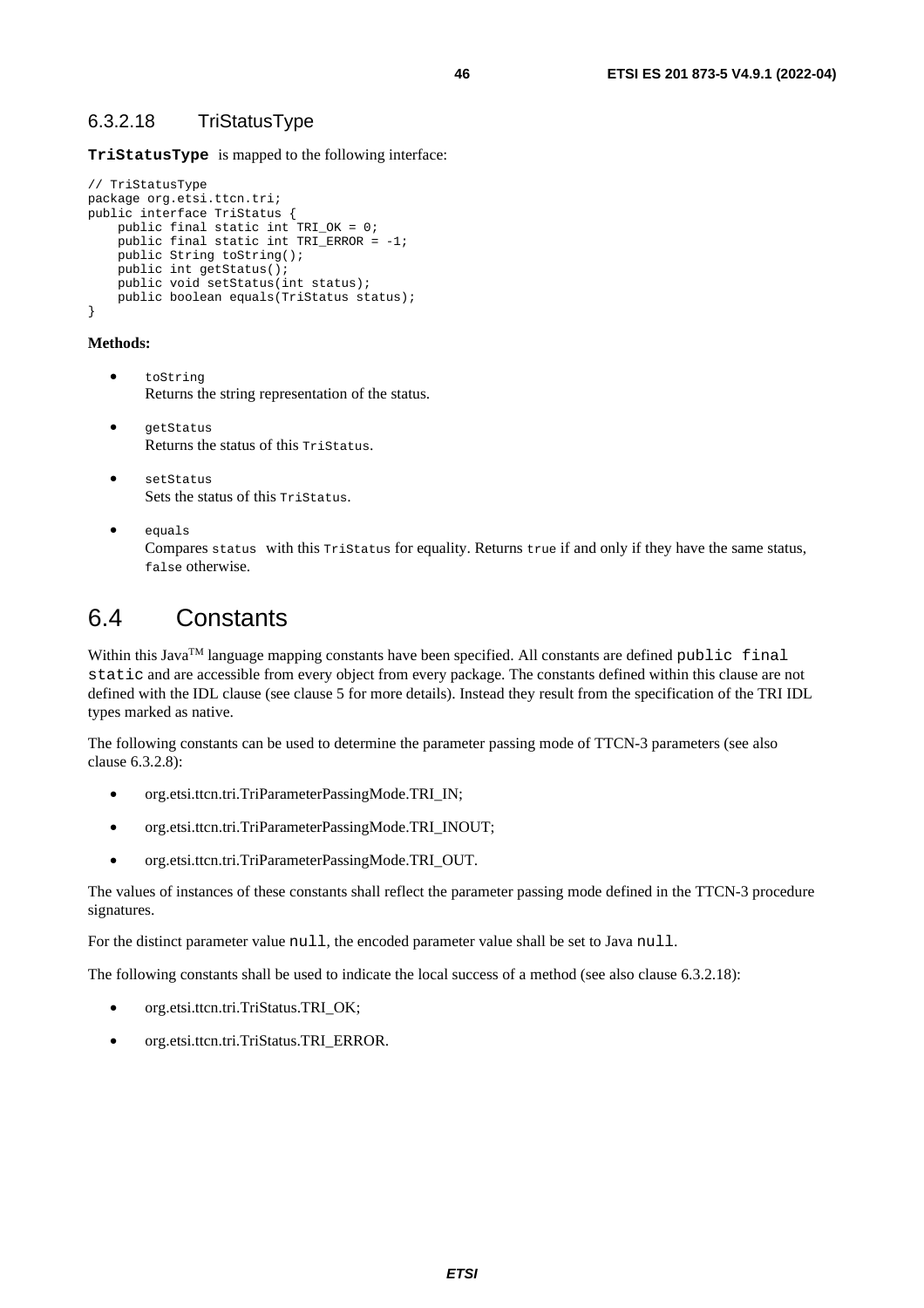## 6.5 Mapping of interfaces

### 6.5.0 Basic rules

The TRI IDL definition defines two interfaces, the **triCommunication** and the **triPlatform** interface. As the operations are defined for different directions within this interface, i.e. some operations can only be called by the TTCN-3 Executable (TE) on the System Adaptor (SA) while others can only be called by the SA on the TE. This is reflected by dividing the TRI IDL interfaces in two sub interfaces, each suffixed by the called entity.

#### **Table 4: Sub Interfaces**

| <b>Calling/Called</b> |                    |                                  |  |
|-----------------------|--------------------|----------------------------------|--|
|                       |                    | TriCommunicationSA triPlatformPA |  |
| SΑ                    | TriCommunicationTE |                                  |  |
|                       | TriPlatformTE      |                                  |  |

All methods defined in these interfaces should behave as defined in clause 5.

## 6.5.1 Out and InOut Parameter Passing Mode

The following IDL types are used in out or inout parameter passing mode:

- TriParameter.
- TriParameterList.
- TriBoolean.
- TriTimerDuration.

In case they are used in out or inout parameter passing mode objects of the respective class will be passed with the method call. The called entity can then access methods to set the return values.

### 6.5.2 triCommunication - Interface

### 6.5.2.0 Introduction

The **triCommunication** interface is divided into two sub interfaces, the triCommunicationSA interface, defining calls from the TE to the SA and the triCommunicationTE interface, defining calls from the SA to the TE.

### 6.5.2.1 triCommunicationSA

The triCommunicationSA interface is mapped to the following interface:

```
// TriCommunication 
// TE -> SA 
package org.etsi.ttcn.tri; 
public interface TriCommunicationSA { 
     // Reset Operation 
     // Ref: TRI-Definition 5.5.1 
     TriStatus triSAReset(); 
     // Connection handling operations 
     // Ref: TRI-Definition 5.5.2.1 
     public TriStatus triExecuteTestCase(TriTestCaseId 
         testCaseId,TriPortIdList tsiPorts); 
     // Ref: TRI-Definition 5.5.2.2 
     public TriStatus triMap(TriPortId compPortId, TriPortId tsiPortId); 
     // Ref: TRI-Definition 5.5.2.3 
     public TriStatus triMapParam(TriPortId compPortId, TriPortId tsiPortId, 
                              TriParameterList paramList); 
     // Ref: TRI-Definition 5.5.2.4 
     public TriStatus triUnmap(TriPortId compPortId, TriPortId tsiPortId);
```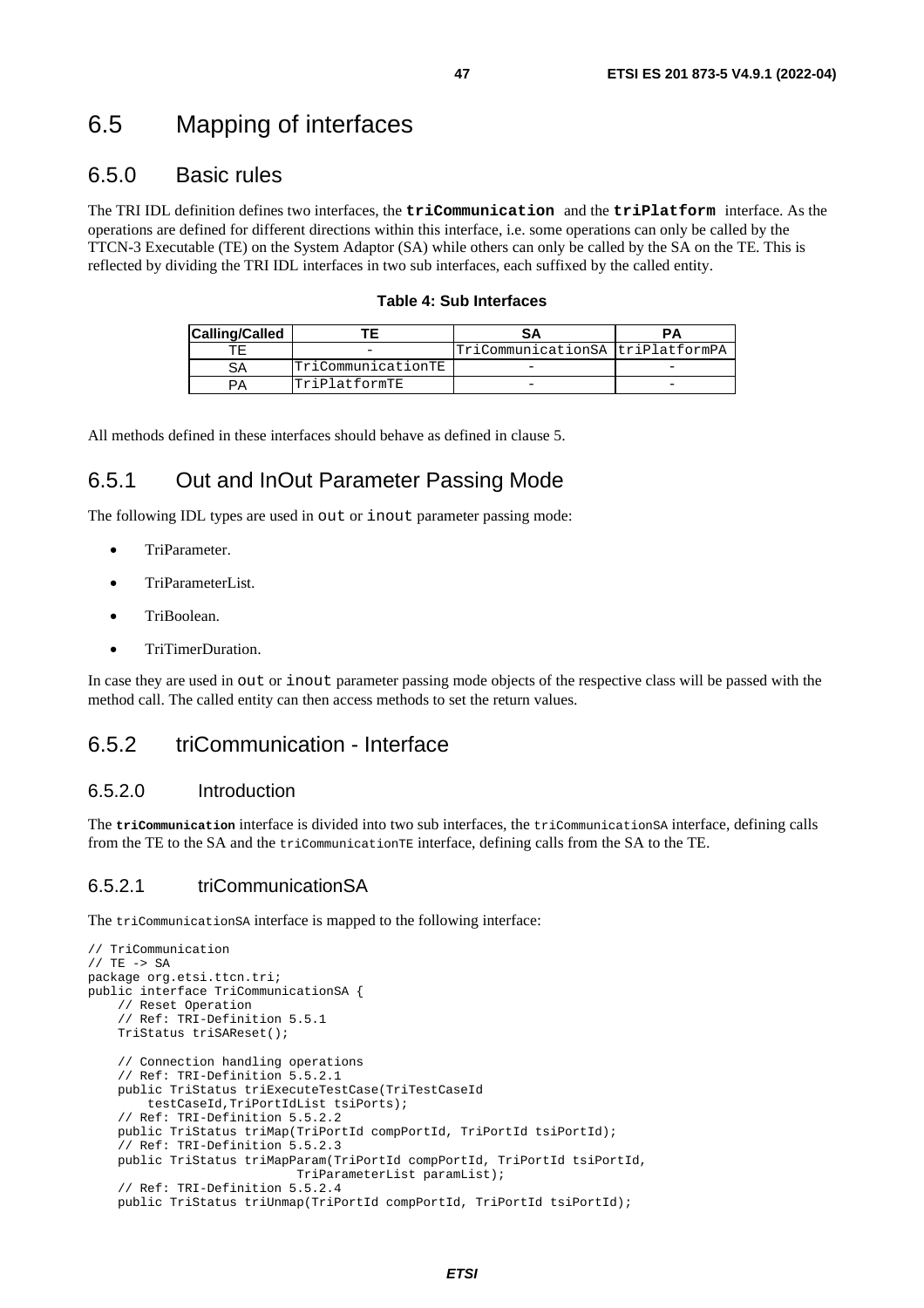// Ref: TRI-Definition 5.5.2.5 public TriStatus triUnmapParam(TriPortId compPortId, TriPortId tsiPortId, TriParameterList paramList); // Ref: TRI-Definition 5.5.2.6 public TriStatus triEndTestCase(); // Message based communication operations // Ref: TRI-Definition 5.5.3.1 public TriStatus triSend(TriComponentId componentId, TriPortId tsiPortId, TriAddress sutAddress, TriMessage sendMessage); // Ref: TRI-Definition 5.5.3.2 public TriStatus triSendBC(TriComponentId componentId, TriPortId tsiPortId, TriMessage sendMessage); // Ref: TRI-Definition 5.5.3.3 public TriStatus triSendMC(TriComponentId componentId, TriPortId tsiPortId, TriAddressList sutAddresses, TriMessage sendMessage); // Procedure based communication operations // Ref: TRI-Definition 5.5.4.1 public TriStatus triCall(TriComponentId componentId, TriPortId tsiPortId, TriAddress sutAddress, TriSignatureId signatureId, TriParameterList parameterList); // Ref: TRI-Definition 5.5.4.2 public TriStatus triCallBC(TriComponentId componentId, TriPortId tsiPortId, TriSignatureId signatureId, TriParameterList parameterList); // Ref: TRI-Definition 5.5.4.3 public TriStatus triCallMC(TriComponentId componentId, TriPortId tsiPortId, TriAddressList sutAddresses, TriSignatureId signatureId, TriParameterList parameterList); // Ref: TRI-Definition 5.5.4.4 public TriStatus triReply(TriComponentId componentId, TriPortId tsiPortId, TriAddress sutAddress, TriSignatureId signatureId, TriParameterList parameterList, TriParameter returnValue); // Ref: TRI-Definition 5.5.4.5 public TriStatus triReplyBC(TriComponentId componentId, TriPortId tsiPortId, TriSignatureId signatureId, TriParameterList parameterList, TriParameter returnValue); // Ref: TRI-Definition 5.5.4.6 public TriStatus triReplyMC(TriComponentId componentId, TriPortId tsiPortId, TriAddressList sutAddresses, TriSignatureId signatureId, TriParameterList parameterList, TriParameter returnValue); // Ref: TRI-Definition 5.5.4.7 public TriStatus triRaise(TriComponentId componentId, TriPortId tsiPortId, TriAddress sutAddress, TriSignatureId signatureId, TriException exc); // Ref: TRI-Definition 5.5.4.8 public TriStatus triRaiseBC(TriComponentId componentId, TriPortId tsiPortId, TriSignatureId signatureId, TriException exc); // Ref: TRI-Definition 5.5.4.9 public TriStatus triRaiseMC(TriComponentId componentId, TriPortId tsiPortId, TriAddressList sutAddresses, TriSignatureId signatureId, TriException exc); // Miscellaneous operations // Ref: TRI-Definition 5.5.5.1 public TriStatus triSutActionInformal(String description); // Ref: TRI-Definition 5.5.5.2 public TriStatus triSutActionParam(TriParameterList parameterList);

}

*ETSI*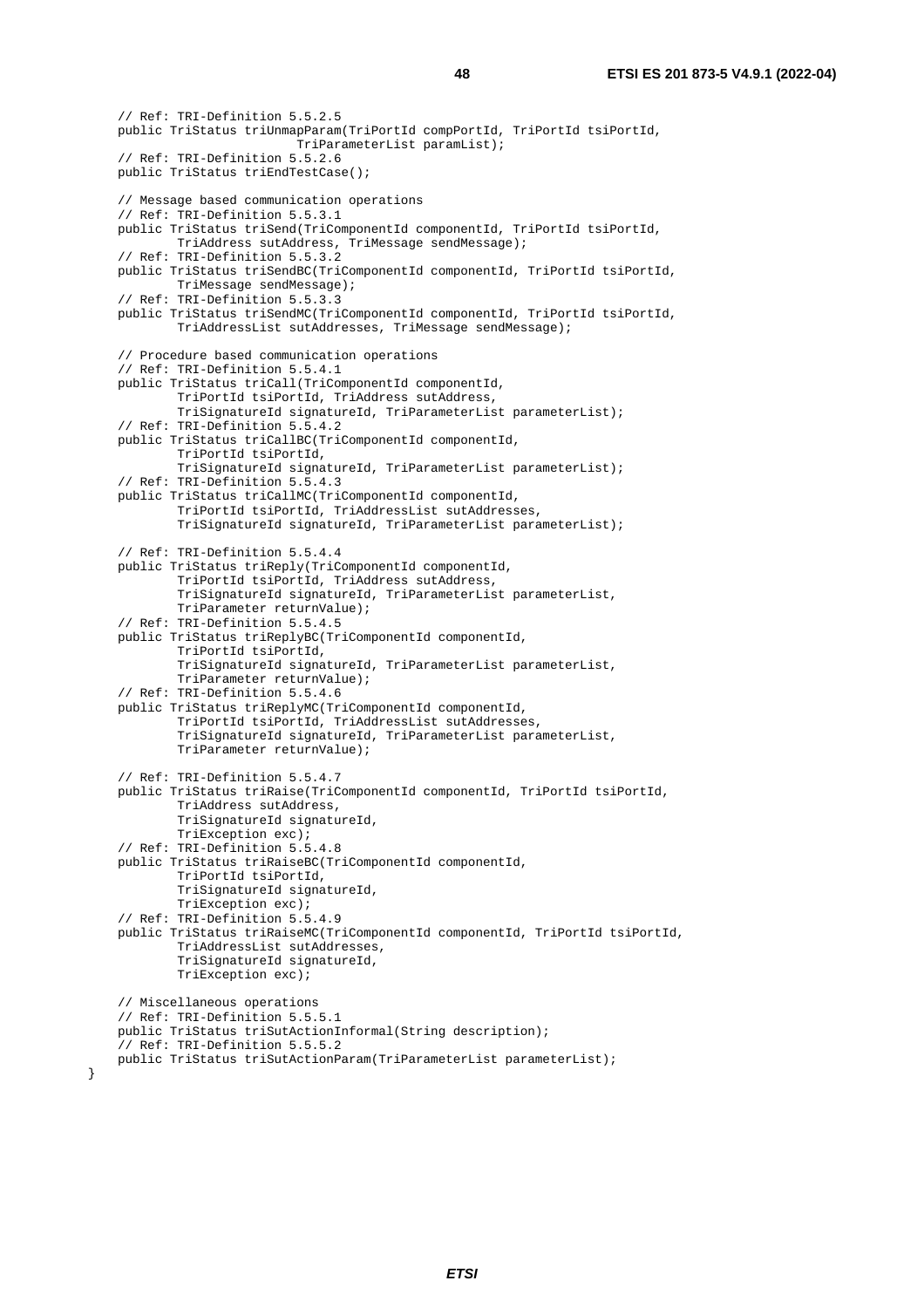#### 6.5.2.2 triCommunicationTE

The triCommunicationTE interface is mapped to the following interface:

```
// TriCommunication 
// SA -> TE 
package org.etsi.ttcn.tri; 
public interface TriCommunicationTE { 
     // Message based communication operations 
     // Ref: TRI-Definition 5.5.3.4 
     public void triEnqueueMsg(TriPortId tsiPortId, 
             TriAddress sutAddress, TriComponentId componentId, 
             TriMessage receivedMessage); 
     // Procedure based communication operations 
     // Ref: TRI-Definition 5.5.4.10 
     public void triEnqueueCall(TriPortId tsiPortId, 
             TriAddress sutAddress, TriComponentId componentId, 
             TriSignatureId signatureId, TriParameterList parameterList ); 
     // Ref: TRI-Definition 5.5.4.11 
     public void triEnqueueReply(TriPortId tsiPortId, TriAddress sutAddress, 
             TriComponentId componentId, TriSignatureId signatureId, 
             TriParameterList parameterList, TriParameter returnValue); 
     // Ref: TRI-Definition 5.5.4.12 
     public void triEnqueueException(TriPortId tsiPortId, 
             TriAddress sutAddress, TriComponentId componentId, 
             TriSignatureId signatureId, TriException exc); 
     // Error handling 
     // Ref: TRI-Definition 5.2.1 
     public void triSAErrorReq (String message); 
}
```
### 6.5.3 triPlatform - Interface

#### 6.5.3.0 Introduction

The **triPlatform** interface is divided in two sub interfaces, the triPlatformPA interface, defining calls from the TE to the PA and the triPlatformTE interface, defining calls from the PA to the TE.

### 6.5.3.1 TriPlatformPA

The triPlatformPA interface is mapped to the following interface:

```
// TriPlatform 
// TE -> PApackage org.etsi.ttcn.tri; 
public interface TriPlatformPA { 
     // Ref: TRI-Definition 5.6.1 
     public TriStatus triPAReset(); 
     // Timer handling operations 
     // Ref: TRI-Definition 5.6.2.1 
     public TriStatus triStartTimer(TriTimerId timerId, 
         TriTimerDuration timerDuration); 
     // Ref: TRI-Definition 5.6.2.2 
     public TriStatus triStopTimer(TriTimerId timerId); 
     // Ref: TRI-Definition 5.6.2.3 
     public TriStatus triReadTimer(TriTimerId timerId, 
         TriTimerDuration elapsedTime); 
     // Ref: TRI-Definition 5.6.2.4 
     public TriStatus triTimerRunning(TriTimerId timerId, 
         TriBoolean running); 
     // Miscellaneous operations 
     // Ref: TRI-Definition 5.6.3.1 
     public TriStatus triExternalFunction(TriFunctionId functionId,
```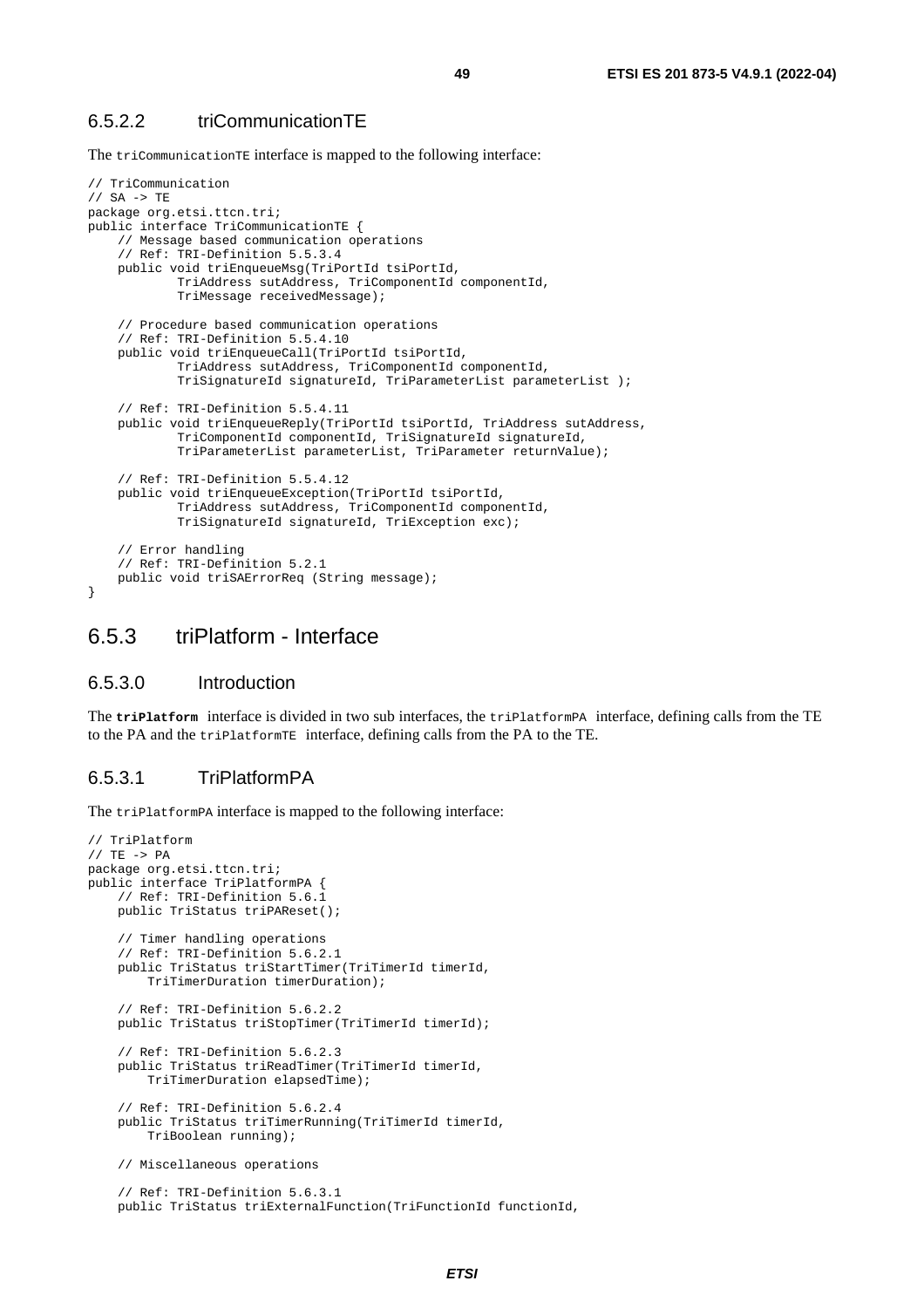```
 TriParameterList parameterList, TriParameter returnValue);
```
### 6.5.3.2 TriPlatformTE

}

The triPlatformTE interface is mapped to the following Java interface:

```
// TriPlatform 
// PA -> TE 
package org.etsi.ttcn.tri; 
public interface TriPlatformTE { 
     // Ref: TRI-Definition 5.6.2.5 
     public void triTimeout(TriTimerId timerId); 
     // Error handling 
     // Ref: TRI-Definition 5.2.2 
     public void triPAErrorReq (String message); 
     // Ref: TRI-Definition 5.6.3.2 
     public TriCompnentId triSelf(); 
     // Ref: TRI-Definition 5.6.3.3 
     public TriMessage triRnd(TriComponentId componentId, TriMessage seed); 
}
```
## 6.6 Optional parameters

Clause 5.4 defines that a reserved value shall be used to indicate the absence of an optional parameter. For the Java language mapping the Java null value shall be used to indicate the absence of an optional value. For example if in the triSend operation the address parameter shall be omitted the operation invocation shall be: triSend(componentId, tsiPortId, null, sendMessage).

## 6.7 TRI initialization

All methods are non-static, i.e. operations can only be called on objects. As the present document does not define concrete implementation strategies of TE, SA and PA the mechanism how the TE, the SA, or the PA get to know the handles on the respective objects is out of scope of the present document.

Tool vendors shall provide methods to the developers of SA and PA to register the TE, SA and PA to their respective communication partner.

## 7 ANSI C language mapping

## 7.1 Introduction

This clause defines the TRI ANSI-C language [[6\]](#page-9-0) mapping for the abstract data types specified in clause 5.3. For basic IDL types, the mapping conforms to OMG recommendations.

## 7.2 Names and scopes

### 7.2.0 Naming rules

C parameter identifiers shall start with a lower case letter, and subsequent part building the parameter identifier start with a capital letter. For example the IDL parameter suraddress maps to sutaddress in C.

Abstract data type identifiers in C are omitting the trailing Type used in the IDL definition. For example the IDL type TriPortIdType maps to TriPortId in C.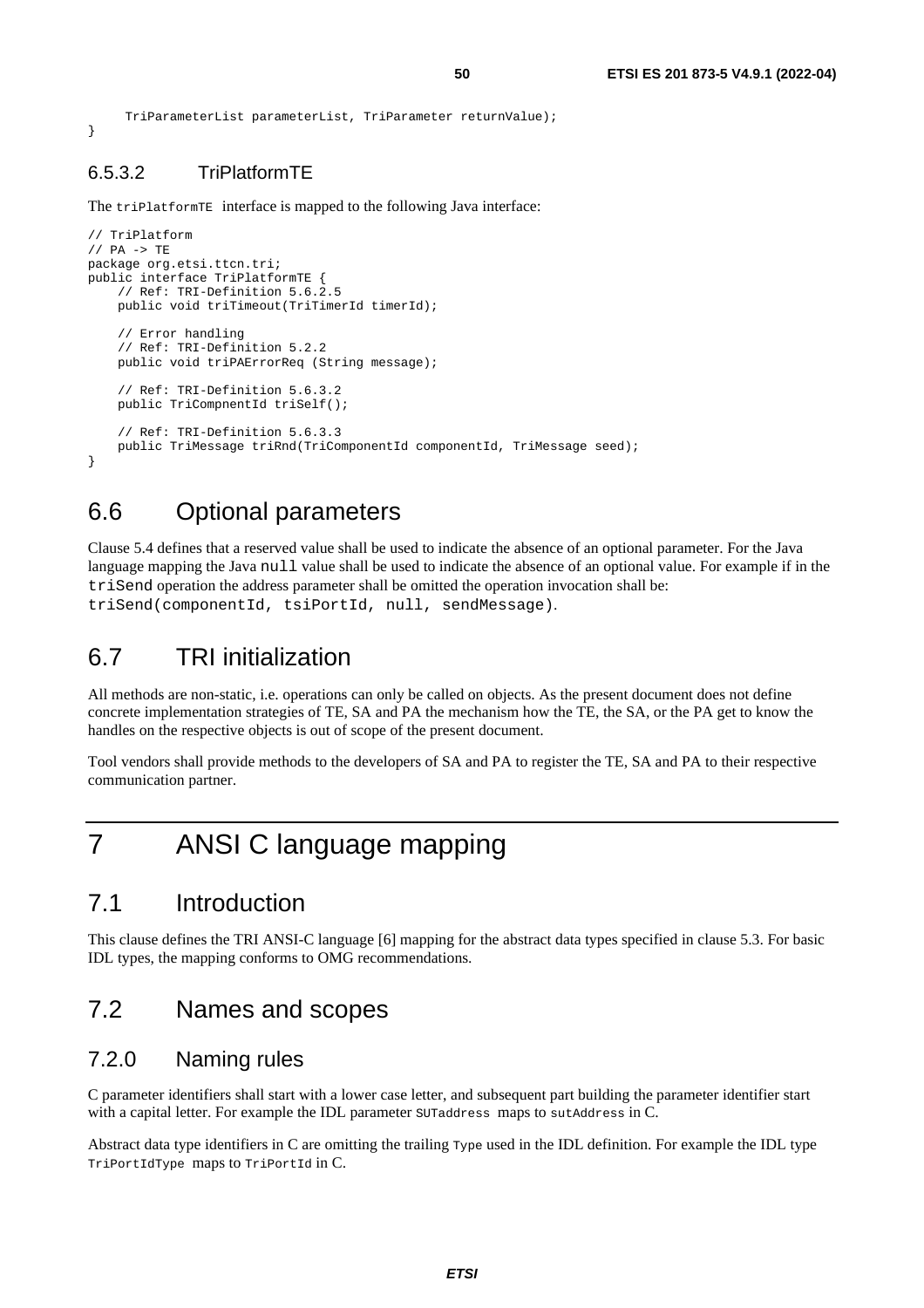Older C specifications have restricted the identifier uniqueness to the most significant 8 characters. Nevertheless, the recent ANSI-C specifications have moved this limitation to the 31 most significant characters. Aside from this issue, no naming or scope conflicts have been identified in this mapping.

## 7.2.1 Abstract type mapping

| <b>TRI ADT</b>          | <b>ANSI C Representation</b>        | <b>Notes and comments</b> |
|-------------------------|-------------------------------------|---------------------------|
| TriAddress              | BinaryString                        |                           |
| TriAddressList          | typedef struct TriAddressList       | See note 1.               |
|                         |                                     |                           |
|                         | TriAddress** addrList;              |                           |
|                         | long int length;                    |                           |
|                         | TriAddressList;                     |                           |
| TriComponentId          | typedef struct TriComponentId       | See note 2.               |
|                         | BinaryString compInst;              |                           |
|                         | String compName;                    |                           |
|                         | QualifiedName compType;             |                           |
|                         | TriComponentId;                     |                           |
| TriComponentIdList      | typedef struct                      | See note 3.               |
|                         | TriComponentIdList                  |                           |
|                         |                                     |                           |
|                         | TriComponentId** compIdList;        |                           |
|                         | long int length;                    |                           |
| TriException            | TriComponentIdList;<br>BinaryString |                           |
| TriFunctionId           | QualifiedName                       |                           |
| TriMessage              | BinaryString                        |                           |
| TriParameterList        | typedef struct                      | See note 4.               |
|                         | TriParameterList                    |                           |
|                         |                                     |                           |
|                         | TriParameter** parList;             |                           |
|                         | long int length;                    |                           |
|                         | TriParameterList;                   |                           |
| TriParameter            | typedef struct TriParameter         |                           |
|                         |                                     |                           |
|                         | BinaryString par;                   |                           |
|                         | TriParameterPassingMode<br>mode;    |                           |
|                         | TriParameter;                       |                           |
| TriParameterPassingMode | typedef enum                        | See note 5.               |
|                         |                                     |                           |
|                         | $TRI IN = 0$ ,                      |                           |
|                         | $TRI\_INOUT = 1,$                   |                           |
|                         | $TRI_OUT = 2$                       |                           |
|                         | TriParameterPassingMode;            |                           |
|                         |                                     |                           |
| TriPortIdList           | typedef struct TriPortIdList        | See note 6.               |
|                         | TriPortId** portIdList;             |                           |
|                         | long int length;                    |                           |
|                         | TriPortIdList;                      |                           |
| TriPortId               | typedef struct TriPortId            | See notes 7, 8 and 9.     |
|                         |                                     |                           |
|                         | TriComponentId compInst;            |                           |
|                         | char* portName;                     |                           |
|                         | long int portIndex;                 |                           |
|                         | QualifiedName portType;             |                           |
|                         | void* aux;                          |                           |
|                         | TriPortId;                          |                           |
| TriSignatureId          | QualifiedName                       |                           |
| TriStatus               | long int<br>#define TRI_ERROR -1    | See note 10.              |
|                         | #define TRI_OK 0                    |                           |
| TriTestCaseId           | QualifiedName                       |                           |
| TriTimerDuration        | Double                              |                           |
| TriTimerId              | BinaryString                        | See note 11.              |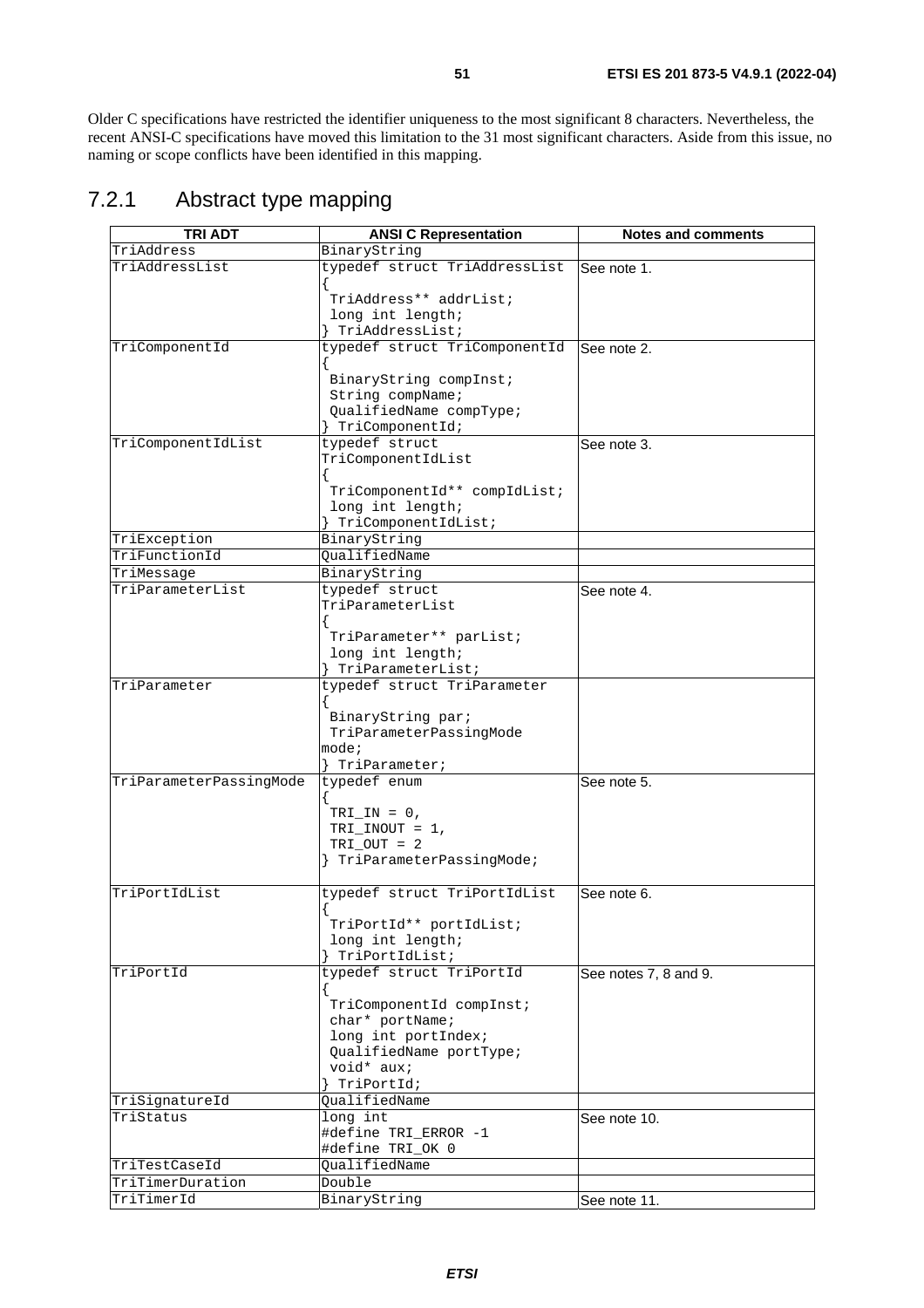| TRI ADT                                                                                                      | <b>ANSI C Representation</b> | Notes and comments |
|--------------------------------------------------------------------------------------------------------------|------------------------------|--------------------|
| NOTE 1: No special values mark the end of addrList []. The length field shall be used to traverse this       |                              |                    |
| array properly.                                                                                              |                              |                    |
| NOTE 2: compinst is for component instance.                                                                  |                              |                    |
| NOTE 3: No special values mark the end of compIdList []. The length field shall be used to traverse this     |                              |                    |
| array properly.                                                                                              |                              |                    |
| NOTE 4: No special values mark the end of $partlist$ . The length field shall be used to traverse this array |                              |                    |
| properly.                                                                                                    |                              |                    |
| NOTE 5: The values of instances of this type shall reflect the parameter passing mode defined in the         |                              |                    |
| corresponding TTCN-3 procedure signatures.                                                                   |                              |                    |
| NOTE 6: No special values mark the end of portIdList []. The length field shall be used to traverse this     |                              |                    |
| array properly.                                                                                              |                              |                    |
| NOTE 7: compinst is for component instance.                                                                  |                              |                    |
| NOTE 8: For a singular (non-array) declaration, the port Index value should be -1.                           |                              |                    |
| NOTE 9: The aux field is for future extensibility of TRI functionality.                                      |                              |                    |
|                                                                                                              |                              |                    |

NOTE 10: All negative values are reserved for future extension of TRI functionality.

NOTE 11: Pending ETSI statement on timer and snapshot semantics may influence future representation!

## 7.2.2 ANSI C type definitions

| C ADT                                                                                           | <b>Type definition</b>       | <b>Notes and comments</b> |
|-------------------------------------------------------------------------------------------------|------------------------------|---------------------------|
| BinaryString                                                                                    | typedef struct BinaryString  | See notes 1, 2 and 3.     |
|                                                                                                 |                              |                           |
|                                                                                                 | unsigned char* data;         |                           |
|                                                                                                 | long int bits;               |                           |
|                                                                                                 | void* aux;                   |                           |
|                                                                                                 | BinaryString;                |                           |
| OualifiedName                                                                                   | typedef struct QualifiedName | See notes 4 and 5.        |
|                                                                                                 |                              |                           |
|                                                                                                 | char* moduleName;            |                           |
|                                                                                                 | char* objectName;            |                           |
|                                                                                                 | void* aux;                   |                           |
| OualifiedName;                                                                                  |                              |                           |
| <b>NOTE 1:</b> data is a non-null-terminated string.                                            |                              |                           |
| NOTE 2: bits is the number of bits used in data, bits value -1 is used to denote omitted value. |                              |                           |
| NOTE 3: The aux field is for future extensibility of TRI functionality.                         |                              |                           |
| NOTE 4: The moduleName and objectName fields are the TTCN-3 identifiers literally.              |                              |                           |

NOTE 5: The aux field is for future extensibility of TRI functionality.

## 7.2.3 IDL type mapping

| <b>IDL</b> type | <b>ANSI C Representation</b> | Notes and comments          |
|-----------------|------------------------------|-----------------------------|
| Boolean         | unsigned char                | From OMG IDL to C++ mapping |
| String          | char*                        | From OMG IDL to C++ mapping |

## 7.2.4 TRI operation mapping

| <b>IDL Representation</b>          | <b>ANSI C Representation</b>       |
|------------------------------------|------------------------------------|
| TriStatusType triSAReset()         | TriStatus triSAReset()             |
| TriStatusType triExecuteTestCase   | TriStatus triExecuteTestCase       |
| (in TriTestCaseIdType testCaseId,  | (const TriTestCaseId* testCaseId,  |
| in TriPortIdListType tsiPortList)  | const TriPortIdList* tsiPortList)  |
| TriStatusType triMap               | TriStatus triMap                   |
| (in TriPortIdType compPortId,      | (const TriPortId* compPortId,      |
| in TriPortIdType tsiPortId)        | const TriPortId* tsiPortId)        |
| TriStatusType triMapParam          | TriStatus triMapParam              |
| (in TriPortIdType compPortId,      | (const TriPortId* compPortId,      |
| in TriPortIdType tsiPortId,        | const TriPortId* tsiPortId,        |
| in TriParameterListType paramList) | const TriParameterList* paramList) |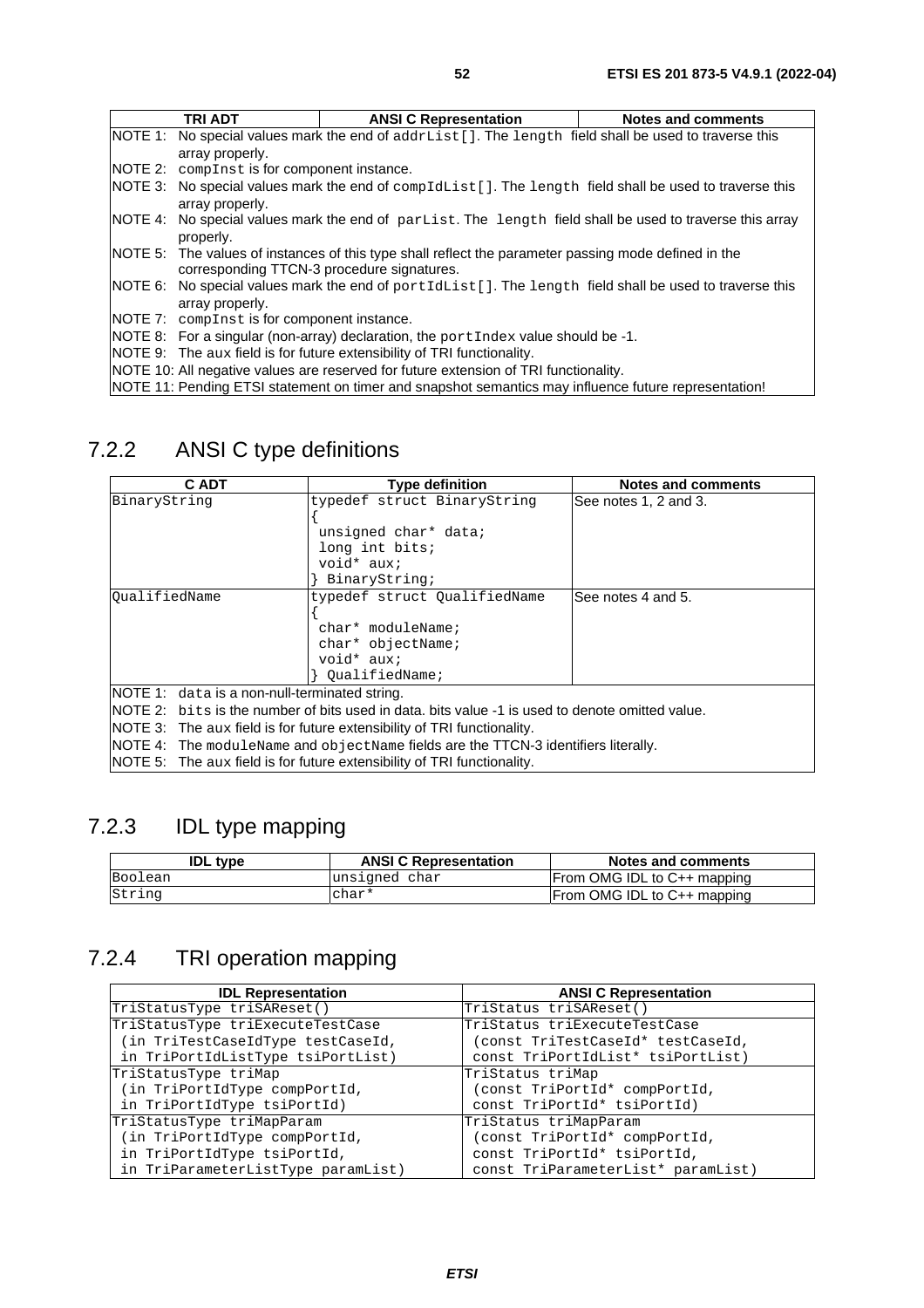| <b>IDL Representation</b>              | ANOI U Representation                  |
|----------------------------------------|----------------------------------------|
| TriStatusType triUnmap                 | TriStatus triUnmap                     |
| (in TriPortIdType compPortId,          | (const TriPortId* compPortId,          |
| in TriPortIdType tsiPortId)            | const TriPortId* tsiPortId)            |
|                                        |                                        |
| TriStatusType triUnmapParam            | TriStatus triUnmapParam                |
| (in TriPortIdType compPortId,          | (const TriPortId* compPortId,          |
| in TriPortIdType tsiPortId,            | const TriPortId* tsiPortId,            |
| in TriParameterListType paramList)     | const TriParameterList* paramList)     |
|                                        |                                        |
| TriStatusType triEndTestCase()         | TriStatus triEndTestCase()             |
| TriStatusType triSend                  | TriStatus triSend                      |
| (in TriComponentIdType componentId,    | (const TriComponentId* componentId,    |
| in TriPortIdType tsiPortId,            | const TriPortId* tsiPortId,            |
|                                        |                                        |
| in TriAddressType SUTaddress,          | const TriAddress* sutAddress,          |
| in TriMessageType sendMessage)         | const TriMessage* sendMessage)         |
| TriStatusType triSendBC                | TriStatus triSendBC                    |
| (in TriComponentIdType componentId,    | (const TriComponentId* componentId,    |
|                                        | const TriPortId* tsiPortId,            |
| in TriPortIdType tsiPortId,            |                                        |
| in TriMessageType sendMessage)         | const TriMessage* sendMessage)         |
| TriStatusType triSendMC                | TriStatus triSendMC                    |
| (in TriComponentIdType componentId,    | (const TriComponentId* componentId,    |
| in TriPortIdType tsiPortId,            | const TriPortId* tsiPortId,            |
|                                        |                                        |
| in TriAddressListType SUTaddresses,    | const TriAddressList* sutAddresses,    |
| in TriMessageType sendMessage)         | const TriMessage* sendMessage)         |
| void triEnqueueMsq                     | void triEnqueueMsq                     |
| (in TriPortIdType tsiPortId,           | (const TriPortId* tsiPortId,           |
|                                        |                                        |
| in TriAddressType SUTaddress,          | const TriAddress* sutAddress,          |
| in TriComponentIdType componentId,     | const TriComponentId* componentId,     |
| in TriMessageType receivedMessage)     | const TriMessage* receivedMessage)     |
| TriStatusType triCall                  | TriStatus triCall                      |
|                                        |                                        |
| (in TriComponentIdType componentId,    | (const TriComponentId* componentId,    |
| in TriPortIdType tsiPortId,            | const TriPortId* tsiPortId,            |
| in TriAddressType SUTaddress,          | const TriAddress* sutAddress,          |
| in TriSignatureIdType signatureId,     | const TriSignatureId* signatureId,     |
| in TriParameterListType parameterList) | const TriParameterList* parameterList) |
|                                        |                                        |
| TriStatusType triCallBC                | TriStatus triCallBC                    |
| (in TriComponentIdType componentId,    | (const TriComponentId* componentId,    |
| in TriPortIdType tsiPortId,            | const TriPortId* tsiPortId,            |
| in TriSignatureIdType signatureId,     | const TriSignatureId* signatureId,     |
| in TriParameterListType parameterList) | const TriParameterList* parameterList) |
|                                        |                                        |
| TriStatusType triCallMC                | TriStatus triCallMC                    |
| (in TriComponentIdType componentId,    | (const TriComponentId* componentId,    |
| in TriPortIdType tsiPortId,            | const TriPortId* tsiPortId,            |
| in TriAddressListType SUTaddresses,    | const TriAddressList* sutAddresses,    |
| in TriSignatureIdType signatureId,     | const TriSignatureId* signatureId,     |
|                                        |                                        |
| in TriParameterListType parameterList) | const TriParameterList* parameterList) |
| TriStatusType triReply                 | TriStatus triReply                     |
| (in TriComponentIdType componentId,    | (const TriComponentId* componentId,    |
| in TriPortIdType tsiPortId,            | const TriPortId* tsiPortId,            |
|                                        |                                        |
| in TriAddressType SUTaddress,          | const TriAddress* sutAddress,          |
| in TriSignatureIdType signatureId,     | const TriSignatureId* signatureId,     |
| in TriParameterListType parameterList, | const TriParameterList* parameterList, |
| in TriParameterType returnValue)       | const TriParameter* returnValue)       |
| TriStatusType triReplyBC               | TriStatus triReplyBC                   |
|                                        |                                        |
| (in TriComponentIdType componentId,    | (const TriComponentId* componentId,    |
| in TriPortIdType tsiPortId,            | const TriPortId* tsiPortId,            |
| in TriSignatureIdType signatureId,     | const TriSignatureId* signatureId,     |
| in TriParameterListType parameterList, | const TriParameterList* parameterList, |
| in TriParameterType returnValue)       | const TriParameter* returnValue)       |
|                                        |                                        |
| TriStatusType triReplyMC               | TriStatus triReplyMC                   |
| (in TriComponentIdType componentId,    | (const TriComponentId* componentId,    |
| in TriPortIdType tsiPortId,            | const TriPortId* tsiPortId,            |
| in TriAddressListType SUTaddresses,    | const TriAddressList* sutAddresses,    |
| in TriSignatureIdType signatureId,     | const TriSignatureId* signatureId,     |
| in TriParameterListType parameterList, | const TriParameterList* parameterList, |
|                                        |                                        |
| in TriParameterType returnValue)       | const TriParameter* returnValue)       |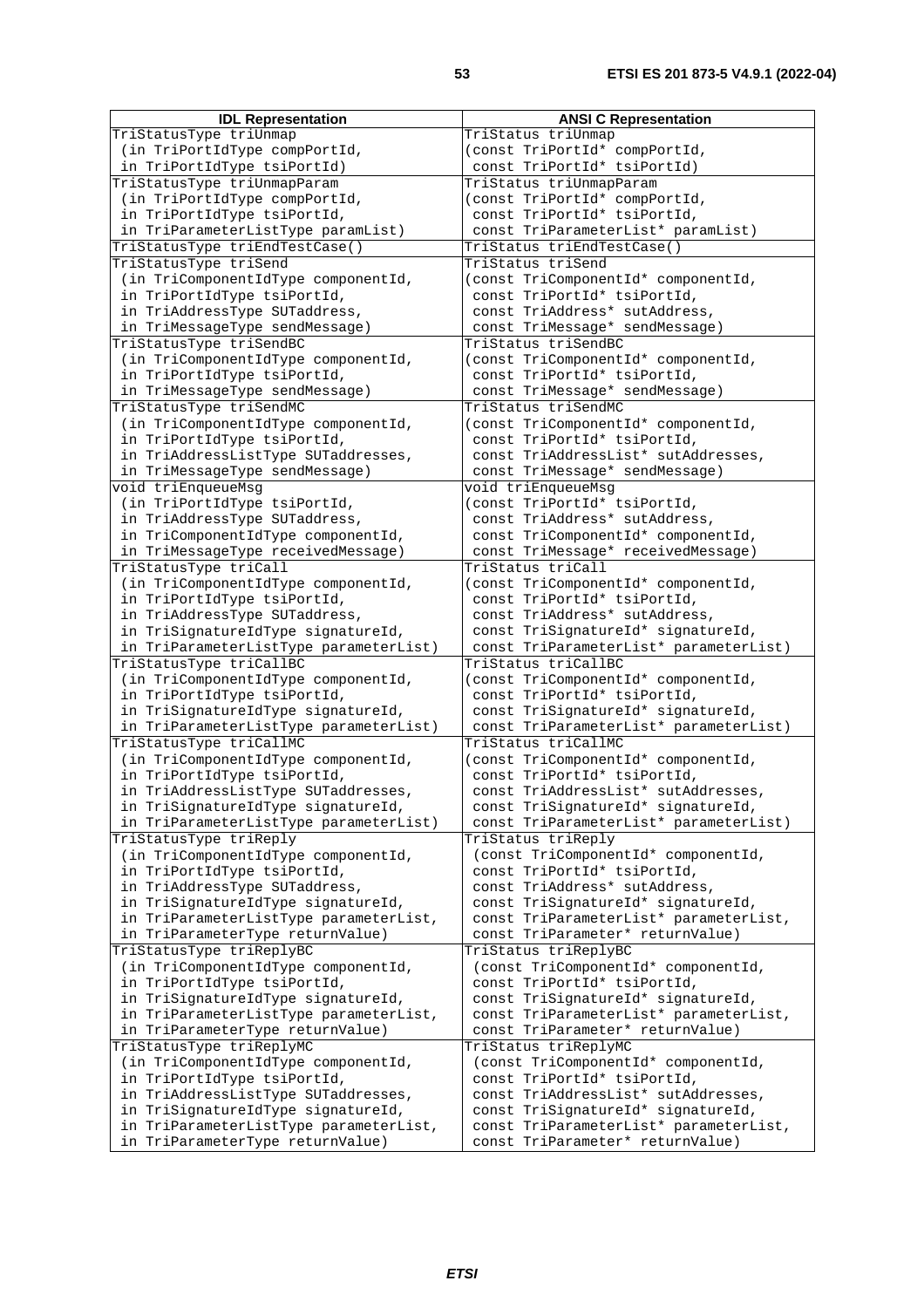| <b>IDL Representation</b>                                                  | <b>ANSI C Representation</b>                                      |
|----------------------------------------------------------------------------|-------------------------------------------------------------------|
| TriStatusType triRaise                                                     | TriStatus triRaise                                                |
| (in TriComponentIdType componentId,                                        | (const TriComponentId* componentId,                               |
| in TriPortIdType tsiPortId,                                                | const TriPortId* tsiPortId,                                       |
| in TriAddressType SUTaddress,                                              | const TriAddress* sutAddress,                                     |
| in TriSignatureIdType signatureId,                                         | const TriSignatureId* signatureId,                                |
| in TriExceptionType exc)                                                   | const TriException* exception)                                    |
| TriStatusType triRaiseBC                                                   | TriStatus triRaiseBC                                              |
| (in TriComponentIdType componentId,                                        | (const TriComponentId* componentId,                               |
| in TriPortIdType tsiPortId,                                                | const TriPortId* tsiPortId,                                       |
| in TriSignatureIdType signatureId,                                         | const TriSignatureId* signatureId,                                |
| in TriExceptionType exc)                                                   | const TriException* exception)                                    |
| TriStatusType triRaiseMC                                                   | TriStatus triRaiseMC                                              |
| (in TriComponentIdType componentId,                                        | (const TriComponentId* componentId,                               |
| in TriPortIdType tsiPortId,                                                | const TriPortId* tsiPortId,                                       |
| in TriAddressListType SUTaddresses,                                        | const TriAddressList* sutAddresses,                               |
| in TriSignatureIdType signatureId,                                         | const TriSignatureId* signatureId,                                |
| in TriExceptionType exc)                                                   | const TriException* exception)                                    |
| void triEnqueueCall                                                        | void triEnqueueCall                                               |
| (in TriPortIdType tsiPortId,                                               | (const TriPortId* tsiPortId,                                      |
| in TriAddressType SUTaddress,                                              | const TriAddress* sutAddress,                                     |
| in TriComponentId componentId,                                             | const TriComponentId* componentId,                                |
| in TriSignatureIdType signatureId,                                         | const TriSignatureId* signatureId,                                |
| in TriParameterListType parameterList)                                     | const TriParameterList* parameterList)                            |
| void triEnqueueReply                                                       | void triEnqueueReply                                              |
| (in TriPortIdType tsiPortId,                                               | (const TriPortId* tsiPortId,                                      |
| in TriAddressType SUTaddress,                                              | const TriAddress* sutAddress,                                     |
| in TriComponentIdType componentId,                                         | const TriComponentId* componentId,                                |
| in TriSignatureIdType signatureId,                                         | const TriSignatureId* signatureId,                                |
| in TriParameterListType parameterList,                                     | const TriParameterList* parameterList,                            |
| in TriParameterType returnValue)                                           | const TriParameter* returnValue)                                  |
| void triEnqueueException                                                   | void triEnqueueException                                          |
| (in TriPortIdType tsiPortId,                                               | (const TriPortId* tsiPortId,                                      |
| in TriAddressType SUTaddress,                                              | const TriAddress* sutAddress,                                     |
| in TriComponentIdType componentId,                                         | const TriComponentId* componentId,                                |
| in TriSignatureIdType signatureId,                                         | const TriSignatureId* signatureId,                                |
| in TriExceptionType exc)                                                   | const TriException* exception)                                    |
| TriStatusType triSUTActionInformal                                         | TriStatus triSUTActionInformal                                    |
| (in string description)                                                    | (const char* description)<br>TriStatus triSUTActionParam          |
| TriStatusType triSUTActionParam<br>(in TriParameterListType parameterList) |                                                                   |
|                                                                            | (const TriParameterList* parameterList)<br>TriStatus triPAReset() |
| TriStatusType triPAReset()                                                 | TriStatus triStartTimer                                           |
| TriStatusType triStartTimer<br>(in TriTimerIdType timerId,                 | (const TriTimerId* timerId,                                       |
|                                                                            | TriTimerDuration timerDuration)                                   |
| in TriTimerDurationType timerDuration)<br>TriStatusType triStopTimer       | TriStatus triStopTimer                                            |
| (in TriTimerIdType timerId)                                                | (const TriTimerId* timerId)                                       |
| TriStatusType triReadTimer                                                 | TriStatus triReadTimer                                            |
| (in TriTimerIdType timerId,                                                | (const TriTimerId* timerId,                                       |
| out TriTimerDurationType elapsedTime)                                      | TriTimerDuration* elapsedTime)                                    |
| TriStatusType triTimerRunning                                              | TriStatus triTimerRunning                                         |
| (in TriTimerIdType timerId,                                                | (const TriTimerId* timerId,                                       |
| out boolean running)                                                       | unsigned char* running)                                           |
| void triTimeout                                                            | void triTimeout                                                   |
| (in TriTimerIdType timerId)                                                | (const TriTimerId* timerId)                                       |
| TriStatusType triExternalFunction                                          | TriStatus triExternalFunction                                     |
| (in TriFunctionIdType functionId,                                          | (const TriFunctionId* functionId,                                 |
| inout TriParameterListType                                                 | TriParameterList* parameterList,                                  |
| parameterList,                                                             | TriParameter* returnValue)                                        |
| out TriParameterType returnValue)                                          |                                                                   |
| TriComponentId triSelf()                                                   | TriComponentId triSelf()                                          |
| TriMessage triRnd                                                          | TriMessage triRnd                                                 |
| (in TriComponentId self,                                                   | (const TriComponentId* componentId,                               |
| in TriMessage seed)                                                        | const TriMessage* seed)                                           |
| void triPAErrorReq(in string message)                                      | void triPAErrorReq(const char* message)                           |
| void triSAErrorReq(in string message)                                      | void triSAErrorReq(const char* message)                           |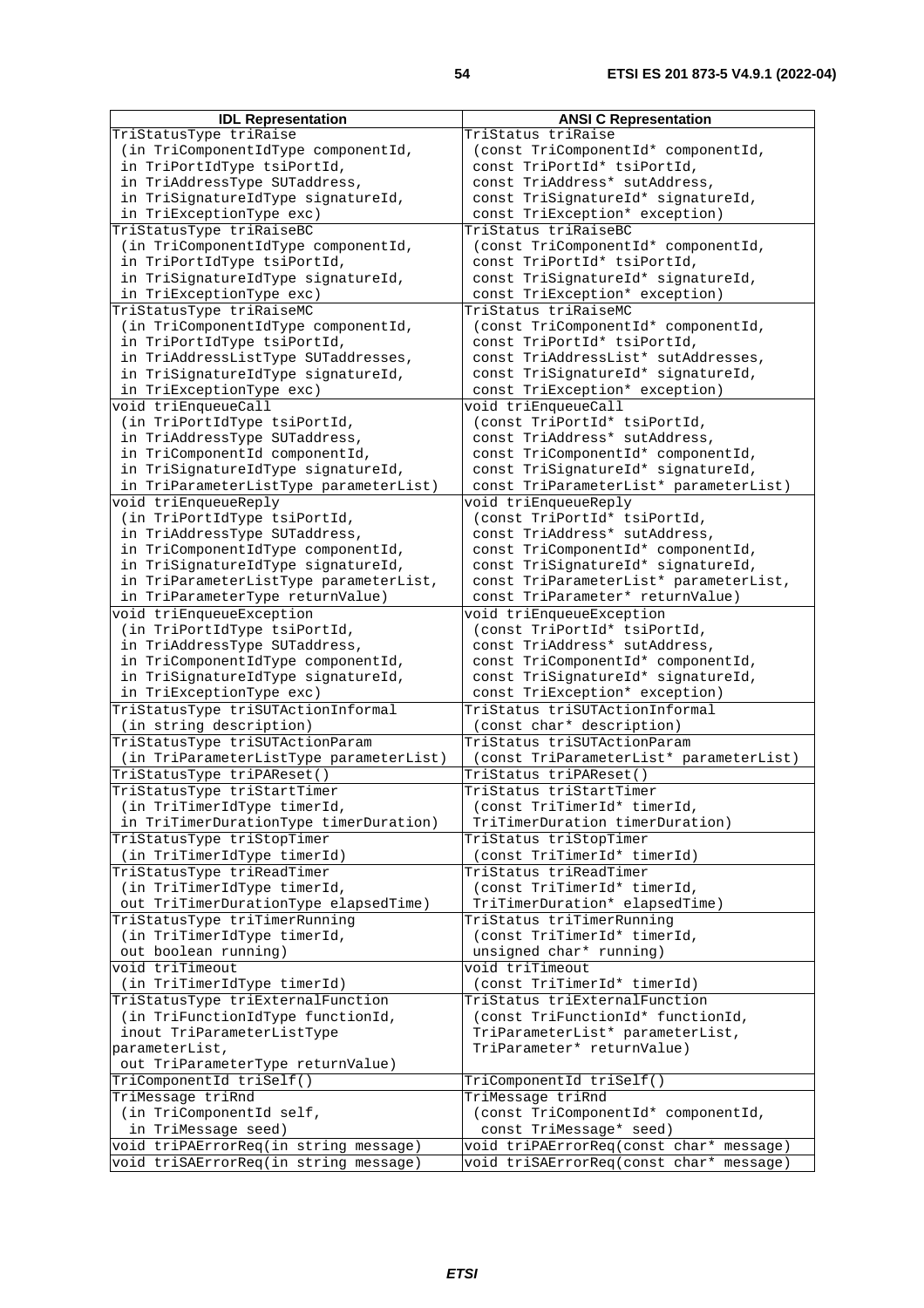The content of this clause is obsolete.

## 8 C++ language mapping

## 8.1 Introduction

This clause introduces the TRI C++ language [\[7](#page-9-0)] mapping for the definitions given in clause 5.

## 8.2 Names and scopes

The namespace ORG\_ETSI\_TTCN3\_TRI has been defined for the TRI C++ mapping, in order to avoid conflicts with the different names used, for example, in the C mapping.

C++ class identifiers are omitting the trailing "Type" at the end of the abstract definitions, e.g. the type TriMessageType is mapped to TriMessage in C++.

## 8.3 Memory management

A general policy for memory management is not defined in this mapping. However, parameters are passed as pointers (or references) where possible, and a clone method has been added to the definition of every interface. The clone method can be used by the receiving entity to make a local copy where needed.

## 8.4 Void

## 8.5 Type mapping

### 8.5.0 Basic rules

This clause introduces the TRI C++ language mapping for the abstract types defined in clause 5.3. The following concepts have been used:

- Pure classes have been used, following the concept of an interface.
- Basic data types have both set and get methods, so that they can be handled in a general way.
- The Standard Template Library (STL) has been used as it is a standardized way of using container classes, and iterators, such as lists. All classes define the operator "<" for easy insertion in STL containers.
- $C_{++}$  types have been encapsulated under abstract definitions, like Tfloat or Tinteger.

## 8.5.1 Encapsulated C++ types

The following types have been defined in order to keep the definitions of data types and operations as general as possible:

- Boolean type definition: typedef bool Tboolean.
- Integer type definition: typedef long int Tinteger.
- Size type definition: typedef unsigned long int Tsize.
- Float type definition: typedef double Tfloat.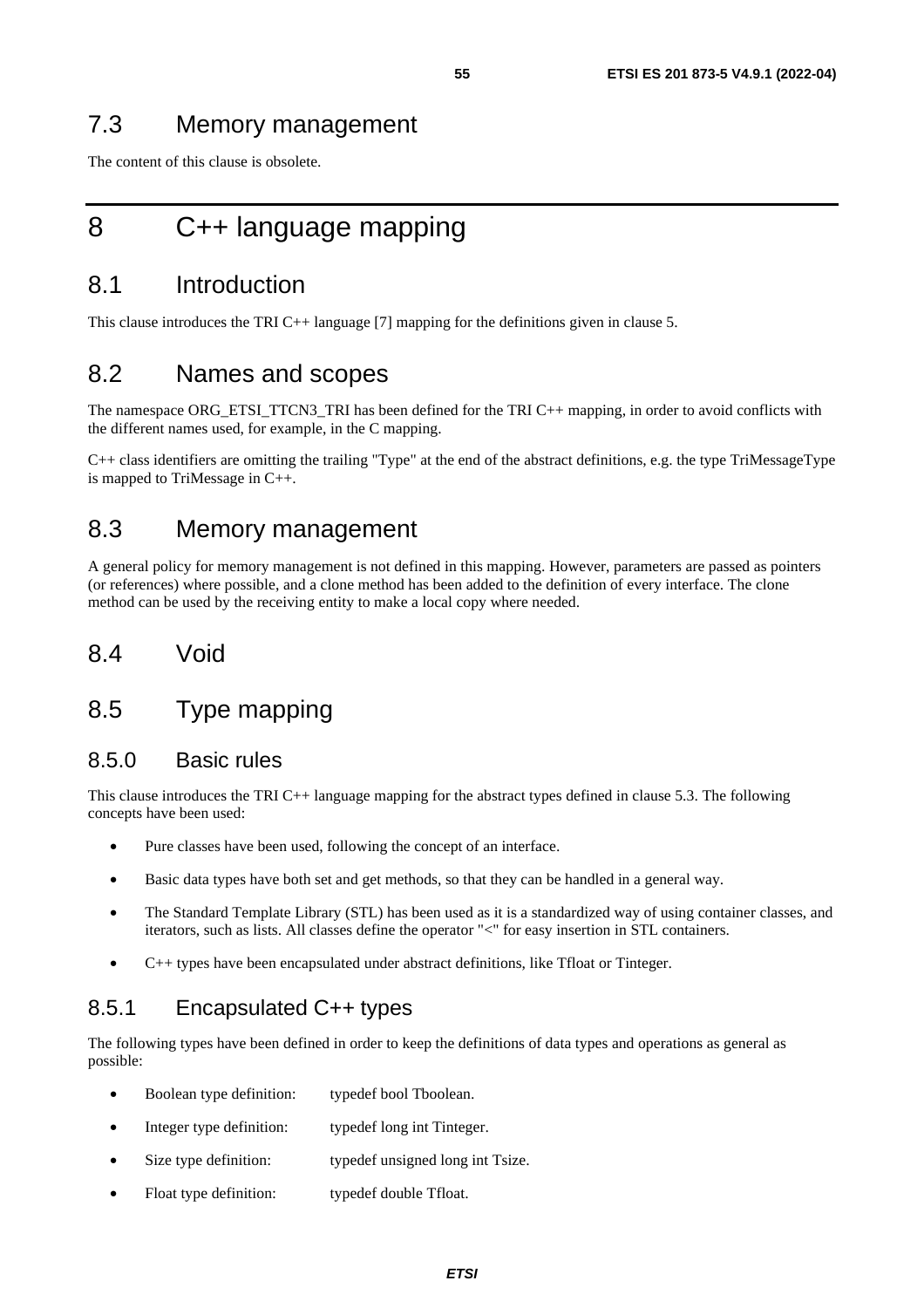- Byte type definition: typedef unsigned char Tbyte.
- String type definition: typedef std::string Tstring.

### 8.5.2 Abstract data types

#### 8.5.2.1 QualifiedName

This class defines a qualified TTCN-3 identifier: moduleName and objectName. It is mapped to the following pure virtual class:

```
class QualifiedName { 
public: 
     ~QualifiedName (); 
     const Tstring & getModuleName () const = 0; 
     void setModuleName (const Tstring &mName) = 0; 
     const Tstring & getObjectName () const = 0; 
     void setObjectName (const Tstring &oName) = 0; 
       Tboolean equals (const QualifiedName &qn) const = 0; 
    OualifiedName * cloneOualifiedName () const = 0;
     Tboolean operator< (const QualifiedName &qn) const = 0; 
}
```
#### **Methods:**

- ~QualifiedName Destructor.
- getModuleName Gets the module name as string value.
- setModuleName Set the module name from string parameter.
- getObjectName Gets the object name as string value.
- setObjectName Set the object name from string parameter.
- operator==

Returns true if both objects are equal.

- Returns a copy of the QualifiedName.
- operator< Operator < overload.

• cloneQualifiedName

#### 8.5.2.2 TriAddress

A value of type TriAddress indicates a source or destination address within the SUT. The TriAddress class contains a C++ template: TAddress. It is mapped to the following pure virtual class:

```
class TriAddress { 
public: 
    virtual ~TriAddress ();
     virtual const Tbyte *getEncodedData()const=0; 
     virtual void setEncodedData(const Tbyte *str, Tsize bitLen)=0; 
     virtual Tsize getBitsDataLen()const=0; 
     virtual Tboolean operator== (const TriAddress &add) const =0; 
     virtual TriAddress * cloneAddress () const =0; 
     virtual Tboolean operator< (const TriAddress &add) const =0; 
}
```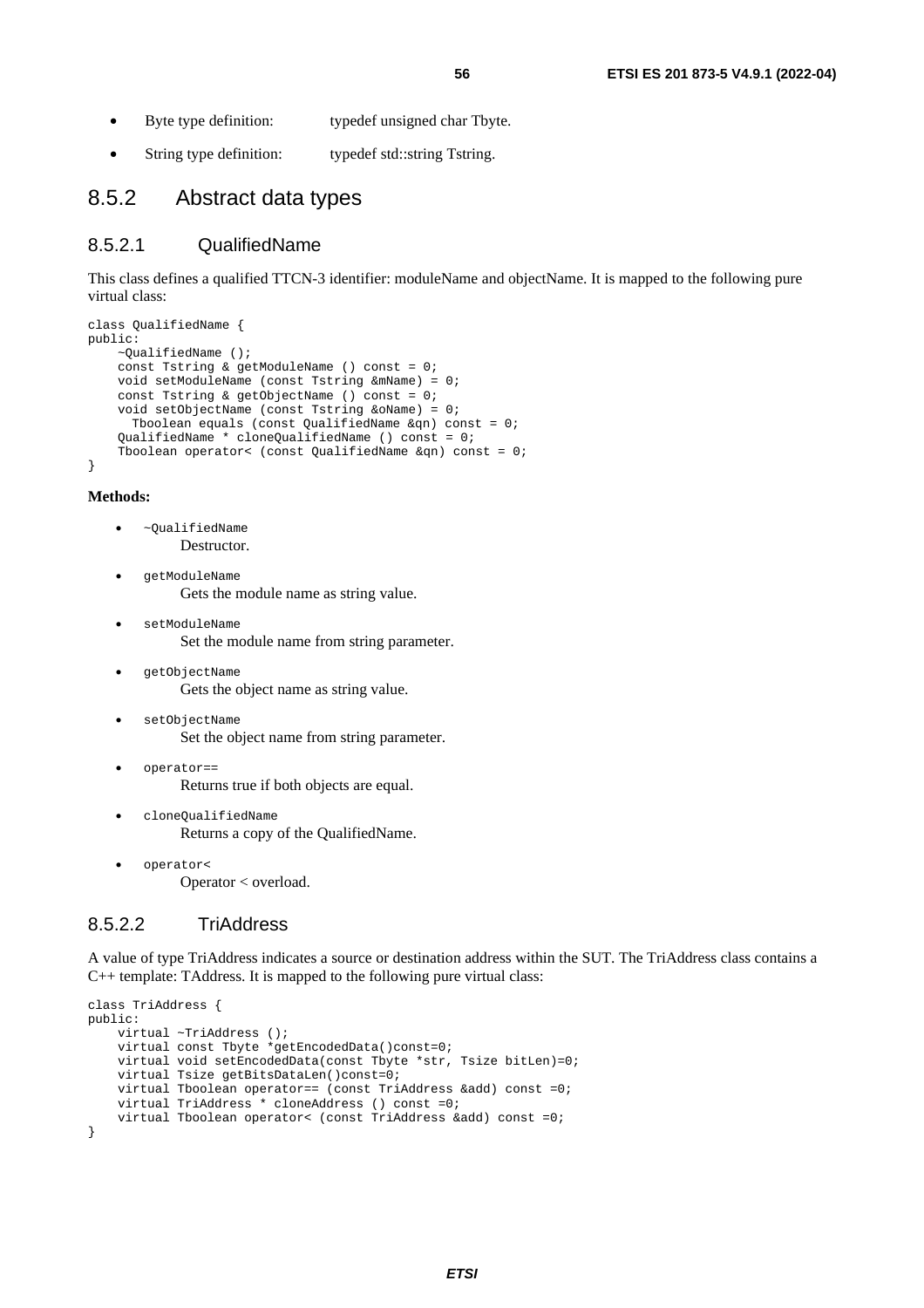#### **Methods:**

- ~TriAddress Destructor.
- getEncodedData Gets the encoded address.
- setEncodedData Sets the encoded address.
- getBitsDataLen Gets address length.
- operator== Returns true if both TriAddress objects are equal.
- cloneAddress Returns a copy of the TriAddress.
- operator< Operator < overload.

### 8.5.2.3 TriAddressList

The value of this type is a list of TriAddress elements. This abstract type is used for multicast communication in TRI. It is mapped to the following pure virtual class:

```
class TriAddressList { 
public: 
    virtual ~TriAddressList ();
     virtual Tsize size () const =0; 
     virtual Tboolean isEmpty () const =0; 
     virtual const TriAddress & get (Tsize index) const =0; 
     virtual void clear ()=0; 
     virtual void add (const TriAddress &elem)=0; 
     virtual Tboolean operator== (const TriAddressList &addl) const =0; 
     virtual TriAddressList * cloneAddressList () const =0; 
     virtual Tboolean operator< (const TriAddressList &addl) const =0; 
}
```
#### **Methods:**

- ~TriAddressList Destructor.
- size

Returns the number of addresses in the list.

• isEmpty

Returns true if address list is empty.

• get

Gets TriAddress element at specified position from the address list.

• clear

Removes all TriAddress elements from the list.

• add

Adds a TriAddress element to the list.

- operator== Returns true if both TriAddressList objects are equal.
- cloneAddressList Returns a copy of the TriAddressList.
- operator< Operator < overload.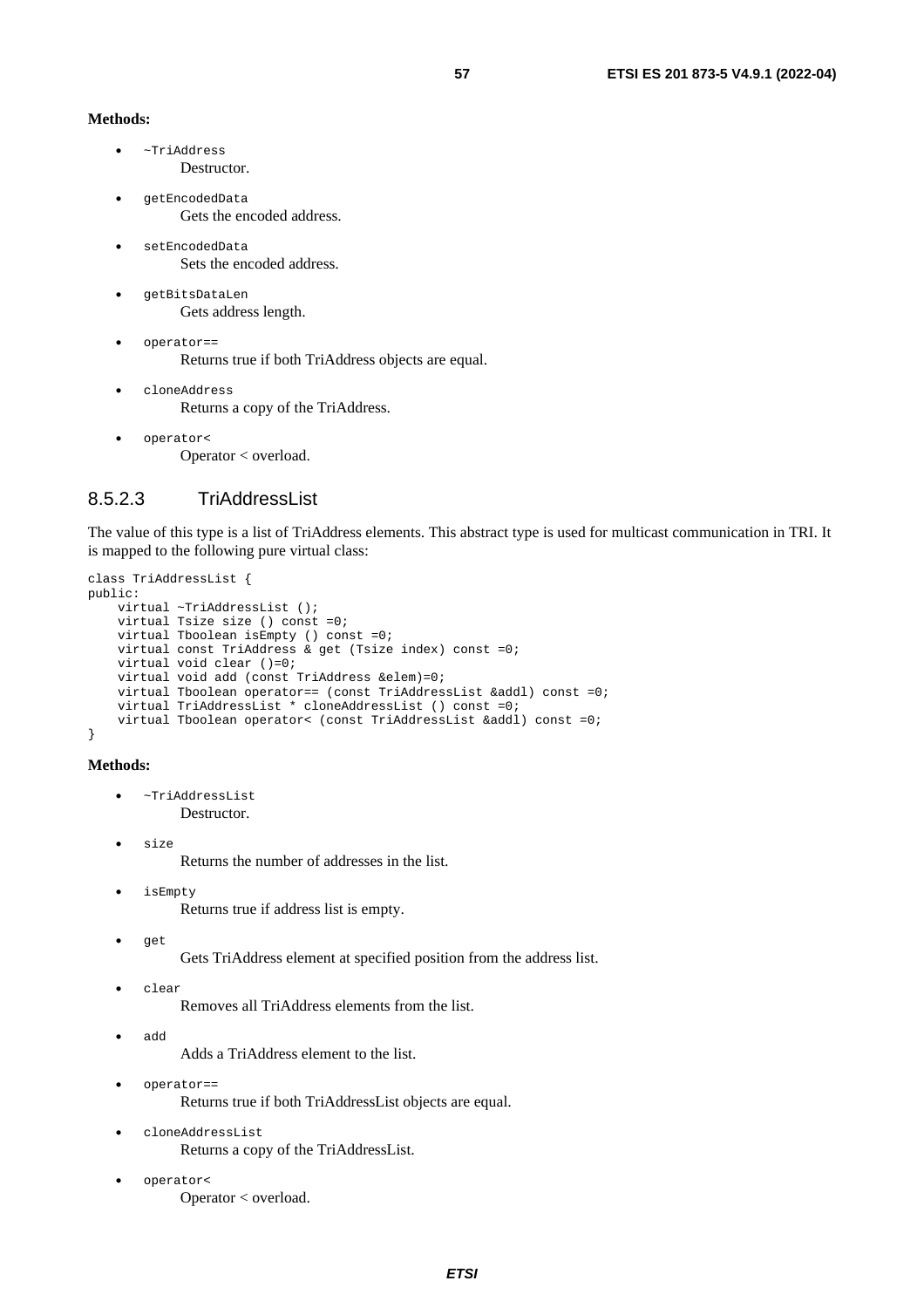### 8.5.2.4 TriComponentId

A value of type TriComponentId includes an identifier, a name and the component type. This abstract type is mainly used to resolve TRI communication operations on TSI ports that have mappings to many test component ports. It is mapped to the following pure virtual class:

```
class TriComponentId { 
public: 
     virtual ~TriComponentId (); 
     virtual const QualifiedName & getComponentTypeName () const =0; 
     virtual void setComponentTypeName (const QualifiedName &tName)=0; 
     virtual const Tstring & getComponentName () const =0; 
     virtual void setComponentName (const Tstring &sName)=0; 
     virtual const Tinteger & getComponentId () const =0; 
     virtual void setComponentId (const Tinteger &id)=0; 
     virtual Tboolean operator== (const TriComponentId &cmp) const =0; 
     virtual TriComponentId * cloneComponentId () const =0; 
     virtual Tboolean operator< (const TriComponentId &cmp) const =0; 
}
```
**Methods:** 

- ~TriComponentId Destructor.
- getComponentTypeName Returns a const reference to the component type name.
- setComponentTypeName Set the component type name.
- getComponentName Gets the component name.
- setComponentName Set the component name.
- getComponentId Returns the component identifier.
- setComponentId Set the component identifier.
- operator==

Returns true if both TriComponentId objects are equal.

- cloneComponentId Returns a copy of the TriComponentId.
- operator< Operator < overload.

### 8.5.2.5 TriComponentIdList

This abstract type defines a list of TriComponentId elements. It is mapped to the following pure virtual class:

```
class TriComponentIdList { 
public: 
     virtual ~TriComponentIdList (); 
     virtual Tsize size () const =0; 
     virtual Tboolean isEmpty () const =0; 
    virtual const TriComponentId & get (Tsize index)const=0;
     virtual void clear ()=0; 
     virtual void add (const TriComponentId &comp)=0; 
     virtual Tboolean operator== (const TriComponentIdList &cmpl) const =0; 
     virtual TriComponentIdList * cloneComponentIdList () const =0; 
     virtual Tboolean operator< (const TriComponentIdList &cmpl) const =0; 
}
```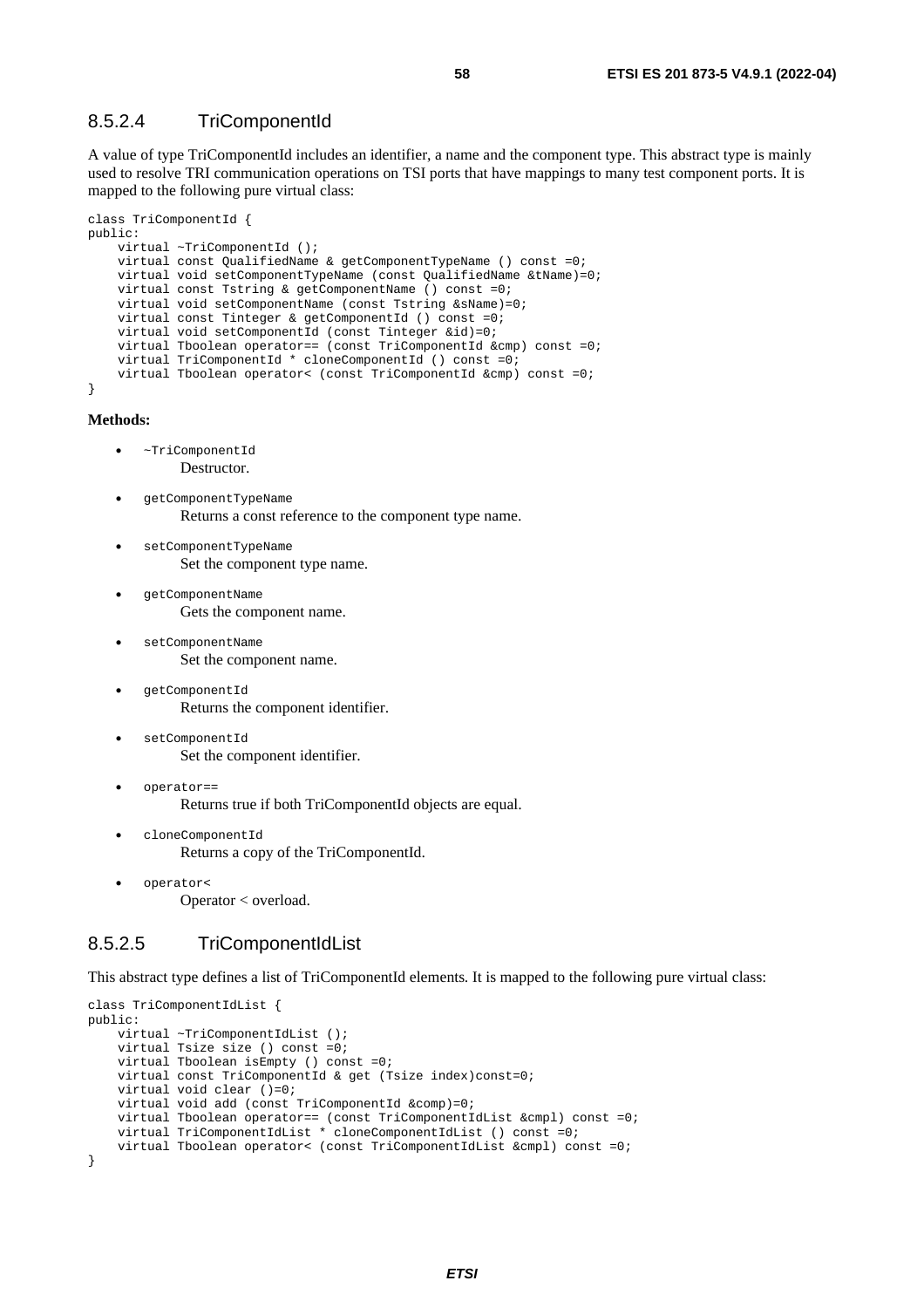#### **Methods:**

- ~TriComponentIdList Destructor.
- size

Returns the number of components in the list.

- isEmpty Returns true if this list contains no components.
- get

Returns the component at the specified position.

• clear

Removes all the components from this list.

• add

Adds a component to the end of this list.

- operator== Returns true if both TriComponentIdList are equal.
- cloneComponentIdList Returns a copy of the TriComponentIdList.
- operator< Operator < overload.

### 8.5.2.6 TriException

A value of type TriException is an encoded type and value of an exception that either is to be sent to the SUT or has been received from the SUT. This abstract type is used in procedure based TRI communication operations. It is mapped to the following pure virtual class:

```
class TriException { 
public: 
     virtual ~TriException (); 
     virtual const Tbyte *getData()const=0; 
     virtual void setData(const Tbyte *str, Tsize bitLen)=0; 
     virtual Tsize getBitsDataLen()const=0; 
     virtual Tboolean operator== (const TriException &exc)const=0; 
     virtual TriException * cloneException () const =0; 
     virtual Tboolean operator< (const TriException &exc) const =0; 
}
```
- ~TriException Destructor.
- getData Gets binary string data (array of characters).
	- setData
		- Set the binary string data (array of characters).
- getBitsDataLen Gets data length.
- operator== Returns true if both TriException objects are equal.
- cloneException Returns a copy of the TriException.
- operator< Operator < overload.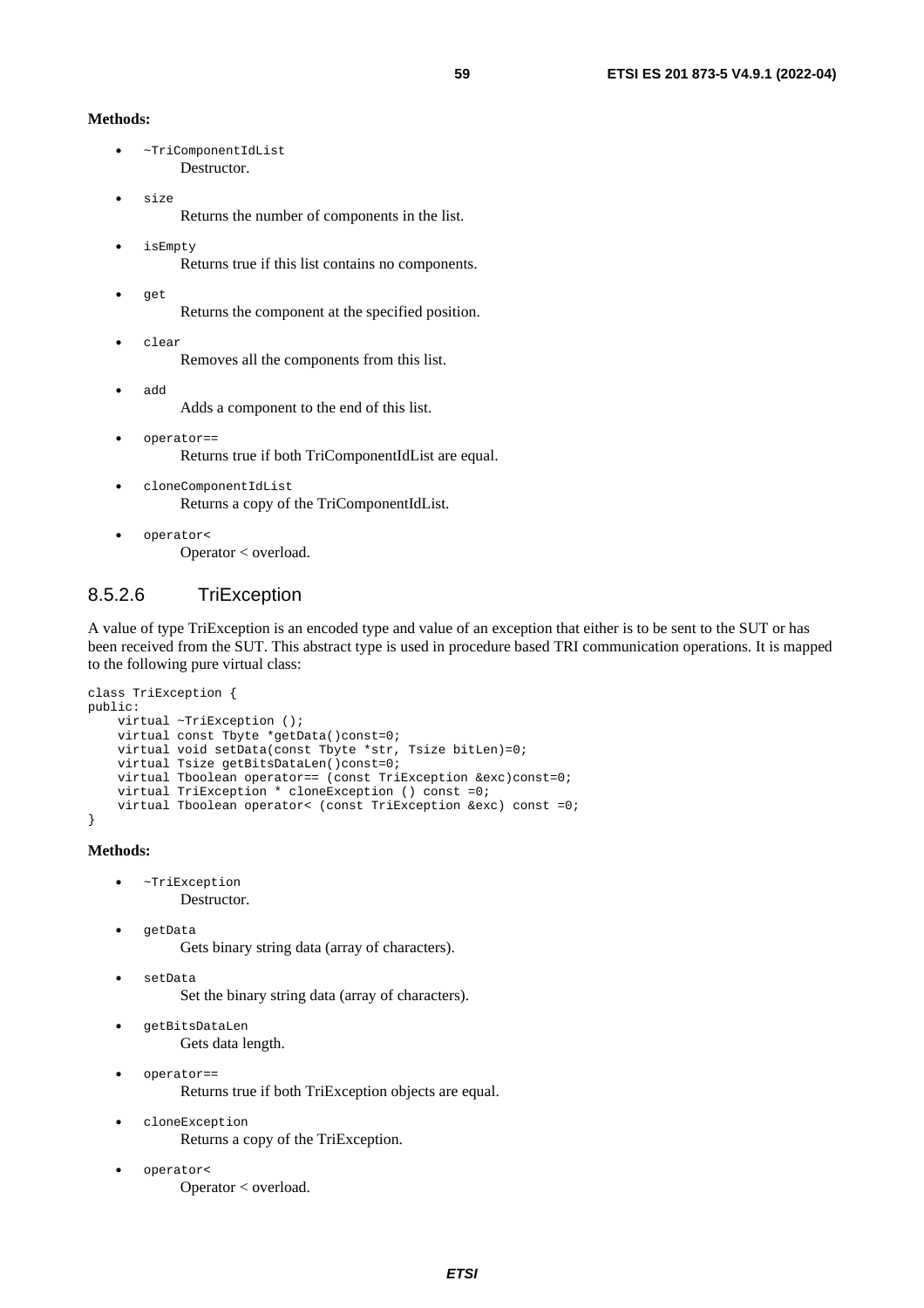### 8.5.2.7 TriFunctionId

A value of type TriFunctionId is the name of a function as specified in the TTCN-3 ATS. It is a derived class from QualifiedName, mapped to the following pure virtual class:

```
class TriFunctionId : public QualifiedName { 
public: 
     virtual ~TriFunctionId (); 
     virtual Tboolean operator== (const TriFunctionId &fid) const =0; 
     virtual TriFunctionId * cloneFunctionId () const =0; 
     virtual Tboolean operator< (const TriFunctionId &fid) const =0; 
}
```
#### **Methods:**

- ~TriFunctionId Destructor.
- operator== Returns true if both TriFunctionId objects are equal.
- cloneFunctionId Returns a copy of the TriFunctionId.
- operator< Operator < overload.

### 8.5.2.8 TriMessage

A value of type TriMessage is encoded test data that either is to be sent to the SUT or has been received from the SUT. It is mapped to following pure virtual class:

```
class TriMessage { 
public: 
     virtual ~TriMessage (); 
     virtual const Tbyte *getData()const=0; 
     virtual void setData(const Tbyte *str, Tsize bitLen)=0; 
     virtual Tsize getBitsDataLen()const=0; 
     virtual Tboolean operator== (const TriMessage &msg) const =0; 
     virtual TriMessage * cloneMessage () const =0; 
     virtual Tboolean operator< (const TriMessage &msg) const =0; 
}
```
#### **Methods:**

• ~TriMessage

Destructor.

• getData

Gets binary string data (array of characters).

- setData Set the binary string data (array of characters).
- getBitsDataLen Gets data length.
- operator==

Returns true if both TriMessage objects are equal.

- cloneMessage Returns a copy of the TriMessage.
- operator< Operator < overload.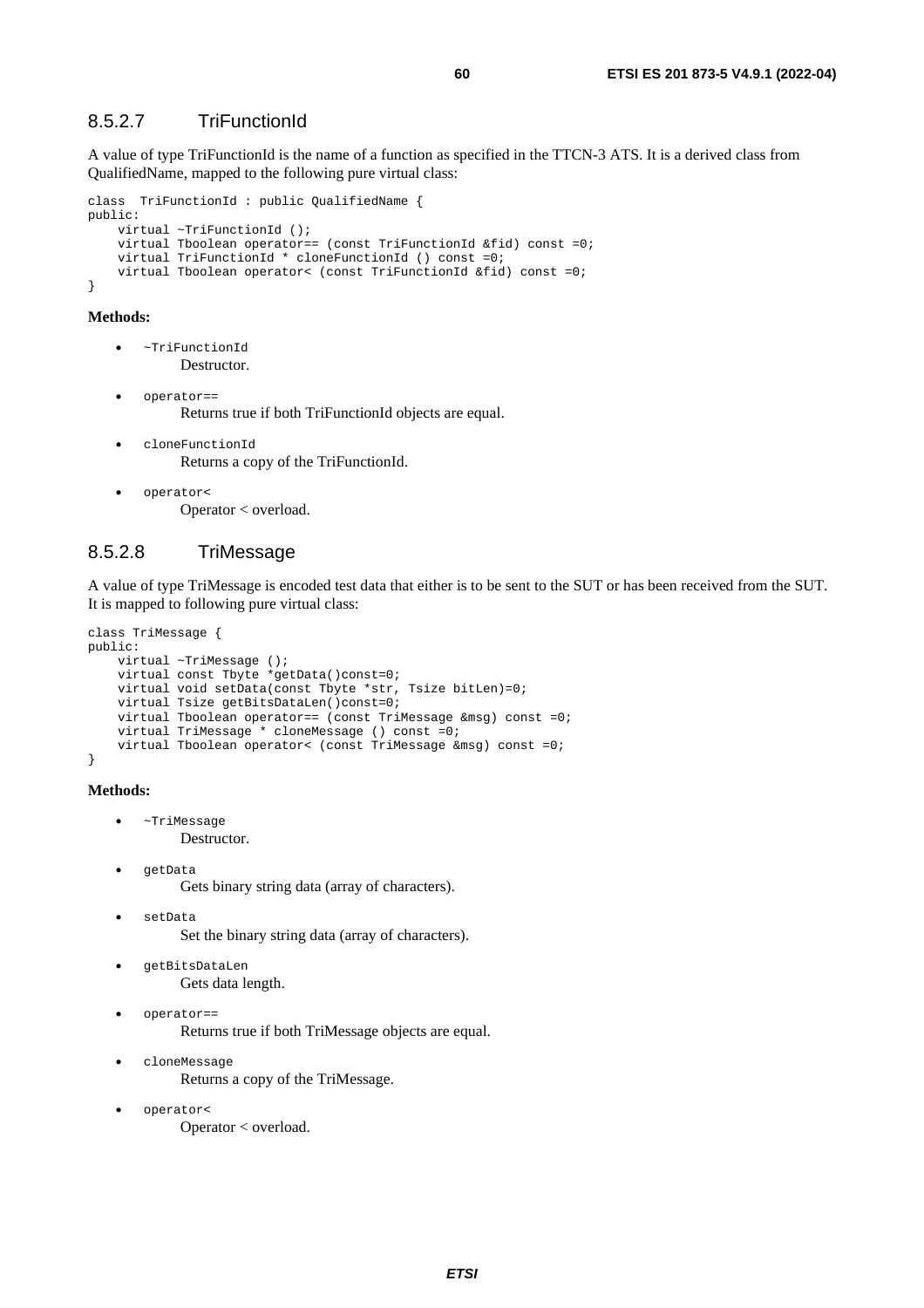### 8.5.2.9 TriParameter

A value of type TriParameter includes an encoded parameter and a value of TriParameterPassingMode to represent the passing mode specified for the parameter in the TTCN-3 ATS. It is mapped to the following pure virtual class:

```
class TriParameter { 
public: 
     virtual ~TriParameter (); 
     virtual const Tstring & getParameterName () const =0; 
     virtual void setParameterName (const Tstring &name)=0; 
     virtual const TriParameterPassingMode & getParameterPassingMode () const =0; 
     virtual void setParameterPassingMode (const TriParameterPassingMode &mode)=0; 
    virtual const Tbyte *getEncodedParameter()const=0;
     virtual void setEncodedParameter(const Tbyte *str, Tsize bitLen)=0; 
     virtual Tsize getBitsDataLen()const=0; 
     virtual Tboolean operator== (const TriParameter &par) const =0; 
     virtual TriParameter * cloneParameter () const =0; 
     virtual Tboolean operator< (const TriParameter &par) const =0; 
}
```
**Methods:** 

- ~TriParameter Destructor.
- getParameterName Returns the parameter name as defined in the TTCN-3 specification.
- setParameterName Set the parameter name.
- getParameterPassingMode Returns the parameter passing mode of this parameter.
- setParameterPassingMode Set the parameter passing mode.
- getEncodedParameter Gets the encoded parameter.
- setEncodedParameter Sets the encoded parameter.
- getBitsDataLen Gets parameter length.
- operator== Returns true if both TriParameter objects are equal.
- cloneParameter Returns a copy of the TriParameter.
- operator< Operator < overload.

### 8.5.2.10 TriParameterList

A value of type TriParameterList is a list of TriParameterType. This abstract type is used in procedure based TRI communication operations and for external function calls. It is mapped to the following pure virtual class:

```
class TriParameterList { 
public: 
     virtual ~TriParameterList (); 
     virtual Tsize size () const =0; 
     virtual Tboolean isEmpty () const =0; 
     virtual const TriParameter & get (Tsize index) const =0; 
     virtual void clear ()=0; 
    virtual void add (const TriParameter & parameter) = 0; virtual Tboolean operator== (const TriParameterList &pml) const =0; 
     virtual TriParameterList * cloneParameterList () const =0; 
     virtual Tboolean operator< (const TriParameterList &pml) const =0;
```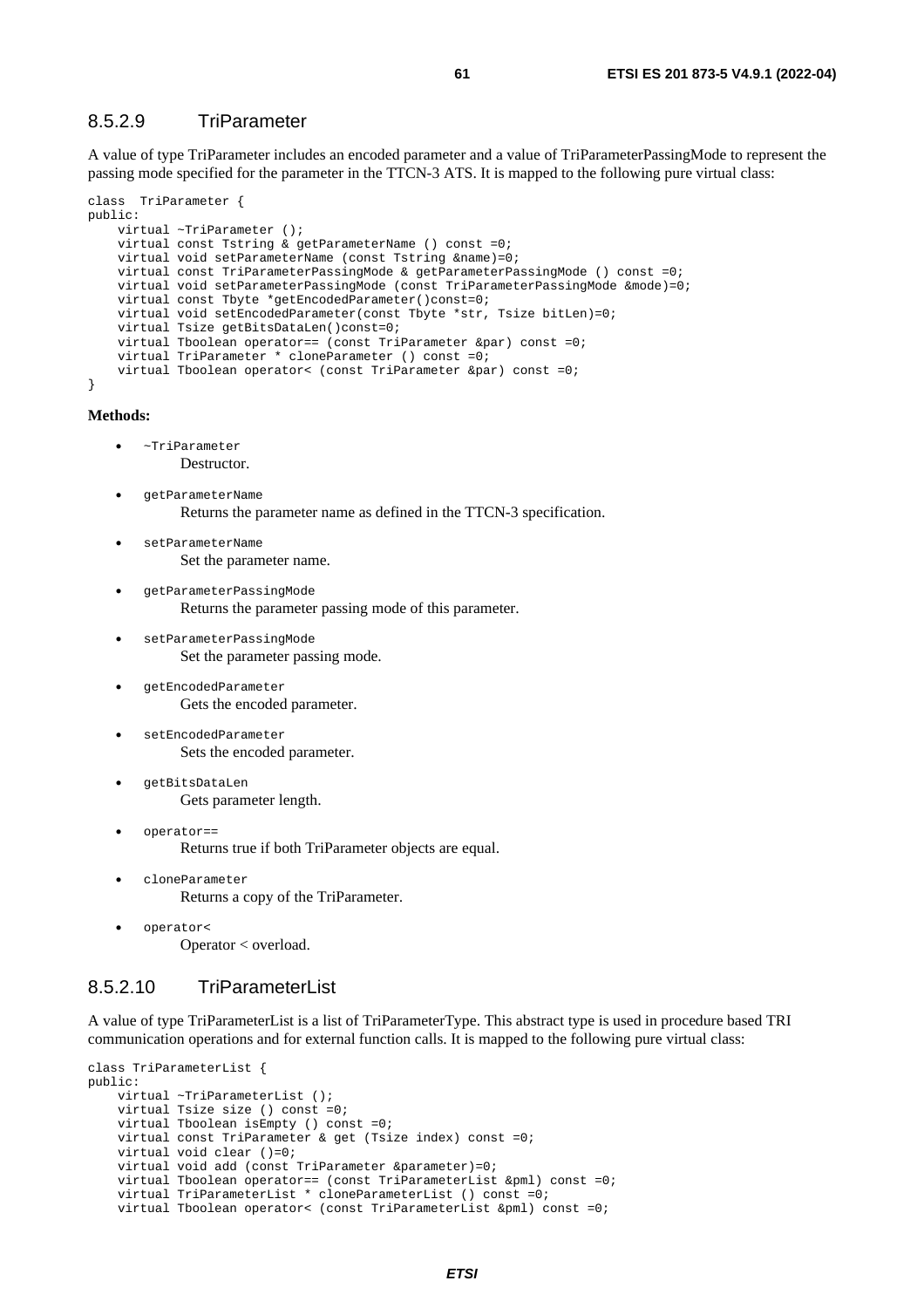```
}
```

```
Methods:
```
- ~TriParameterList Destructor.
- size

Returns the number of parameters in this list.

• isEmpty Returns true if this list contains no parameters.

Returns the TriParameter at the specified position.

• clear

• get

Removes all parameters from this TriParameterList.

• add

Adds parameter to the end of this TriParameterList.

- operator== Returns true if both TriParameterList objects are equal.
- cloneParameterList Returns a copy of the TriParameterList.
- operator< Operator < overload.

### 8.5.2.11 TriParameterPassingMode

Defines the parameter passing mode. It is mapped to an enumeration:

```
typedef enum 
{ 
  IN = 0.
  OUT = 1,INOUT = 2} TriParameterPassingMode;
```
### 8.5.2.12 TriPortId

A value of type TriPortId includes a value of type TriComponentIdType to represent the component to which the port belongs, a port index (if present), and the port name as specified in the TTCN-3 ATS. The TriPortId type is mainly required to pass information about the TSI and connections to the TSI from the TE to the SA. It is mapped to the following pure virtual class:

```
class TriPortId { 
public: 
     virtual ~TriPortId (void); 
     virtual const Tstring & getPortName () const =0; 
     virtual void setPortName (const Tstring &pName)=0; 
     virtual const TriComponentId & getComponent () const =0; 
     virtual void setComponent (const TriComponentId &comp)=0; 
     virtual Tsize getPortIndex () const =0; 
     virtual void setPortIndex (Tsize index)=0; 
     virtual const QualifiedName & getPortType () const =0; 
     virtual void setPortType (const QualifiedName &pType)=0; 
    virtual Tboolean isArray () const =0;
     virtual Tboolean operator== (const TriPortId &prt) const =0; 
     virtual TriPortId * clonePortId () const =0; 
     virtual Tboolean operator< (const TriPortId &prt) const =0; 
}
```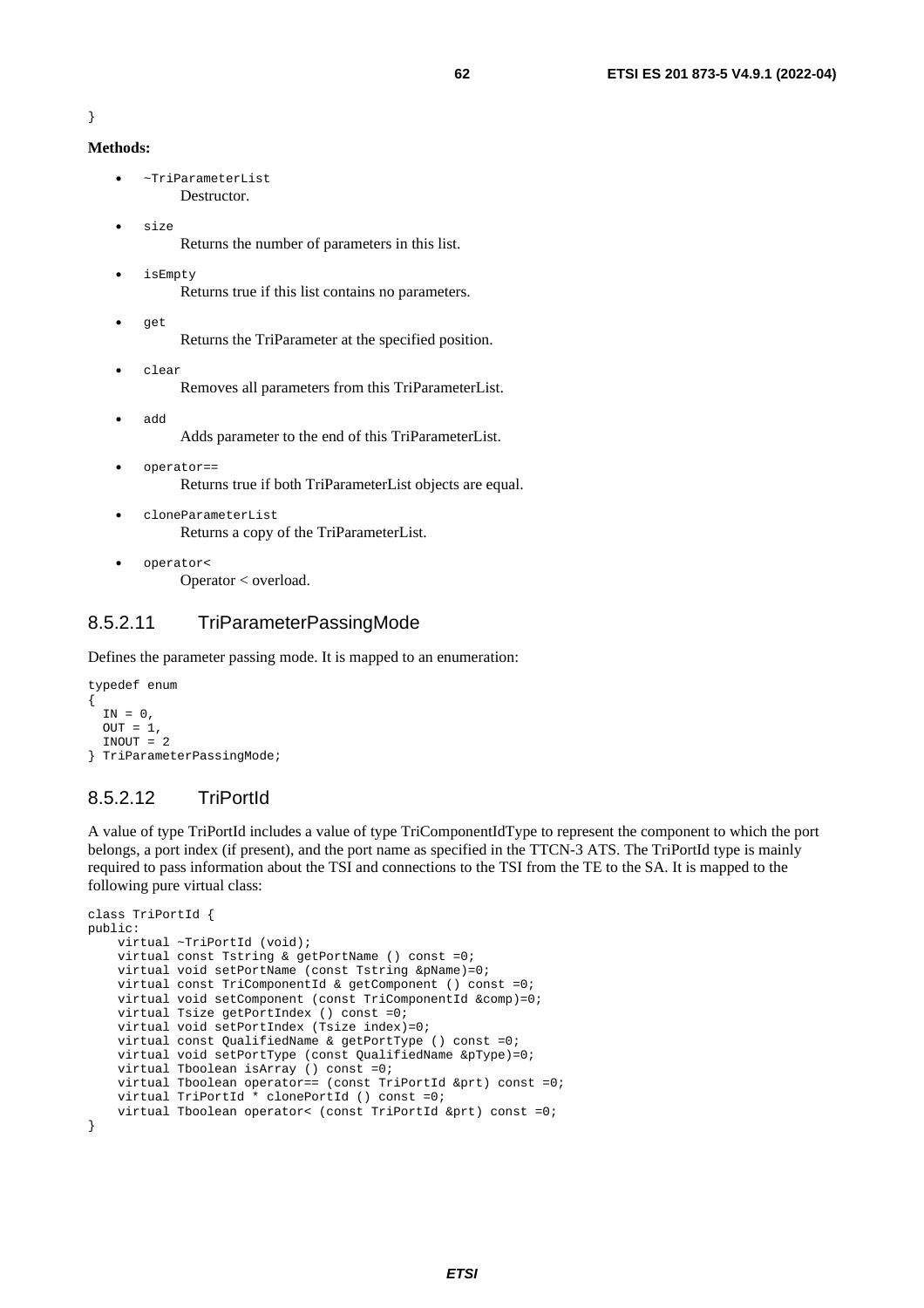#### **Methods:**

- ~TriPortId Destructor.
- getPortName Returns the port name.
- setPortName Set the port name.
- getComponent Returns the component identifier that this TRI port belongs to.
- setComponent Set the component identifier that this port belongs to.
- getPortIndex Gets the port index  $(0..N)$ . Returns -1 if it is not part of an array.
- setPortIndex
	- Set the port index.
	- getPortType Gets the port type.
- setPortType Set the port type.
- isArray

Returns true if port is defined as part of an array.

• operator==

Returns true if both TriPortId objects are equal.

- clonePortId Returns a copy of the TriPortId.
- operator< Operator < overload.

#### 8.5.2.13 TriPortIdList

The value of this type is a list of TriPortIdType elements. It is mapped to the following pure virtual class:

```
class TriPortIdList { 
public: 
     virtual ~TriPortIdList (); 
     virtual Tsize size () const =0; 
     virtual bool isEmpty () const =0; 
     virtual const TriPortId & get (Tsize index) const =0; 
     virtual void clear ()=0; 
     virtual void add (const TriPortId &elem)=0; 
     virtual Tboolean operator== (const TriPortIdList &prtl) const =0; 
     virtual TriPortIdList * clonePortIdList () const =0; 
     virtual Tboolean operator< (const TriPortIdList &prtl) const =0; 
}
```
#### **Methods:**

- ~TriPortIdList Destructor.
- size

Returns the number of ports in this list.

• isEmpty

Returns true if port list is empty.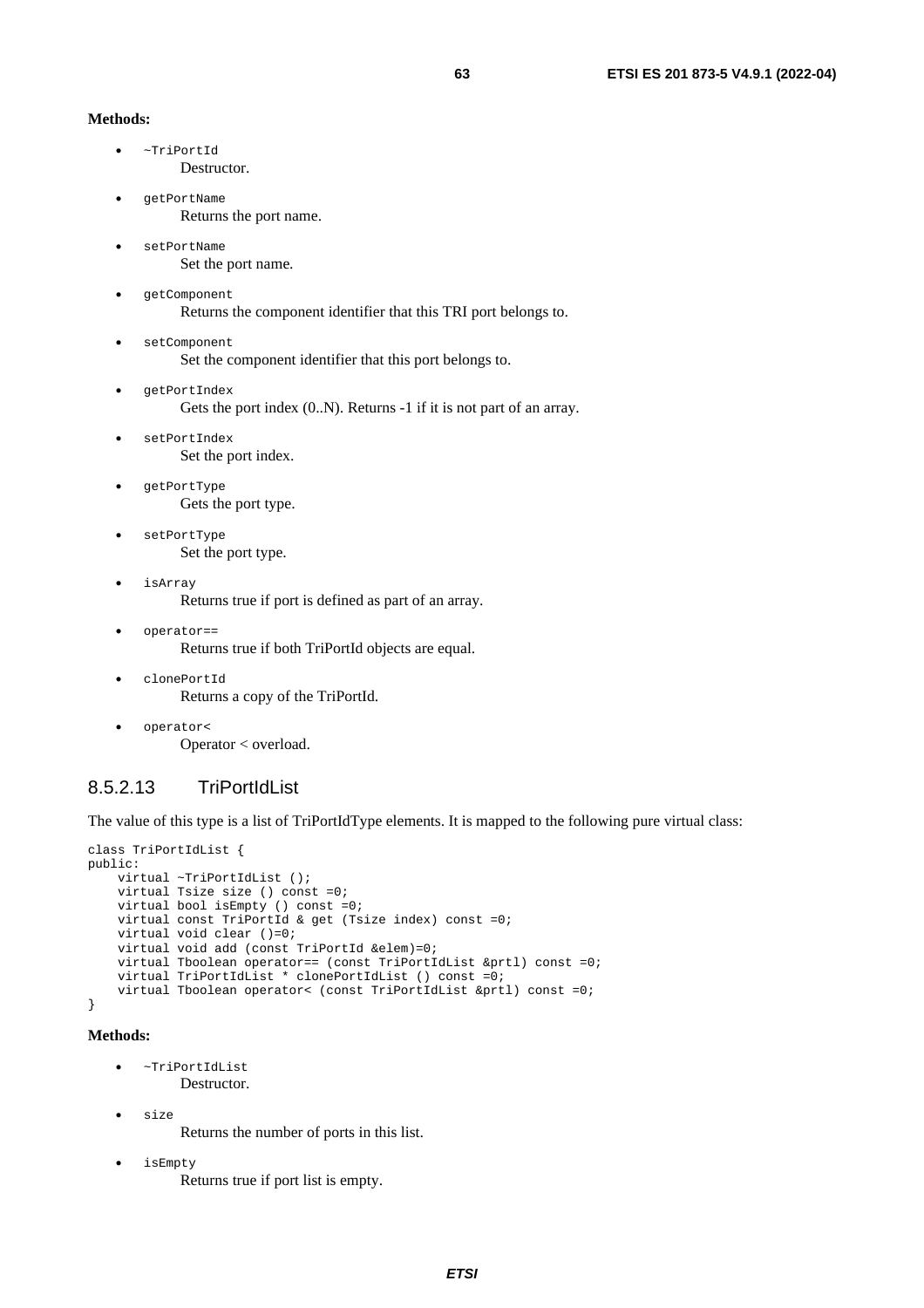• get

Gets TriPortIdType element at position index from the port list.

• clear

Removes all TriPortIdType elements from the list.

• add

Adds a TriPortIdType element to the list.

- operator== Returns true if both TriPortIdList objects are equal.
- clonePortIdList Returns a copy of the TriPortIdList.
- operator< Operator < overload.

### 8.5.2.14 TriSignatureId

A value of type TriSignatureIdType is the name of a procedure signature as specified in the TTCN-3 ATS. It is a derived class from QualifiedName, mapped to the following pure virtual class:

```
class TriSignatureId : public QualifiedName { 
public: 
     virtual ~TriSignatureId (); 
    virtual Tboolean operator== (const TriSignatureId &sid) const =0;
     virtual TriSignatureId * cloneSignatureId () const =0; 
     virtual Tboolean operator< (const TriSignatureId &sid) const =0; 
}
```
**Methods:** 

- ~TriSignatureId Destructor.
	- operator== Returns true if both TriSignatureId objects are equal.
- cloneSignatureId Returns a copy of the TriSignatureId.
- operator< Operator < overload.

### 8.5.2.15 TriStatus

Defines TRI status as an enumeration:

```
typedef enum 
{ 
  TRI_OK = 0,TRI ERROR = -1} TriStatus;
```
### 8.5.2.16 TriTestCaseId

A value of type TriTestCaseId is the name of a test case as specified in the TTCN-3 ATS. It is a derived class from QualifiedName, mapped to the following pure virtual class:

```
class TriTestCaseId : public QualifiedName { 
public: 
     virtual ~TriTestCaseId (); 
     virtual Tboolean operator== (const TriTestCaseId &tcid) const =0; 
     virtual TriTestCaseId * cloneTestCaseId () const =0; 
     virtual Tboolean operator< (const TriTestCaseId &tcid) const =0; 
}
```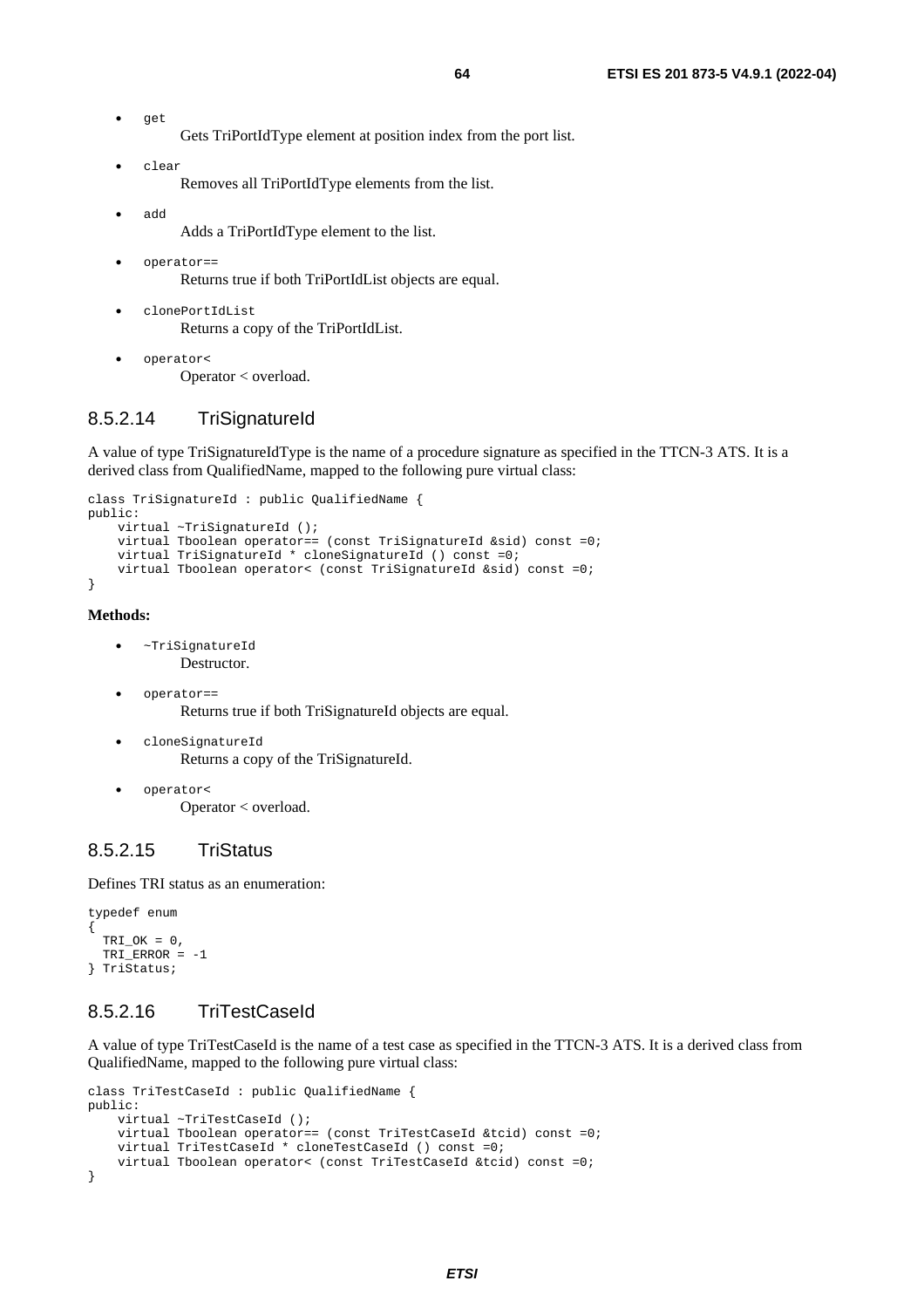#### **Methods:**

- ~TriTestCaseId **Destructor**
- operator== Returns true if both TriTestCaseId objects are equal.
- cloneTestCaseId Returns a copy of the TriTestCaseId.
- operator< Operator < overload.

### 8.5.2.17 TriTimerDuration

A value of type TriTimerDuration specifies the duration for a timer in seconds. It is mapped to the following pure virtual class:

```
class TriTimerDuration { 
public: 
    virtual ~TriTimerDuration ();
    virtual Tfloat getDuration () const =0;
     virtual void setDuration (Tfloat duration)=0; 
     virtual Tboolean operator== (const TriTimerDuration &timd) const =0; 
     virtual TriTimerDuration * cloneTimerDuration () const =0; 
     virtual Tboolean operator< (const TriTimerDuration &timd) const =0; 
}
```
#### **Methods:**

- ~TriTimerDuration Destructor.
- getDuration Gets the timer duration time.
	- setDuration Set the timer duration time from "duration" value.
	- operator== Returns true if both TriTimerDuration objects are equal.
- cloneTimerDuration Returns a copy of the TriTimerDuration.
	- operator<

Operator < overload.

### 8.5.2.18 TriTimerId

A value of type TriTimerId specifies an identifier for a timer. This type is required for all TRI timer operations. It is mapped to the following pure virtual class:

```
class TriTimerId { 
public: 
     virtual ~TriTimerId (); 
     virtual const Tstring & getTimerName () const =0; 
     virtual void setTimerName (const Tstring &tName)=0; 
    virtual const Tinteger getTId() const =0;
 virtual Tboolean operator== (const TriTimerId &tmid) const =0; 
 virtual TriTimerId * cloneTimerId () const =0; 
     virtual Tboolean operator< (const TriTimerId &tmid) const =0; 
}
```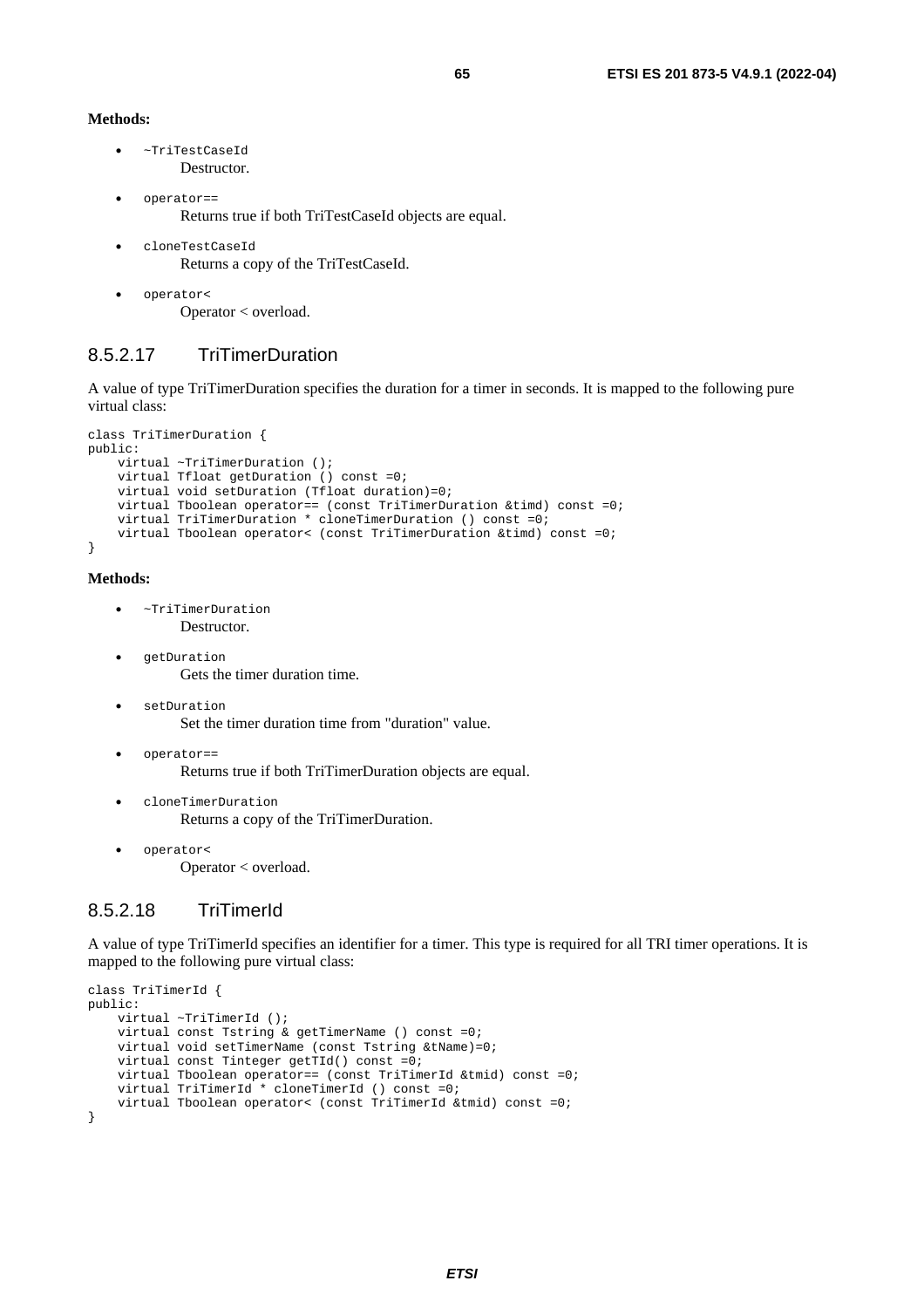#### **Methods:**

- ~TriTimerId Destructor.
- getTimerName Returns the timer id name (string value).
- setTimerName Sets the timer id name.
- getTId Returns the timer identification as integer.
- operator== Returns true if both TriTimerId objects are equal.
- cloneTimerId Returns a copy of the TriTimerId.
- operator< Operator < overload.

## 8.6 Mapping of interfaces

## 8.6.1 TriCommunicationSA

This interface consists of operations that are necessary to implement the communication of the TTCN-3 ETS with the SUT. It is mapped to the following pure virtual class:

```
class TriCommunicationSA { 
public: 
     //Destructor. 
    virtual ~TriCommunicationSA (); 
     //To reset the System Adaptor 
     virtual TriStatus triSAReset ()=0; 
     //To execute a test case. 
     virtual TriStatus triExecuteTestCase (const TriTestCaseId *testCaseId, const TriPortIdList 
     *tsiPortList)=0; 
     //To establish a dynamic connection between two ports. 
     virtual TriStatus triMap (const TriPortId *comPortId, const TriPortId *tsiPortId)=0; 
     //To establish a dynamic connection between two ports including configuration parameters. 
     virtual TriStatus triMapParam (const TriPortId *comPortId, const TriPortId *tsiPortId, 
     const TriParameterList *paramList)=0; 
     //To close a dynamic connection to the SUT for the referenced TSI port. 
     virtual TriStatus triUnmap (const TriPortId *comPortId, const TriPortId *tsiPortId)=0; 
     //To close a dynamic connection to the SUT for the referenced TSI port 
     //including configuration parameters. 
     virtual TriStatus triUnmapParam (const TriPortId *comPortId, const TriPortId *tsiPortId, 
     const TriParameterList *paramList)=0; 
     //To end a test case. 
     virtual TriStatus triEndTestCase ()=0; 
     //Send operation on a component which has been mapped to a TSI port. 
     virtual TriStatus triSend (const TriComponentId *componentId, const TriPortId *tsiPortId, const 
     TriAddress *SUTaddress, const TriMessage *sendMessage)=0; 
     //Send (broadcast) operation on a component which has been mapped to a TSI port. 
     virtual TriStatus triSendBC (const TriComponentId *componentId, const TriPortId *tsiPortId, 
     const TriMessage *sendMessage)=0;
```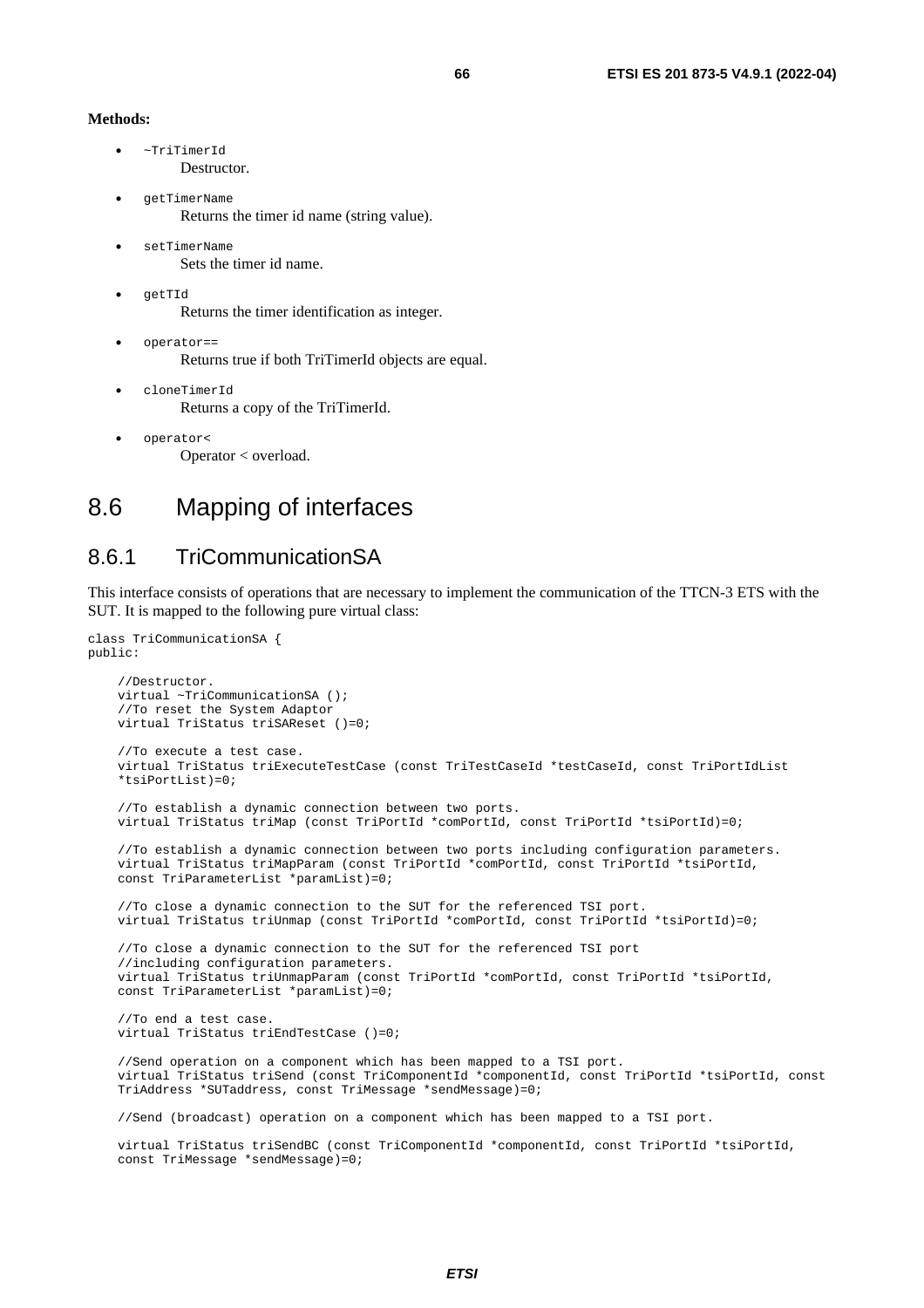//Send (multicast) operation on a component which has been mapped to a TSI port. virtual TriStatus triSendMC (const TriComponentId \*componentId, const TriPortId \*tsiPortId, const TriAddressList \*SUTaddresses, const TriMessage \*sendMessage)=0; //Initiate the procedure call. virtual TriStatus triCall (const TriComponentId \*componentId, const TriPortId \*tsiPortId, const TriAddress \*sutAddress, const TriSignatureId \*signatureId, const TriParameterList \*parameterList)=0; //Initiate and broadcast the procedure call. virtual TriStatus triCallBC (const TriComponentId \*componentId, const TriPortId \*tsiPortId, const TriSignatureId \*signatureId, const TriParameterList \*parameterList)=0; //Initiate and multicast the procedure call. virtual TriStatus triCallMC (const TriComponentId \*componentId, const TriPortId \*tsiPortId, const TriAddressList \*sutAddresses, const TriSignatureId \*signatureId, const TriParameterList \*parameterList)=0; //Issue the reply to a procedure call. virtual TriStatus triReply (const TriComponentId \*componentId, const TriPortId \*tsiPortId, const TriAddress \*sutAddress, const TriSignatureId \*signatureId, const TriParameterList \* parameterList, const TriParameter \*returnValue)=0; //Broadcast the reply to a procedure call. virtual TriStatus triReplyBC (const TriComponentId \*componentId, const TriPortId \*tsiPortId, const TriSignatureId \*signatureId, const TriParameterList \*parameterList, const TriParameter \*returnValue)=0; //Multicast the reply to a procedure call. virtual TriStatus triReplyMC (const TriComponentId \*componentId, const TriPortId \*tsiPortId, const TriAddressList \*sutAddresses, const TriSignatureId \*signatureId, const TriParameterList \*parameterList, const TriParameter \*returnValue)=0; //Raise an exception to a procedure call. virtual TriStatus triRaise (const TriComponentId \*componentId, const TriPortId \*tsiPortId, const TriAddress \*sutAddress, const TriSignatureId \*signatureId, const TriException \*exc)=0; //Raise an broadcast an exception to a procedure call. virtual TriStatus triRaiseBC (const TriComponentId \*componentId, const TriPortId \*tsiPortId, const TriSignatureId \*signatureId, const TriException \*exc)=0; //Raise an multicast an exception to a procedure call. virtual TriStatus triRaiseMC (const TriComponentId \*componentId, const TriPortId \*tsiPortId, const TriAddressList \*sutAddresses, const TriSignatureId \*signatureId, const TriException \*exc) =  $0;$  //Initiate the described actions to be taken on the SUT. virtual TriStatus triSUTactionInformal (const Tstring \*description)=0; //Initiate the described actions to be taken on the SUT with parameters. virtual TriStatus triSUTactionParam (const TriParameterList \*parameterList)=0;

}

### 8.6.2 TriCommunicationTE

This interface consists of operations that are necessary to implement the communication of the SUT with the TTCN-3 ETS. It is mapped to the following pure virtual class:

```
class TriCommunicationTE { 
public: 
     //Destructor. 
     virtual ~TriCommunicationTE (); 
     //Called by SA after it has received a message from the SUT. 
     virtual void triEnqueueMsg (const TriPortId *tsiPortId, const TriAddress *SUTaddress, const 
     TriComponentId *componentId, const TriMessage *receivedMessage)=0; 
     //Called by SA after it has received a procedure call from the SUT. 
     virtual void triEnqueueCall (const TriPortId *tsiPortId, const TriAddress *SUTaddress, const 
     TriComponentId *componentId, const TriSignatureId *signatureId, const TriParameterList 
     *parameterList)=0;
```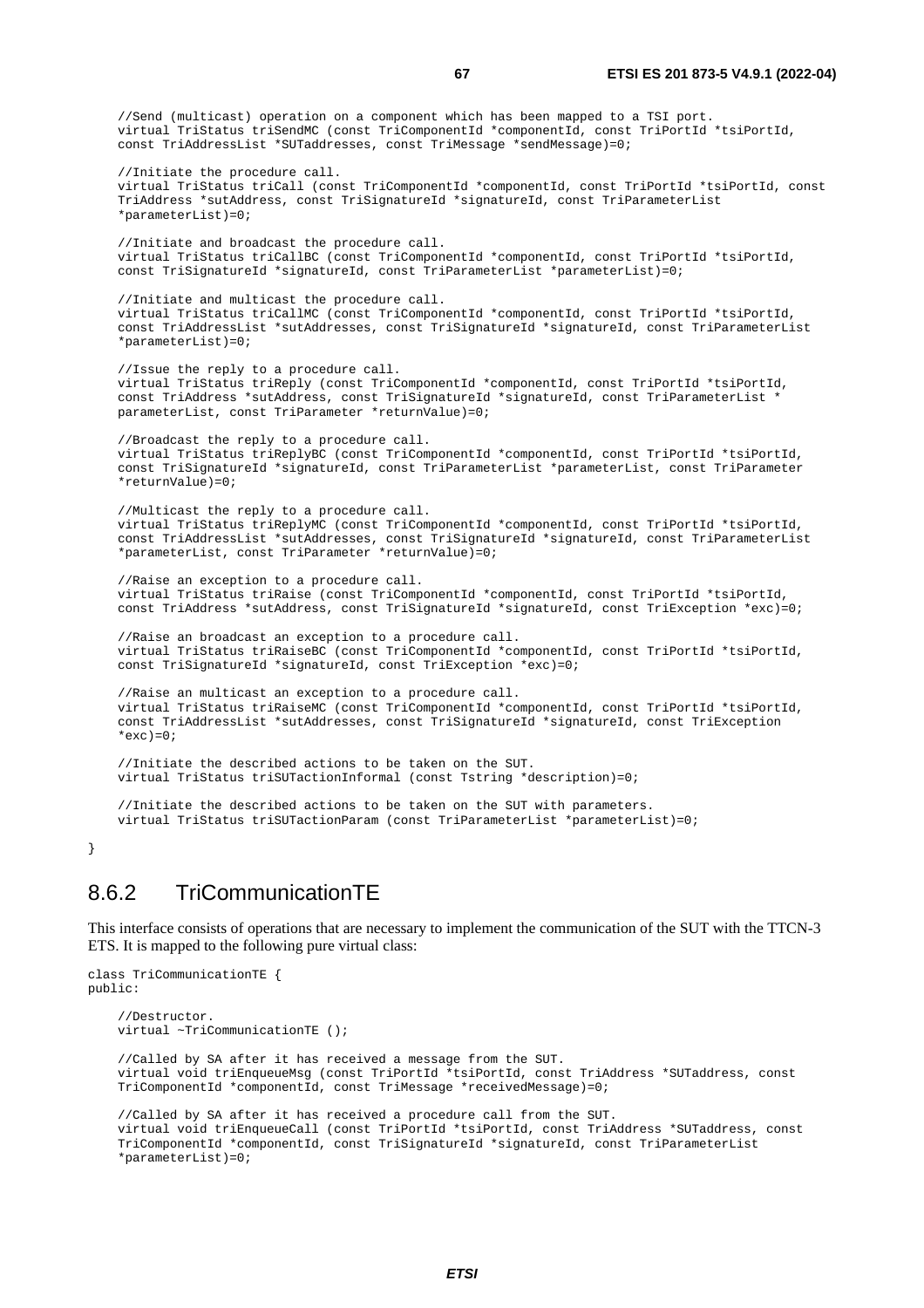```
 //Called by SA after it has received a reply from the SUT. 
 virtual void triEnqueueReply (const TriPortId *tsiPortId, const TriAddress *SUTaddress, const 
 TriComponentId *componentId, const TriSignatureId *signatureId, const TriParameterList 
 *parameterList, const TriParameter *returnValue)=0; 
 //Called by SA after it has received an exception from the SUT. 
 virtual void triEnqueueException (const TriPortId *tsiPortId, const TriAddress *SUTaddress, 
 const TriComponentId *componentId, const TriSignatureId *signatureId, const TriException 
*exc)=0;
 //Called by SA in unrecoverable error situations. 
 virtual void triSAError (const Tstring &message)=0;
```
### 8.6.3 TriPlatformPA

}

This interface consists of operations that are necessary to implement the communication of the TTCN-3 ETS with the platform, in which the testcase is running. It is mapped to the following pure virtual class:

```
class TriPlatformPA { 
public: 
     //Destructor. 
     virtual ~TriPlatformPA (); 
     //Reset all timing activities which It is currently performing. 
     virtual TriStatus triPAReset ()=0; 
     //Start the indicated timer with the indicated duration. 
     virtual TriStatus triStartTimer (const TriTimerId *timerId, const TriTimerDuration 
     *timerDuration)=0; 
     //Stop the indicated timer. 
     virtual TriStatus triStopTimer (const TriTimerId *timerId)=0; 
     //Use the timerId to access the time that elapsed since this timer was started. 
     virtual TriStatus triReadTimer (const TriTimerId *timerId, TriTimerDuration *elapsedTime)=0; 
     //Use the timerId to access the status of the timer. 
     virtual TriStatus triTimerRunning (const TriTimerId *timerId, Tboolean * running)=0; 
     //For each external function specified in the TTCN-3 ATS implement the behaviour. 
     virtual TriStatus triExternalFunction (const TriFunctionId *functionId, TriParameterList 
     *parameterList, TriParameter *returnValue)=0; 
}
```
## 8.6.4 TriPlatformTE

This interface consists of operations that are necessary to implement the communication of the platform, in which the testcase is running, with the TTCN-3 ETS. It is mapped to the following pure virtual class:

```
class TriPlatformTE { 
public: 
     //Destructor. 
    virtual ~TriPlatformTE ();
     //Notify the timeout of the timer. 
     virtual void triTimeout (const TriTimerId *timerId)=0; 
     //Called by PA in unrecoverable error situations. 
     virtual void triPAError (const Tstring &message)=0; 
     //Called by PA inside external function 
     virtual TriComponentId *triSelf ()=0; 
     //Generate random number. 
     virtual TriMessage* triRnd (const TriComponentId *componentId, const TriMessage *seed)=0; 
}
```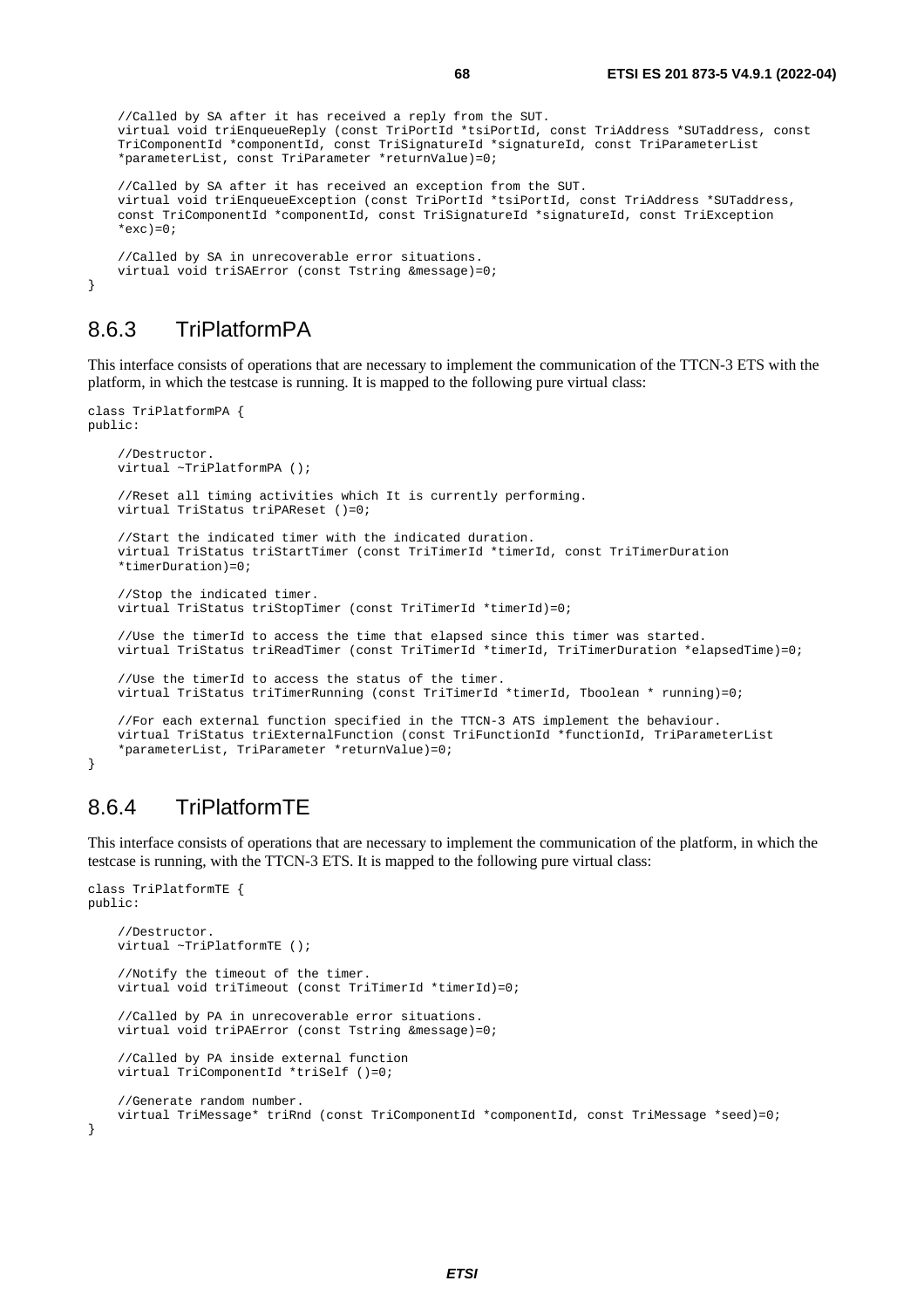## 9 C# language mapping

## 9.1 Introduction

The C# mapping for the TTCN-3 Runtime Interface defines how the IDL definitions described in clause 5 are mapped to C# [\[8](#page-9-0)].

## 9.2 Names and scopes

### 9.2.1 Names

Although there are no conflicts between identifiers used in the IDL definition and C# some naming translation rules are applied to the IDL identifiers.

C# parameter identifiers shall start with a lower case letter and subsequent part building the parameter identifier start with a capital letter.

EXAMPLE 1: The IDL parameter identifier **SUTaddress** maps to sutAddress in C#.

C# interfaces are omitting the trailing Type used in the IDL definition. In addition to that, the capital letter "I" is added to the beginning of interface names.

EXAMPLE 2: The IDl type **TriPortIdType** maps to ITriPortId in C#.

The resulting mapping conforms to the standard C# coding conventions.

### 9.2.2 Scopes

The IDL module triInterface is mapped to the namespace Etsi.Ttcn3.Tri. All IDL type declarations within this module are mapped to C# interface declarations within this namespace. The associated assembly file is Etsi.Ttcn3.Tri.dll.

## 9.3 Null value mapping

The distinct value null specified in the IDL definition is equal to null in C#.

## 9.4 Type mapping

### 9.4.1 Basic type mapping

### 9.4.1.0 IDL type mapping

Table 5 gives an overview on how the used basic IDL types are mapped to the C# types.

#### **Table 5: Basic type mappings**

| <b>IDL Type</b> | C# Type/Interface          |
|-----------------|----------------------------|
| boolean         | Etsi.Ttcn3.Tri.ITriBoolean |
| strina          | string                     |

Other IDL basic types are not used within the IDL definition.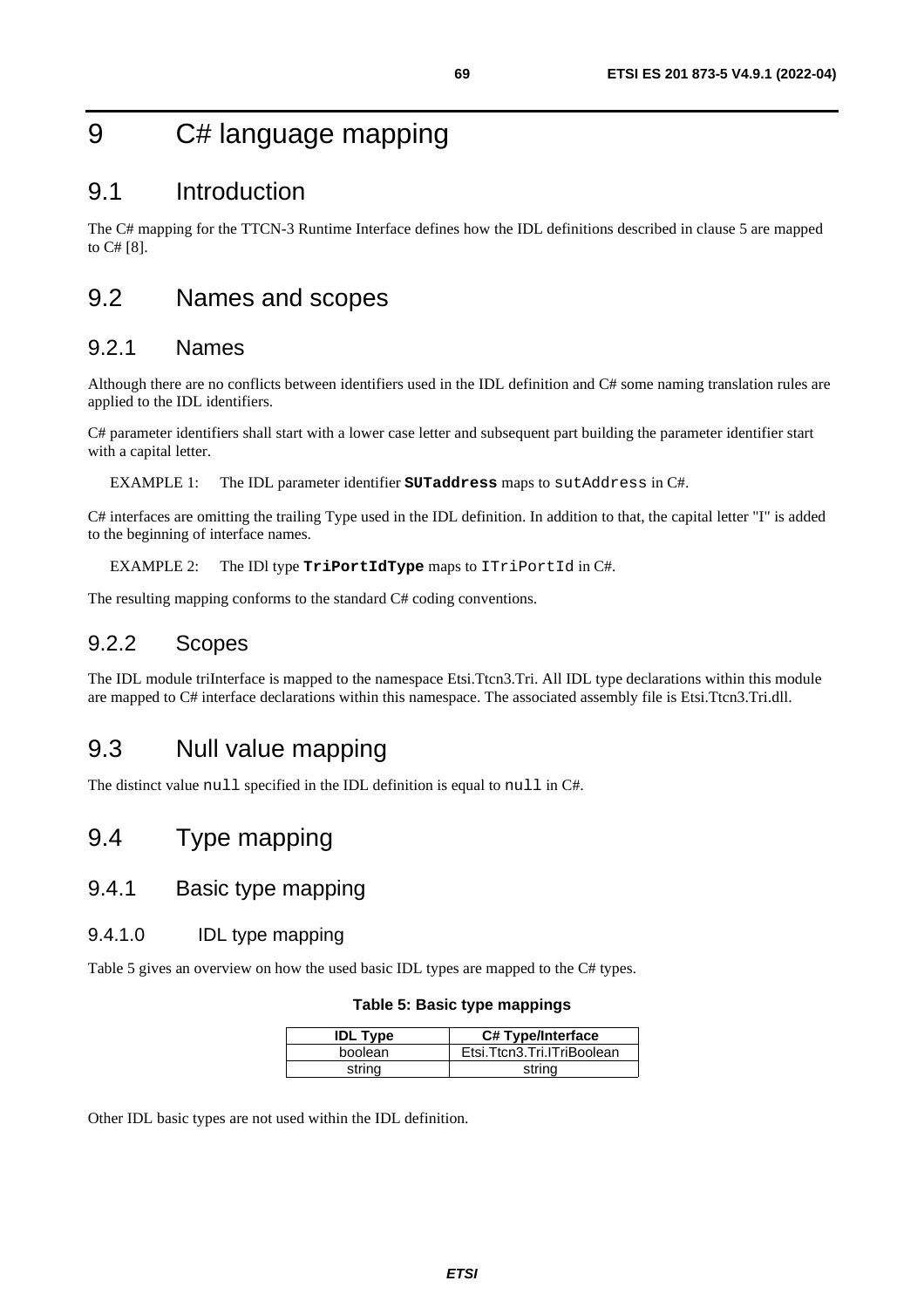#### 9.4.1.1 Boolean

The IDL boolean type is mapped to the interface Etsi.Ttcn3.Tri.ITriBoolean, so that objects implementing this interface can act as holder objects.

The following interface is defined for Etsi.Ttcn3.Tri.ItriBoolean:

```
public interface ITriBoolean { 
     bool BooleanValue { get; set; } 
}
```
#### **Members:**

• BooleanValue Gets or sets the boolean value associated with the object.

#### 9.4.1.2 String

The IDL string type is mapped to the System.String class without range checking or bounds for characters in the string. All possible strings defined in TTCN-3 can be converted to System.String.

### 9.4.2 Structured type mapping

### 9.4.2.0 Mapping rules

The TRI IDL description defines user-defined types as native types. In the C# mapping, these types are mapped to C# interfaces. The interfaces define methods and properties being available for classes implementing this interface.

#### 9.4.2.1 IQualifiedName

**IQualifiedName** interface represents a TTCN-3 identifier. Although it is not specified in the TRI IDL description, it is used as parent type of several other C# interfaces which are present in the IDL description. It is also common type of TRI properties containing TTCN-3 type references. The interface is defined as follows:

```
public interface IQualifiedName { 
     string ModuleName { get; } 
     string BaseName { get; } 
     bool Equals(IQualifiedName name); 
}
```
#### **Members:**

- ModuleName Returns the name of the module where the identifier is defined.
- BaseName Returns the name of the identifier.
- Equals

Compares a qualified name with this IQualifiedName for equality. Returns true if and only if the module and base name of both instances are equal, false otherwise.

### 9.4.2.2 TriPortIdType

**TriPortIdType** is mapped to the following interface:

```
public interface ITriPortId { 
     string PortName { get; } 
     ITriComponentId Component { get; } 
     bool IsArray { get; } 
     int PortIndex { get; } 
     IQualifiedName PortTypeName { get; } 
}
```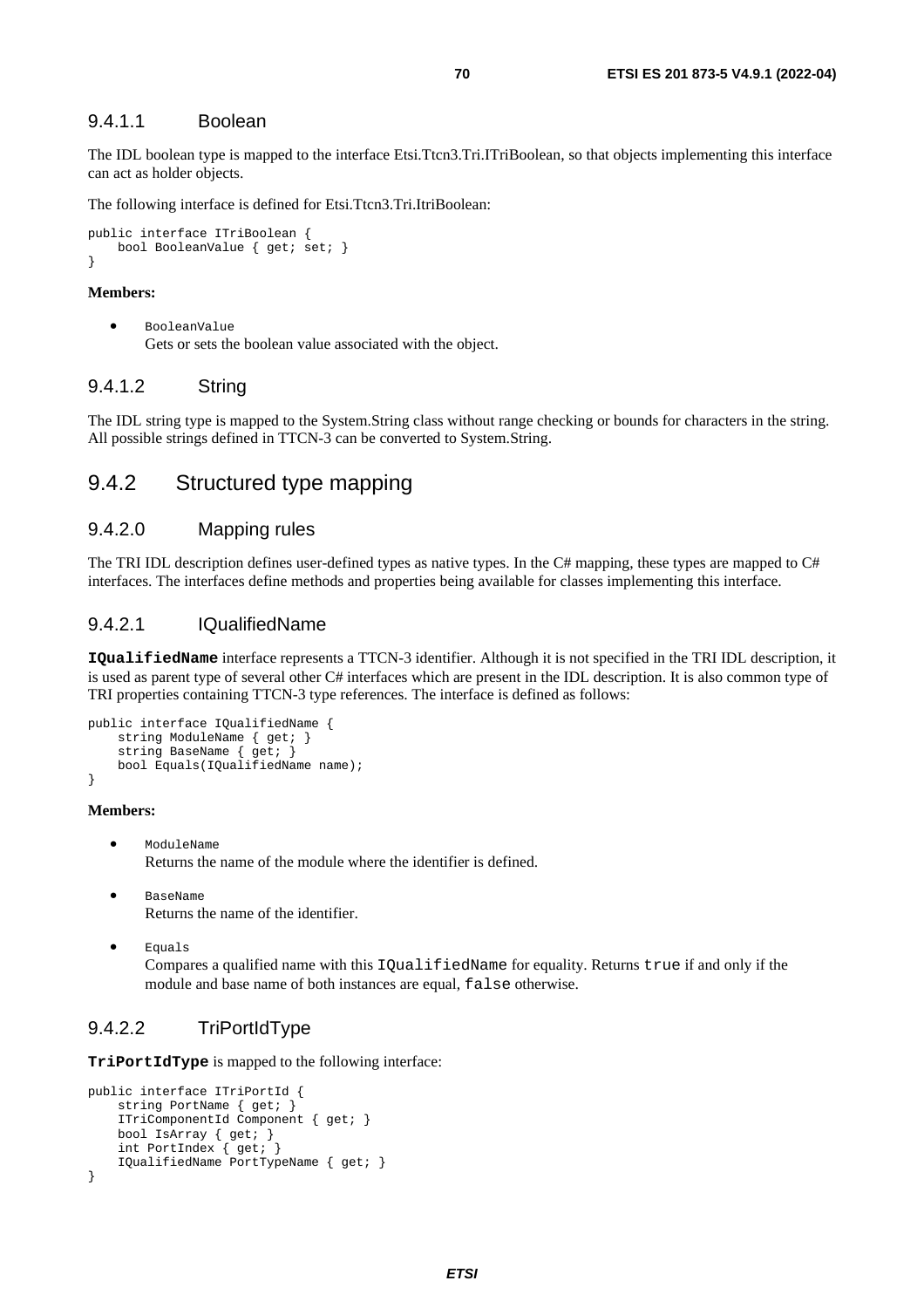#### **Members:**

- PortName Returns the port name as defined in the TTCN-3 specification.
- PortTypeName Returns the port type name as defined in the TTCN-3 specification.
- Component Returns the component identifier that this ITriPortId belongs to as defined in the TTCN-3 specification.
- IsArray Returns true if this port is part of a port array, false otherwise.
- PortIndex

Returns the port index if this port is part of a port array starting at zero. If the port is not part of a port array, then -1 is returned.

### 9.4.2.3 TriPortIdListType

**TriPortIdListType** is mapped to the following interface:

```
public interface ITriPortIdList 
     : System.Collections.IEnumerable { 
     int Size { get; } 
     bool IsEmpty { get; } 
     ITriPortId this[int index] { get; } 
}
```
#### **Members:**

- Size Returns the number of ports in this list.
- IsEmpty Returns true if this list contains no ports.
- getEnumerator Inherited from IEnumerable. Returns an enumerator for this object and allows to use the list in a foreach loop.
- Indexing operator Returns a ITriPortId instance at the specified position. IndexOutOfRangeException is thrown if the index is less than zero or greater or equal to the list size.

### 9.4.2.4 TriComponentIdType

**TriComponentIdType** is mapped to the following interface:

```
public interface ITriComponentId { 
     string ComponentId { get; } 
    string ComponentName { get; }
     IQualifiedName ComponentTypeName { get; } 
     bool Equals(ITriComponentId comp); 
}
```
#### **Members:**

- ComponentId Returns a representation of this unique component identifier.
- ComponentName Returns the component name as defined in the TTCN-3 specification. If no name is provided, null is returned.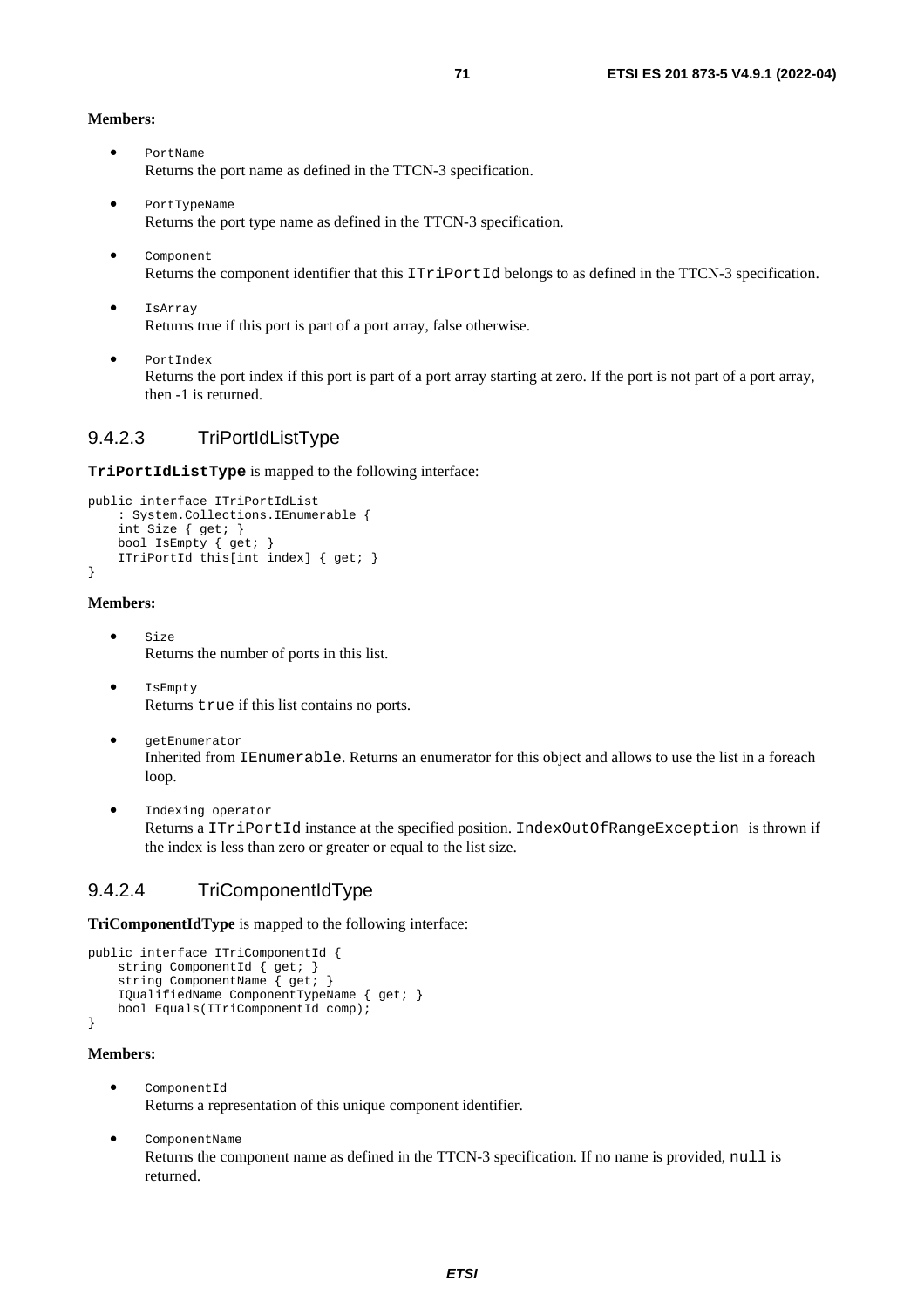- ComponentTypeName Returns the component type name as defined in the TTCN-3 specification.
- Equals Compares component with this TriComponentId for equality. Returns true if and only if both components have the same representation of this unique component identifier, false otherwise.

### 9.4.2.5 TriComponentIdListType

**TriComponentIdListType** is mapped to the following interface:

```
public interface ITriComponentIdList: System.Collections.IEnumerable { 
     int Size { get; } 
     bool IsEmpty { get; } 
     ITriComponentId this[int index] { get; } 
     void Clear(); 
     void Add(ITriComponentId comp); 
}
```
#### **Members:**

- Size Returns the number of components in this list.
- IsEmpty Returns true if this list contains no components.
- getEnumerator Inherited from IEnumerable. Returns an enumerator for this object and allows to use the list in a foreach loop.
- Indexing operator

Returns a ITriComponentId instance at the specified position. IndexOutOfRangeException is thrown if the index is less than zero or greater or equal to the list size.

- Clear Removes all components from the list.
- Add Adds a component to the end of the list.

### 9.4.2.6 TriMessageType

**TriMessageType** is mapped to the following interface:

```
public interface ITriMessage { 
    byte [] EncodedMessage { get; set; }
     int NumberOfBits { get; } 
     void SetEncodedMessage(byte[] data, int numberOfBits); 
     bool Equals(ITriMessage msg); 
}
```
#### **Members:**

• EncodedMessage

Gets or sets the message encoded according the coding rules defined in the TTCN-3 specification. In case the message is set, the property assignment call produces the same result as calling the SetEncodedMessage method with the second parameter equal to byte array length \* 8.

- NumberOfBits Returns the amount of bits of the message.
- SetEncodedMessage Sets the encoded message representation of this TriMessage to message. The number of bits has to be less or equal to data.Length \* 8.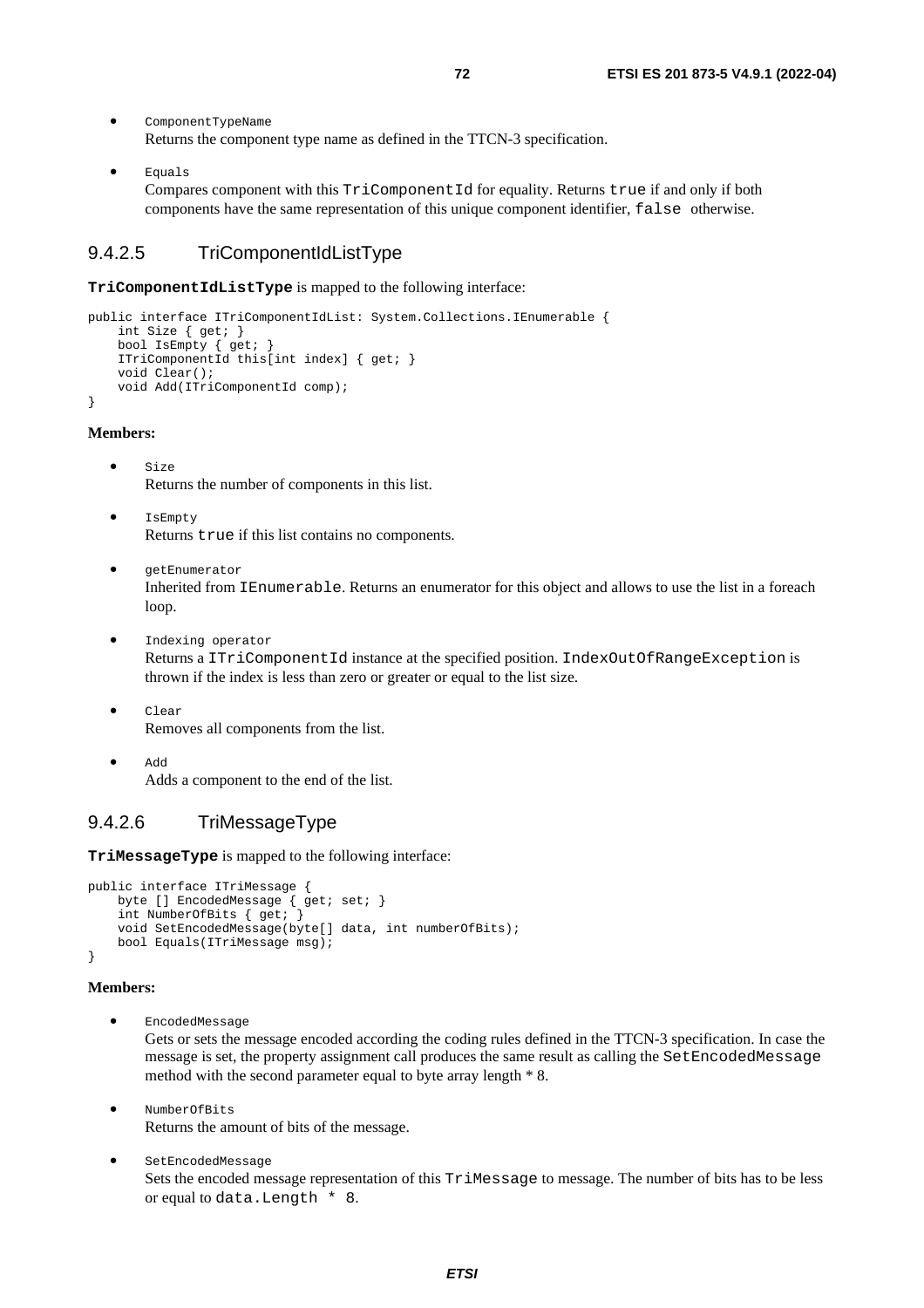• Equals

Compares a message with this TriMessage for equality. Returns true if and only if both messages have the same encoded representation, false otherwise.

#### 9.4.2.7 TriAddressType

**TriAddressType** is mapped to the following interface:

```
public interface ITriAddress { 
    byte [] EncodedAddress { get; set; }
     bool Equals(ITriAddress addr); 
     void SetEncodedAddress(byte[] data, int numberOfBits); 
     int NumberOfBits { get; } 
\mathbf{I}
```
#### **Methods:**

- EncodedAddress Gets or sets the encoded address.
- Equals

Compares an address with this ITriAddress for equality. Returns true if and only if both addresses have the same encoded representation, false otherwise.

- SetEncodedAddress Sets the encoded address value of this ITriAddress together with the number of valid bits. The number of bits shall be less or equal to data.Length \* 8.
- NumberOfBits Returns the amount of bits of the encoded address.

### 9.4.2.8 TriAddressListType

**TriAddressListType** is mapped to the following interface:

```
public interface ITriAddressList: System.Collections.IEnumerable { 
     int Size { get; } 
     bool IsEmpty { get; } 
     ITriAddress this[int index] { get; } 
     void Clear(); 
    void Add(ITriAddress addr);
}
```
#### **Members:**

- Size Returns the number of addresses in this list.
- IsEmpty Returns true if this list contains no addresses.
- getEnumerator Inherited from IEnumerable. Returns an enumerator for this object and allows to use the list in a foreach loop.
- Indexing operator

Returns a ITriAddress instance at the specified position. IndexOutOfRangeException is thrown if the index is less than zero or greater or equal to the list size.

- Clear Removes all addresses from the list.
- Add Adds an address to the end of the list.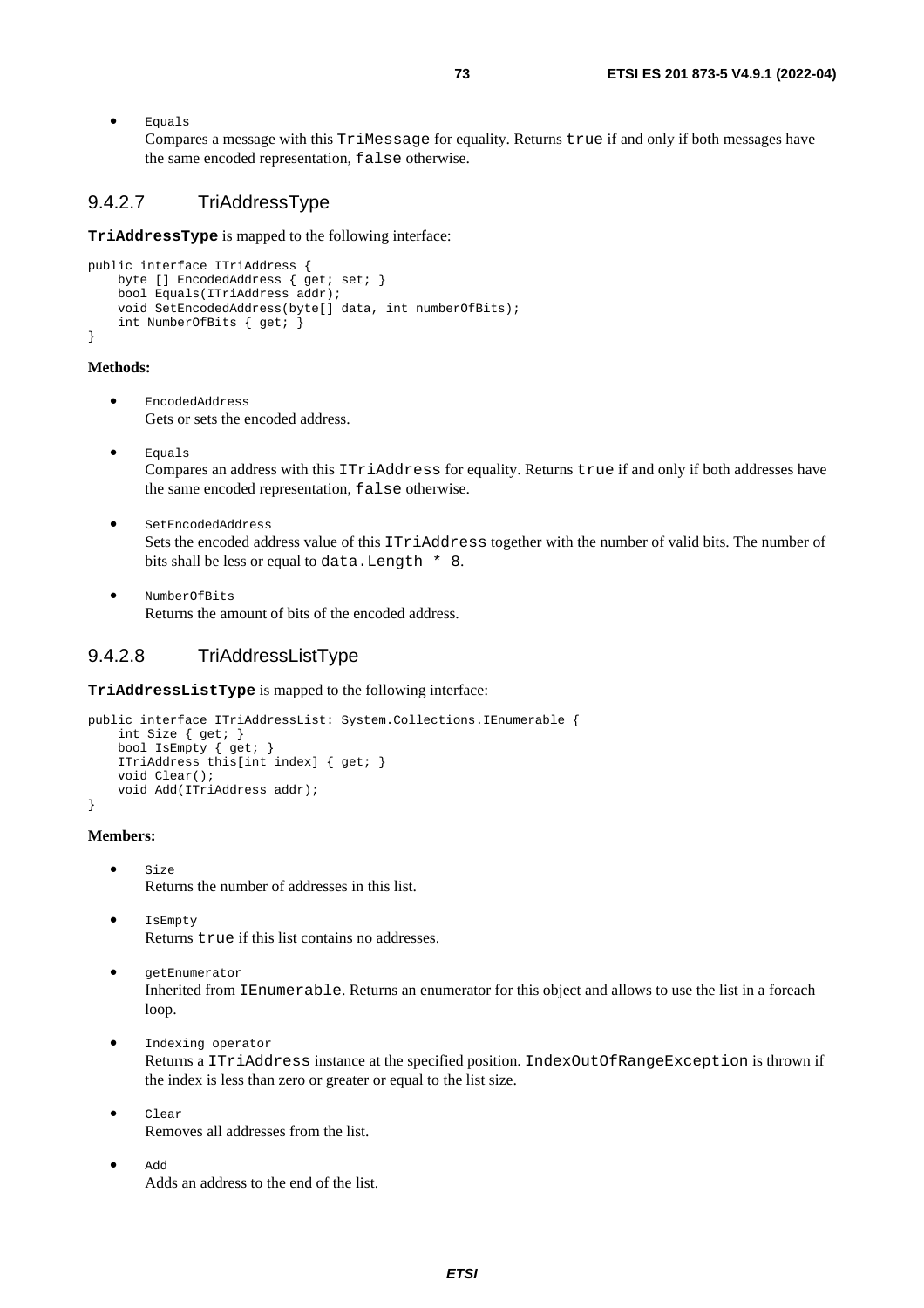**TriSignatureIdType** C# mapping is derived from the IQualifiedName interface:

```
public interface ITriSignatureId : IQualifiedName {}
```
#### 9.4.2.10 TriParameterPassingModeType

**TriParameterPassingModeType** is mapped to the following enumeration:

```
public enum TriParameterPassingMode { 
    TriIn = 0,
    TriInOut = 1.
     TriOut =2 
}
```
### 9.4.2.11 TriParameterType

**TriParameterType** is mapped to the following interface:

```
public interface ITriParameter { 
    string ParameterName { get; set; }
     TriParameterPassingMode ParameterPassingMode { get; set; } 
    byte [] EncodedParameter { get; set; }
     void SetEncodedParameter(byte[] data, int numberOfBits); 
     int NumberOfBits { get; } 
}
```
#### **Members:**

- ParameterName Gets or sets the parameter name.
- ParameterPassingMode Gets or sets the parameter passing mode of this parameter.
- EncodedParameter Gets or sets the encoded representation of this TriParameter, or the null object if the parameter contains the distinct value null (see also clause 5.5.4). The null value is used to indicate that this parameter holds no value.
- SetEncodedParameter Sets the encoded parameter value of this ITriParameter together with the number of valid bits. The number of bits shall be less or equal to data.Length \* 8.
- NumberOfBits Returns the amount of bits of the encoded parameter.

### 9.4.2.12 TriParameterListType

**TriParameterListType** is mapped to the following interface:

```
public interface ITriParameterList: System.Collections.IEnumerable { 
     int Size { get; } 
     bool IsEmpty { get; } 
     ITriParameterId this[int index] { get; } 
     void Clear(); 
     void Add(ITriParameter comp); 
}
```
#### **Members:**

- $S170$ Returns the number of parameters in this list.
- IsEmpty Returns true if this list contains no parameters.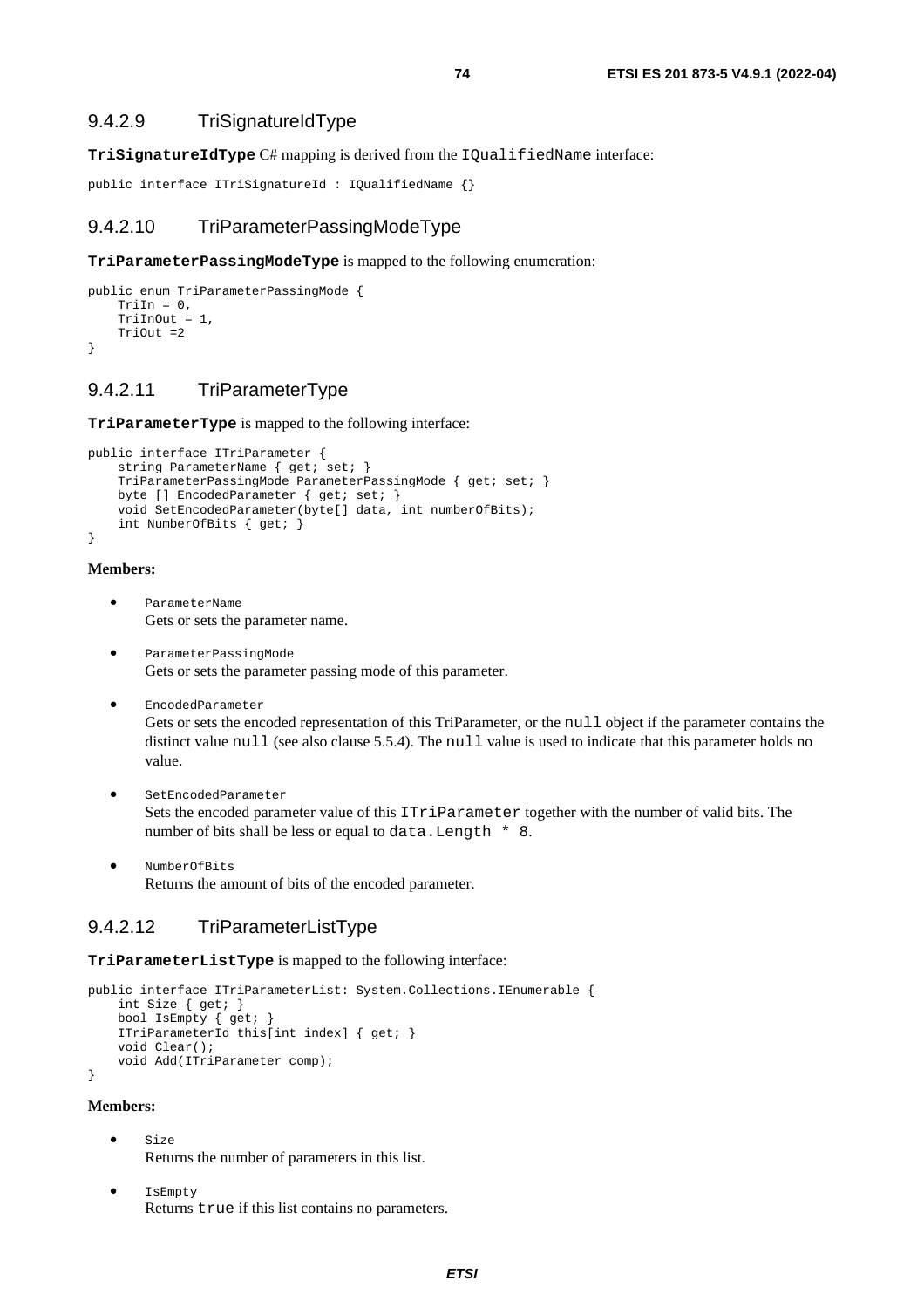- getEnumerator Inherited from IEnumerable. Returns an enumerator for this object and allows to use the list in a foreach loop.
- Indexing operator Returns a ITriParameter instance at the specified position. IndexOutOfRangeException is thrown if the index is less than zero or greater or equal to the list size.
- Clear Removes all parameters from the list.
- Add Adds a parameter to the end of the list.

### 9.4.2.13 TriExceptionType

**TriExceptionType** is mapped to the following interface:

```
public interface ITriException { 
    byte [] EncodedException { get; set; }
     bool Equals(ITriException exception); 
     void SetEncodedException(byte[] data, int numberOfBits); 
     int NumberOfBits { get; } 
}
```
#### **Methods:**

- EncodedException Gets or sets the encoded exception.
- Equals Compares an exception with this ITriException for equality. Returns true if and only if both exceptions have the same encoded representation, false otherwise.
- SetEncodedException Sets the encoded exception value of this ITriException together with the number of valid bits. The number of bits shall be less or equal to data. Length  $* 8$ .
- NumberOfBits Returns the amount of bits in the encoded exception.

## 9.4.2.14 TriTimerIdType

**TriTimerIdType** is mapped to the following interface:

```
public interface ITriTimerId { 
     string TimerName { get; } 
     bool Equals(ITriTimerId timer); 
}
```
#### **Members:**

• TimerName

Returns the name of this timer identifier as defined in the TTCN-3 specification. In case of implicit timers the result is implementation dependent (see clause 4.1.2.4).

• Equals

Compares timer with this TriTimerId for equality. Returns true if and only if both timers identifiers represent the same timer, false otherwise.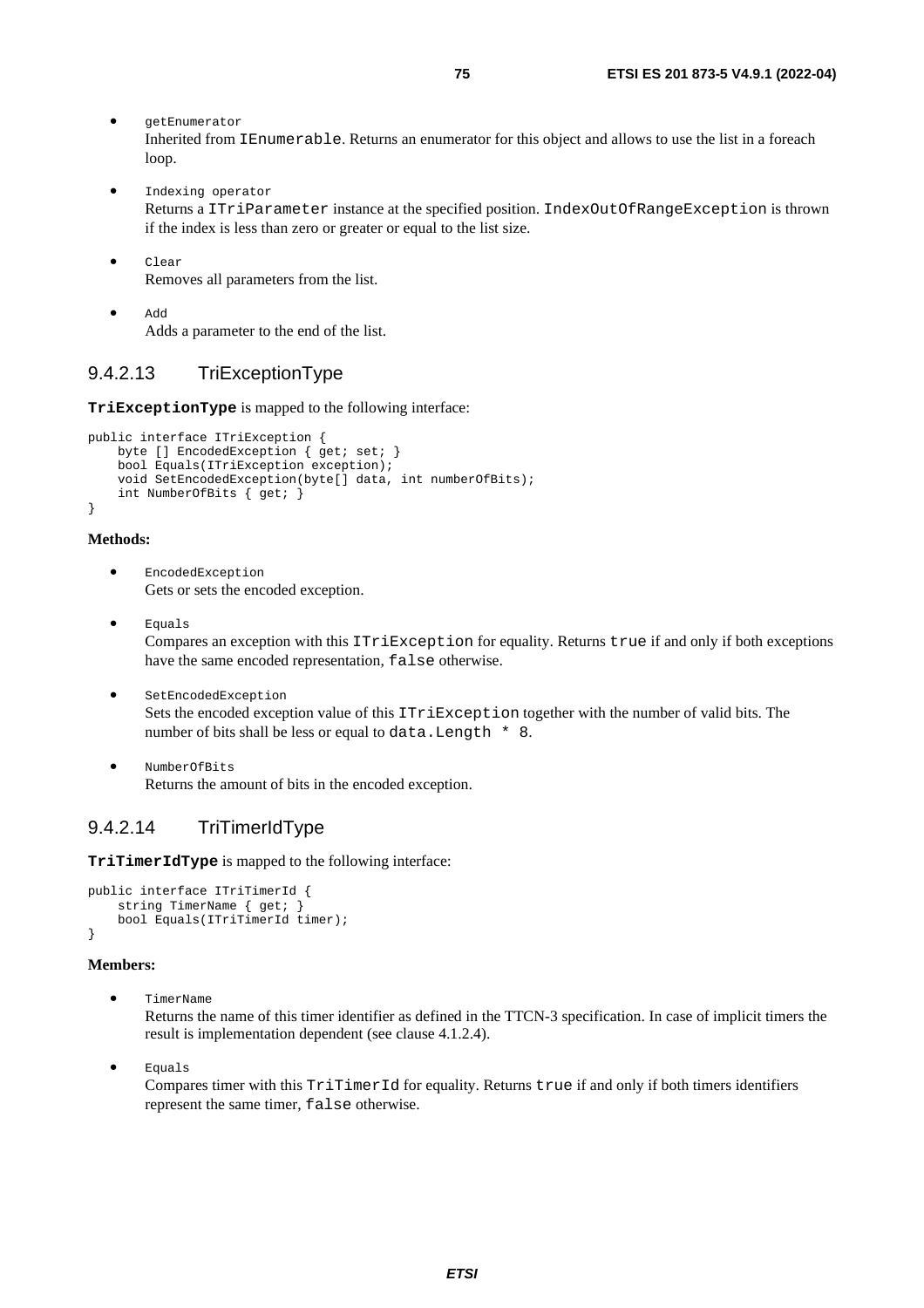#### 9.4.2.15 TriTimerDurationType

**TriTimerDurationType** is mapped to the following interface:

```
public interface ITriTimerDuration { 
    double Duration \{ get\; i \; set\; i \} bool Equals(ITriTimerDuration duration); 
}
```
#### **Members:**

- Duration Gets or sets the duration of a timer.
- Equals Compares duration with this TriTimerDuration for equality. Returns true if and only if both have the same duration, false otherwise.

#### 9.4.2.16 TriFunctionIdType

**TriFunctionIdType** C# mapping is derived from the IQualifiedName interface:

```
public interface ITriFunctionId : IQualifiedName {}
```
#### 9.4.2.17 TriTestCaseIdType

**TriTestCaseIdType** C# mapping is derived from the IQualifiedName interface:

```
public interface ITriTestCaseId : IQualifiedName {}
```
### 9.4.2.18 TriStatusType

**TriStatusType** is mapped to the following enumeration:

```
public enum TriStatus { 
     TriOk = 0, 
     TriError = -1 
}
```
## 9.5 Mapping of interfaces

## 9.5.0 Basic rules

The TRI IDL definition defines two interfaces, the triCommunication and the triPlatform interface. As the operations are defined for different directions within this interface, i.e. some operations can only be called by the TTCN-3 Executable (TE) on the System Adaptor (SA) while others can only be called by the SA on the TE. This is reflected by dividing the TRI IDL interfaces in two sub interfaces, each suffixed by the called entity.

#### **Table 6: TRI sub-interfaces**

| <b>Calling/Called</b> |                            | SΑ                         |                       |
|-----------------------|----------------------------|----------------------------|-----------------------|
|                       |                            | <b>ITriCommunicationSA</b> | <b>ITriPlatformPA</b> |
|                       | <b>ITriCommunicationTE</b> |                            |                       |
| PА                    | <b>ITriPlatformTE</b>      |                            |                       |

All methods defined in these interfaces should behave as defined in clause 5.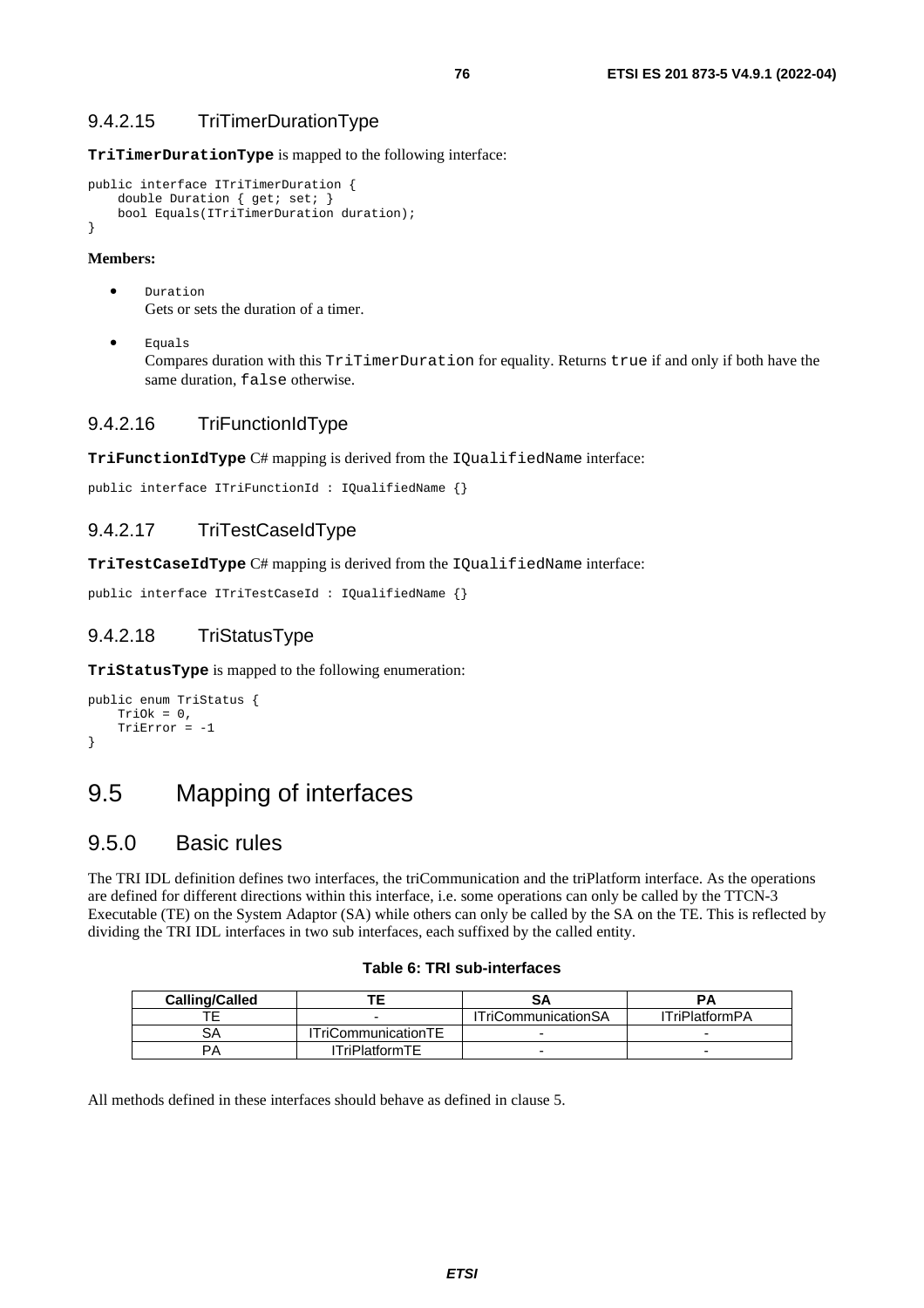The following C# interfaces are used in out or inout parameter passing mode:

- ITriParameter
- ITriParameterList
- ITriBoolean
- ITriTimerDuration

In case they are used in out or inout parameter passing mode, instances of the respective interfaces will be passed with the method call. The called entity can then access methods and properties of the passed instances to set the return values.

## 9.5.2 triCommunication interface

#### 9.5.2.0 Introduction

The **triCommunication** interface is divided into two C# sub-interfaces, the ITriCommunicationSA interface, defining calls from the TE to the SA and the ITriCommunicationTE interface, defining calls from the SA to the TE.

### 9.5.2.1 ITriCommunicationSA

#### The **ITriCommunicationSA** interface is defined as follows:

```
public interface ITriCommunicationSA { 
     // Reset operation 
     // Ref: TRI-Definition clause 5.5.1 
     TriStatus TriSAReset(); 
     // Connection handling operations 
     // Ref: TRI-Definition clause 5.5.2.1 
     triStatus TriExecuteTestCase(iTriTestCaseId testCaseId, 
         ITriPortIdList portIdList); 
     // Ref: TRI-Definition clause 5.5.2.2 
    TriStatus TriMap(ITriPortId compPortId, ITriPortId tsiPortId); 
     // Ref: TRI-Definition clause 5.5.2.3 
     TriStatus TriMapparam(ITriPortId compPortId, ITriPortId tsiPortId, 
         ITriParameterList paramList); 
     // Ref: TRI-Definition clause 5.5.2.4 
     TriStatus TriUnmap(ITriPortId compPortId, ITriPortId tsiPortId); 
     // Ref: TRI-Definition clause 5.5.2.5 
     TriStatus TriUnmapparam(ITriPortId compPortId, ITriPortId tsiPortId, 
         ITriParameterList paramList); 
     // Ref: TRI-Definition clause 5.5.2.6 
     TriStatus TriEndTestCase(); 
     // Message based communication operations 
     // Ref: TRI-Definition clause 5.5.3.1 
     TriStatus TriSend(ITriComponentId componentId, ITriPortId tsiPortId, 
         ITriAddress address, ITriMessage sentMessage); 
     // Ref: TRI-Definition clause 5.5.3.2 
     TriStatus TriSendBC(ITriComponentId componentId, ITriPortId tsiPortId, 
         ITriMessage sentMessage); 
     // Ref: TRI-Definition clause 5.5.3.3 
     TriStatus TriSendMC(ITriComponentId componentId, ITriPortId tsiPortId, 
         ITriAddressList addresses, ITriMessage sentMessage); 
     // Procedure based communication operations 
     // Ref: TRI-Definition clause 5.5.4.1 
     TriStatus TriCall(ITriComponentId componentId, ITriPortId tsiPortId, 
         ITriAddress sutAddress, ITriSignatureId signatureId, 
         ITriParameterList parameterList); 
     // Ref: TRI-Definition clause 5.5.4.2 
     TriStatus TriCallBC(ITriComponentId componentId, ITriPortId tsiPortId, 
         ITriSignatureId signatureId, ITriParameterList parameterList); 
     // Ref: TRI-Definition clause 5.5.4.3 
     TriStatus TriCallMC(ITriComponentId componentId, ITriPortId tsiPortId,
```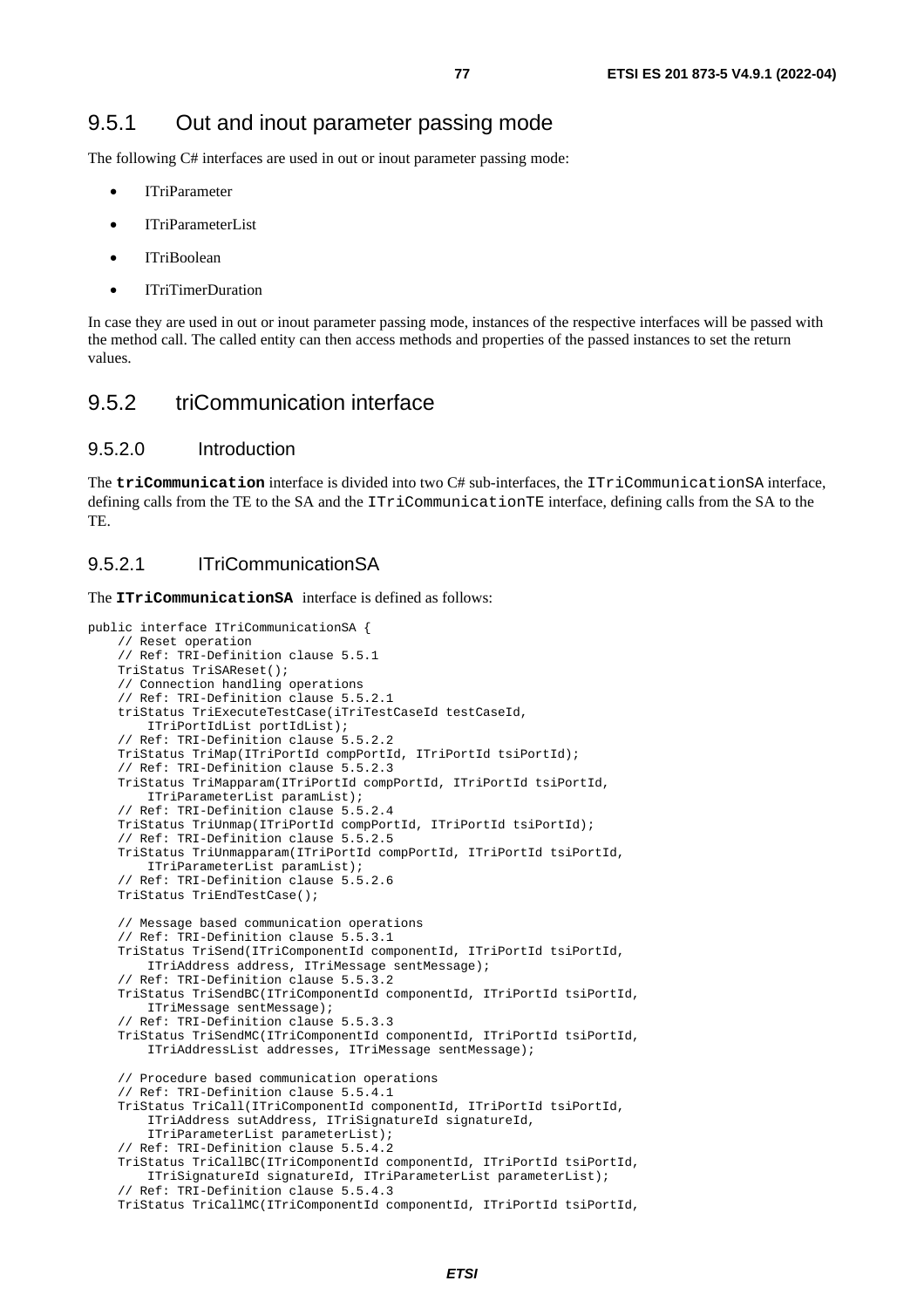```
 ITriAddressList sutAddresses, ITriSignatureId signatureId, 
     ITriParameterList parameterList); 
 // Ref: TRI-Definition clause 5.5.4.4 
 TriStatus TriReply(ITriComponentId componentId, ITriPortId tsiPortId, 
     ITriAddress sutAddress, ITriSignatureId signatureId, 
     ITriParameterList parameterList, ITriParameter returnValue); 
 // Ref: TRI-Definition clause 5.5.4.5 
 TriStatus TriReplyBC(ITriComponentId componentId, ITriPortId tsiPortId, 
     ITriSignatureId signatureId, ITriParameterList parameterList, 
     ITriParameter returnValue); 
 // Ref: TRI-Definition clause 5.5.4.6 
 TriStatus TriReplyMC(ITriComponentId componentId, ITriPortId tsiPortId, 
     ITriAddressList sutAddresses, ITriSignatureId signatureId, 
     ITriParameterList parameterList, ITriParameter returnValue); 
 // Ref: TRI-Definition clause 5.5.4.7 
 TriStatus TriRaise(ITriComponentId componentId, ITriPortId tsiPortId, 
     ITriAddress sutAddress, ITriSignatureId signatureId, 
     ITriException exc); 
 // Ref: TRI-Definition clause 5.5.4.8 
 TriStatus TriRaiseBC(ITriComponentId componentId, ITriPortId tsiPortId, 
     ITriSignatureId signatureId, ITriException exc); 
 // Ref: TRI-Definition clause 5.5.4.9 
 TriStatus TriRaiseMC(ITriComponentId componentId, ITriPortId tsiPortId, 
     ITriAddressList sutAddresses, ITriSignatureId signatureId, 
     ITriException exc); 
 // Miscellaneous operations 
 // Ref: TRI-Definition clause 5.5.5.1 
 TriStatus TriSutActionInformal(string description); 
 // Miscellaneous operations 
 // Ref: TRI-Definition clause 5.5.5.2 
 TriStatus TriSutActionParam(ITriParameterList parameterList);
```
### 9.5.2.2 ITriCommunicationTE

}

The **ITriCommunicationTE** interface is defined as follows:

```
public interface ITriCommunicationTE { 
     // Message based communication operations 
     // Ref: TRI-Definition clause 5.5.3.4 
     void EnqueueMessage(ITriPortId tsiPortId, ITriAddress sutAddress, 
         ITriComponentId componentId, ITriMessage msg); 
     // Procedure based communication operations 
     // Ref: TRI-Definition clause 5.5.4.10 
     void EnqueueCall(ITriPortId tsiPortId, ITriAddress sutAddress, 
         ITriComponentId componentId, ITriSignatureId signatureId, 
         ITriParameterList parameterList); 
     // Ref: TRI-Definition clause 5.5.4.10 
     void EnqueueReply(ITriPortId tsiPortId, ITriAddress sutAddress, 
         ITriComponentId componentId, ITriSignatureId signatureId, 
         ITriParameterList parameterList, ITriParameter returnValue); 
     // Ref: TRI-Definition clause 5.5.4.11 
     void EnqueueException(ITriPortId tsiPortId, ITriAddress sutAddress, 
         ITriComponentId componentId, ITriSignatureId signatureId, 
         ITriException exc); 
     // Ref: TRI Definition clause 5.2.1 
     void TriSAErrorReq(string message); 
}
```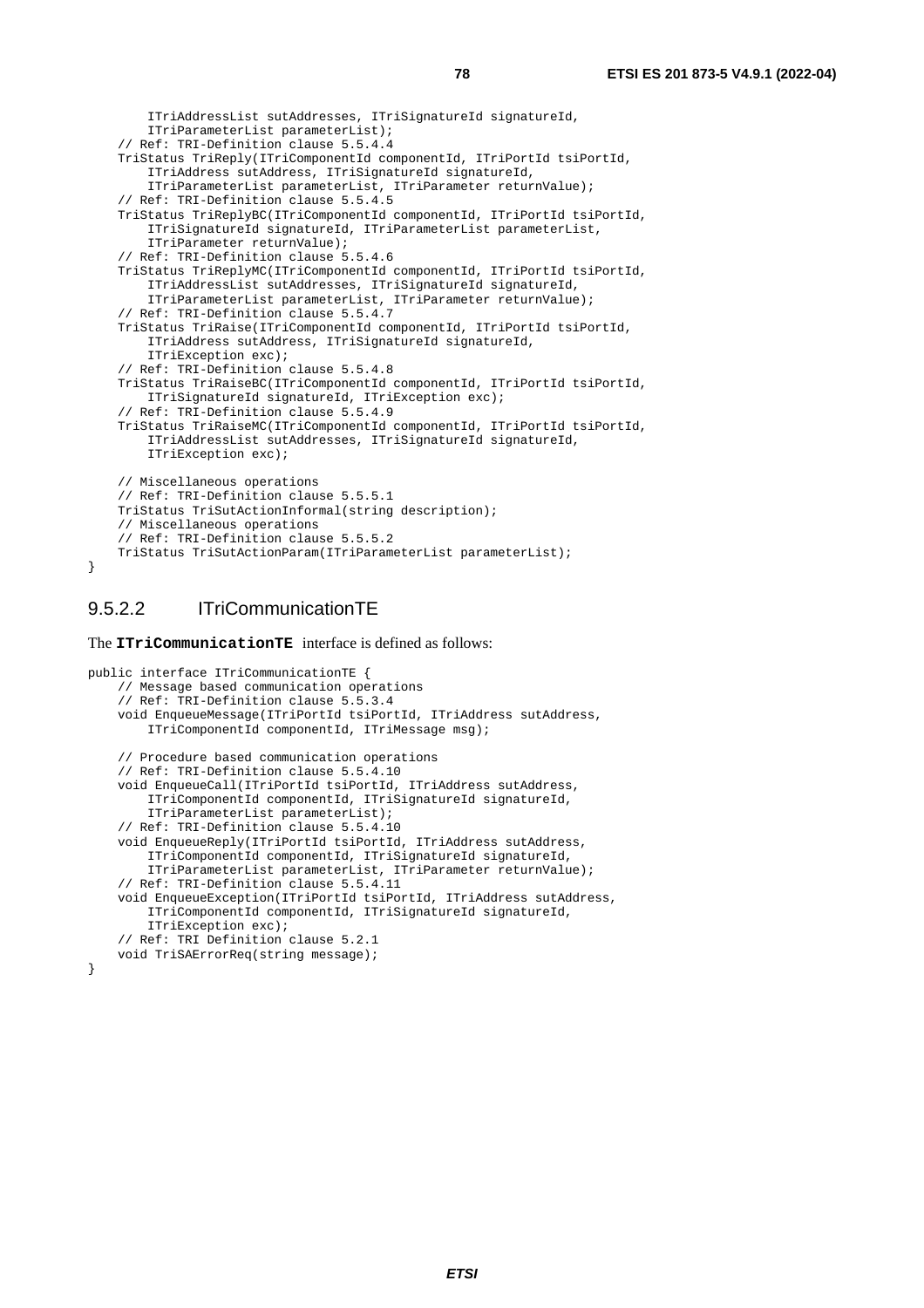#### 9.5.2.3 ITriPlatformPA

The **ITriPlatformPA** interface is defined as follows:

```
public interface ITriPlatformPA { 
     // Ref: TRI-Definition clause 5.6.1 
     TriStatus TriPAReset(); 
     // Timer handling operations 
     // Ref: TRI-Definition clause 5.6.2.1 
     TriStatus TriStartTimer(ITriTimerId timerId, ITriTimerDuration duration); 
     // Ref: TRI-Definition clause 5.6.2.2 
     TriStatus TriStopTimer(ITriTimerId timerId); 
     // Ref: TRI-Definition clause 5.6.2.3 
     TriStatus TriReadtimer(ITriTimerId timerId, 
         ITriTimerDuration elapsedTime); 
     // Ref: TRI-Definition clause 5.6.2.4 
     TriStatus TriTimerrunning(ITriTimerId timerId, ITriBoolean running); 
     // Miscellaneous operations 
     // Ref: TRI-Definition clause 5.6.3.1 
     TriStatus TriExternalFunction(ItriFunctionId functionId, 
         ITriparameterList parameterList, ITriParameter returnValue); 
}
```
#### 9.5.2.4 ITriPlatformTE

The **ITriPlatformTE** interface is defined as follows:

```
public interface ITriPlatformTE {
     // Ref: TRI-Definition clause 5.6.2.5 
     void TriTimeout(ITriTimerId timerId); 
     // Ref: TRI Definition clause 5.2.2 
     void TriPAErrorReq(string message); 
     // Ref: TRI Definition clause 5.6.3.2 
     ITriComponentId TriSelf(); 
     // Ref: TRI Definition clause 5.6.3.3 
     ITriMessage TriRnd(ITriComponentId componentId, ITriMessage seed); 
}
```
## 9.6 Optional parameters

Clause 5.4 defines that a reserved value shall be used to indicate the absence of an optional parameter. For the C# language mapping the distinct value null shall be used to indicate the absence of an optional value. For example if in the triSend operation the address parameter shall be omitted the operation invocation shall be TriSend(componentId, tsiPortId, null, sendMessage).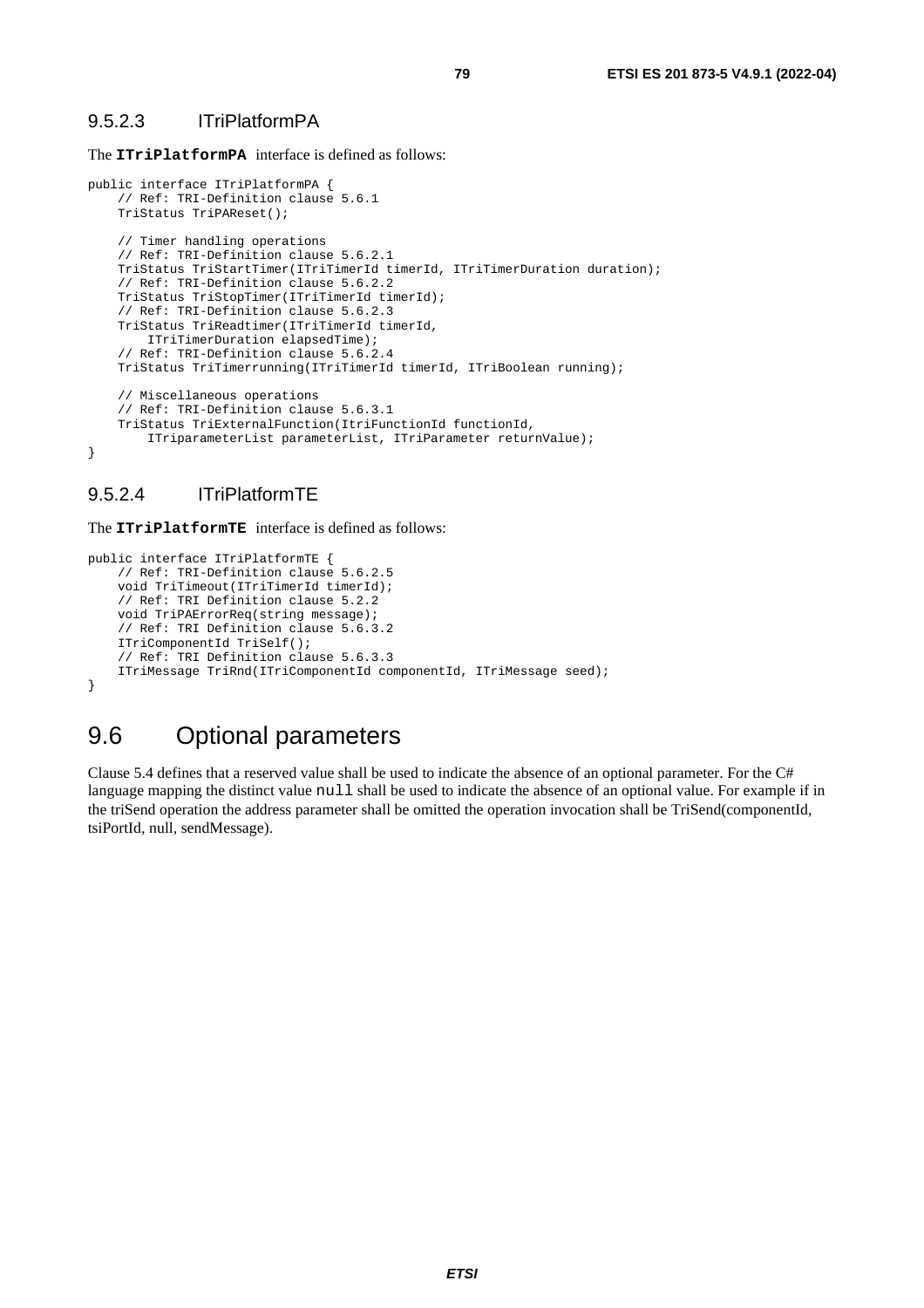This clause summarizes the IDL definition of TRI operations as defined in clause 5.

```
// ************************************************************************* 
// Interface definition for the TTCN-3 Runtime Interface 
// ************************************************************************* 
module triInterface 
{ 
  // 
  // ************************************************************************* 
  // Types 
  // ************************************************************************* 
  // 
  // Connection 
  native TriPortIdType; 
  typedef sequence<TriPortIdType> TriPortIdListType; 
  native TriComponentIdType; 
  typedef sequence<TriComponentIdType> TriComponentIdListType; 
  // Communication 
 native TriMessageType; 
  native TriAddressType; 
  typedef sequence<TriAddressType> TriAddressListType; 
  native TriSignatureIdType; 
  native TriParameterType; 
  typedef sequence<TriParameterType> TriParameterListType; 
  native TriExceptionType; 
  // Timing 
 native TriTimerIdType; 
  native TriTimerDurationType; 
  // Miscellaneous 
 native TriFunctionIdType; 
  native TriTestCaseIdType; 
  native TriStatusType; 
 // 
 // ************************************************************************* 
  // Interfaces 
  // ************************************************************************* 
  // 
  // 
  // ************************************************************************* 
  // The communication interface (Ref: TRI-Definition: clauses 5.5 and 5.2) 
  // ************************************************************************* 
  // 
  interface triCommunication 
 \left\{ \right. // Reset operation 
     // Ref: TRI-Definition clause 5.5.1 
     TriStatusType triSAReset(); 
     // Connection handling operations 
     // Ref: TRI-Definition clause 5.5.2.1 
     TriStatusType triExecuteTestCase(in TriTestCaseIdType testCaseId, 
     in TriPortIdListType tsiPortList); 
     // Ref: TRI-Definition clause 5.5.2.2 
     TriStatusType triMap(in TriPortIdType compPortId, in TriPortIdType tsiPortId); 
     // Ref: TRI-Definition clause 5.5.2.3 
     TriStatusType triMapParam(in TriPortIdType compPortId, in TriPortIdType tsiPortId, in 
     TriParameterListType paramList);
```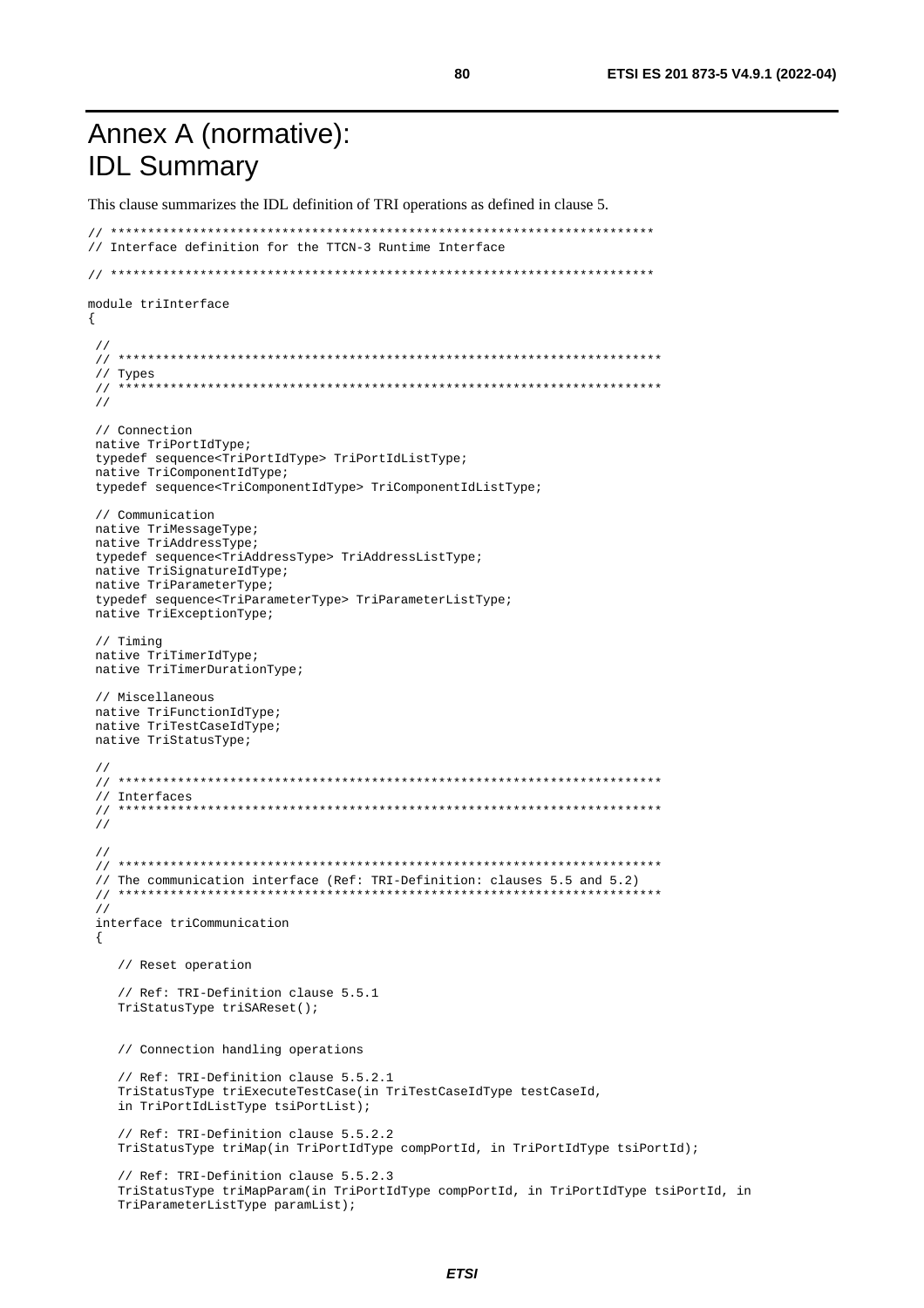// Ref: TRI-Definition clause 5.5.2.4 TriStatusType triUnmap(in TriPortIdType compPortId, in TriPortIdType tsiPortId); // Ref: TRI-Definition clause 5.5.2.5 TriStatusType triUnmapParam(in TriPortIdType compPortId, in TriPortIdType tsiPortId, in TriParameterListType paramList); // Ref: TRI-Definition clause 5.5.2.6 TriStatusType triEndTestCase(); // Message based communication operations // Ref: TRI-Definition clause 5.5.3.1 TriStatusType triSend(in TriComponentIdType componentId, in TriPortIdType tsiPortId, in TriAddressType SUTaddress, in TriMessageType sendMessage); // Ref: TRI-Definition clause 5.5.3.2 TriStatusType triSendBC(in TriComponentIdType componentId, in TriPortIdType tsiPortId, in TriMessageType sendMessage); // Ref: TRI-Definition clause 5.5.3.3 TriStatusType triSendMC(in TriComponentIdType componentId, in TriPortIdType tsiPortId, in TriAddressListType SUTaddresses, in TriMessageType sendMessage); // Ref: TRI-Definition clause 5.5.3.4 void triEnqueueMsg(in TriPortIdType tsiPortId , in TriAddressType SUTaddress, in TriComponentIdType componentId, in TriMessageType receivedMessage); // Procedure based communication operations // Ref: TRI-Definition clause 5.5.4.1 TriStatusType triCall(in TriComponentIdType componentId, in TriPortIdType tsiPortId, in TriAddressType SUTaddress, in TriSignatureIdType signatureId, in TriParameterListType parameterList); // Ref: TRI-Definition clause 5.5.4.2 TriStatusType triCallBC(in TriComponentIdType componentId, in TriPortIdType tsiPortId, in TriSignatureIdType signatureId, in TriParameterListType parameterList); // Ref: TRI-Definition clause 5.5.4.3 TriStatusType triCallMC(in TriComponentIdType componentId, in TriPortIdType tsiPortId, in TriAddressListType SUTaddresses, in TriSignatureIdType signatureId, in TriParameterListType parameterList); // Ref: TRI-Definition clause 5.5.4.4 TriStatusType triReply(in TriComponentIdType componentId, in TriPortIdType tsiPortId, in TriAddressType SUTaddress, in TriSignatureIdType signatureId, in TriParameterListType parameterList, in TriParameterType returnValue ); // Ref: TRI-Definition clause 5.5.4.5 TriStatusType triReplyBC(in TriComponentIdType componentId, in TriPortIdType tsiPortId, in TriSignatureIdType signatureId, in TriParameterListType parameterList, in TriParameterType returnValue ); // Ref: TRI-Definition clause 5.5.4.6 TriStatusType triReplyMC(in TriComponentIdType componentId, in TriPortIdType tsiPortId, in TriAddressListType SUTaddresses, in TriSignatureIdType signatureId, in TriParameterListType parameterList, in TriParameterType returnValue ); // Ref: TRI-Definition clause 5.5.4.7 TriStatusType triRaise(in TriComponentIdType componentId, in TriPortIdType tsiPortId, in TriAddressType SUTaddress, in TriSignatureIdType signatureId, in TriExceptionType exc); // Ref: TRI-Definition clause 5.5.4.8 TriStatusType triRaiseBC(in TriComponentIdType componentId, in TriPortIdType tsiPortId, in TriSignatureIdType signatureId, in TriExceptionType exc); // Ref: TRI-Definition clause 5.5.4.9 TriStatusType triRaiseMC(in TriComponentIdType componentId, in TriPortIdType tsiPortId, in TriAddressListType SUTaddresses, in TriSignatureIdType signatureId, in TriExceptionType exc);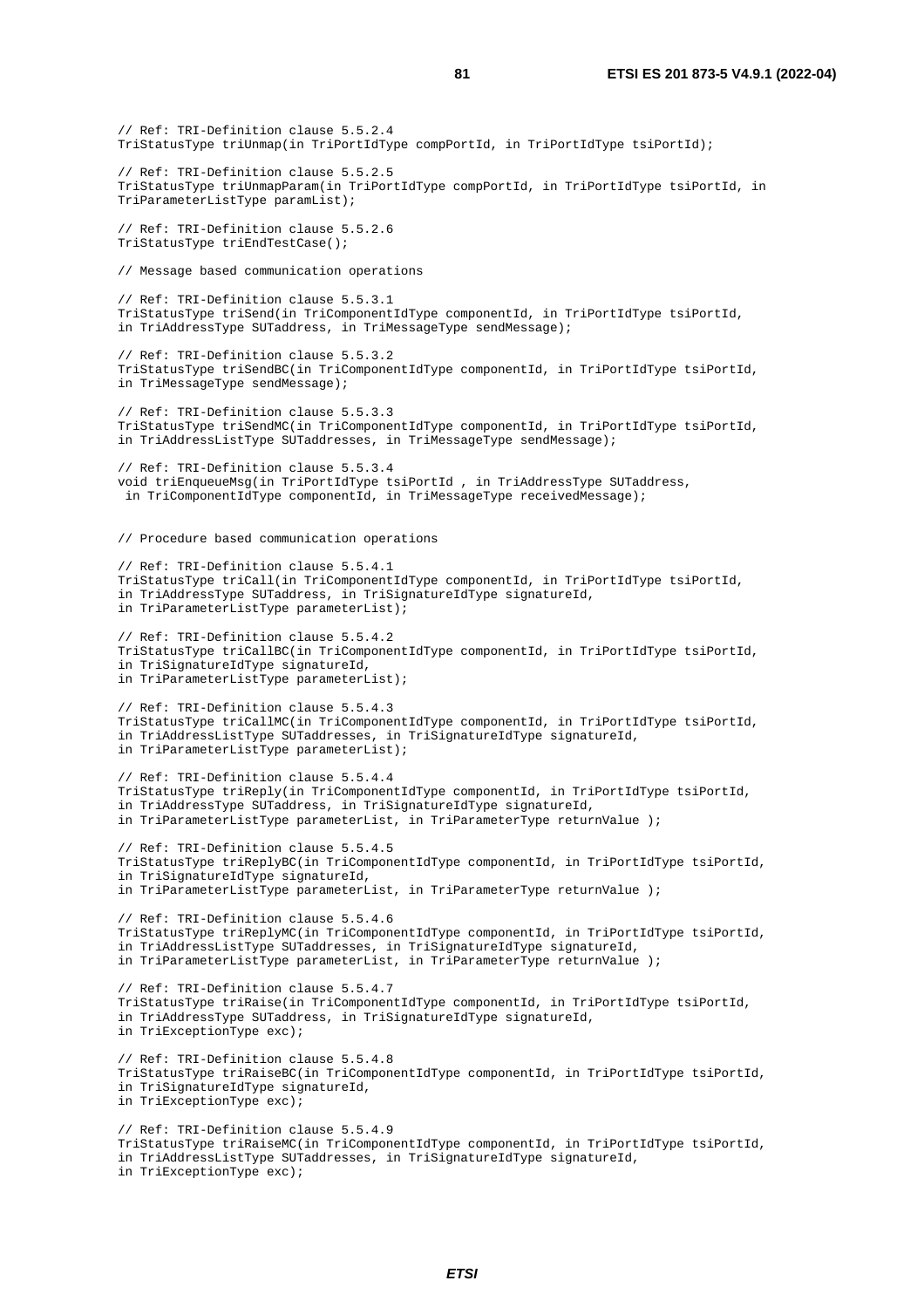```
 // Ref: TRI-Definition clause 5.5.4.10 
    void triEnqueueCall(in TriPortIdType tsiPortId, in TriAddressType SUTaddress, 
    in TriComponentIdType componentId, in TriSignatureIdType signatureId, 
    in TriParameterListType parameterList ); 
    // Ref: TRI-Definition clause 5.5.4.11 
    void triEnqueueReply(in TriPortIdType tsiPortId, in TriAddressType SUTaddress, 
    in TriComponentIdType componentId, in TriSignatureIdType signatureId, 
    in TriParameterListType parameterList, in TriParameterType returnValue ); 
    // Ref: TRI-Definition clause 5.5.4.12 
   void triEnqueueException(in TriPortIdType tsiPortId, in TriAddressType SUTaddress,
    in TriComponentIdType componentId, in TriSignatureIdType signatureId, 
    in TriExceptionType exc); 
   // Miscellaneous operations 
    // Ref: TRI-Definition clause 5.5.5.1 
   TriStatusType triSUTactionInformal(in string description); 
    // Ref: TRI-Definition clause 5.5.5.2 
  TriStatusType triSUTactionParam(in TriParameterListType parameterList);
    // Error Handling 
    // Ref: TRI Definition clause 5.2.1 
    void triSAErrorReq(in string message); 
 // 
 // ************************************************************************* 
 // The platform interface (Ref: TRI-Definition: clauses 5.6 and 5.2) 
 // ************************************************************************* 
 // 
 interface triPlatform 
   // Reset Operation 
    // Ref: TRI-Definition clause 5.6.1 
   TriStatusType triPAReset(); 
    // Timer handling operations 
    // Ref: TRI-Definition clause 5.6.2.1 
    TriStatusType triStartTimer(in TriTimerIdType timerId, 
    in TriTimerDurationType timerDuration); 
    // Ref: TRI-Definition clause 5.6.2.2 
   TriStatusType triStopTimer(in TriTimerIdType timerId); 
    // Ref: TRI-Definition clause 5.6.2.3 
    TriStatusType triReadTimer(in TriTimerIdType timerId, 
   out TriTimerDurationType elapsedTime); 
    // Ref: TRI-Definition clause 5.6.2.4 
    TriStatusType triTimerRunning(in TriTimerIdType timerId, out boolean running); 
    // Ref: TRI-Definition clause 5.6.2.5 
    void triTimeout(in TriTimerIdType timerId); 
    // Miscellaneous operations 
    // Ref: TRI-Definition clause 5.6.3.1 
    TriStatusType triExternalFunction(in TriFunctionIdType functionId, 
    inout TriParameterListType parameterList, 
    out TriParameterType returnValue); 
    // Ref: TRI-Definition clause 5.6.3.2 
   TriComponentIdType triSelf(); 
    // Ref: TRI-Definition clause 5.6.3.3 
    TriMessage triRnd(in TriComponentIdType componentId, 
    in TriMessage seed);
```
};

{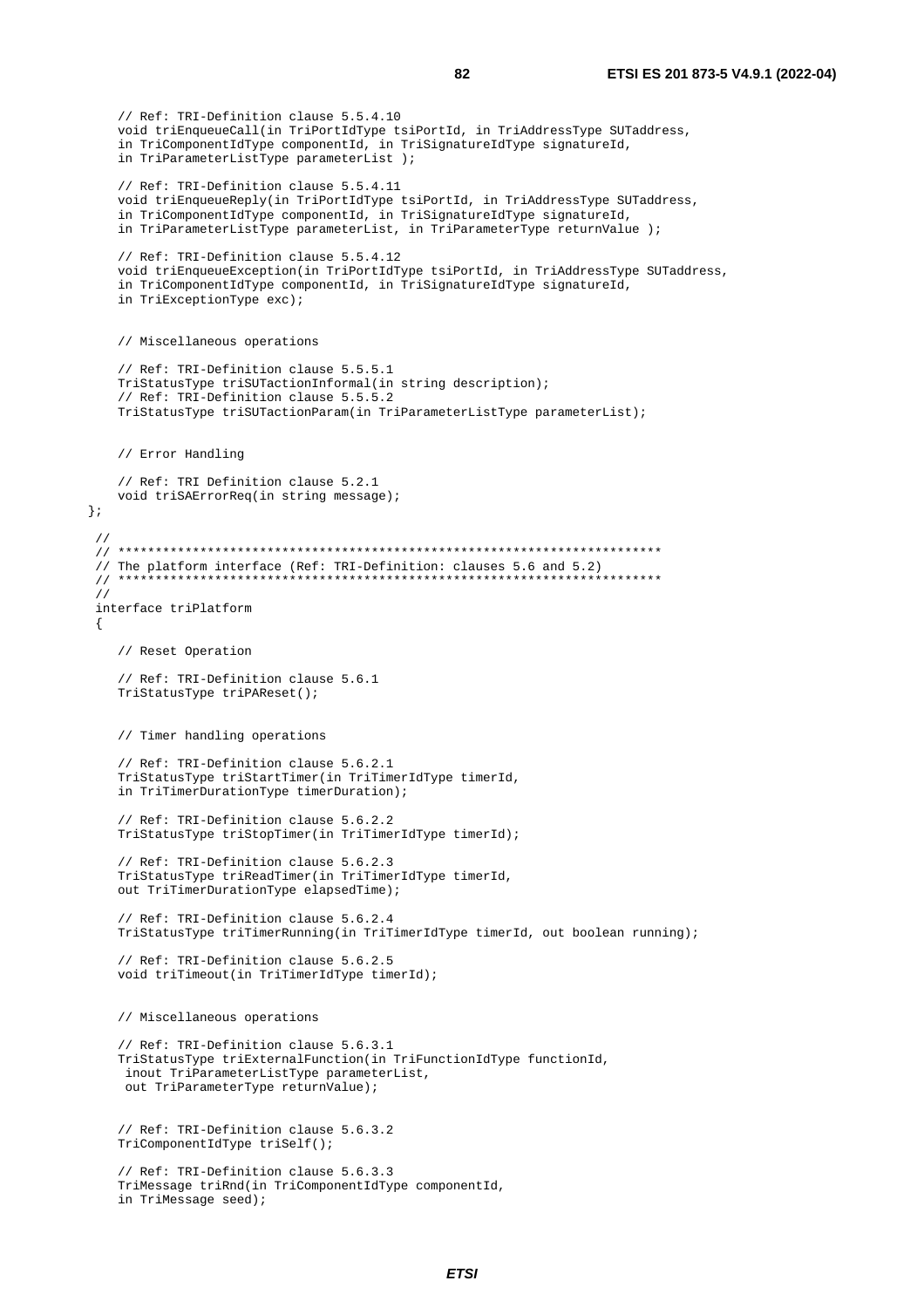```
 // Error Handling 
 // Ref: TRI Definition clause 5.2.2 
 void triPAErrorReq(in string message); 
 }; 
};
```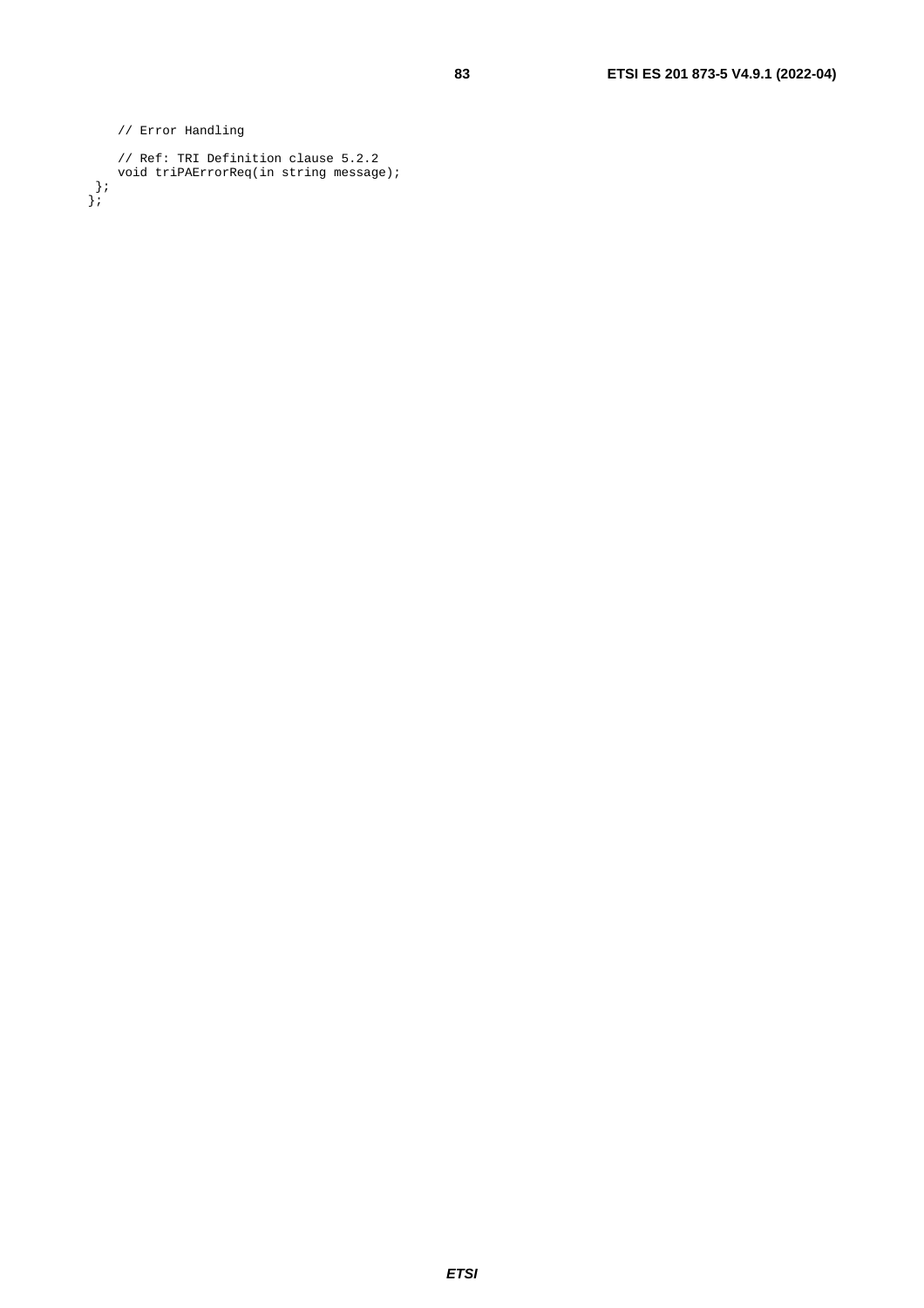# Annex B (informative): Use scenarios

# B.0 Introduction

This annex contains use scenarios that should help users of the TRI and tool vendors providing the TRI understand the semantics of the operations defined within the present document.

Three scenarios are defined in terms of Message Sequence Charts (MSC). A scenario consists of a TTCN-3 code fragment that uses TTCN-3 communication functions to the SUT as well as timer handling functions. The MSC shows the interactions between the TE, SA and PA entities together with the SUT.

Note that the TTCN-3 fragments are not complete, as the main objective of the fragments is the usage of dynamic behaviour. All of the presented scenarios use a common preamble sequence of TRI operations shown in figure B.1.

Notice that the MSCs presented in this clause use message pairs to model each TRI operation. The MSC message triMap followed by triMapOK denotes, for example, that the TRI operation triMap has been invoked by the TE and it returns successfully from the SA. TRI operation calls are shown using abstract types and values, and are intended to serve only for illustration purposes. The concrete representation of these parameters in a particular target language is defined in the respective language mappings.



**Figure B.1: Common MSC Preamble**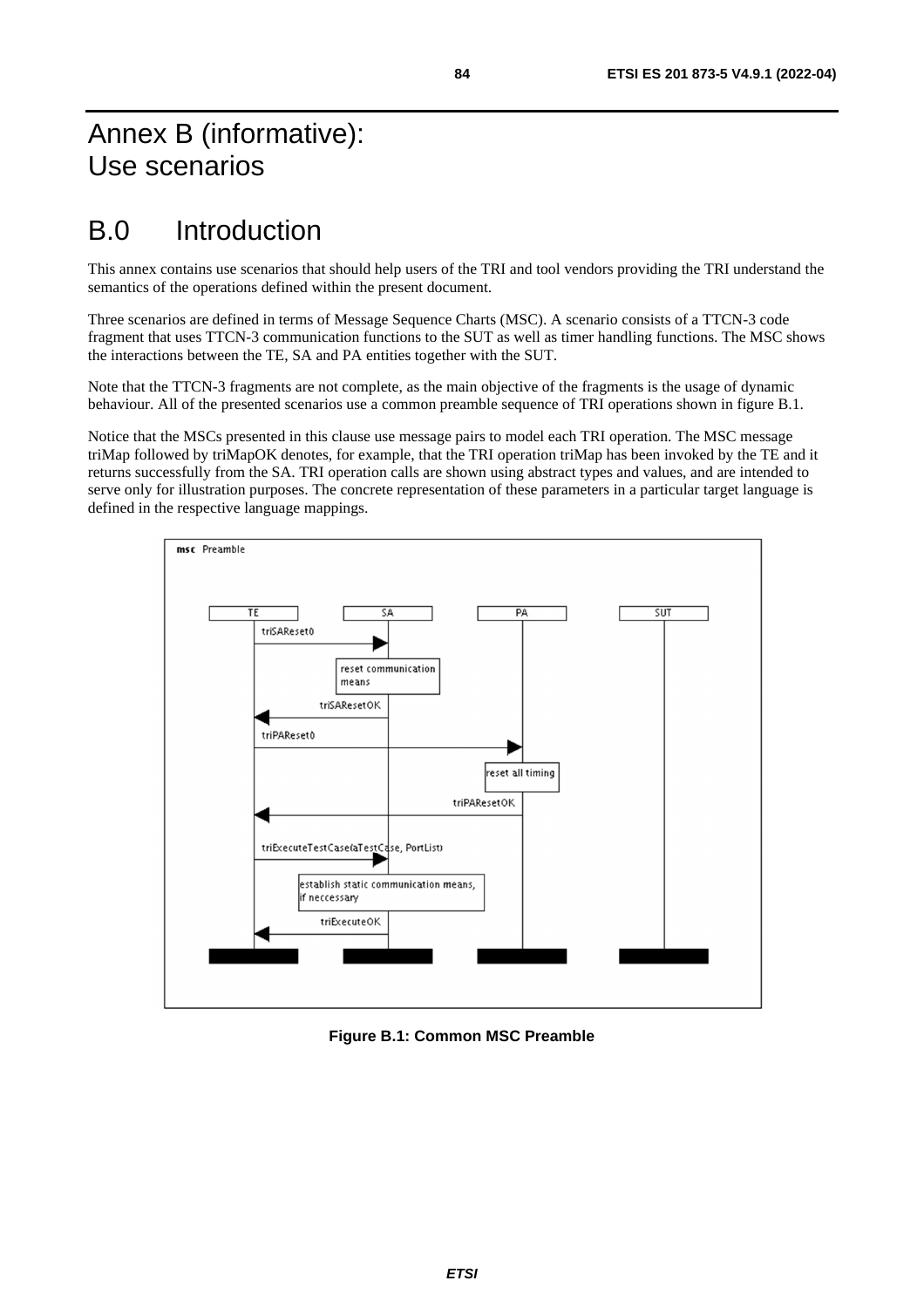# B.1 First scenario

## B.1.0 Use case

The first scenario shows some TTCN-3 timer operations, i.e. start and timer running, message based communication operations, i.e. send and receive, as well as connection handling operations, i.e. map and unmap.

## B.1.1 TTCN-3 fragment

```
module triScenario1 
{ 
 external function MyFunction();
  type port PortTypeMsg message { inout integer } 
  type component MyComponent { 
     port PortTypeMsg MyPort; 
     timer MyTimer 
  } 
  type component MyTSI { 
    port PortTypeMsg PCO1;
  } 
  testcase scenario1() runs on MyComponent system MyTSI 
  { 
     MyPort.clear; 
     MyPort.start; 
     MyTimer.start(2); 
     map(MyComponent: MyPort, system: PCO1); 
     MyPort.send (integer : 5); 
     if (MyTimer.running) 
     { 
      MyPort.receive(integer:7); 
     } 
     else 
      { 
      MyFunction(); 
     } 
     unmap(MyComponent: MyPort, system:PCO1); 
     MyPort.stop; 
  } 
  control { 
     execute( scenario1() ); 
 } 
}
```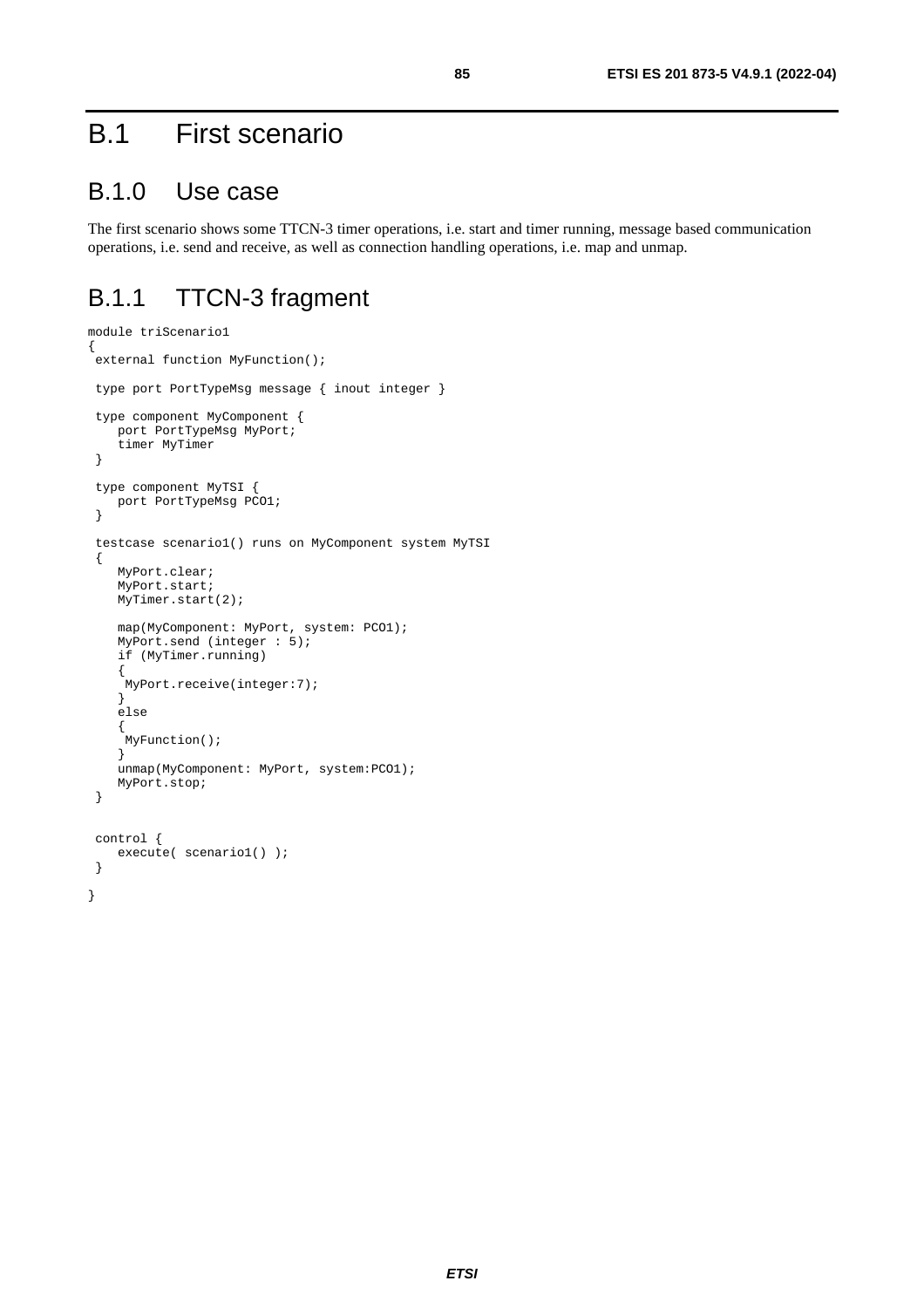# B.1.2 Message sequence chart



**Figure B.2: Use Scenario 1**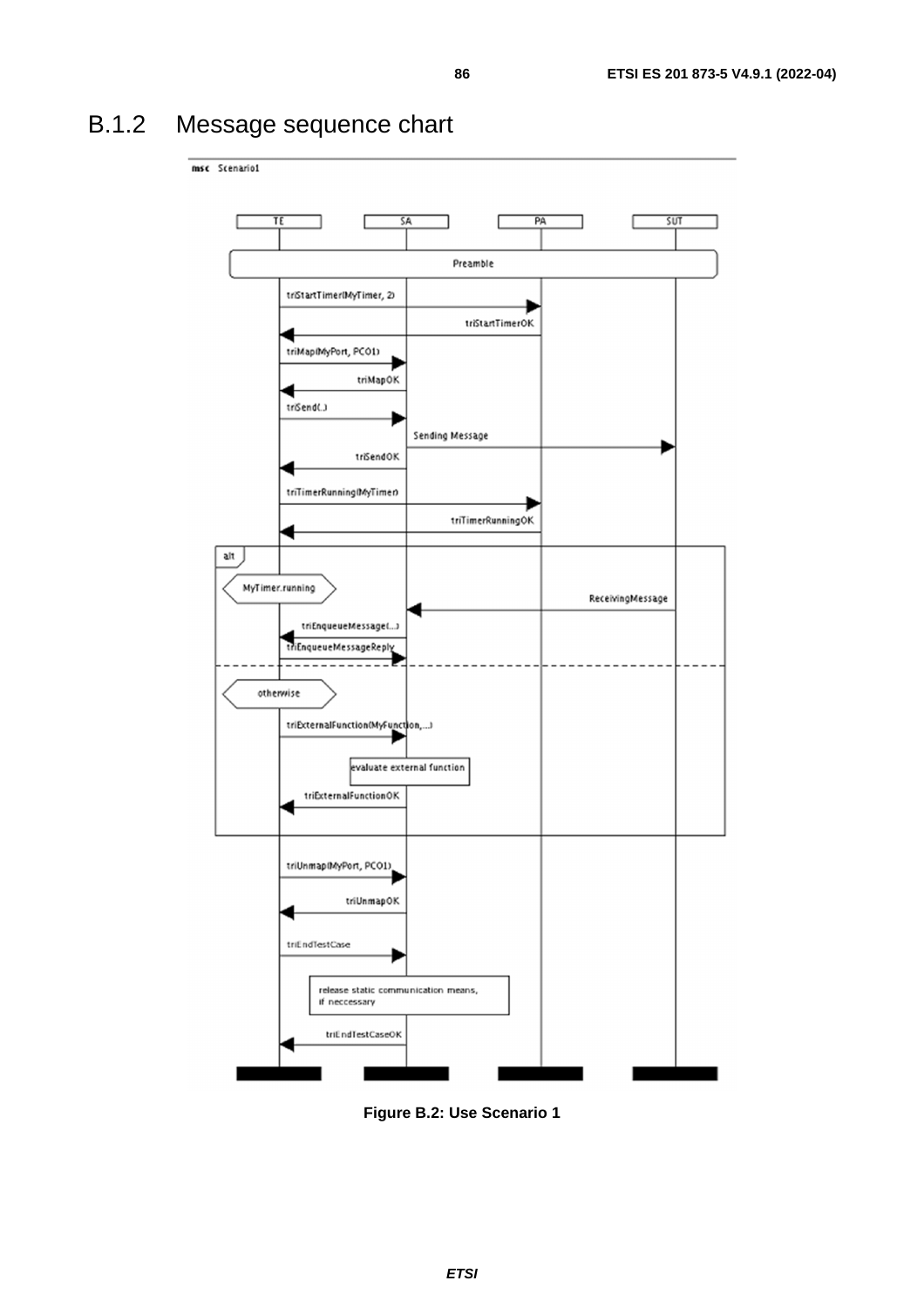# B.2 Second scenario

## B.2.0 Use case

The second example shows a similar scenario which also uses timed procedure based communication operations which are initiated by the test component MyComponent. In this example MyComponent is assumed to run as the MTC.

# B.2.1 TTCN-3 fragment

```
module triScenario2 
{ 
  signature MyProc ( in float par1, inout float par2) 
    exception(MyExceptionType);
  type record MyExceptionType { FieldType1 par1, FieldType2 par2 } 
  type port PortTypeProc procedure { out MyProc } 
  type component MyComponent { 
     port PortTypeProc MyPort; 
    timer MyTimer = 7
  } 
  testcase scenario2() runs on MyComponent 
 \mathcal{L}_{\mathcal{L}} var float MyVar; 
     MyPort.clear; 
     MyPort.start; 
    MyTimer.start;
  MyVar := MyTimer.read; 
 if (MyVar>5.0) { 
 MyPort.call (MyProc:{MyVar, 5.7}, 5); 
      alt { 
     [] MyPort.getreply(MyProc: {-, MyVar*5}) {}
      [] MyPort.catch (MyProc, MyExceptionType:* ) {} 
      [] MyPort.catch (timeout) {} 
      } 
     } 
MyTimer.stop; 
     MyPort.stop; 
  } 
  control { 
     execute( scenario2() ); 
 } 
}
```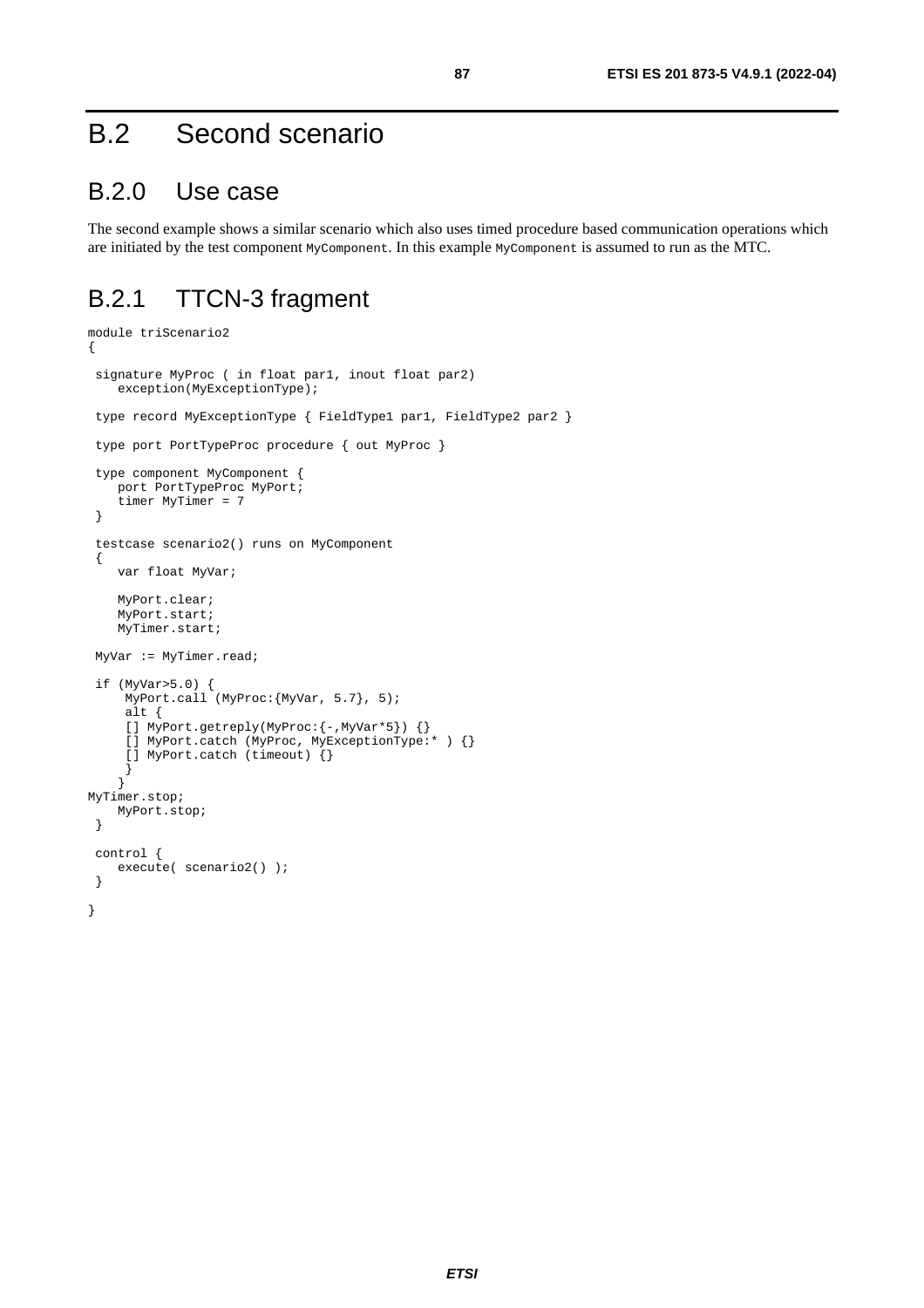## msc Scenario2 ΤF PA **SUT**  $\overline{\mathsf{S}}$ Preamble triStartTimer0AyTimer, 7) triStanTimerOK triReadTimerDAyTimen triReadTimerOK opt MyVar>5 triStartTimerúmplicitTimer, 5 triStartTimerOK triCall(.) ProcedureCall triCallOK alt ProcedureReply triEnqueueReplyC.J triEnqueueReplyReply triStopTimerlimplicitTimen triStopTimerOK ProcedureException triEnqueueExceptionC.J triEnqueueExceptionReply triStopTimerlimplicitTimen triStopTimerOK triTimeout(implicitTimen) triEnqueueTimeoutReply triStopTimer(MyTimer) triStopTimerOK triEndTestCase release static communication means, If neccessary triEndTestCaseOK

# B.2.2 Message sequence chart

**Figure B.3: Use Scenario 2**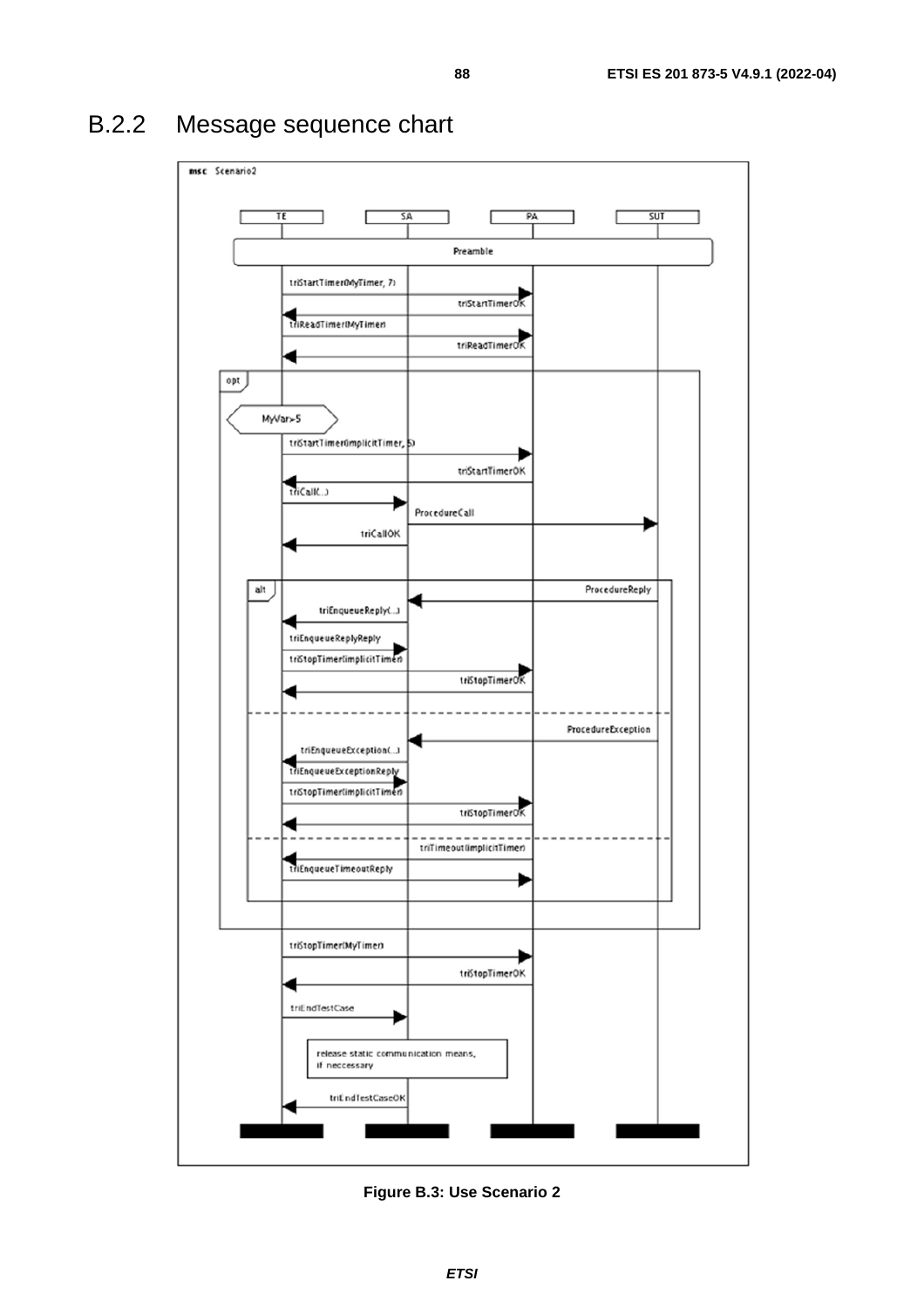# B.3 Third scenario

## B.3.0 Use case

Use scenario 3 shows the reception of a procedure call as well as a reply and raising of an exception based on this received call. Again MyComponent is assumed to run as the MTC. FieldType1, FieldType2, p1, and p2 are assumed to be defined elsewhere.

## B.3.1 TTCN-3 fragment

```
module triScenario3 
{ 
  signature MyProc ( in float par1, inout float par2) 
      exception(MyExceptionType); 
  type record MyExceptionType { FieldType1 par1, FieldType2 par2 } 
  type port PortTypeProc procedure { in MyProc } 
  type component MyComponent { 
     port PortTypeProc MyPort; 
     timer MyTimer = 3
  } 
  testcase scenario3(integer x) runs on MyComponent 
 \left\{ \right. MyPort.start; 
     MyTimer.start; 
      alt 
      { 
       [] MyPort.getcall(MyProc:{5.0, 6.0}) 
\left\{\begin{array}{ccc} \end{array}\right\} MyTimer.stop; 
 } 
       [x>5] MyTimer.timeout 
\left\{\begin{array}{ccc} \end{array}\right\} MyPort.reply(MyProc:{-, 30.0}); 
 } 
       [x<=5] MyTimer.timeout 
\sim \sim \sim \sim MyPort.raise(MyProc, MyExceptionType:{p1, p2} ); 
       } 
      } 
      MyPort.stop; 
  } 
  control { 
      execute( scenario3(4) ); 
  } 
}
```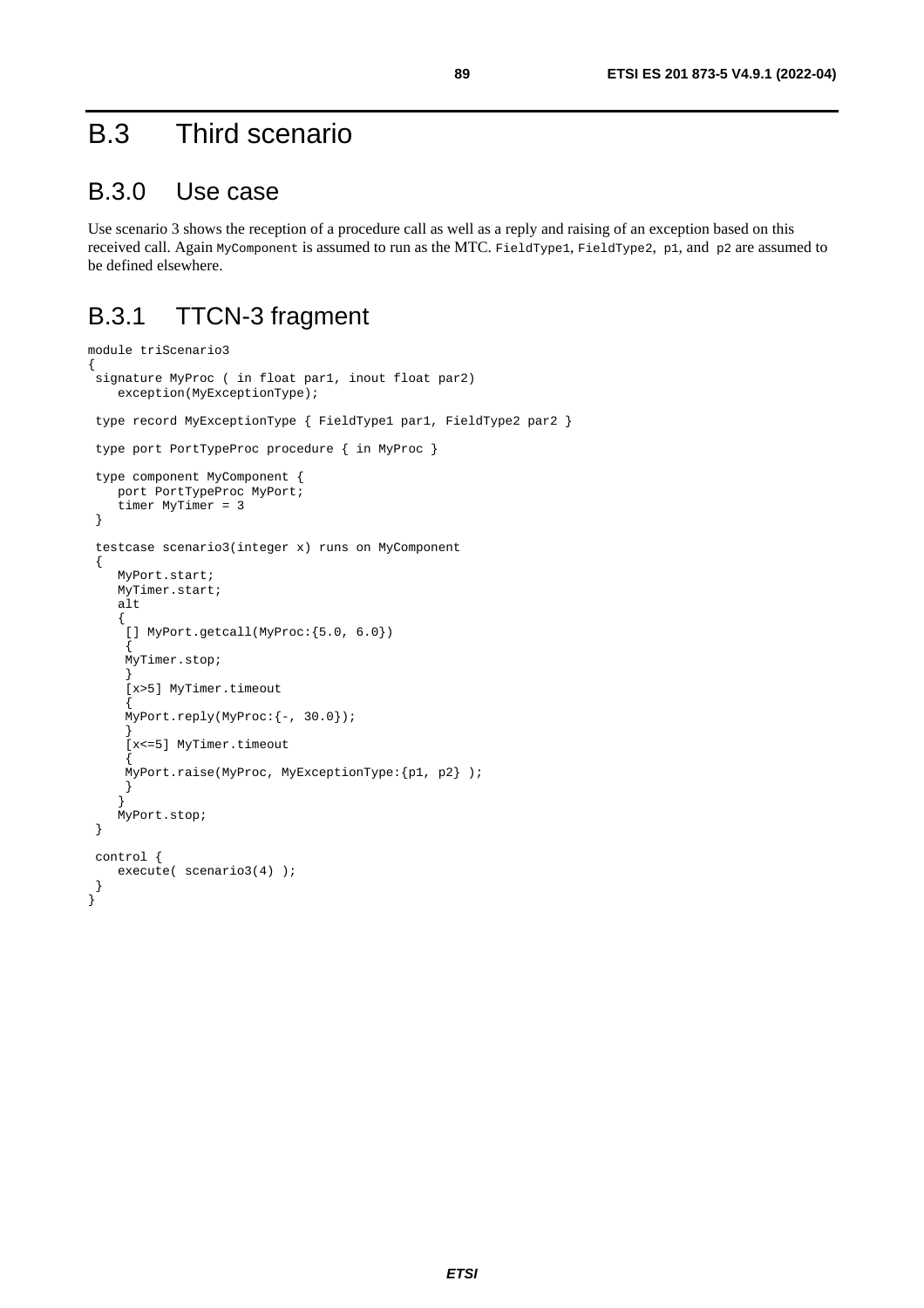

# B.3.2 Message sequence chart

**Figure B.4: Use Scenario 3**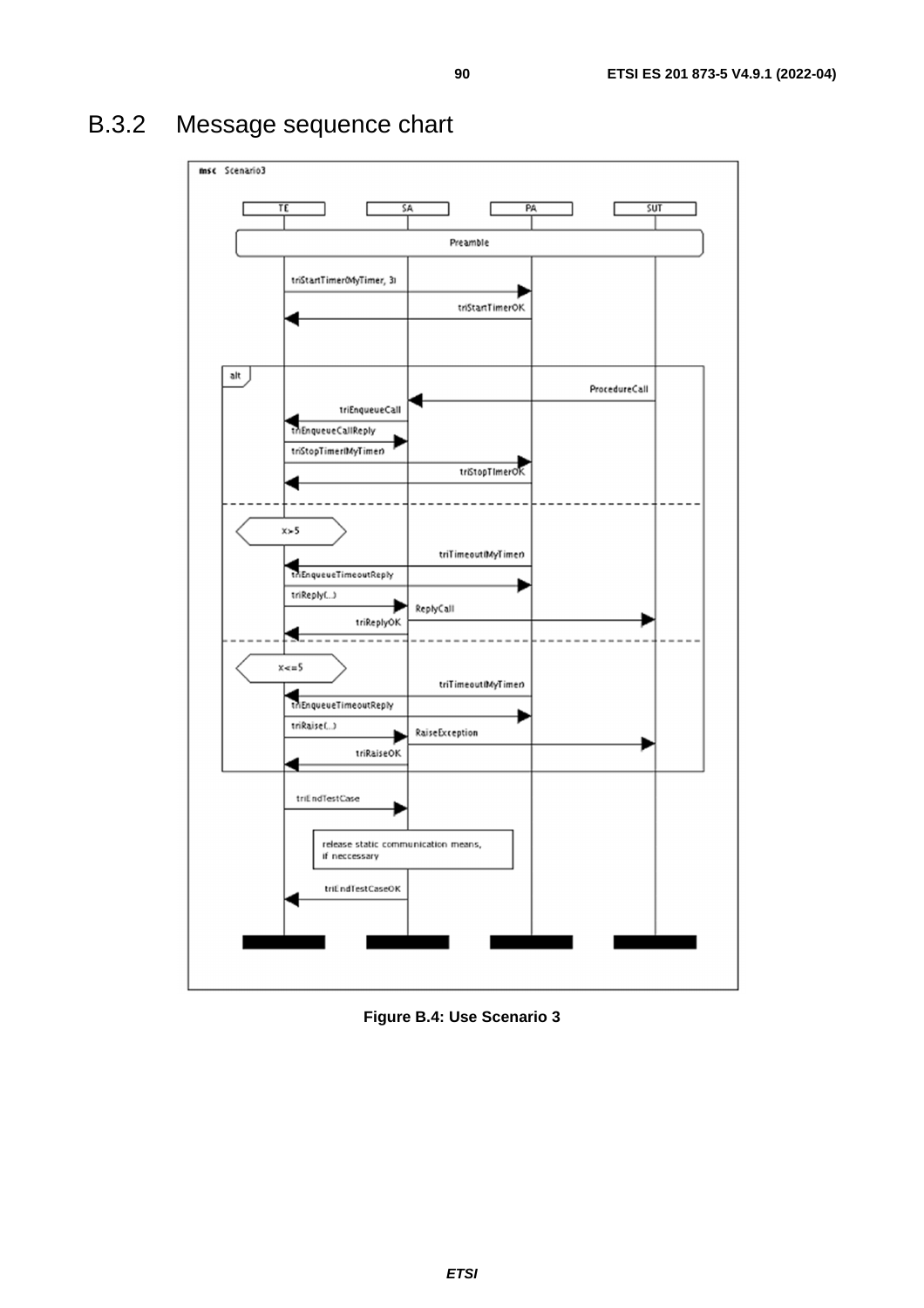# Annex C (informative): Bibliography

• INTOOL CGI/NPL038 (V2.2): "Generic Compiler/Interpreter interface; GCI Interface Specification", Infrastructural Tools, December 1996.